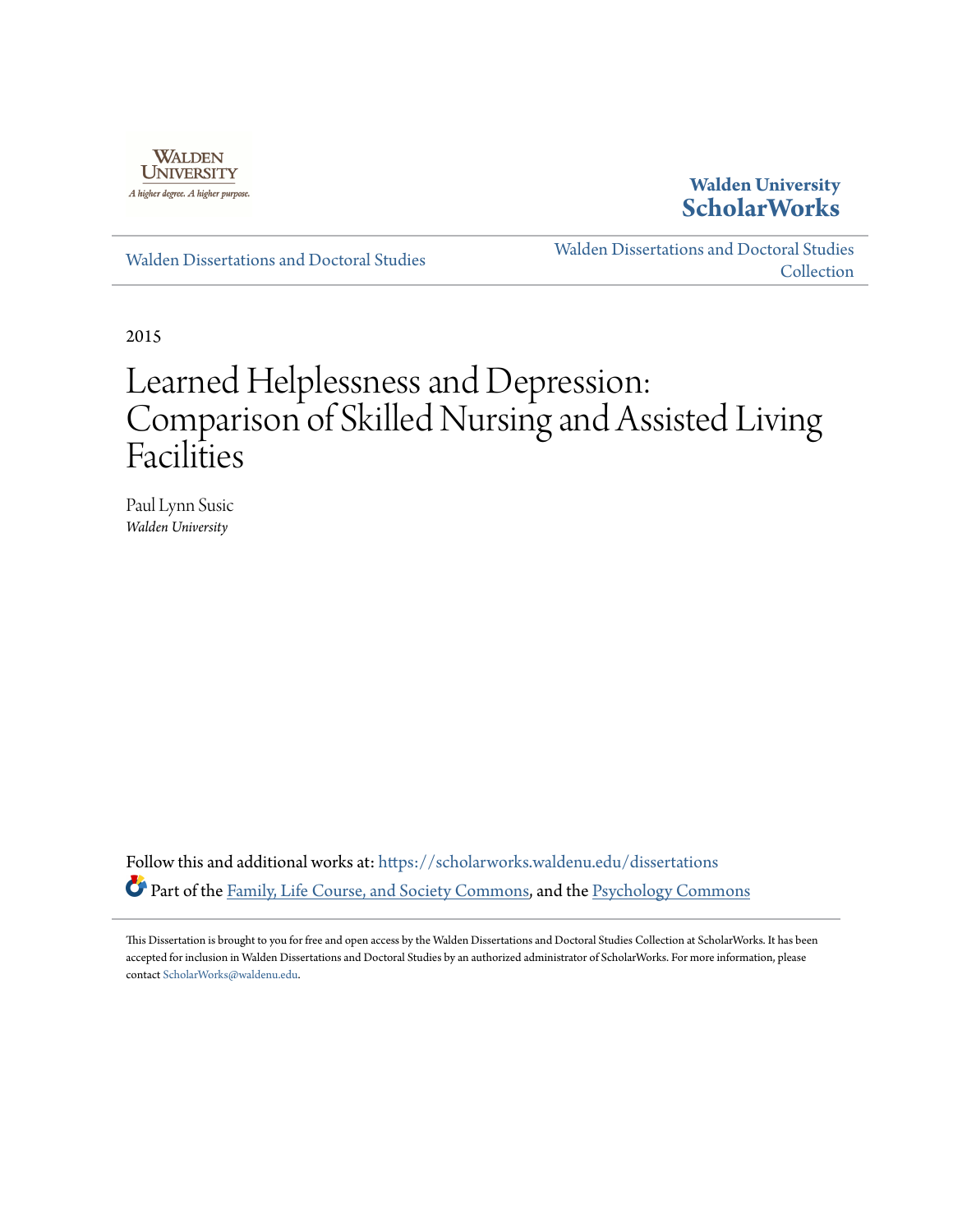## Walden University

College of Social and Behavioral Sciences

This is to certify that the doctoral dissertation by

Paul Susic

has been found to be complete and satisfactory in all respects, and that any and all revisions required by the review committee have been made.

Review Committee Dr. Jay Greiner, Committee Chairperson, Psychology Faculty Dr. Amy Sickel, Committee Member, Psychology Faculty Dr. Donna Heretick, University Reviewer, Psychology Faculty

> Chief Academic Officer Eric Riedel, Ph.D.

> > Walden University 2015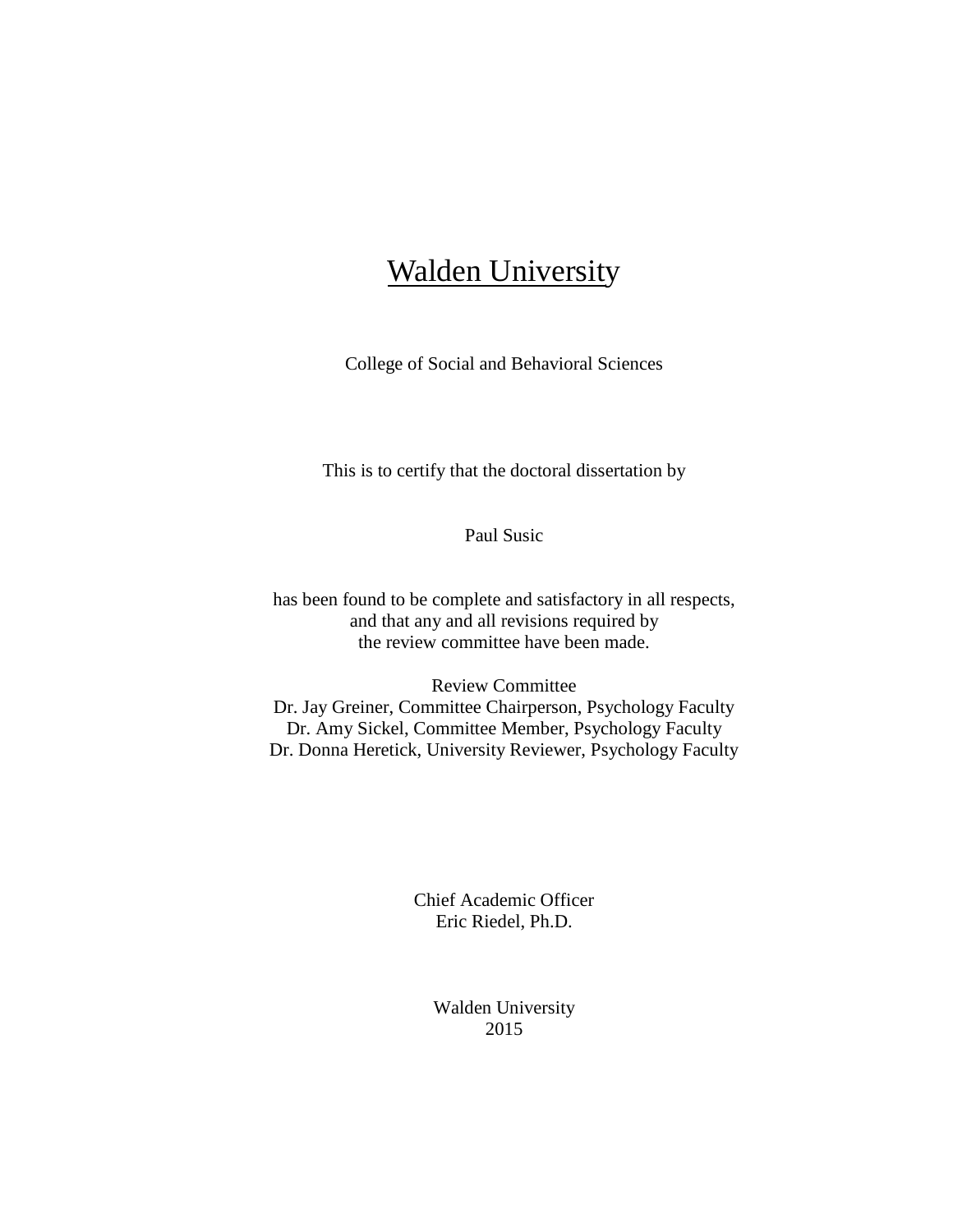#### Abstract

Learned Helplessness and Depression:

Comparison of Skilled Nursing and Assisted Living Facilities

by

Paul Susic

## MA, Lindenwood University, 1992

BS, University of Missouri: St. Louis, 1985

Dissertation Submitted in Partial Fulfillment

of the Requirements for the Degree of

Doctor of Philosophy

Health Psychology

Walden University

February 2015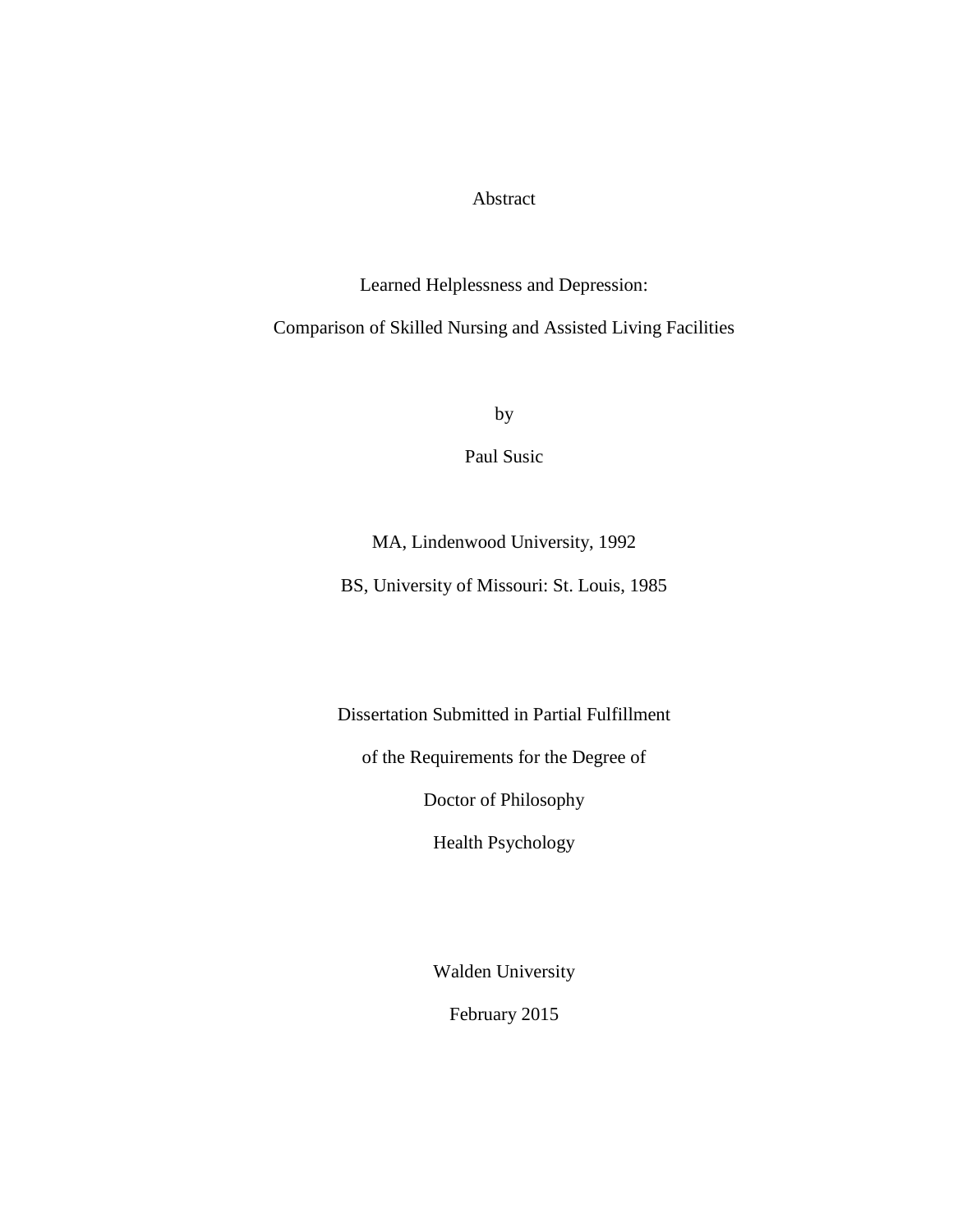Abstract

Research with geriatric populations suggests high levels of clinical depression and greater financial and psychological costs of treatment in long-term care facilities with more restrictive care. Research on learned helplessness, a construct separate from depression, suggests learned helplessness and perceived control are useful theories for the study of elder depression, but the relationship between depression and learned helplessness in this population is not clear. This cross-sectional quantitative study examined the relationship between depression and learned helplessness by comparing residents over age 65 in less restrictive assisted living  $(n = 42)$  versus those in more restrictive skilled nursing facilities  $(n = 63)$ . Data were collected using the Geriatric Depression Scale, the Helplessness subscale of the Cognitive Distortion Scales, and the Learned Helplessness and Instrumental Helplessness subscales of the Multi-Score Depression Inventory. Betweengroup ANOVA results confirmed a higher level of depression and state learned helplessness, but not trait learned helplessness, in restrictive skilled nursing residents when compared to those in less restrictive assisted living residents. There were positive correlations between learned helplessness, instrumental helplessness, and depression regardless of level of nursing care, and a positive correlation between perceived control and depression regardless of level of facility care. Identifying state learned helplessness and depression in long-term, restrictive care facilities can promote positive social change through increased awareness, intervention, and treatment to improve individual quality of life and maximize internalization of perceived control of the decision making process for elders.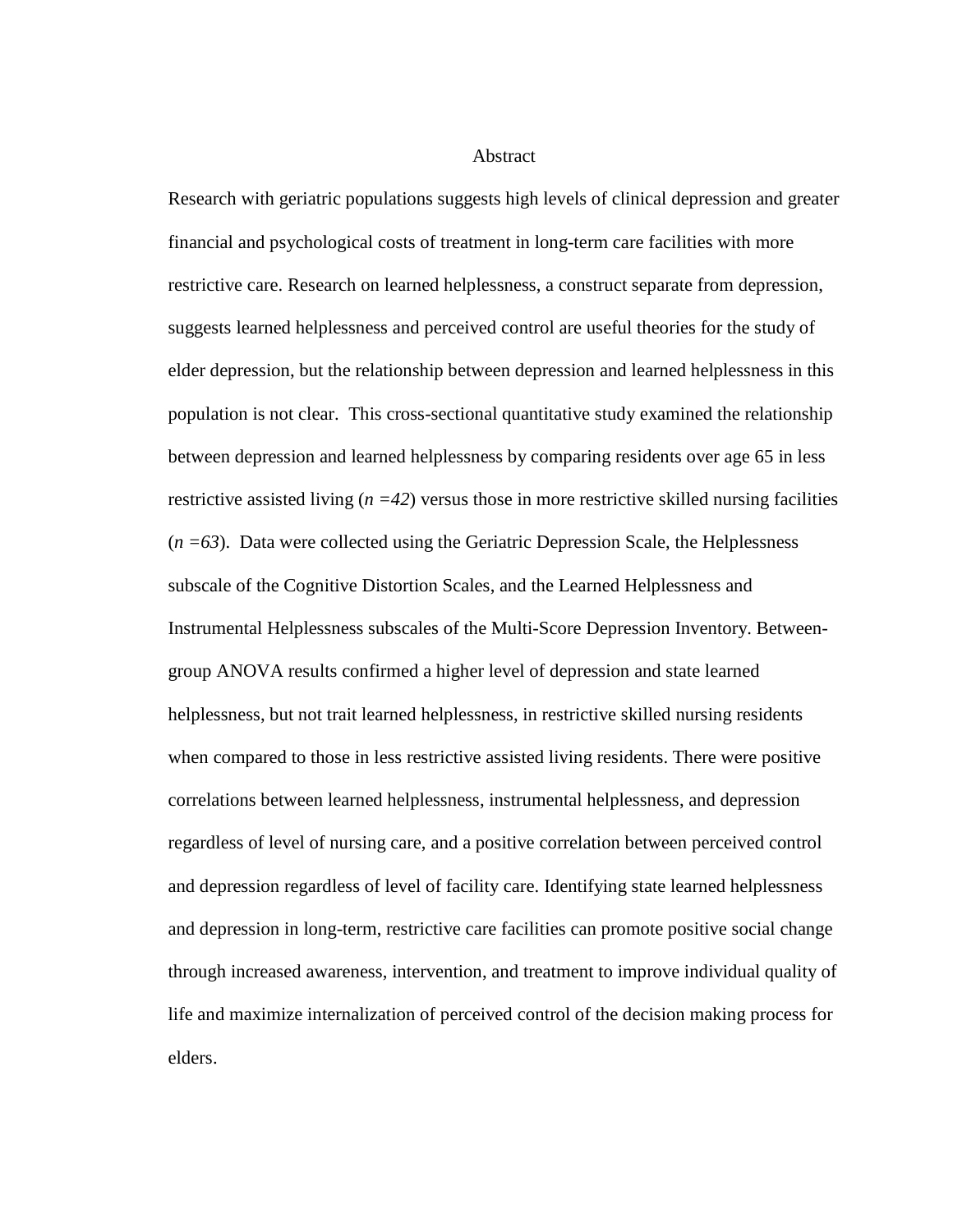Learned Helplessness and Depression:

Comparison of Skilled Nursing and Assisted Living Facilities

by

Paul Susic

MA, Lindenwood University, 1992

BS, University of Missouri: St. Louis, 1985

Dissertation Submitted in Partial Fulfillment

of the Requirements for the Degree of

Doctor of Philosophy

Health Psychology

Walden University

February 2015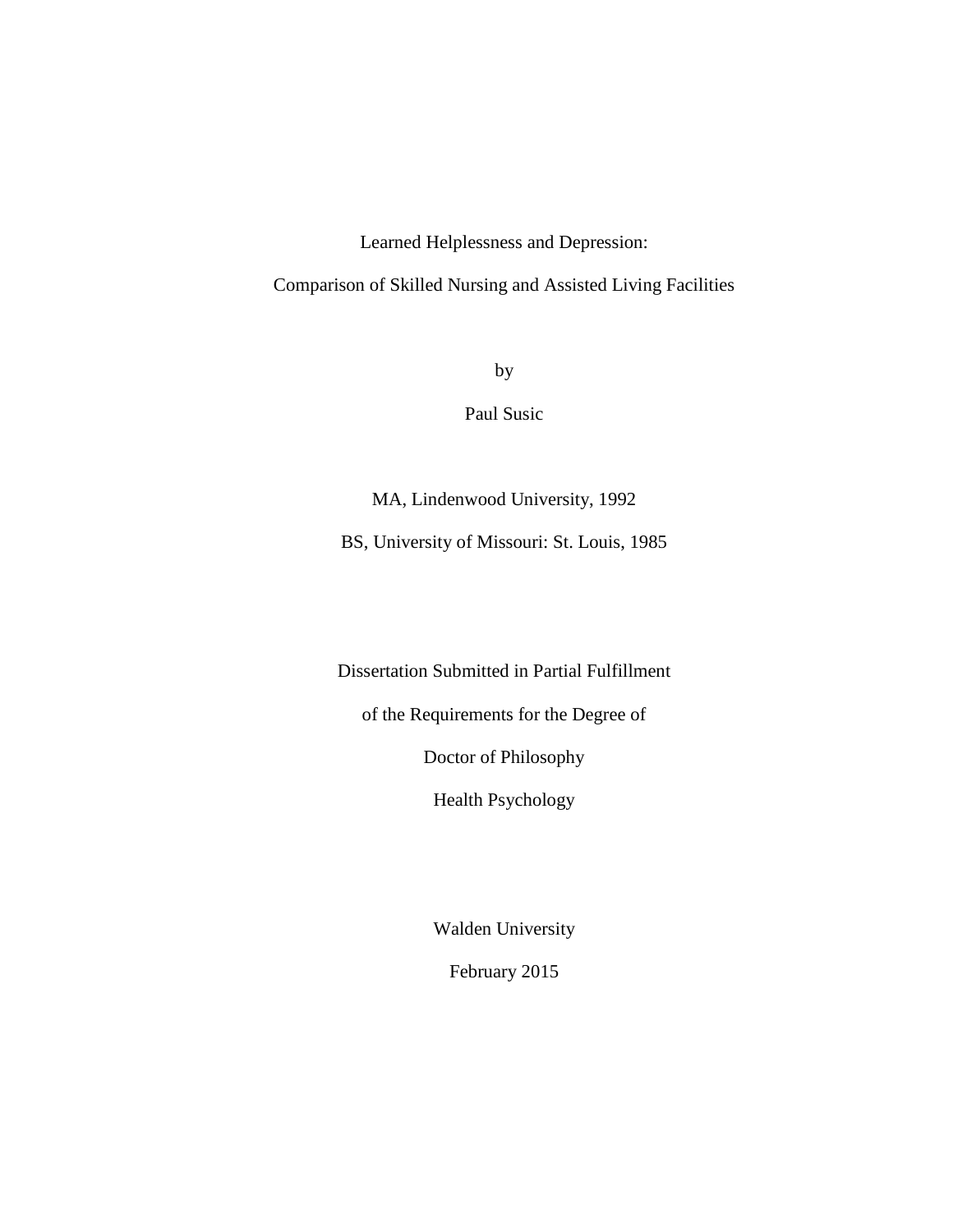### Dedication

This effort is dedicated to all of my patients and friends whom I've met over the years in my office and the nursing homes that I have served, in the community, and in the former Incarnate Word hospital in which I received many years of training as a psychologist and friendships that will last a lifetime.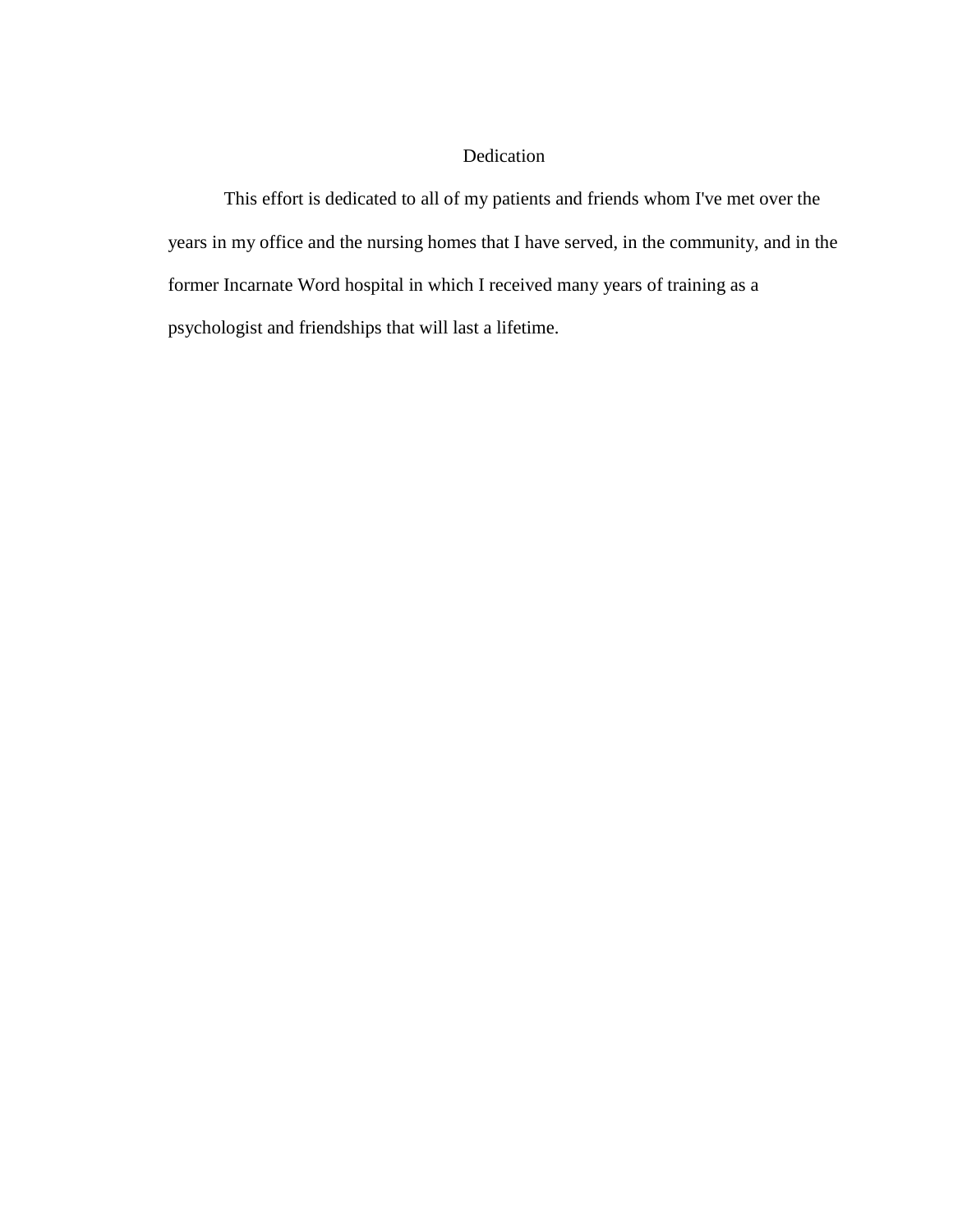#### Acknowledgments

There have been many times over the past several years in which it didn't seem that this dissertation would ever be completed. I would especially like to thank several people who have been incredibly supportive and have helped me to persevere, and have shown tremendous patience in allowing me the time to finally bring this effort to completion.

First and foremost, I need to thank my wife, Leslie, for her love, patience, and support. I have no doubt that I would have never been able to complete my dissertation without her standing behind me all the way. There were many moments when obstacles and my discouragement seemed monumental, and she got me through. She deserves almost as much credit as I do for its completion.

Next, I'd like to thank my children, Karl, Ryan, and Erin, for their patience and understanding over the years when their dad couldn't always devote more time to them when he really wanted to. Also, I need to thank my parents for their support and my friends and family who didn't ridicule my continuing efforts although it took so long.

I would also like to thank Paul Lohkamp, LCSW, who's been my friend and colleague for about 20 years. He was my lead researcher, and I always was able to count on him to follow through and diligently complete the research almost as if it were his own.

Dr. Jay Greiner, my dissertation committee chairman, has been like a "gift from heaven" in guiding and assisting in this research process, and has helped and supported me through the discouraging moments when there did not seem to be any light at the end of the tunnel. Also, I would like to thank Dr. Amy Sickel who came in toward the end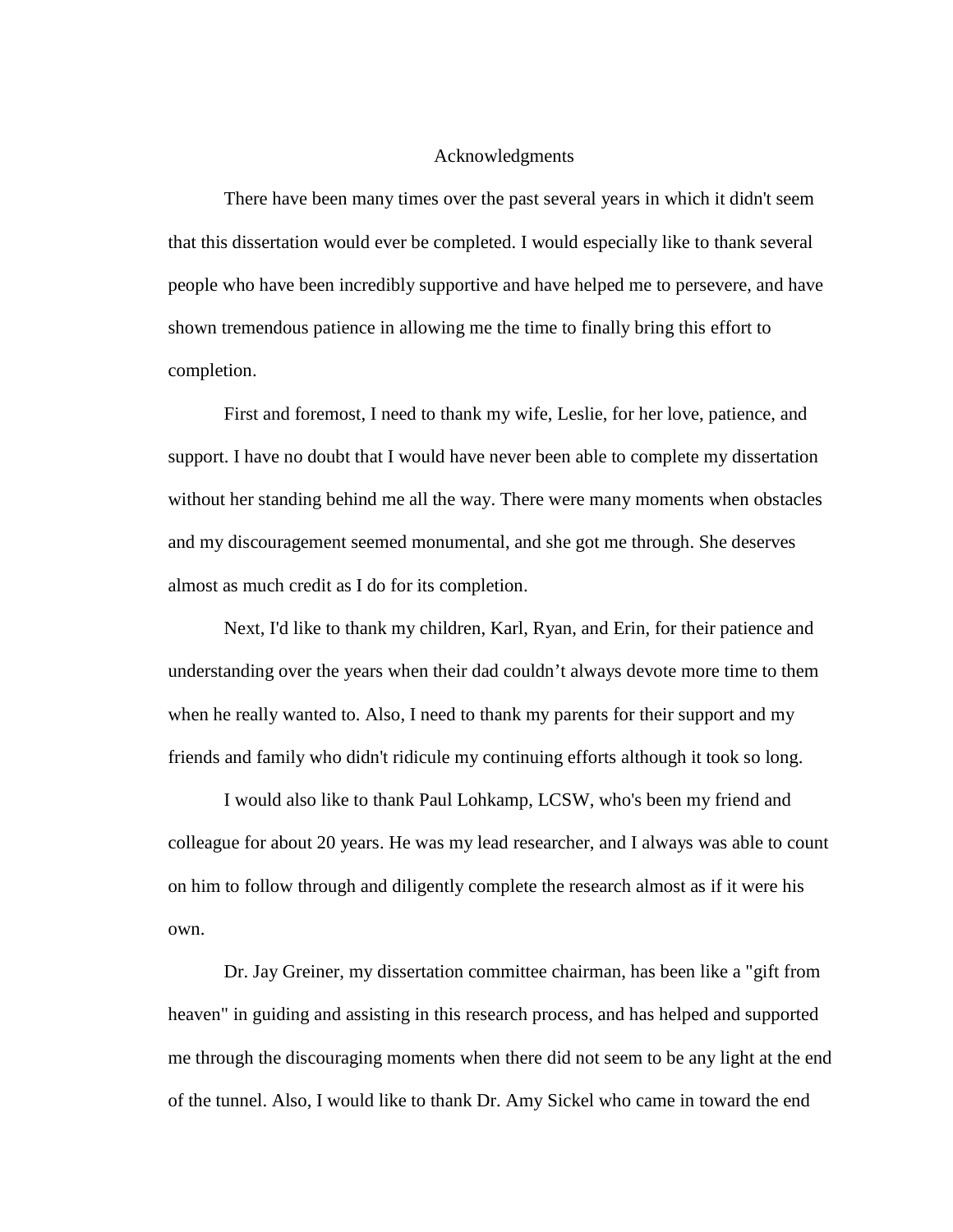and has been very helpful and supportive in bringing this dissertation to completion. The help, support and friendship of my committee will never be forgotten.

I would like to show my appreciation to all of the facilities that participated in my research and allowed me and my researchers to meet with their residents. Your help and trust were appreciated more than you may ever know.

Finally, I would like to thank God for guiding me and assisting me through this entire process. My faith and determination have grown phenomenally, but you knew that all along.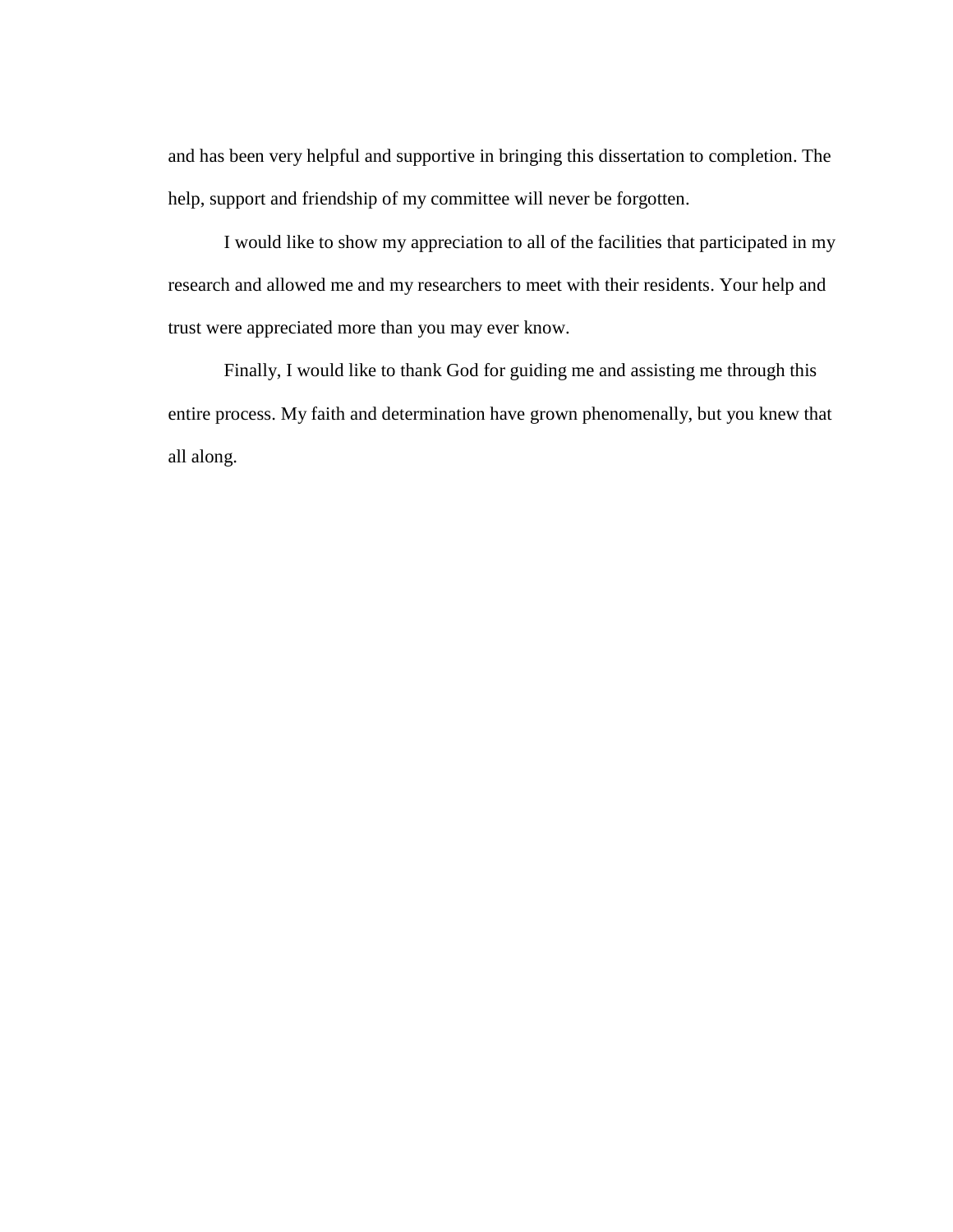| .17 |
|-----|
|     |
|     |
|     |
|     |
|     |

### Table of Contents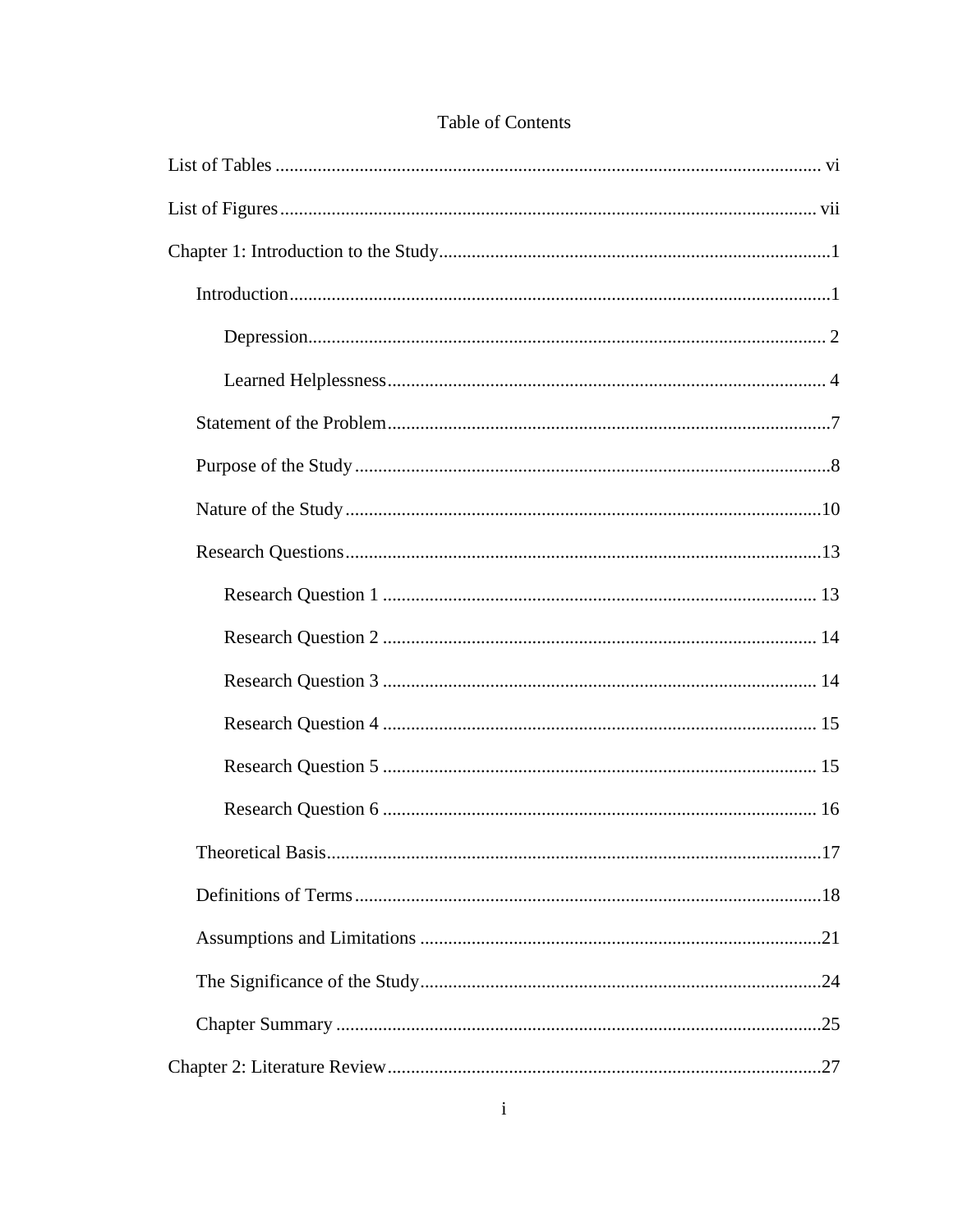| Biological Model for the Etiology and Treatment of Depression47              |  |
|------------------------------------------------------------------------------|--|
|                                                                              |  |
|                                                                              |  |
|                                                                              |  |
|                                                                              |  |
|                                                                              |  |
|                                                                              |  |
|                                                                              |  |
| Using the Folstien Mini Mental Status Examination in Assessing Depression 59 |  |
| Learned Helplessness and Instrumental Subscales of the Multiscore Depression |  |
|                                                                              |  |
|                                                                              |  |
|                                                                              |  |
|                                                                              |  |
|                                                                              |  |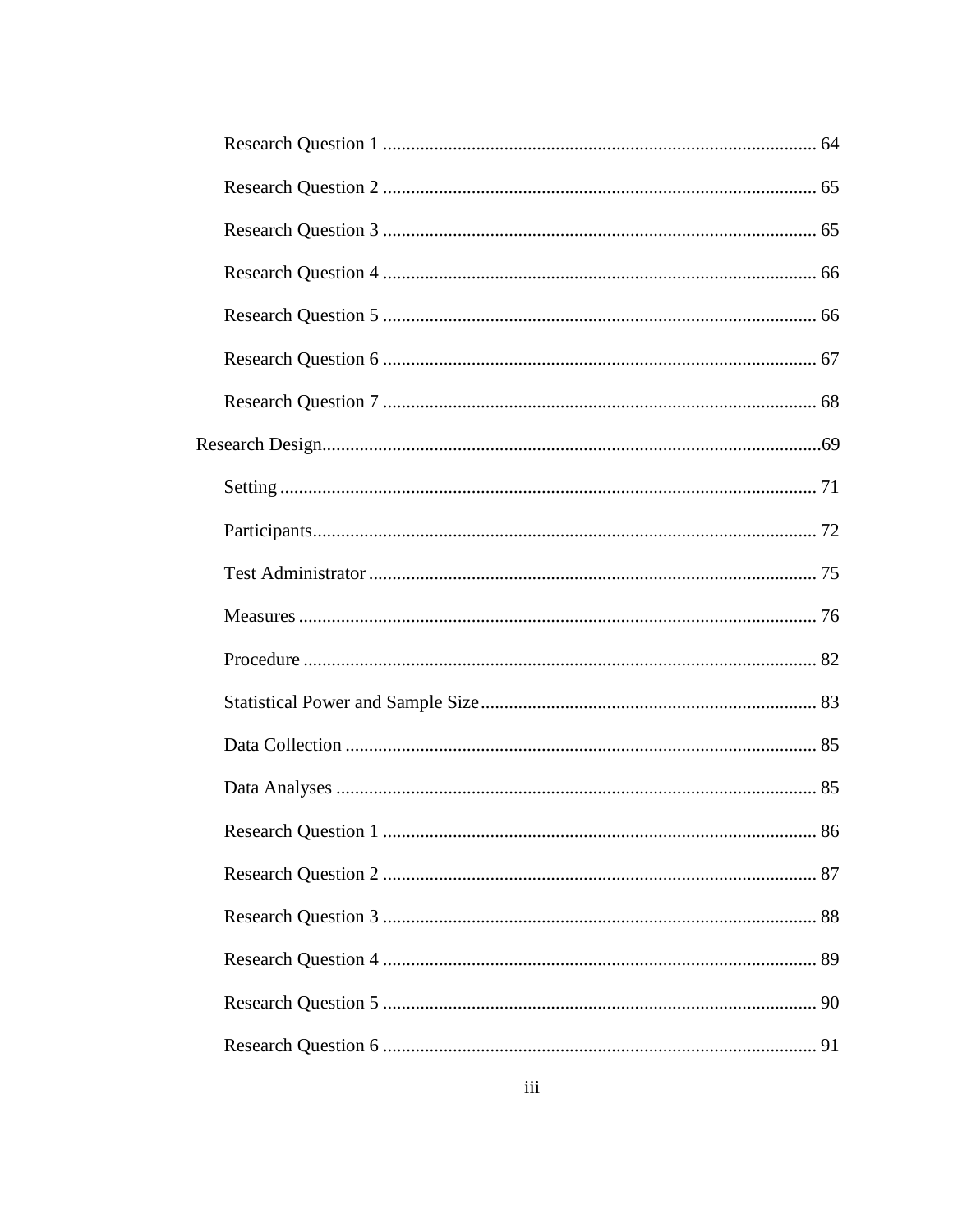| Univariate Normality Testing and Test of Other Required Assumptions101 |  |
|------------------------------------------------------------------------|--|
|                                                                        |  |
|                                                                        |  |
|                                                                        |  |
|                                                                        |  |
|                                                                        |  |
|                                                                        |  |
|                                                                        |  |
|                                                                        |  |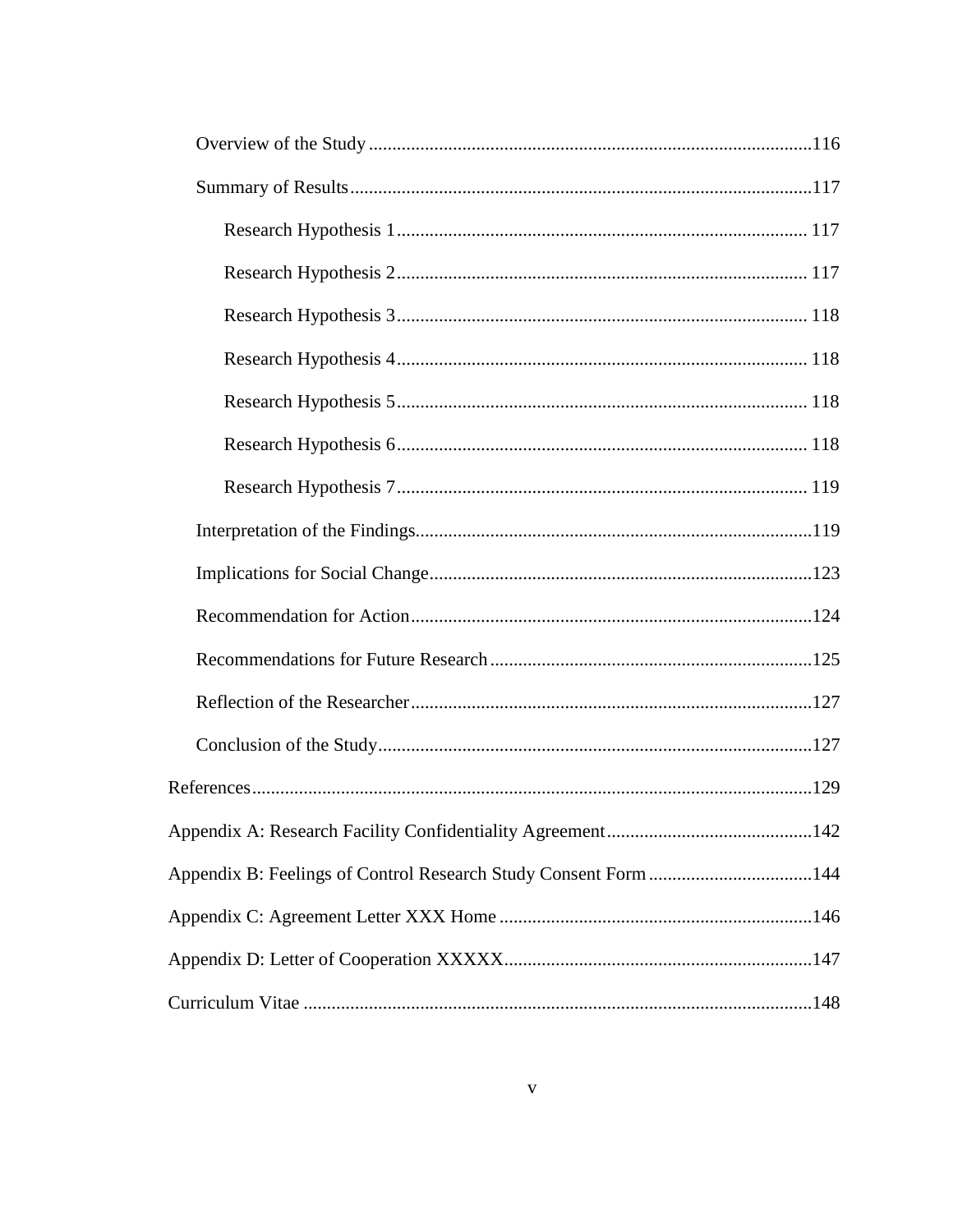## List of Tables

<span id="page-13-0"></span>

| Table 3. Results of Univariate Normality Testing of Study Variables101            |
|-----------------------------------------------------------------------------------|
|                                                                                   |
| Table 5.ANOVA Results of Mean Difference of Depression, Learned                   |
| Helplessness, Instrumental Helplessness, and Perceived Control by Type            |
|                                                                                   |
| Table 6. Pearson's Correlation Test Results of Relationship Between Depression    |
| and the Variables of Learned Helplessness and Instrumental Helplessness 110       |
| Table 7. Pearson's Correlation Test Results of Relationship Between the Variables |
| of Learned Helplessness, Instrumental Helplessness, and Depression111             |
| Table 8. Pearson's Correlation Test Results of Relationship Between Depression    |
|                                                                                   |
| Table 9. Result of Significance of the Difference Between Two Correlation         |
|                                                                                   |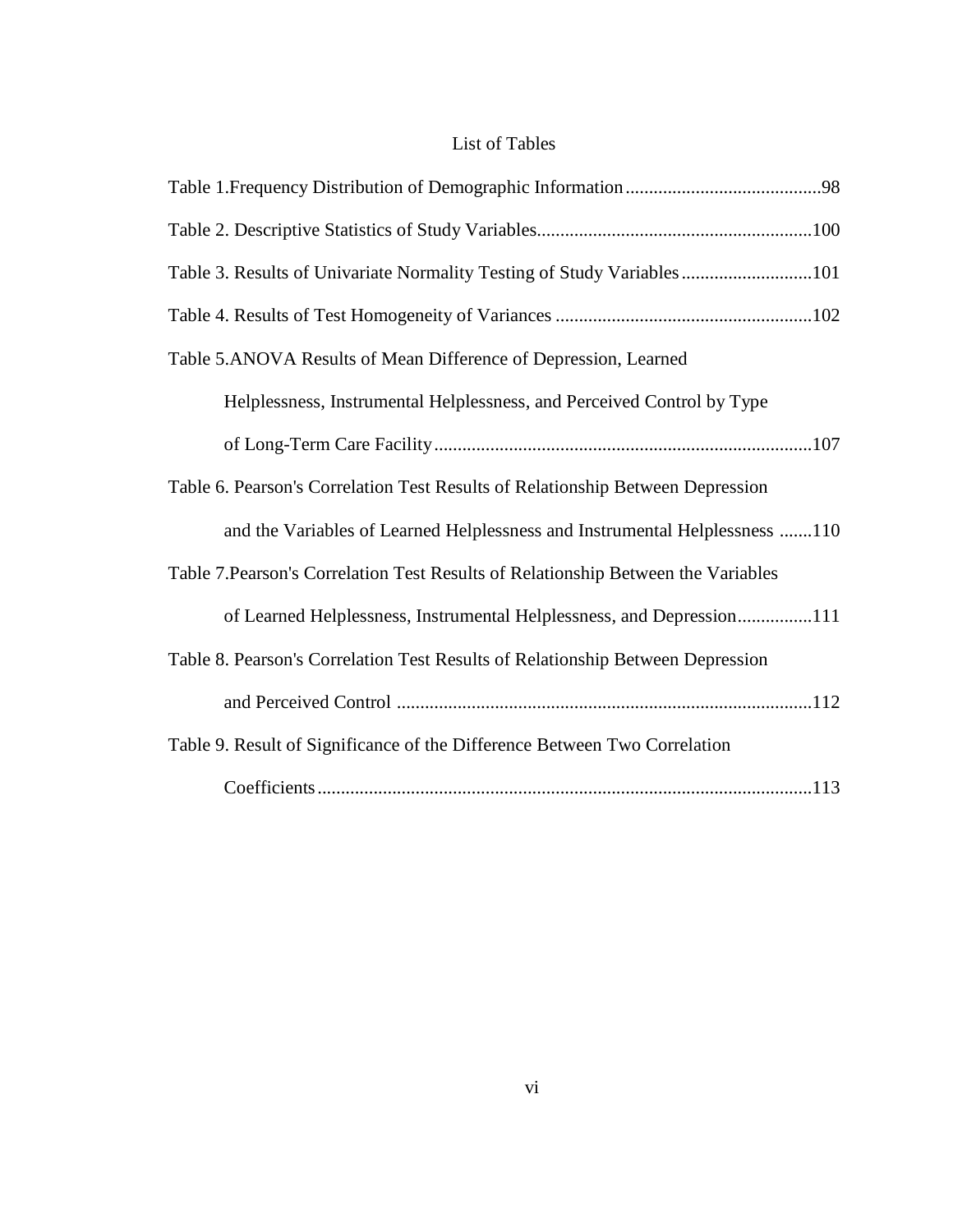## List of Figures

<span id="page-14-0"></span>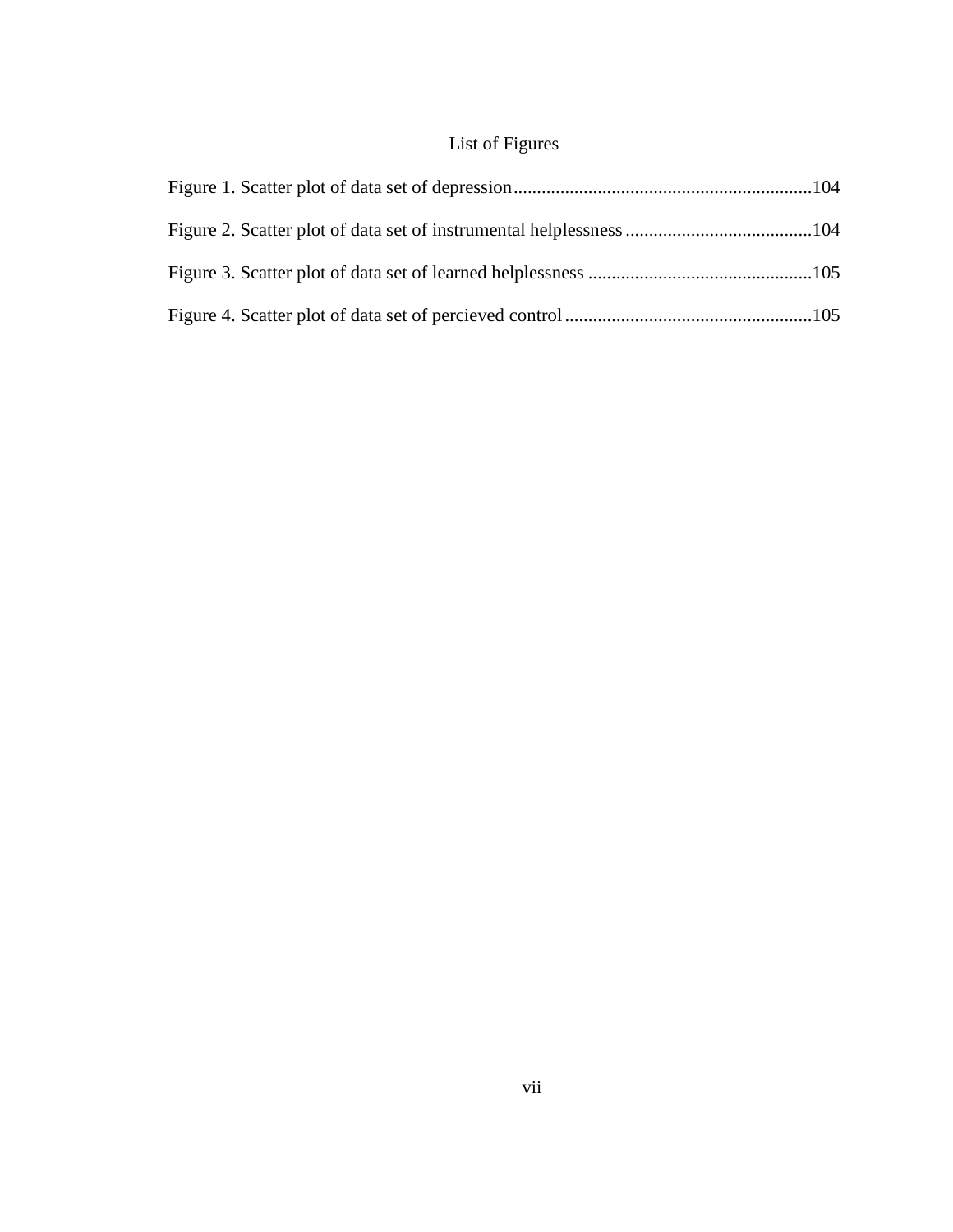#### Chapter 1: Introduction to the Study

#### **Introduction**

<span id="page-15-1"></span><span id="page-15-0"></span>The  $21<sup>st</sup>$  century has brought a great number of changes to individuals, families, cultures, and entire societies. These changes have created the need to incorporate new circumstances into the old. Some of these new ideas are now beginning to replace the old in terms of what it means to be a healthy senior, displacing tired assumptions of the inevitable physical and mental decline of the elderly. There is now a new set of assumptions that include a diversity of physical and emotional experiences in the elderly. Emotional distress is experienced in the form of everyday anxieties in a variety of forms, as well as depression, which may inhibit many aspects of individual functioning (Watson & Pignone, 2003). Research over the last several decades has continued to indicate that rather than being strictly a temporary mood state, depression frequently seems to be preceded and maintained by a perspective of learned helplessness (Seligman, 1975, 1998), in which individuals feel that they may have lost control over important aspects of their lives.

Contemporary research has identified that the concept of learned helplessness in depression applies to all age groups, including the elderly (Flannery, 2002; Hyer, Kramer, & Sohnle, 2004; Seligman, 1998, 2002). Research has also identified a higher level of depression in long-term care nursing facilities (Lasser, Siegel, Dukoff, & Sunderland, 1998) than in the general population of the elderly. While some of the previous research (Fishman, 1984) has indicated that learned helplessness may correlate with depression in restrictive long-term care environments, there has been a dearth of research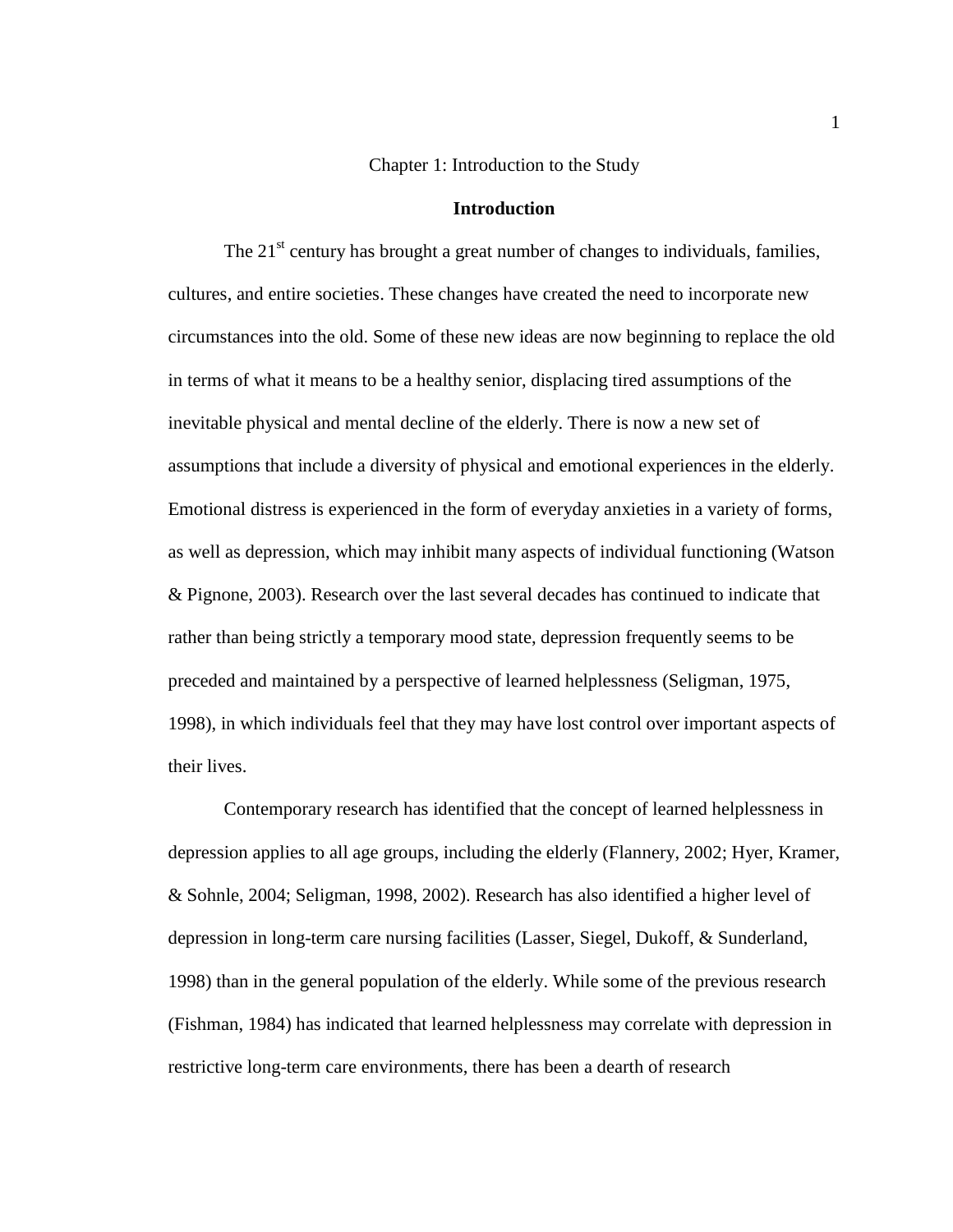demonstrating this relationship. In addition, little research on this relationship controls for key extraneous factors that may impact upon these measures, such as the patient's cognitive ability and duration of stay, and uses measures of depression developed specifically for the elderly.

#### <span id="page-16-0"></span>**Depression**

Depression has become a common experience for many in contemporary society. Comer (2001) concluded that in the general population, between 5% and 10% of adults in the United States may suffer from a severe unipolar depression in any given year, and that possibly another 3% to 5% may suffer from a milder form of depression. Ultimately, the high prevalence of depression manifests itself in serious consequences for both individuals and society as a whole. The experience of depression has been found to be a strong predictor of such factors as absence from work and leads to various other forms of personal emotional distress (Hardy, Woods, & Wall, 2003). Greenberg et al. (1997) concluded that the annual cost to society associated with depression in terms of lost production might be as high as \$33 billion per year.

Depression studies among the elderly have consistently found prevalence rates of between 5% and 15% (Dunlop, Song, Lyons, Manheim, & Chang, 2003; Hope, 2003) among participants in noninstitutional, community-based research. Rates of depression among residents in long-term care facilities have been found to be even higher than among individuals in the community. In 1991, the National Institute of Health reported that approximately 15%-25% of individuals living in nursing homes and extended care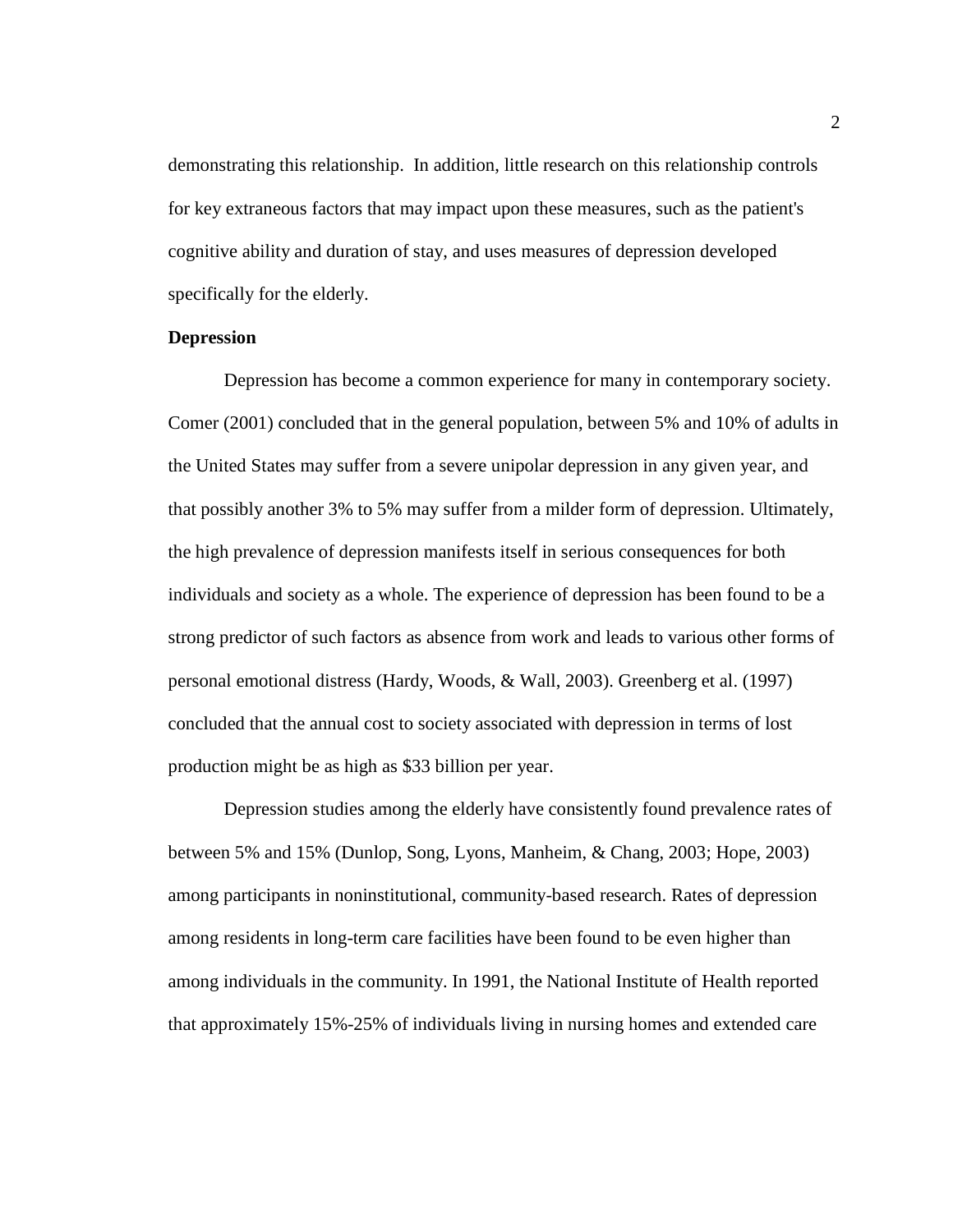facilities had symptoms of depression. Other studies (Soon & Levine, 2003; Teresi, Abrams, Holmes, Ramirez, & Eimicke, 2001) have found rates of major depression among long-term care patients to be between 12% and 25%, and rates as high as 18%- 30% at lower levels of minor depression among long-term care residents. While depressive symptoms and depressive disorders are more prevalent among the elderly than among the general population, the rates are even higher within populations of elderly individuals living in long-term care facilities.

The high incidence of depression among the elderly in the community and in long-term care facilities has numerous consequences. The negative, causative, and exacerbating influence of depression on the social circumstances and medical conditions of the elderly is well documented (Lelito, Palumbo, & Hanley, 2001; Oslin et al., 2002), significantly increasing levels of disability and even mortality (Bruce, 2001; Shultz, Martire, Beach, & Scheier, 2000).

While it is becoming increasingly well known that there are various characteristics differentiating depression among the elderly from that of depressive symptoms of younger individuals, research still is relatively sparse identifying specific etiology related to the biological, psychological, and social elements of elderly depression. As previously noted, there is a consistent recognition in the research literature (Soon & Levine, 2003; Teresi et al., 2001) of the increased level of depressive symptomatology among the elderly in long-term care facilities relative to those residing in the community. While there seems to be some level of conjecture among clinicians as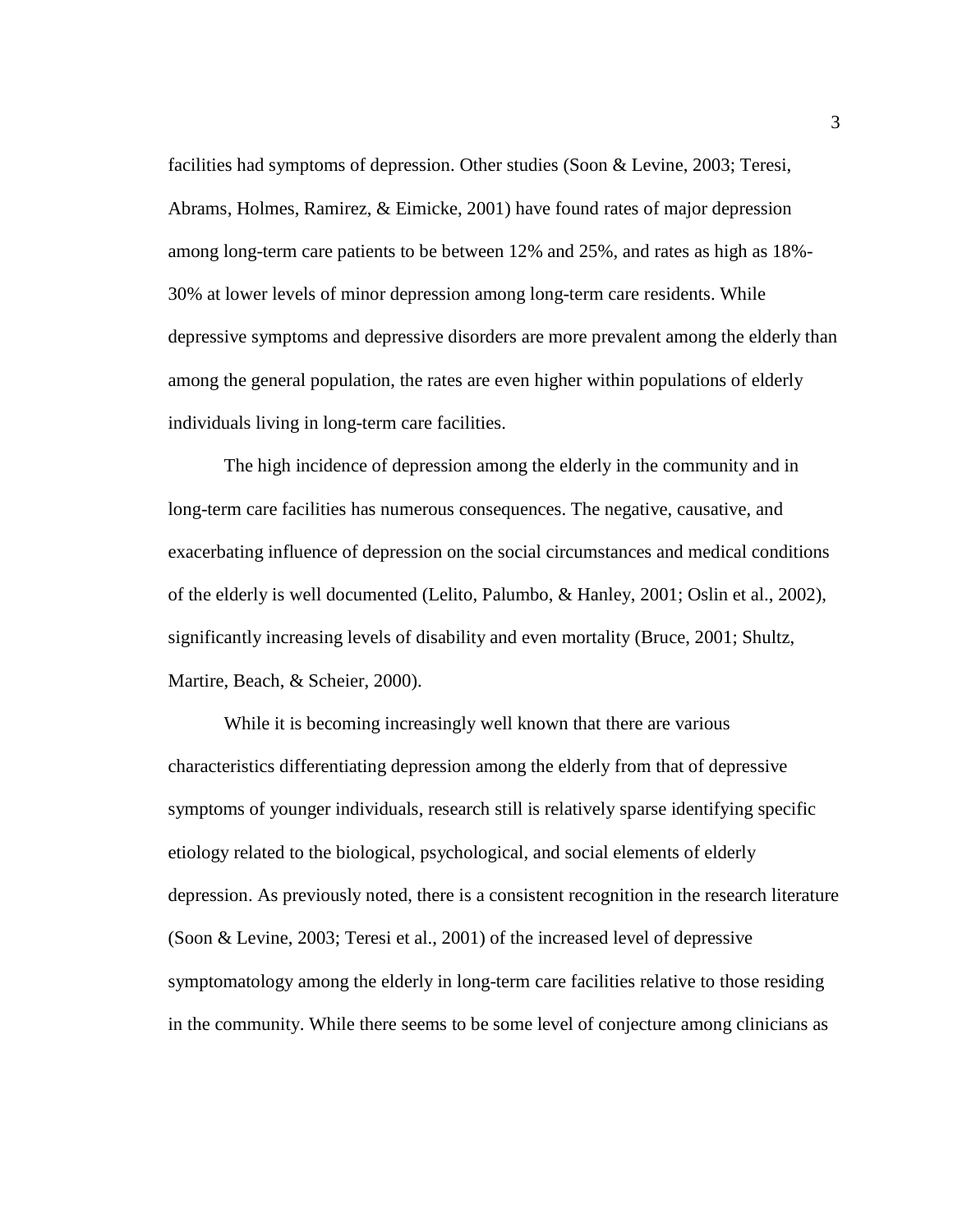to why the institutionalized elderly seem to manifest a higher level of depression relative to their community-based counterparts, there still seems to be minimal exploration of the causative factors.

There are some well-recognized differences in the expression of depressive symptoms among the elderly relative to younger populations, including higher levels of psychosomatic symptoms (Watson & Pignone, 2003) and the exacerbating influence on comorbid medical conditions (Shinkawa, Yamaya, Ohrui, Arai, & Sasaki, 2002). Coincidentally, there is also recognition that many of the psychological, biological and social dynamics of depression are very similar (Hope, 2003). It seems, then, that a causative model for explaining the etiology of depression among specific groups of senior citizens would be appropriate and useful for facilitating the prevention and treatment of the disease.

Several models have been developed to explain the etiology of depression (Fishman, 1984; Seligman, 1998), including biological, psychodynamic and cognitive models. Currently, however, the biological and cognitive models seem to be the most highly supported by empirical research; these models are reviewed more extensively in the literature review. Cognitive models also include learned helplessness as an etiological factor and model of depression, which was the model of primary focus in this study.

#### <span id="page-18-0"></span>**Learned Helplessness**

A cognitive model for understanding the etiology and treatment of depression that has become widely recognized and highly researched over the past several decades is the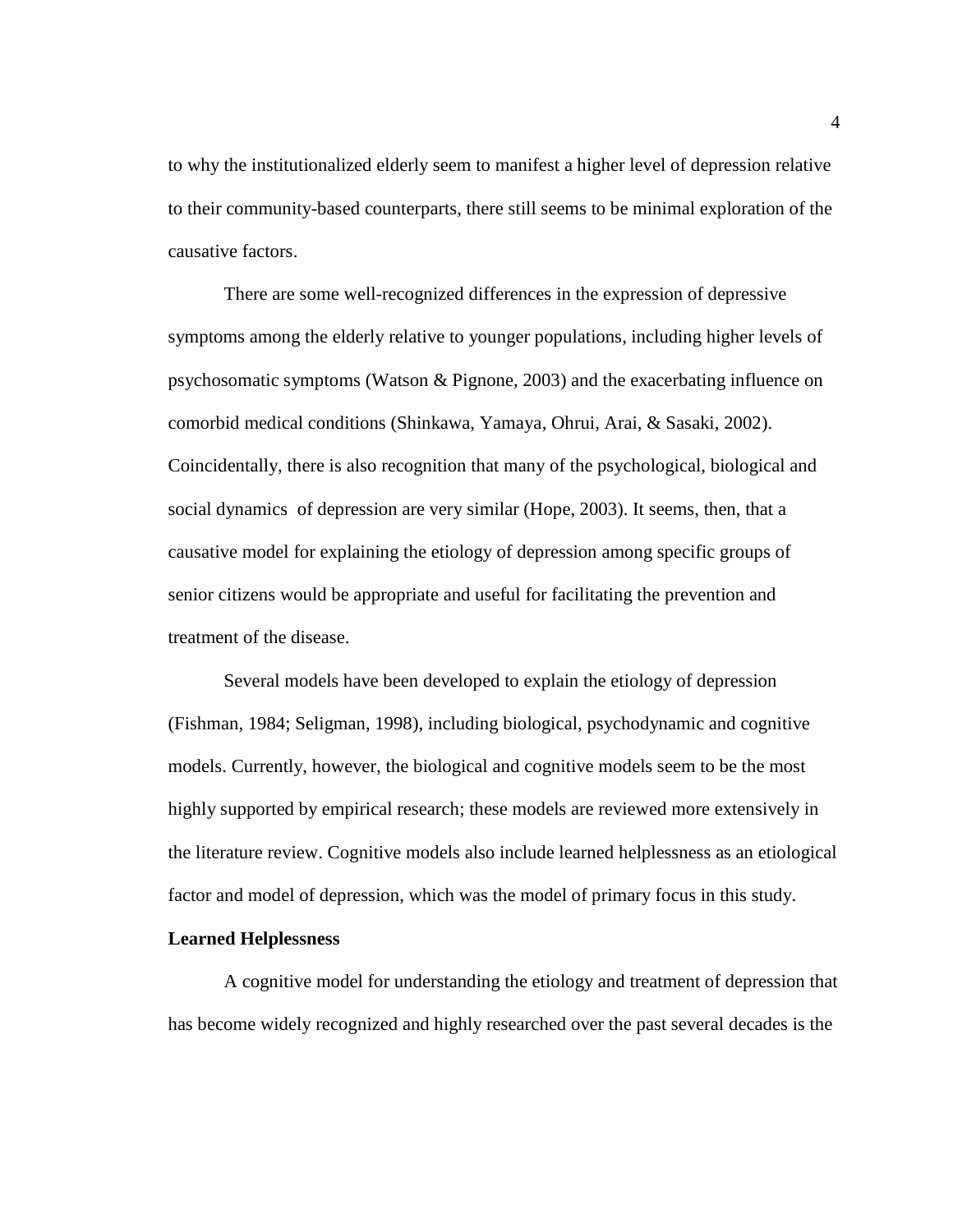*learned helplessness* model (Seligman, 1975, 1998). Learned helplessness is a model for understanding how an individual's perspective may become pessimistic over a period of time, resulting in a negative perceived control of his or her circumstances. As their individual perspective and perception of control over life circumstances change during aging, the elderly may ultimately become depressed.

Seligman (1998) concluded that literally hundreds of studies have shown that pessimists give up more easily and get depressed more often than optimists do. Conversely, he stated that optimists usually have better health, are more successful in their careers, and may even live longer. Seligman (1975, 1979, 1998) proposed that people become depressed when they feel that they are losing control of their lives. He concluded that they become depressed when they cannot control the social reinforcements in their lives and feel personally responsible for this state of helplessness (Comer, 2001).

Hundreds of studies have been conducted to support the relationship between individuals' perspectives, helplessness, and depression (Comer, 2001). Baltes (1995) made an important observation and conclusion about Seligman's research, suggesting that when systematic, predictable connections between behavioral and environmental rewards are lacking, both animals and humans learn that their behaviors have no differential consequences. He also suggested that with repeated exposure to noncontingent results, negative outcomes can occur such as cognitive, motivational and emotional deficits. He concluded that these deficits would eventually lead to lower performance, passivity and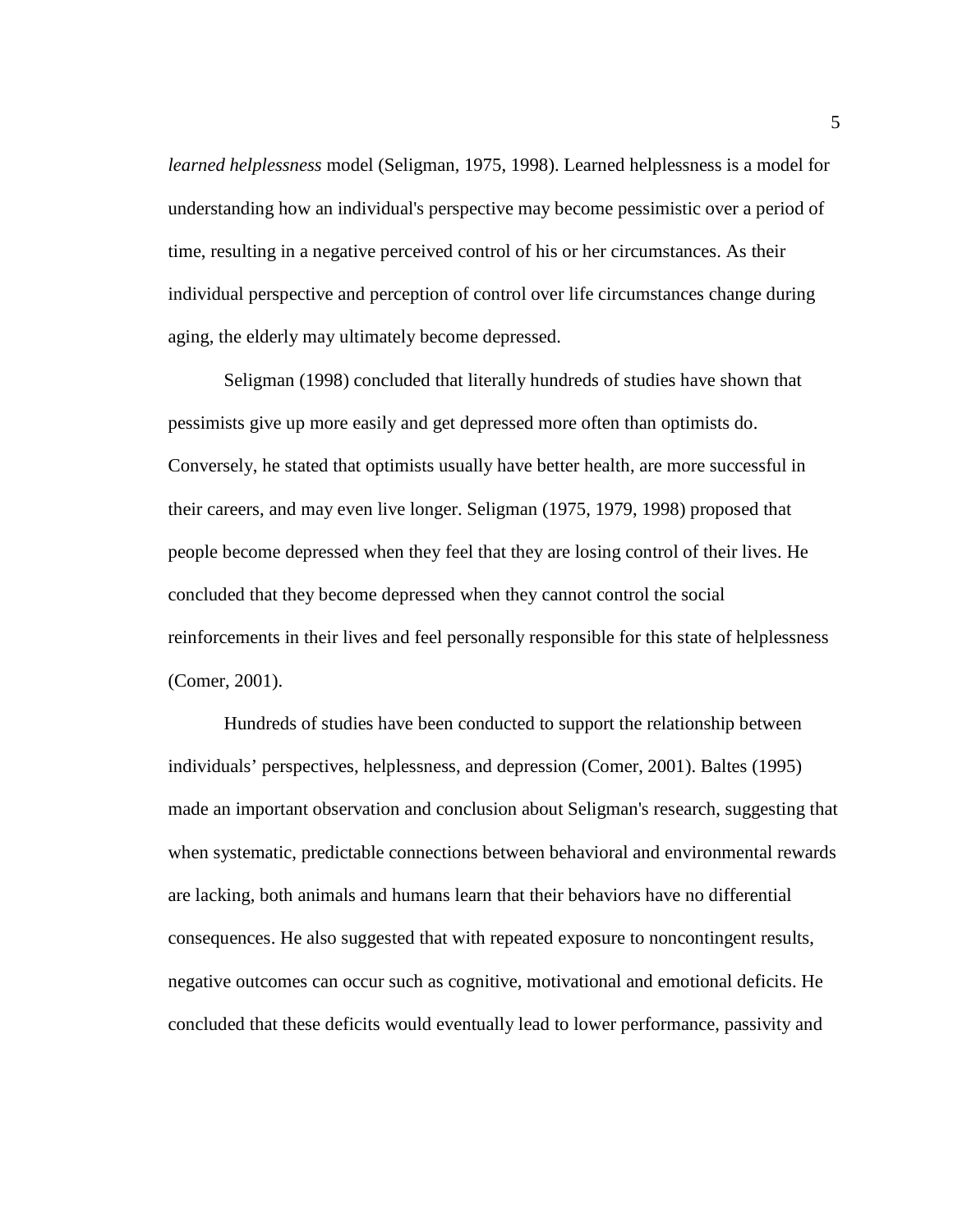depression (Comer, 2001).

Twenge, Zhang, and Im (2004) completed a meta-analysis related to increasing external locus of control on studies conducted between the years of 1960-2002 and concluded that locus of control orientation is learned. Their findings indicated that the larger social environment appears to have a strong mediating influence on how individuals choose their locus of control orientation. They concluded that changes in perspective are likely to be fairly linear as the social environment changes slowly, and that related beliefs also have a tendency to take some time to appear (Tweng et al., 2004).

Faulkner (2001) explored the mediating influence of a hospital environment on reducing a patient's sense of control. He found that when elderly patients experienced "disempowering care" (p. 677)—which ranged from mildly negative interactions such as invading patients' privacy and disturbing their rest to more severe negative experiences such as scolding, neglect and even physical restraint—the outcomes were negative. He concluded that while the events were undoubtedly unpleasant for the older patients, they also represented uncontrollable circumstances resulting in various negative outcomes independent of the patient's response (Faulkner, 2001).

The institutional environment has also been found to be a mediating influence in the development of depression in health care settings including long-term care facilities (Barder, Slimmer & LeSage, 1994; Fishman, 1984). Barder et al. (1994) found that elderly people in long-term care facilities were more vulnerable to experiencing learned helplessness and depression than elderly people in acute or rehabilitation settings.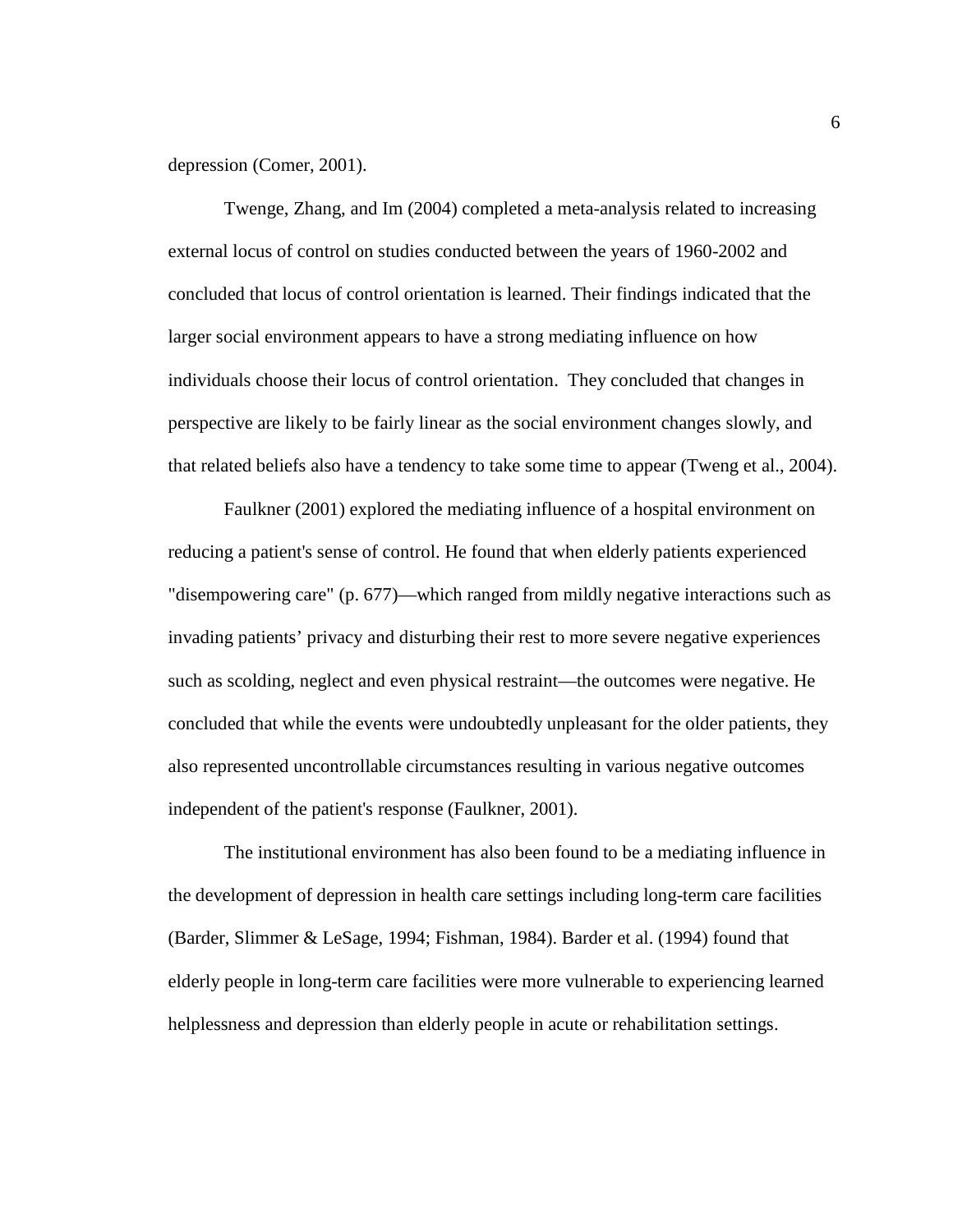Fishman (1984) found that an individual's perception of having choice and control was an important aspect of successful adaptation to residential care as measured by the level of depression. Unfortunately, Fishman did not have the opportunity to use the Geriatric Depression Scale (Yesavage et al., 1983) and did not control for whether individuals had the cognitive capacity to respond to research questions in a valid manner.

#### **Statement of the Problem**

<span id="page-21-0"></span>The learned helplessness model of depression has been used to explain that as individuals become unable to effectuate control over various aspects of their environment, they tend to become depressed (Seligman, 1967, 1979, 2002). Additionally, they develop a sense of helplessness, and their personal initiatives seem to make little difference in changing aversive circumstances in their environment (Seligman, 1967, 1979, 2002). Previous research considering either learned helplessness or perceived control in long-term care environments has been minimal; however, Fishman (1984) identified a positive correlation between perception of locus of control and depression among elderly individuals at two different levels of residential care facilities. Barder et al. (1994) compared acute rehabilitation and long-term care facility residents on measures of learned helplessness and depression.

While Fishman (1984) considered two different levels of residential care, he did not choose to or have the opportunity to use more modern and specific research tools such as the Geriatric Depression Scale (Yesavage et al., 1983) and the Mini Mental State Examination (Folstien, Folstien & McHugh, 1975). One limitation in the Barder et al.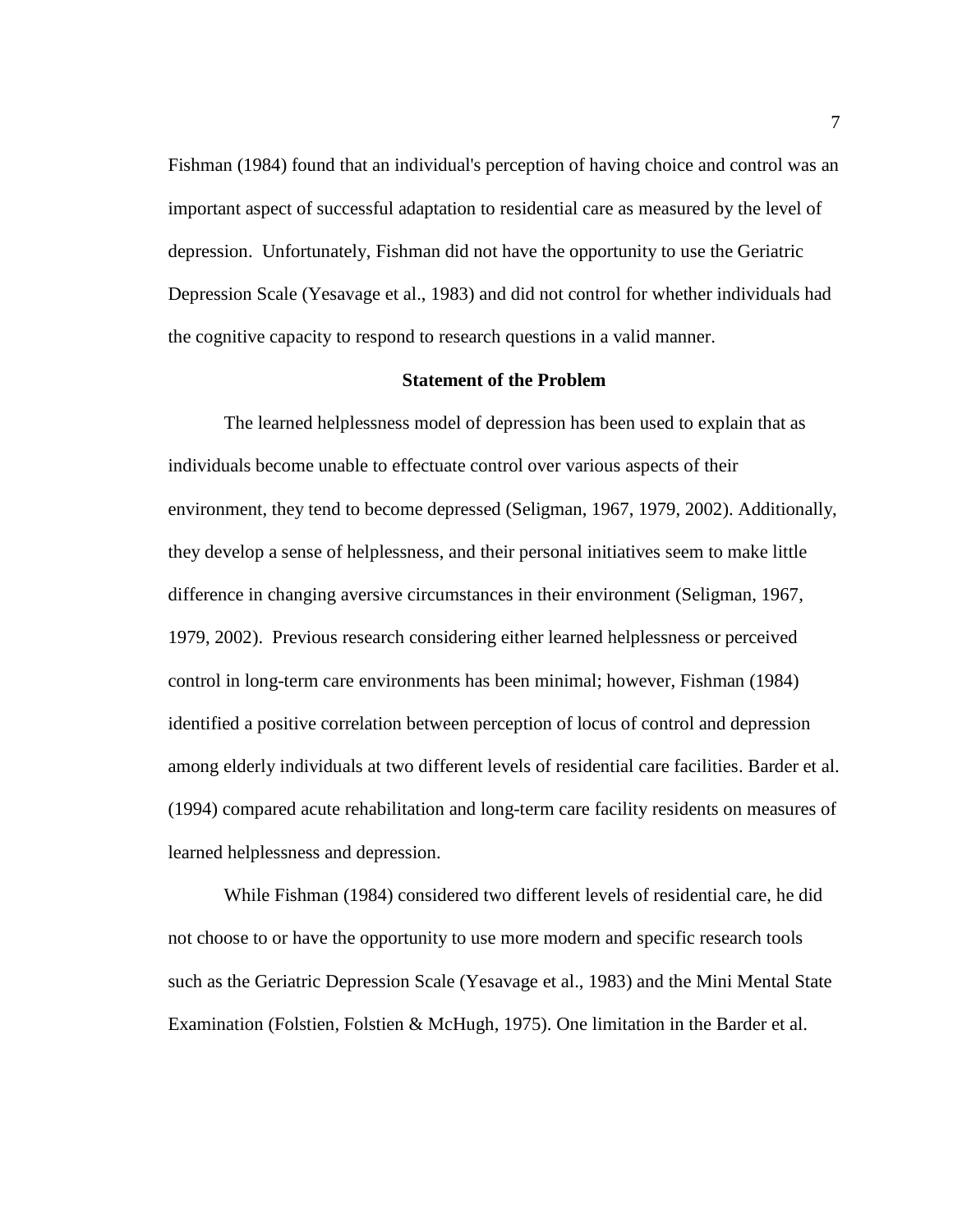(1994) study was that the research did not appear to control for deficits in cognitive abilities in the participants when acute rehabilitation and long-term care were compared.

In summary, while the learned helplessness model seems to be appropriate for understanding depression among the elderly, research has been minimal and has not incorporated the use of more modern and specific research tools now available. Previous researchers also did not control for cognitive abilities to enhance the validity of the individual's responses, and also did not consider the duration of stay at the facility as an associated factor. In this research, I sought to more comprehensively consider these various factors as they impact upon the development of depression among the elderly in skilled nursing and assisted-living facilities.

#### **Purpose of the Study**

<span id="page-22-0"></span>A review of the literature identified only two research studies of a relatively similar nature to this study, but neither study specifically identified the relationship between learned helplessness and depression while controlling for cognitive validity (Barder et al., 1994; Fishman, 1984). Fishman (1984) found a correlation between locus of control and depression when comparing two different levels of residential care without the use of some of the more contemporary assessment tools, and Barder et al. (1994) identified a relationship between learned helplessness and depression between acute care and long-term care facilities. The present study tested the hypothesis that there is a higher mean level of depression among individuals in skilled nursing care facilities than among individuals in assisted-living facilities. The Geriatric Depression Scale (Yesavage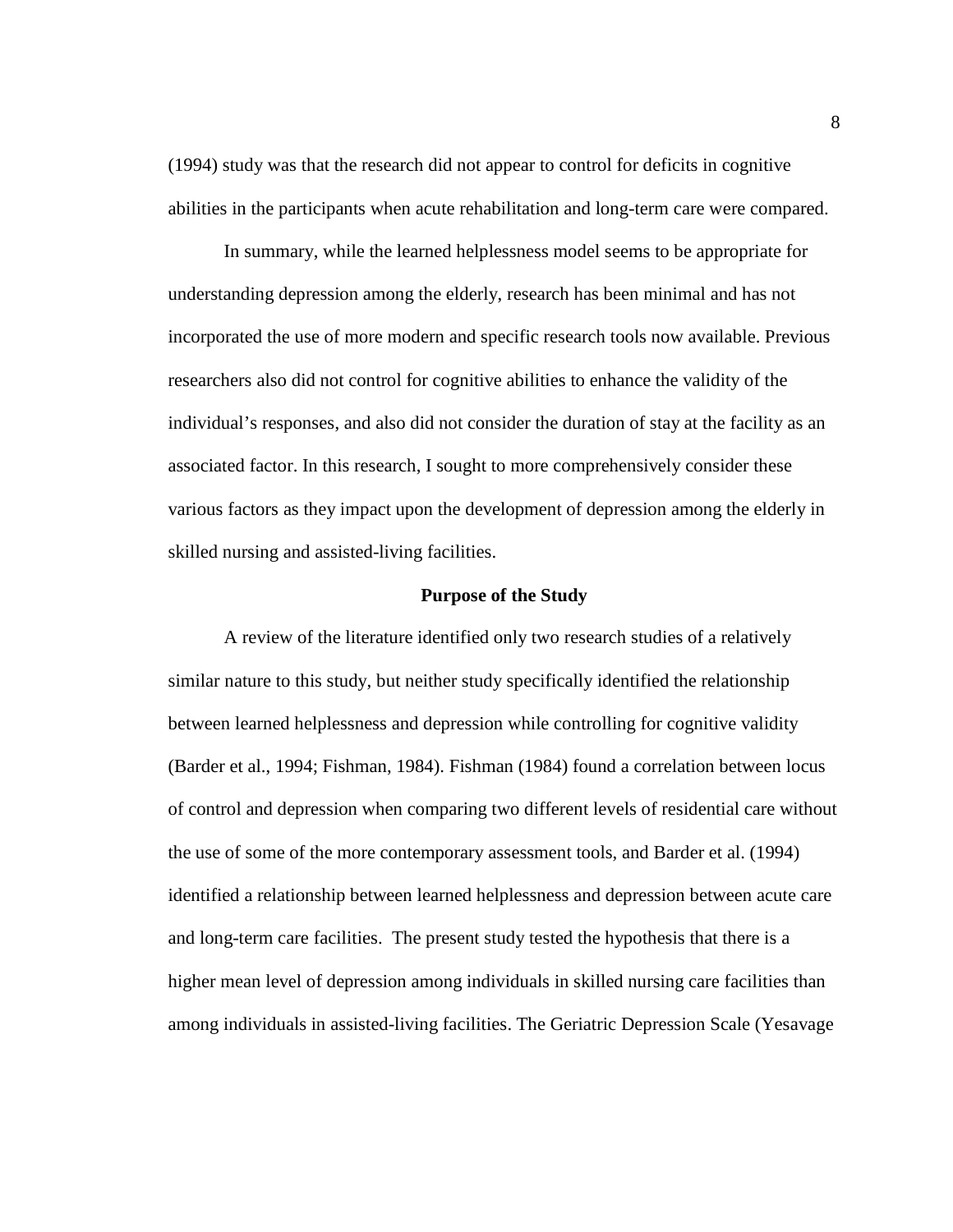et al., 1983) was used to measure depression, and the Folstien Mini Mental State Examination (Folstien et al., 1975) was used to control for cognitive deficits and improve the validity of research findings. The study also measured the concept of learned helplessness through the use of the Learned Helplessness and Instrumental Helplessness subscales of the Multi-score Depression Inventory (Berndt, Petzel, & Berndt, 1980). Perceived control was assessed through use of the Helplessness subscale of the Cognitive Distortions Scale (Briere, 2000) to understand the unique quality and etiology of elderly individuals with depression in long-term care facilities.

This hypothesized difference in depression levels between individuals from the two different types of facilities was believed to be due to a perception of a higher level of learned helplessness in the more highly structured environment. Learned helplessness was measured by the Learned Helplessness and Instrumental Helplessness subscales of the Multi-score Depression Inventory (Berndt et al., 1980). To test the hypothesis of differences in perceived control, perceived reduced personal decision making, and perceived control over life circumstances, the Helplessness subscale of the Cognitive Distortion Scales was used (Briere, 2000). The measures for this research on different levels of nursing care in the elderly included the Geriatric Depression Scale (Yesavage et al., 1983) to measure depression and Folstien's Mini Mental State Examination (Folstien et al., 1975), to control for cognitive validity.

Contemporary researchers (Dantz et al., 2003; Gaynes et al., 2002) are continuing to identify the tremendous impact of depression on modern society in terms of impaired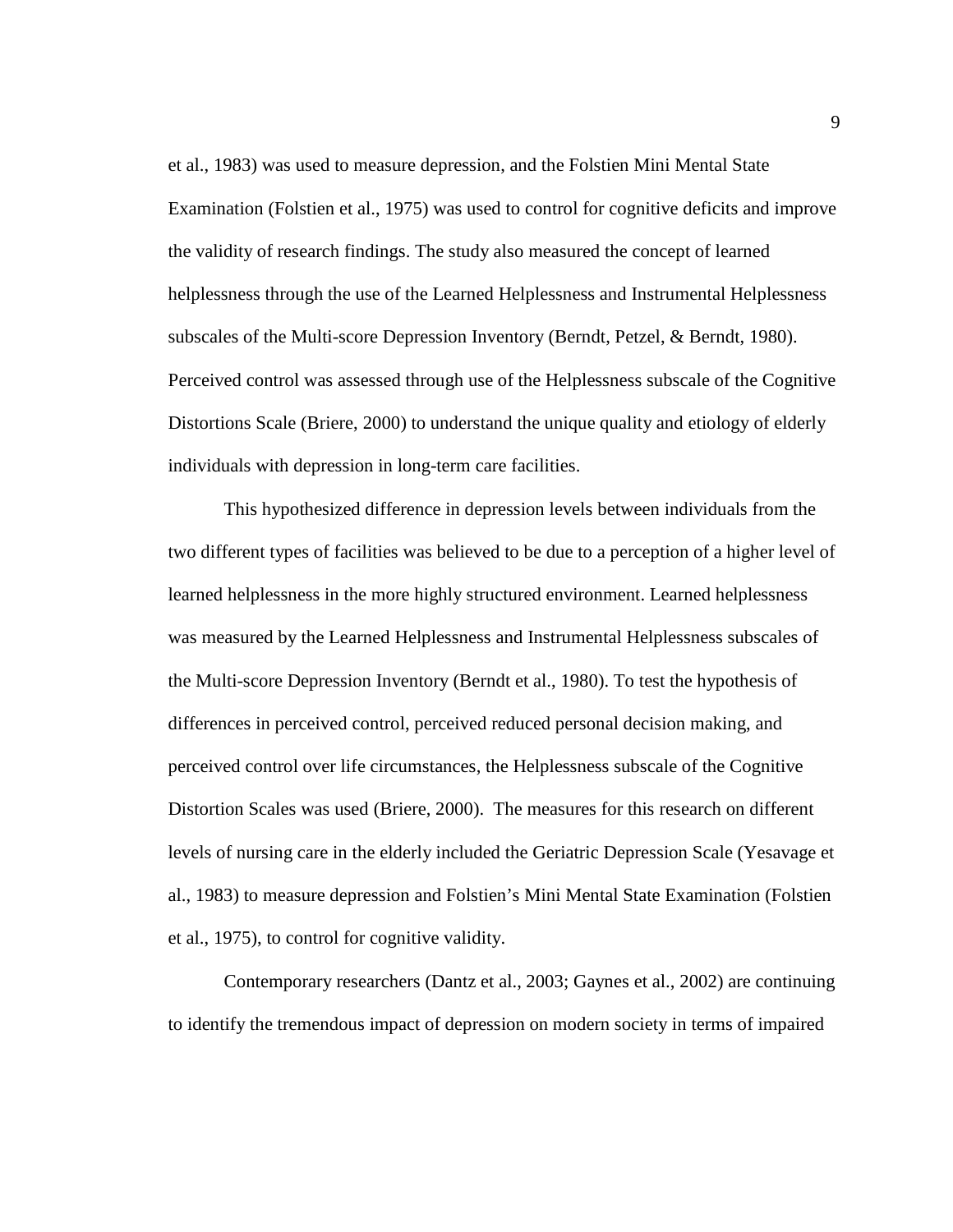functioning, exacerbation of coexisting medical problems and mortality. There is probably no other demographic group that demonstrates this more than the elderly (Dantz et al., 2003), for whom a very high level of comorbid psychological and medical problems exists. Fortunately, research is continuing to demonstrate that effective biological (Howland & Thase, 2002; Moffaert & Dierick, 1999) and psychological (Alexopoulas, 2005; Hyer, Kramer, & Sohnle, 2004; Robertson & Montagnini, 2004) treatments for the elderly are being developed to assist in reducing the impact of depression on society's senior members.

The goal of the literature review in the following chapter is to explore the impact of depression on society (Comer, 2001; Antonuccio, Danton, & DeNelski, 1995) and the elderly in particular (Bruce, 2001; Shultz, Martire, Beach, & Scheier, 2000), as well as the effectiveness of related psychological treatments (Alexopoulas, 2005; Hyer, Kramer & Sohnle, 2004; Robertson & Montagnini, 2004). Further attention is given to the utility of cognitive behavioral theory (Hensley, Nadiga, & Uhlenhuth, 2004), including the concept of learned helplessness (Seligman, 1967, 1975, 1979, 2002), which may point the way toward an increased understanding of the etiology of depression and assist in the enhancement of more effective treatment modalities in the future.

#### **Nature of the Study**

<span id="page-24-0"></span>The present quantitative study evaluated the hypothesis that there is a higher mean level of depression among individuals in skilled nursing care facilities than among individuals in assisted-living facilities. This hypothesized difference was found to be due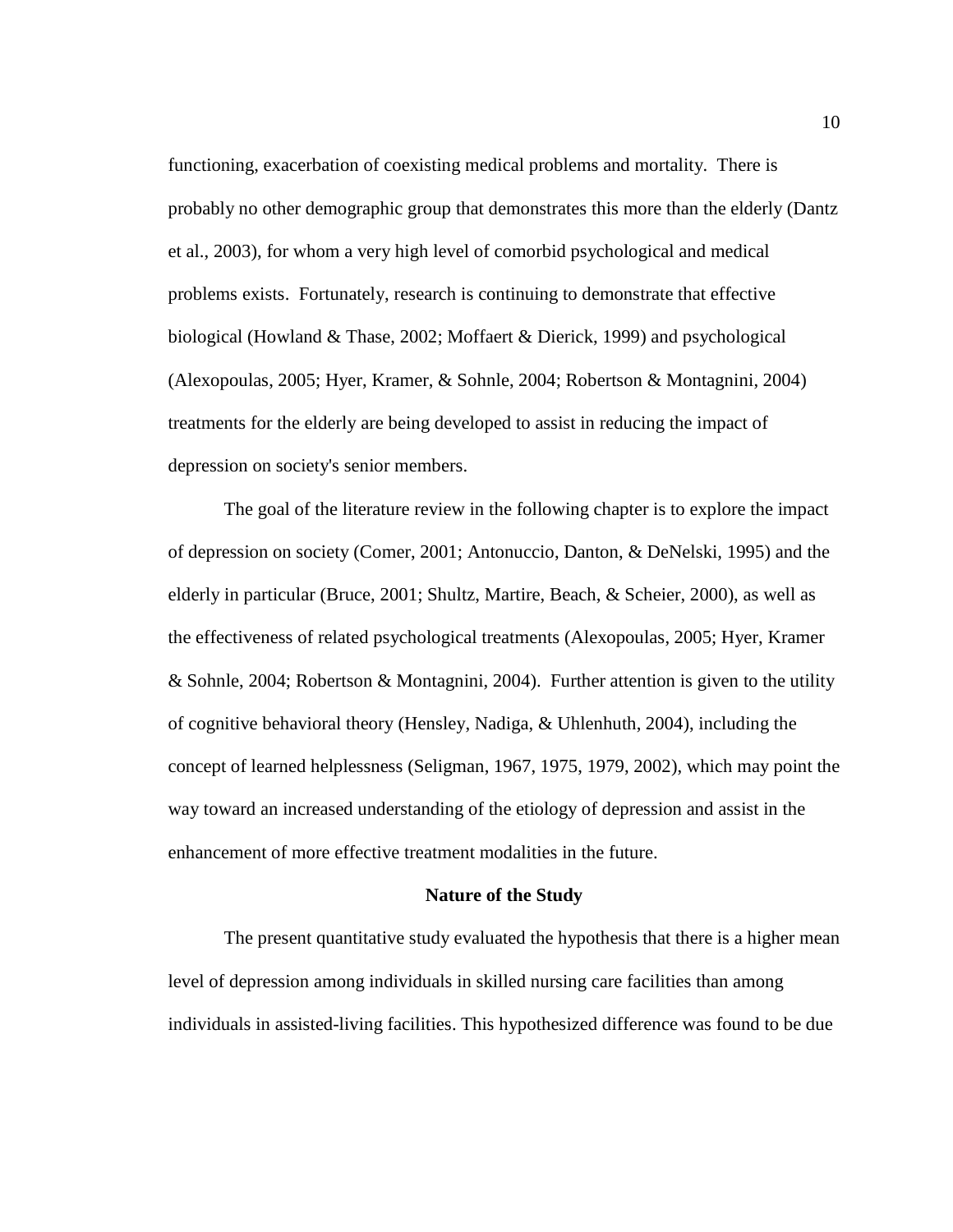to a perception of a higher level of learned helplessness in the more highly structured environment, as a consequence of reduced perceived personal decision making or perceived control over life circumstances (Dantz et al., 2003). For example, in the State of Missouri, a higher level of need for physical and mental health care usually creates the necessity for a more highly structured environment of skilled nursing care. This is assessed using relatively objective criteria as part of the Initial Assessment—Social and Medical: Missouri Department of Health and Senior Services Division of Senior Services and Regulation (Missouri Code of State Regulations, 2004). For admission into a skilled nursing care facility, an individual must have a score of 21 or higher on the assessment, which is provided by a social worker or by admissions personnel. A score lower than 21 on the initial assessment meets the criterion for admission to the assisted-living level of care (Missouri Code of State Regulations, 2004).

Fishman (1984) found in a similar research study that losses of choice, control, independence, and autonomy are important factors for the elderly. His research used the Policy and Program Information Form (POLIF) of the Multiphasic Environmental Assessment Procedure (MEAP)—Modified (Moos & Lemke, 1979) to measure locus of control and the Beck Depression Inventory (Beck, Ward, Mendelson, Mock, & Erbaugh, 1961) to measure geriatric depression. Contemporary research tools have been developed over the past several decades to more specifically assess geriatric depression and learned helplessness (Fishman, 1984).

This study of learned helplessness and depression, comparing the less structured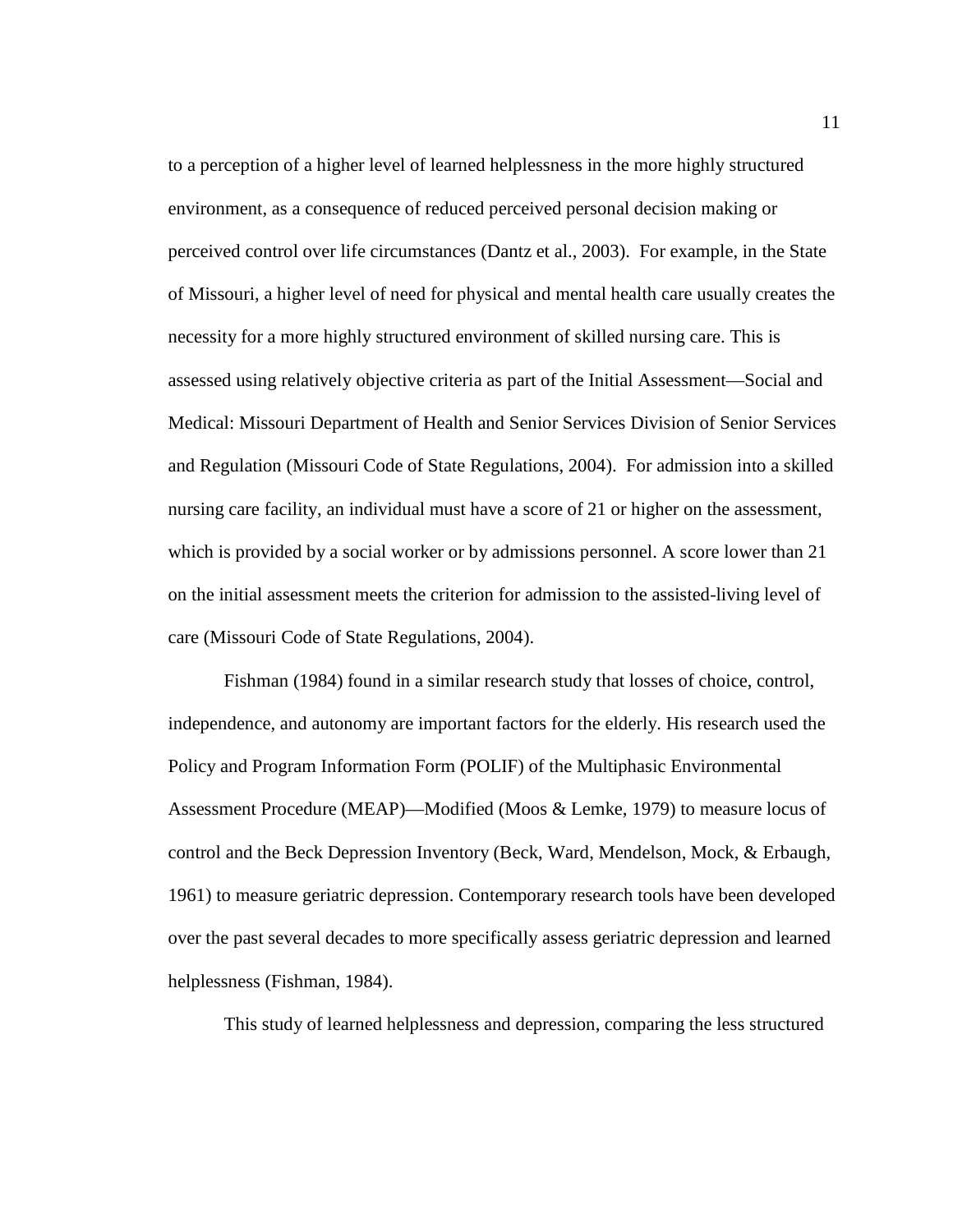assisted-living level of care with the more highly structured skilled nursing level of care, was conducted using the Geriatric Depression Scale (Yesavage et al., 1983), Folstien's Mini Mental State Examination (Folstien et al., 1975) for prescreening for appropriate cognition, the perceived control (Helplessness) subscale of the Cognitive Distortion Scales (Briere, 2000), and the Learned Helplessness and Instrumental Helplessness subscales of the Multi-score Depression Inventory (Berndt et al., 1980). This study was conducted for a total of 105 participants who had been in their respective facilities for more than 7 weeks but less than 6 months.

Fishman's research (1984) identified a positive correlation between resident's perception of reduced locus of control and depression at two different levels of residential nursing care for the elderly, while the current study assessed whether there is a higher mean level of depression when comparing individuals in skilled nursing care facilities with individuals in assisted-living facilities. While Fishman's research identified a positive correlation between an individual's perception of locus of control and depression, Fishman did not control for whether an individual had the cognitive ability to respond appropriately to the measurement tools and did not have the benefit of the use of more recently developed assessment tools specific to measuring learned helplessness in the elderly.

Seligman's theory of learned helplessness (1967, 1975, 1979, and 2002) seems to consistently predict that an individual's perception of control over his or her environment has a strong correlation with consequent levels of depression. This research extended his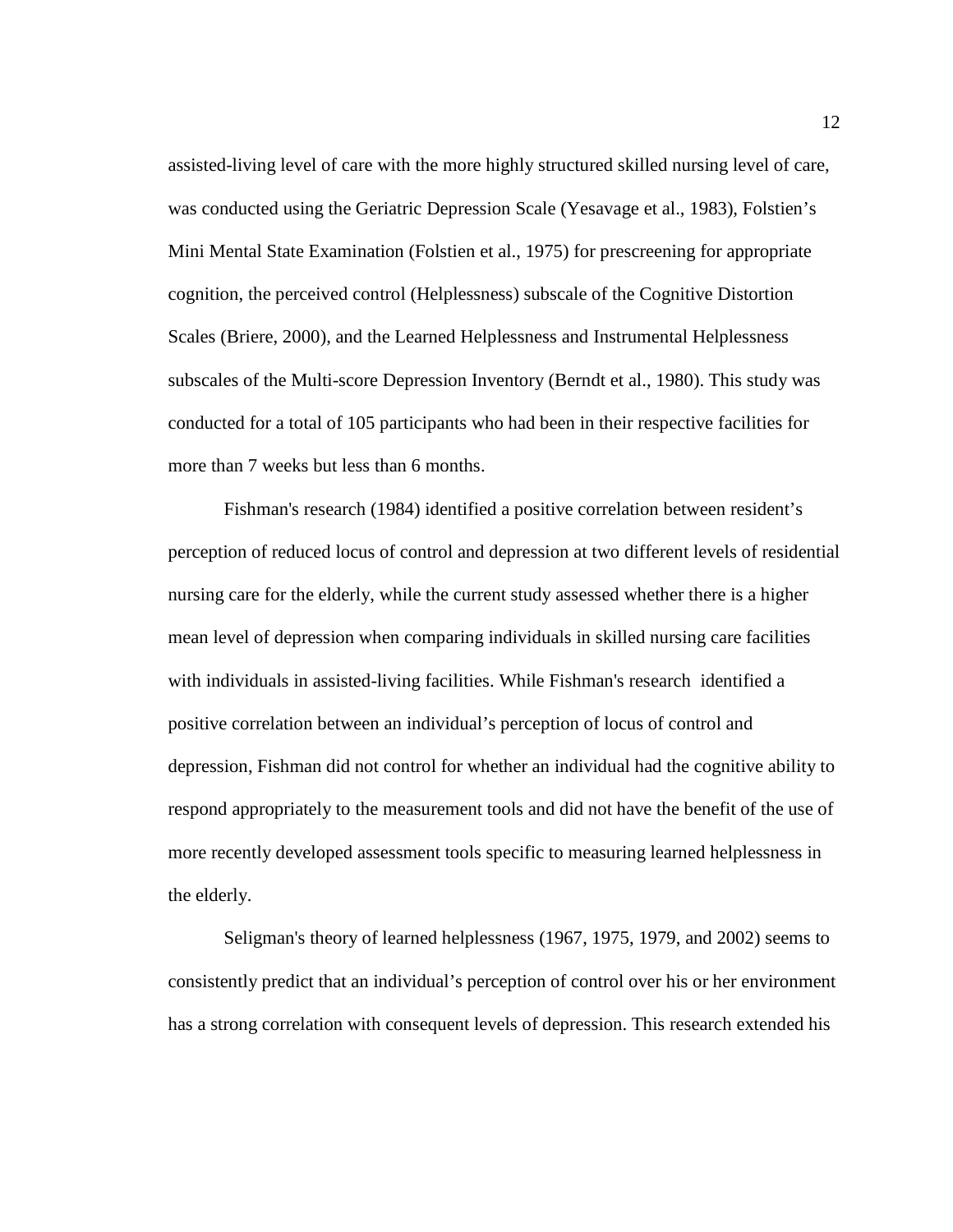theory into long-term care environments with the elderly, using contemporary assessment tools such as the Geriatric Depression Scale (Yesavage et al., 1983), the perceived control (Helplessness) subscale of the Cognitive Distortion Scale (Briere, 2000), and the Learned Helplessness and Instrumental Helplessness subscales of the Multiscore Depression Inventory (Berndt et al., 1980). The Folstien Mini Mental State Examination (Folstien et al., 1975) was used as a prescreening assessment of whether an individual had the cognitive capacity to provide valid responses to research questions.

#### **Research Questions**

<span id="page-27-0"></span>I sought to answer the following research questions in the present study:

#### <span id="page-27-1"></span>**Research Question 1**

Do individuals in skilled nursing care facilities and assisted-living facilities have different levels of depression?

#### **Null Hypothesis 1.**

There are no significant differences in depression, as measured by the Geriatric Depression Scale, when comparing individuals in skilled nursing care facilities with individuals in assisted-living facilities.

#### **Research Hypothesis 1.**

There are significant differences in depression, as measured by the Geriatric Depression Scale, when comparing individuals in skilled nursing care facilities with individuals in assisted-living facilities.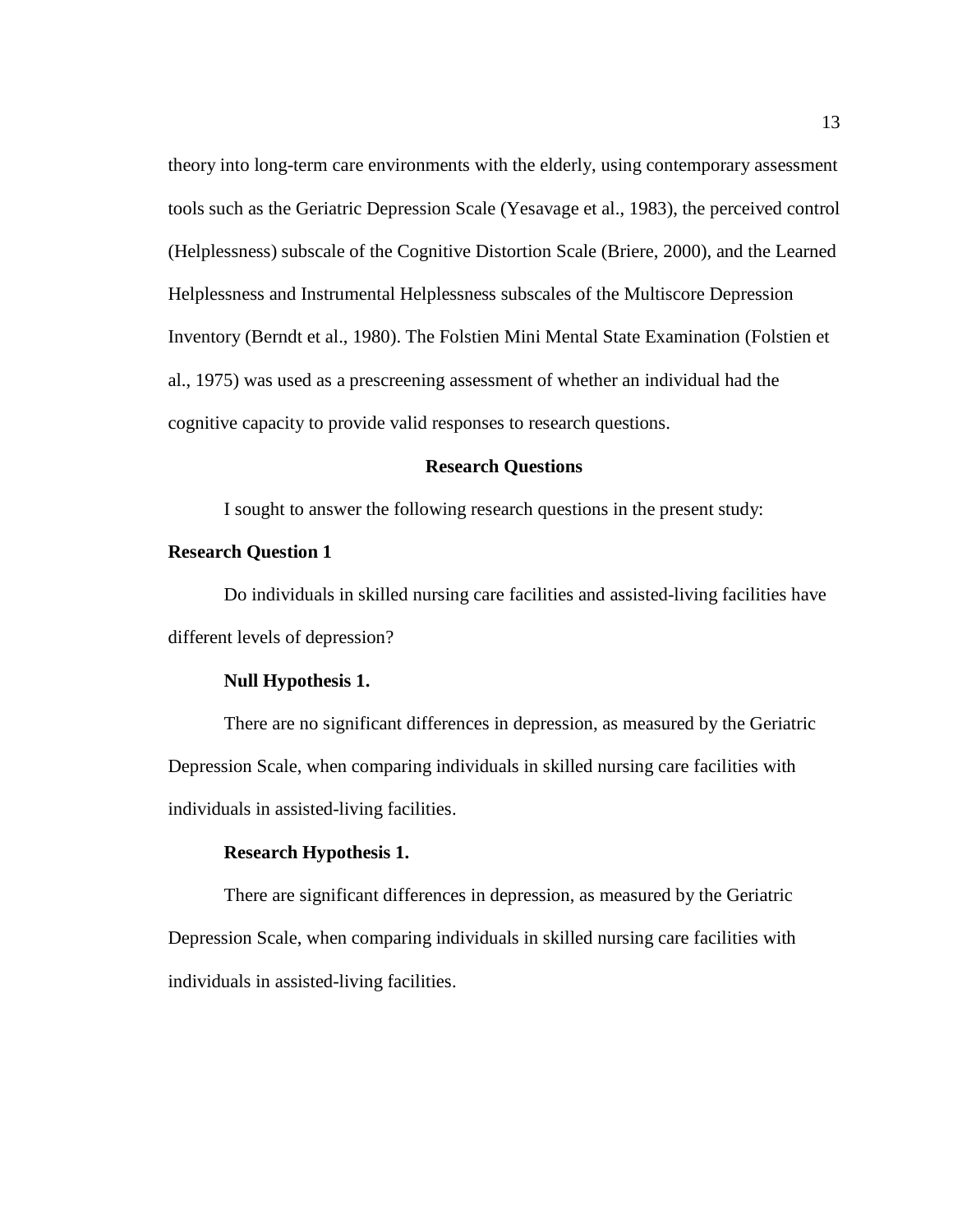#### <span id="page-28-0"></span>**Research Question 2**

Are individuals in skilled nursing facilities more likely to experience learned helplessness than individuals in assisted-living facilities?

#### **Null Hypothesis 2.**

There are no significant differences in learned helplessness as measured by the learned helplessness subscale of the Multiscore Depression Inventory, when comparing individuals in skilled nursing care facilities with individuals in assisted-living facilities.

#### **Research Hypothesis 2.**

There are significant differences in learned helplessness as measured by the learned helplessness subscale of the Multiscore Depression Inventory when comparing individuals in skilled nursing care facilities with individuals in assisted-living facilities.

#### <span id="page-28-1"></span>**Research Question 3**

Are individuals in skilled nursing facilities more likely to experience instrumental helplessness than individuals in assisted-living facilities?

#### **Null Hypothesis 3.**

There are no significant differences in learned helplessness, as measured by the instrumental helplessness subscale of the Multiscore Depression Inventory, when comparing individuals in skilled nursing care facilities with individuals in assisted-living facilities.

#### **Research Hypothesis 3.**

There are significant differences in learned helplessness, as measured by the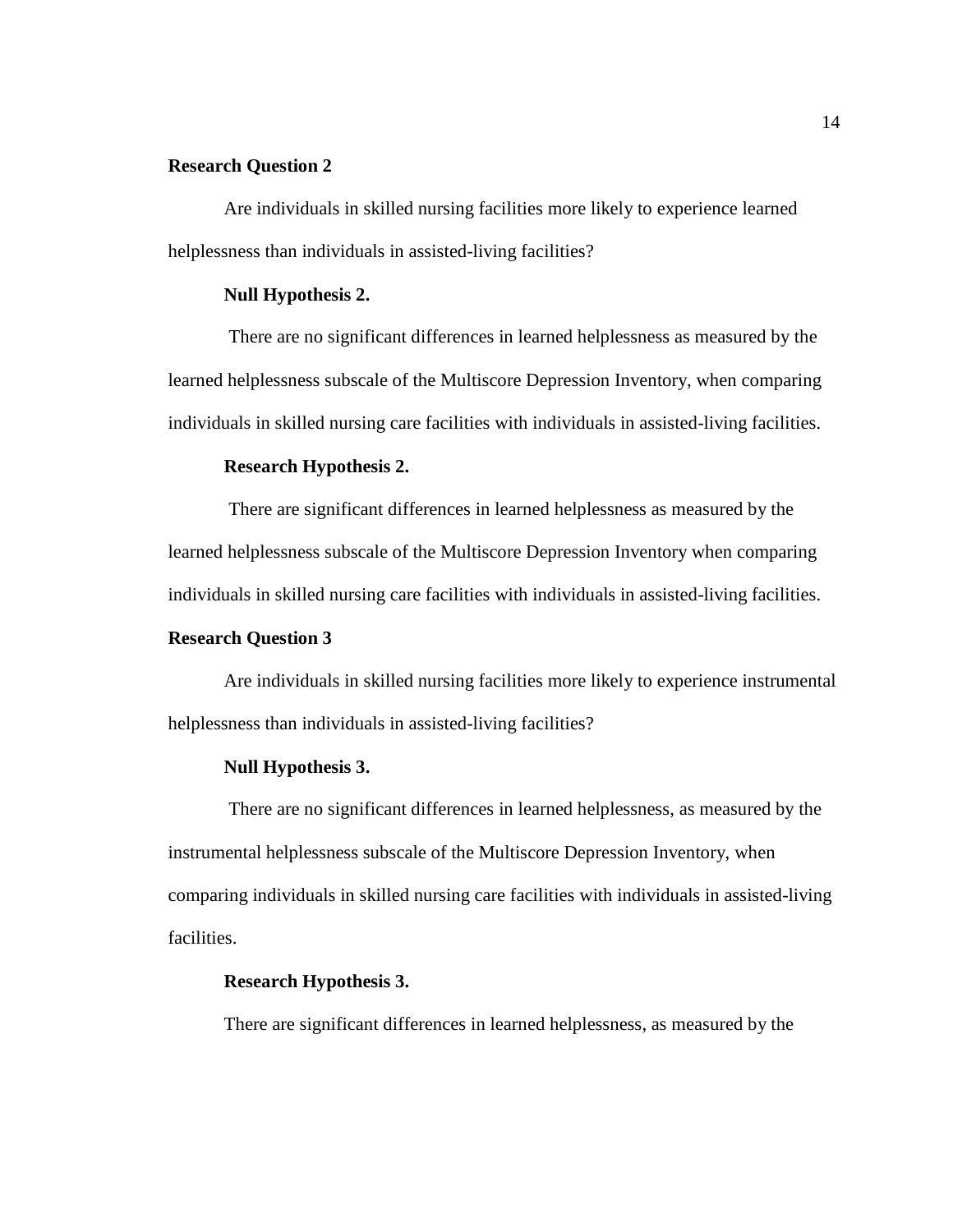instrumental helplessness subscale of the Multiscore Depression Inventory, when comparing individuals in skilled nursing care facilities with individuals in assisted-living facilities.

#### <span id="page-29-0"></span>**Research Question 4**

Are individuals in skilled nursing facilities more likely to experience differences in perceived control when compared to individuals in assisted-living facilities?

#### **Null Hypothesis 4.**

There are no significant differences in perceived control, as measured by the Cognitive Distortion Scale (helplessness subscale), when comparing individuals in skilled nursing care facilities with individuals in assisted-living facilities.

#### **Research Hypothesis 4.**

There are significant differences in perceived control, as measured by the Cognitive Distortion Scale (helplessness subscale), when comparing individuals in skilled nursing care facilities with individuals in assisted-living facilities.

#### <span id="page-29-1"></span>**Research Question 5**

Is there a relationship between learned helplessness as measured by the learned helplessness subscale of the Multiscore Depression Inventory and depression in nursing home residents, regardless of level of care?

#### **Null Hypothesis 5.**

There is no significant relationship between learned helplessness as measured by the learned helplessness subscale of the Multiscore Depression Inventory and depression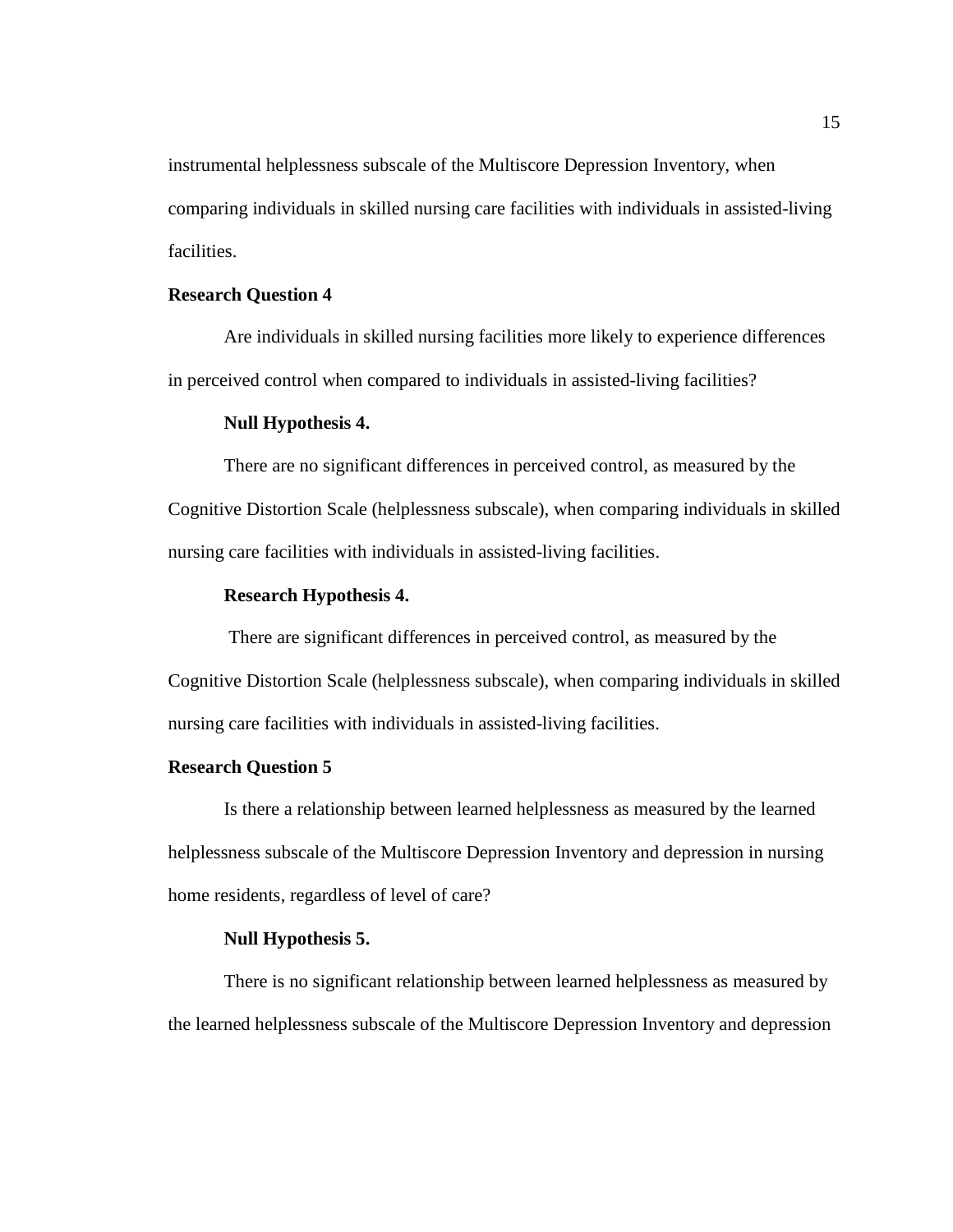as measured by the Geriatric Depression Scale in nursing home residents, regardless of level of care.

#### **Research Hypothesis 5.**

There is a relationship between learned helplessness as measured by the learned helplessness subscale of the Multiscore Depression Inventory and depression as measured by the Geriatric Depression Scale in nursing home residents, regardless of level of care.

#### <span id="page-30-0"></span>**Research Question 6**

Is there a relationship between learned helplessness as measured by the instrumental helplessness subscale of the Multiscore Depression Inventory and depression in nursing home residents, regardless of level of care?

#### **Null Hypothesis 6.**

There is no significant relationship between learned helplessness as measured by the instrumental helplessness subscale of the Multiscore Depression Inventory and depression as measured by the Geriatric Depression Scale in nursing home residents, regardless of level of care.

#### **Research Hypothesis 6.**

There is a relationship between learned helplessness as measured by the instrumental helplessness subscale of the Multiscore Depression Inventory and depression as measured by the Geriatric Depression Scale in nursing home residents, regardless of level of care.

#### **Research Question 7**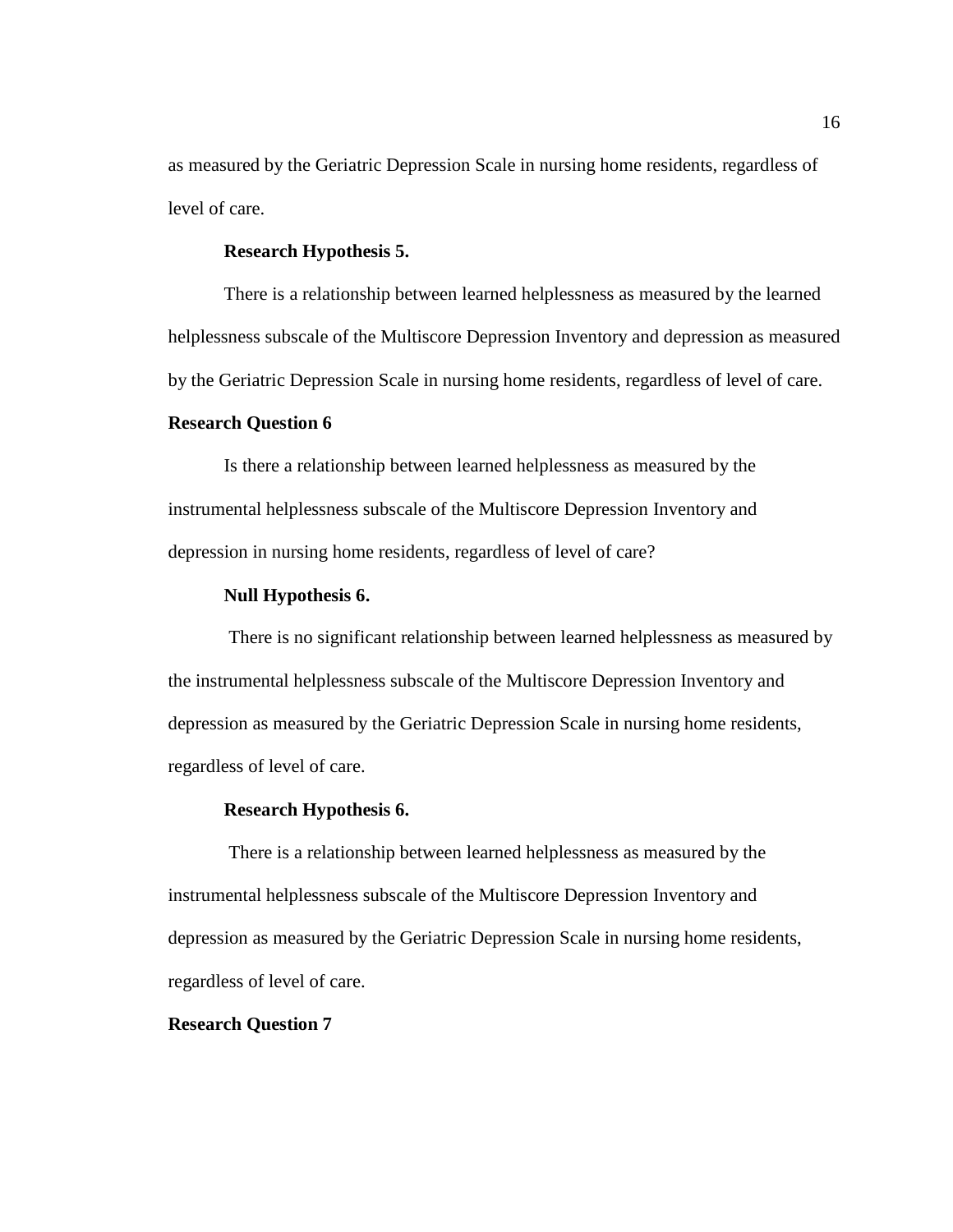Is there a relationship between perceived control as measured by the Cognitive Distortion Scale (helplessness subscale) and depression as measured by the Geriatric Depression Scale in nursing home residents regardless of level of care?

#### **Null Hypothesis 7.**

There is no significant relationship between perceived control as measured by the Cognitive Distortion Scale (helplessness subscale) and depression as measured by the Geriatric Depression Scale in nursing home residents regardless of level of care.

#### **Research Hypothesis 7.**

There is a relationship between perceived control as measured by the Cognitive Distortion Scale (helplessness subscale) and depression as measured by the Geriatric Depression Scale in nursing home residents regardless of level of care.

#### **Theoretical Basis**

<span id="page-31-0"></span>It has already been noted that there is a very high level of depression among the elderly in long-term care facilities, with some researchers (Cohen, Hyland, & Kimhy, 2003; Soon & Levine, 2002) finding rates of major depression of between 6% and 24%, and between 12% and 50% for individuals with lesser levels of depressive symptoms. These issues are discussed in more detail in the literature review, where there is also a more detailed recognition of the viability of Seligman's (1967, 1975, 1979, 2002) concept of learned helplessness and why it may be important to understanding depression among the elderly in long-term care environments. Subsequently, psychotherapeutic treatment as alternative or adjunct treatment to pharmacologic treatments to reduce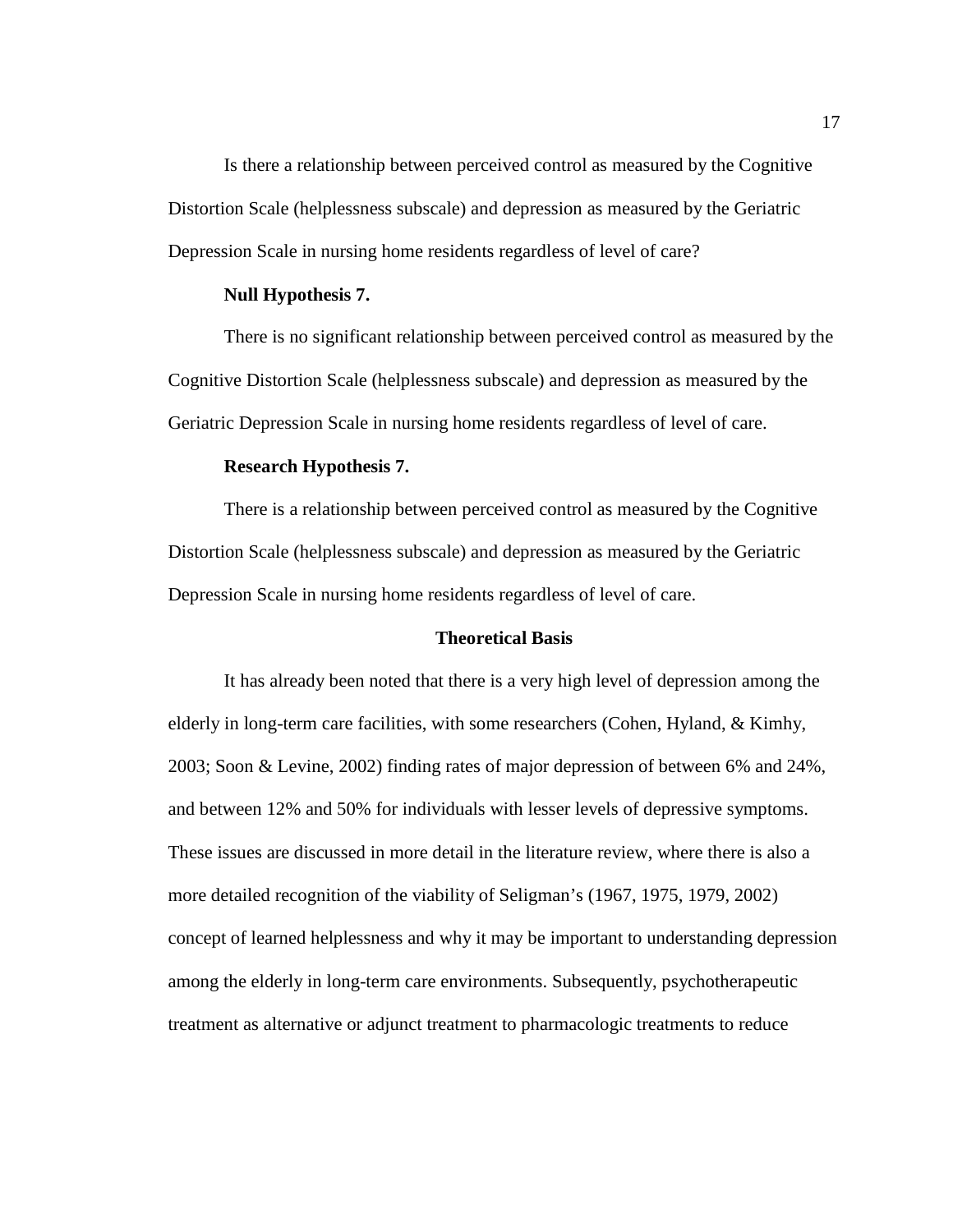depression, disability and mortality is reviewed.

While the literature review addresses details of the conceptual framework of learned helplessness (Seligman, 1967, 1975, 1979, 2002) and why it may be a useful model for considering the development and treatment of depression, a brief explanation of learned helplessness is warranted. Seligman (2002, 1979, 1975, 1967) stated that learned helplessness occurs when individuals experience uncontrollable life events and believe that they can do nothing to keep the outcome of these events from occurring. The individuals may then develop inappropriate expectations that future outcomes of events are also beyond their control. Barder and colleagues (1994) went on to explain that when individuals are convinced that there is no use in responding because it makes no difference for the outcome, they become apathetic and experience decreased incentive to initiate action and may give up. According to Barder et al. (1994), this state of helplessness is associated with feelings of hopelessness, loneliness, social withdrawal, prolonged crying episodes and sexual dysfunction. This study used these theoretical constructs to understand how learned helplessness may become institutionalized as an inherent byproduct of the structure of the circumstances and living experiences of elderly persons in long-term care environments. Considerable research was reviewed related to the concept of learned helplessness and how it translates into the experience of depression among the elderly.

#### **Definitions of Terms**

<span id="page-32-0"></span>*Assisted-living facility:* A nursing care facility providing nursing services and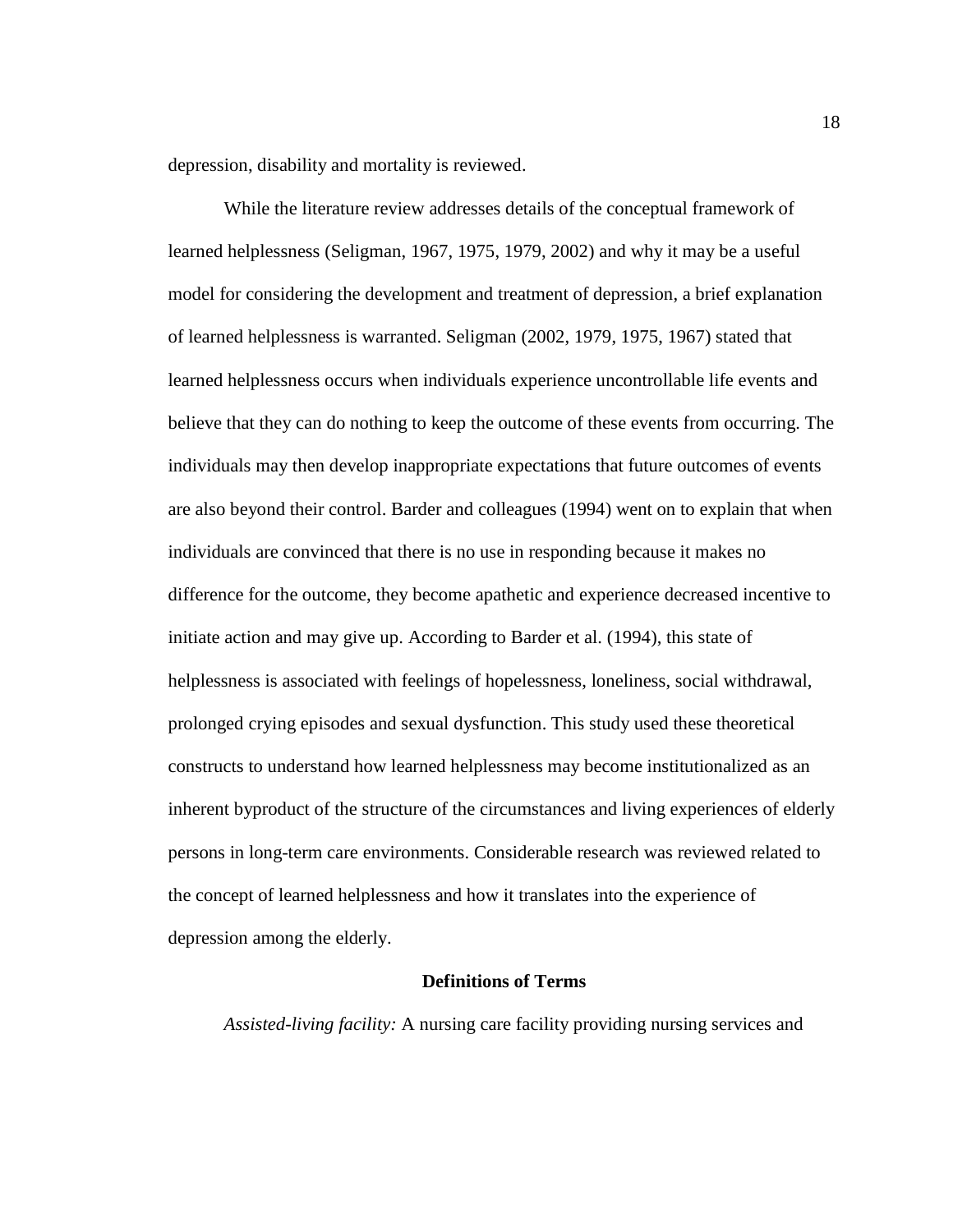assistance with a minimum of activities of daily living to individuals with a score below 21 on the Initial Assessment—Social and Medical: Missouri Department of Health and Senior Services Division of Senior Services and Regulation (Missouri Code of State Regulations, 2004). This assessment is provided by a social worker or other personnel prior to admission.

*Cognitive-behavioral therapy:* Therapeutic model that emphasizes the effect of thoughts on related moods and behaviors (Beck, 1979).

*Cognitive functioning*: Level of thinking and memory skills as determined by assessment for placement in long-term care facilities in the state of Missouri (Missouri Code of State Regulations, 2004).

*Depression:* The presence of unipolar depressive symptoms meeting the syndromal criteria for major depressive disorder, dysthymic disorder or depressive disorder not otherwise specified, including but not limited to symptoms of depressed mood, diminished interest in usual activities, significant weight loss or gain, sleep disturbance, psychomotor retardation or agitation, fatigue, feelings of worthlessness, diminished concentration and recurrent thoughts of death (American Psychiatric Association, 2000).

*Folstien Mini Mental State Examination:* The Folstien Mini Mental State Examination (Folstien et al., 1975) is an individually administered screening examination used in assessing a person's cognitive mental status.

*Functioning:* Level of adaptive functioning as determined by assessment prior to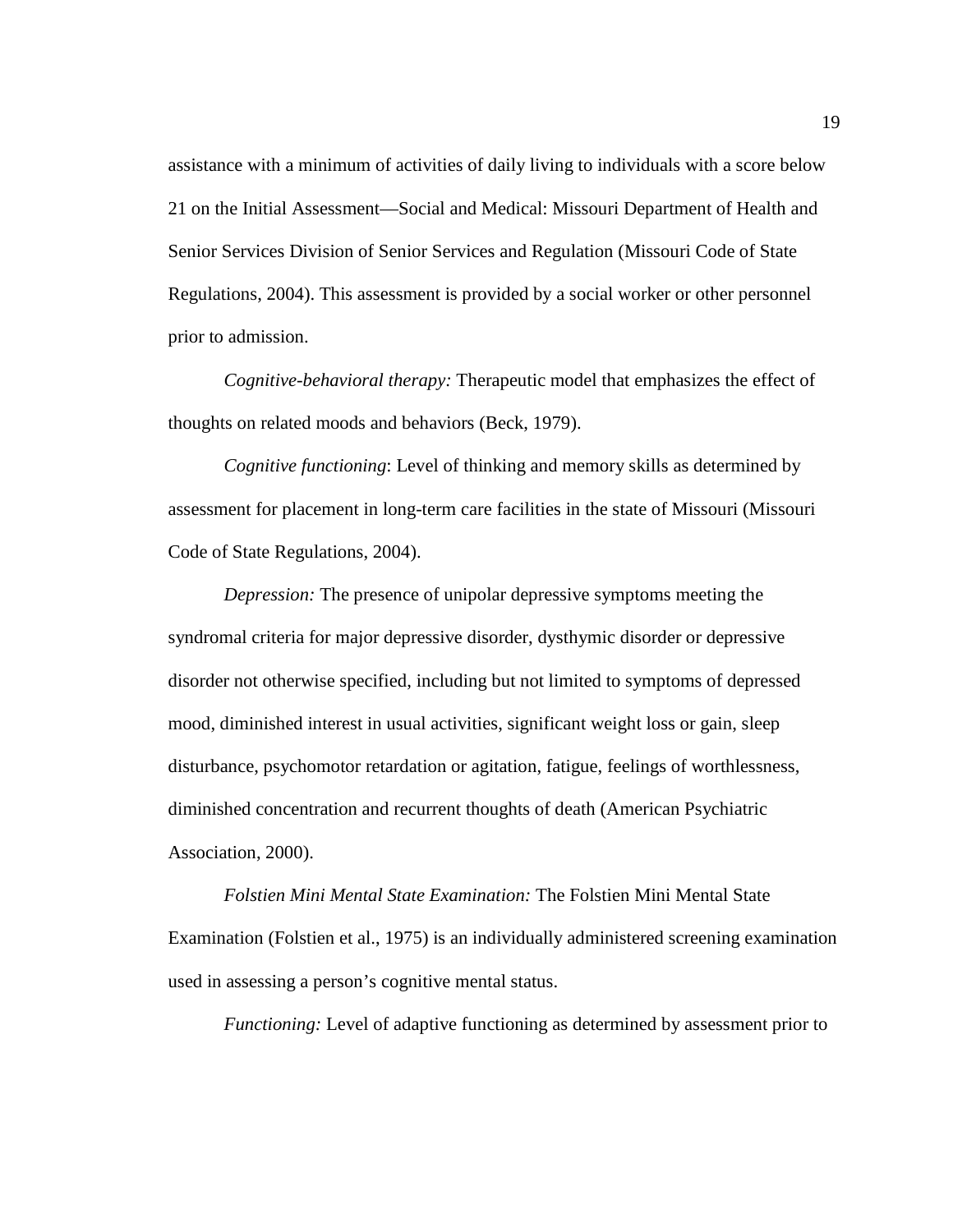admission to long-term care facilities in the State of Missouri (Missouri Code of State Regulations, 2004).

*Geriatric:* Category consisting of individuals aged 65 and over; used in this and previous research to determine the minimum age for participation in research related to the elderly (Shinkawa et al., 2002).

*Geriatric Depression Scale:* A 30-item depression measurement scale frequently used to assess depression among the elderly (Yesavage et al., 1983).

*Helplessness subscale:* The measurement of perceived control of important aspects of an individual's life as measured by the helplessness subscale of the Cognitive Distortion Scale (Briere, 2000).

*Instrumental Helplessness subscale:* A measure of an individual's temporary state of feeling helpless according to the Multiscore Depression Inventory (Berndt, 1981).

*Learned helplessness:* The model of a self-explanatory style defined by Seligman (1967, 1975, 1979, 2002), who stated that depression develops when individuals learn to feel that environmental contingencies have the most significant consequences for their lives, and that their initiatives make little difference in escaping aversive circumstances, resulting in the affective response of depression.

*Long-term care facilities:* Facilities that provide several levels of long-term care to individuals in the State of Missouri (Missouri Code of State Regulations, 2004).

*Learned Helplessness subscale:* A measures of helplessness over time and situations, including components of anhedonia and lack of motivation according to the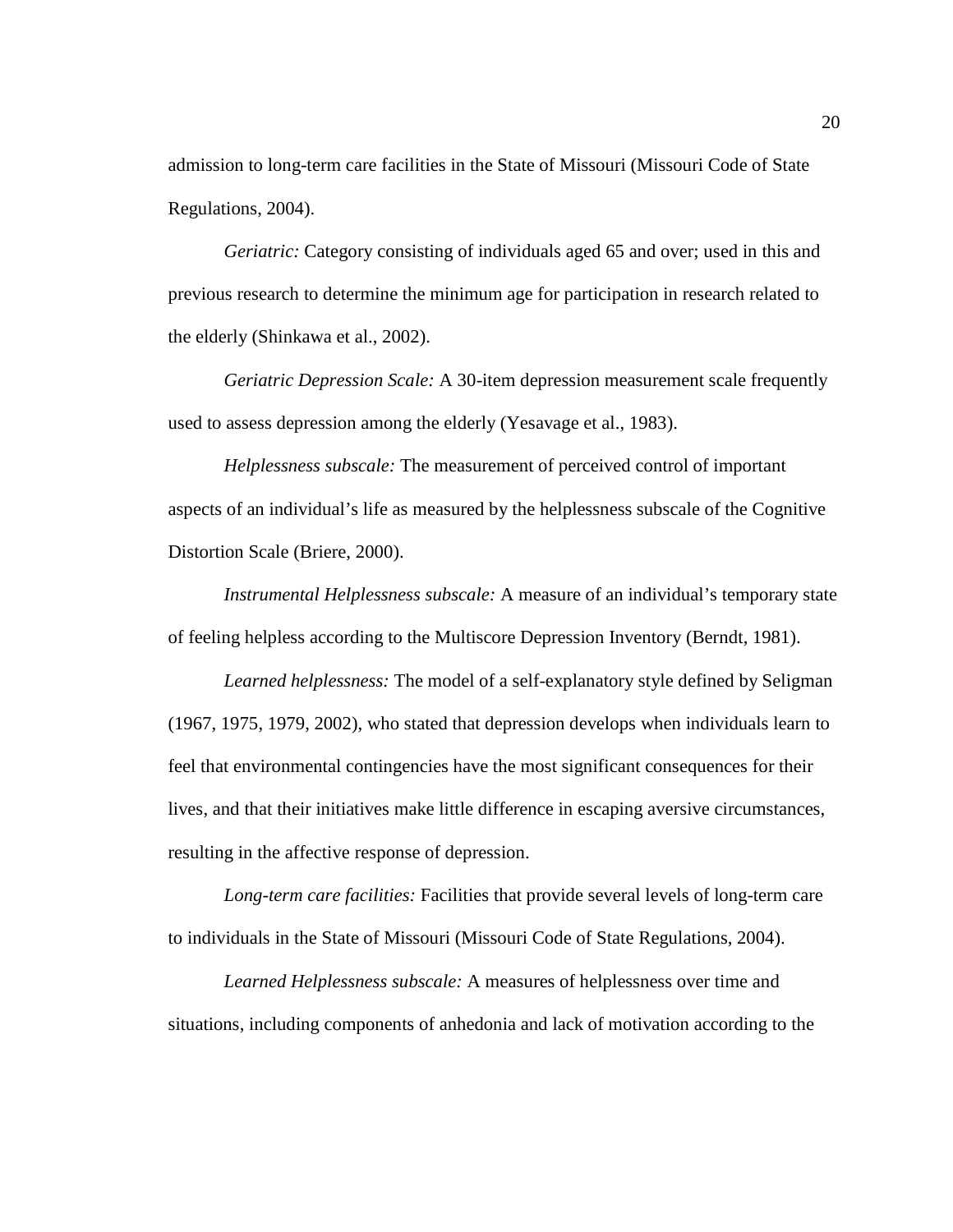Multiscore Depression Inventory (Berndt et al., 1980).

*Locus of control:* Self-explanatory style whereby an individual puts control of his or her life beyond his or her own efforts and perceives life as more subject to environmental contingencies (Hirito, 1974).

*Perceived control*: The perception of control or lack thereof, or perception of helplessness in important aspects of life (Briere, 2000).

*Psychodynamic model:* Therapeutic model originated by Freud that emphasizes the process of making unconscious mental processes conscious in order to facilitate longterm change (Comer, 2001).

*Skilled nursing facility:* A nursing care facility providing nursing services and assistance with activities of daily living to individuals with a score of 21 or over on the Initial Assessment—Social and Medical: Missouri Department of Health and Senior Services Division of Senior Services and Regulation (Missouri Code of State Regulations, 2004). This assessment is provided by a social worker or other personnel prior to admission.

#### **Assumptions and Limitations**

<span id="page-35-0"></span>A primary assumption was that the skilled nursing and assisted-living facilities that participated in this research study are a reflection of the general population of similar facilities in the community and that facilities in the St. Louis, Missouri metropolitan area are similar to those that exist in other states and areas of the country that are dissimilar, such as rural areas. This is obviously of concern to provide the use of generalizability of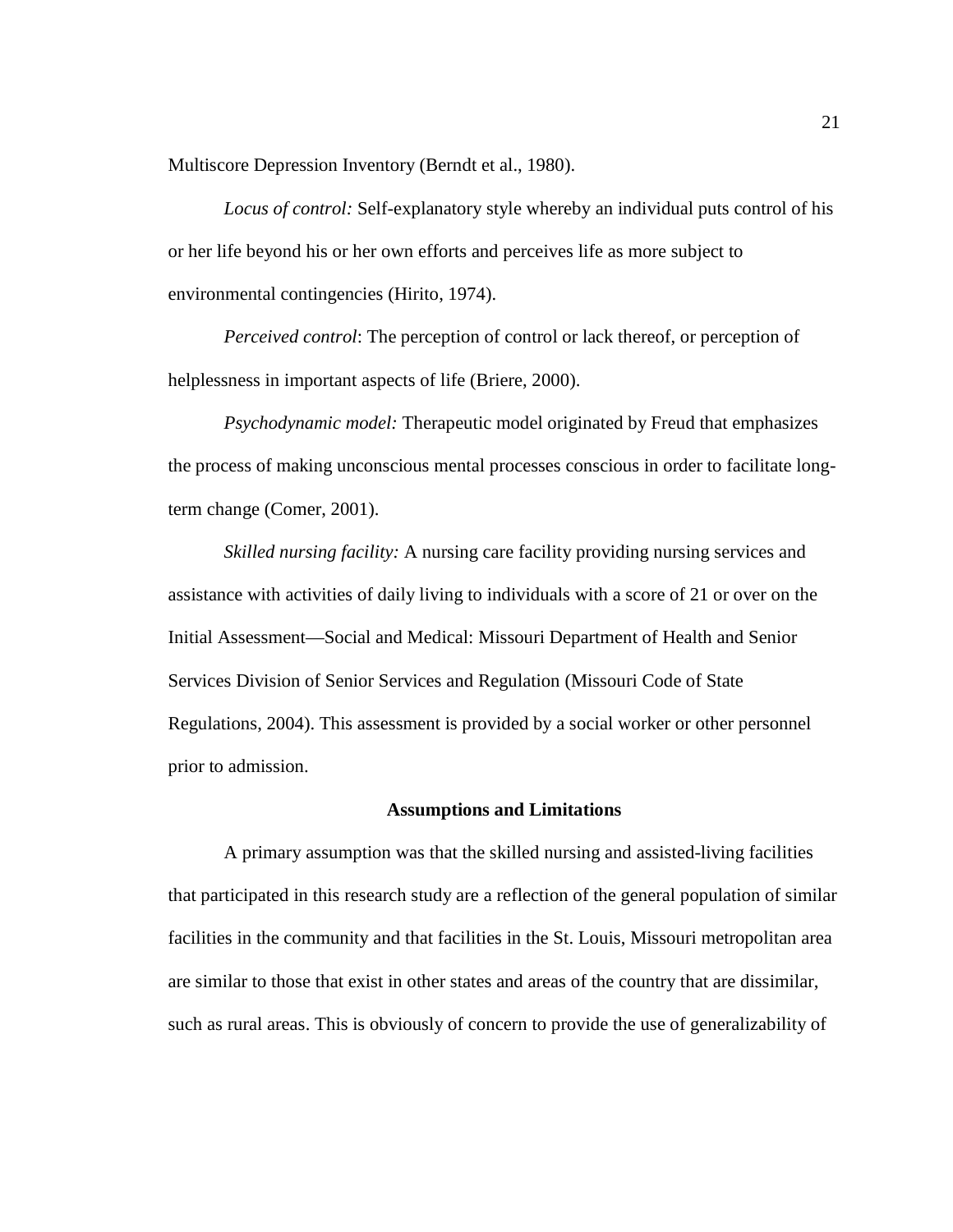results to other areas of the country not involved in this research. This assumption of generalizability also includes the assumption that the results of this study are applicable to facilities with significant populations of elderly individuals with relatively distinct cultural characteristics, such as primarily African American, Hispanic, or residents who share specific socioeconomic characteristics that are very homogenous.

Another assumption was that individuals who participated in the research answered truthfully and accurately. There was an assumption that there was little manipulation of data to achieve individual agendas or objectives such as to minimize depression in assisted-living residents to maintain their residence in those facilities. Education by researchers of the participants concerning the confidentiality of their responses was assumed to rectify those concerns.

There was also a recognition and assumption that depression is multifactorial or multidimensional. There are many personal, social, physiological and cultural influences on the thought processes and behaviors of individuals. Although some specific variables may be significant and subject to some type of objective assessment and analysis, they do not explain personal responses conclusively or in totality. Many of the idiosyncratic influences may be impossible to ascertain, such as unconscious or subconscious influences on behavior.

Limitations of the current study include gaps in research related to the scarcity of previous research specific to the geriatric population, as well as the very limited number of research tools specific to the elderly. In addition, it is relatively difficult to isolate the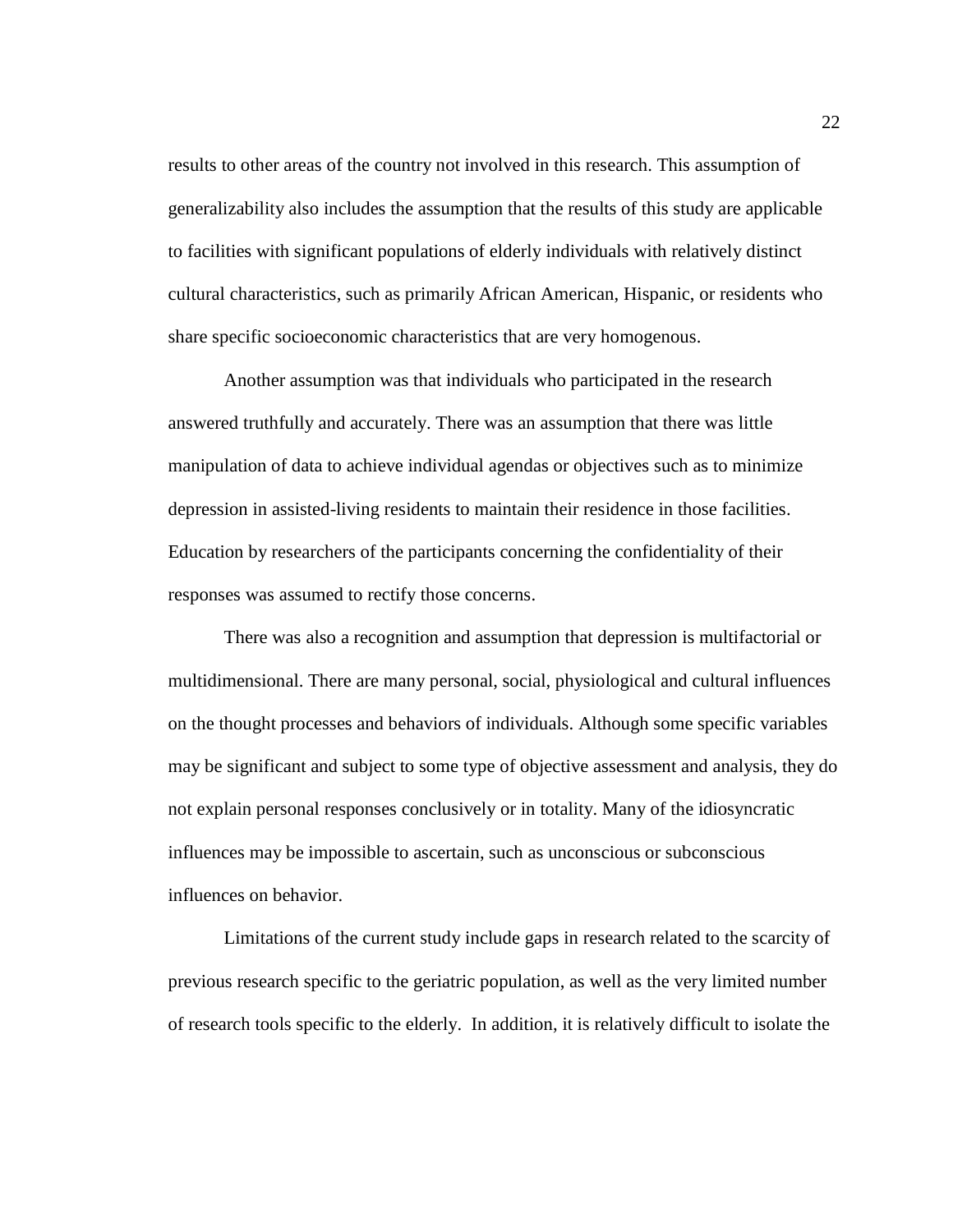impact of some of the comorbid medical, psychological and cognitive concerns that may affect research findings.

The limitations of this research involved several other factors as well. Due to the number of study participants involved  $(n = 105)$ , full representation of individuals from various socioeconomic and ethnic groups was limited. While I made every attempt to include equal numbers of men and women, it is well recognized that as individuals age, there are many more women than men available in nursing homes and the community at large (Haber, 2005). While a sufficient number of individuals was sampled (approximately 105 men and women) in this research, in future studies it may be beneficial to increase the sample size of men and incorporate a wider spectrum of minority candidates to increase generalizability to the diverse population of the elderly.

Limitations may also include factors associated with individuals with limited cognitive capacity. Although the Folstien Mini Mental State Examination (Folstien et al., 1975) has been found to be highly effective in identifying individuals capable of understanding and effectively completing the Geriatric Depression Scale (Yesavage et al., 1983), additional individuals experiencing "learned helplessness"(Berndt et al., 1980; Briere, 2000), and depression may have been screened from the research due to their cognitive limitations. In effect, the research may actually be more indicative of the experience of individuals who have higher levels of cognitive functioning.

Another limitation was that certain factors related to those specific facilities, including personnel, environmental, and various other factors, were possible confounding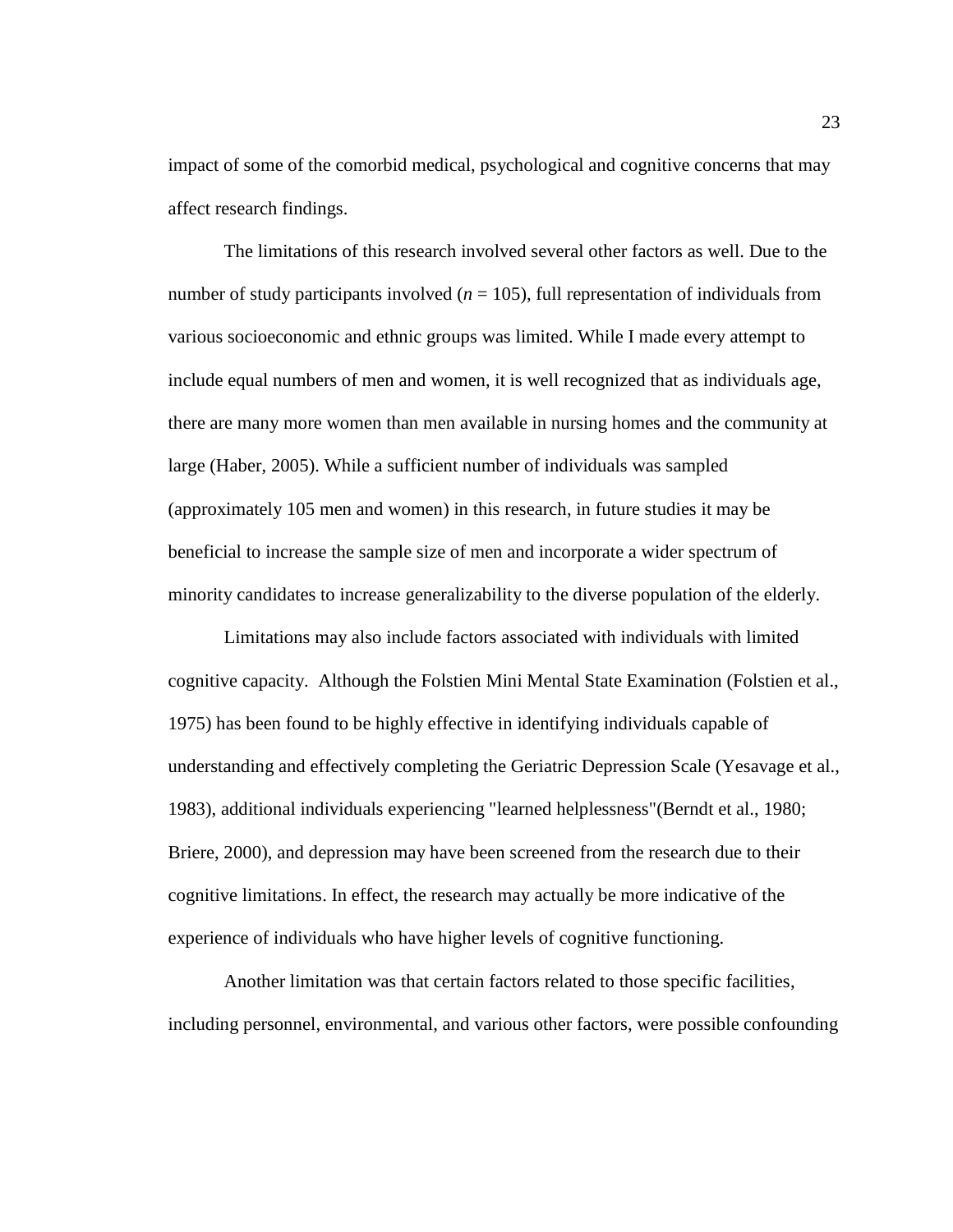variables. Standard research guidelines and procedures were implemented to increase control of confounding variables associated with specific facilities.

## **The Significance of the Study**

Many research studies of the elderly suggest that the elderly may be unable to participate in psychotherapy and may not benefit from pharmacological interventions to the same degree as younger individuals (Reynolds, Alexopoulas, & Katz, 2002). This effectively leads to underdiagnosis and undertreatment, as well as somewhat of a treatment bias among practitioners in the medical community. Fortunately, contemporary research (Lelito, Palumbo, & Hanley, 2001; Reynolds et al., 2002) continues to refute those earlier stated limitations on effectively treating elderly individuals in the community and long-term care facilities. However, the amount of information available to individuals, families and treatment professionals is still very limited, which limits understanding of precipitating, exacerbating and ameliorating treatment factors associated with depressive episodes in the elderly.

This research introduces additional information to facilitate an understanding of many of the factors contributing to the complexity of depression among the elderly in long-term care facilities (Cohen et al., 2003; Soon & Levine, 2002). It was also designed to provide a viable etiological (Seligman, 1975, 1979, 1998) model for understanding a significant aspect of the causative factors leading to depressive symptoms and disorders. The significance of the negative, causative and exacerbating influence of depression on the social circumstances and medical conditions of the elderly is very well documented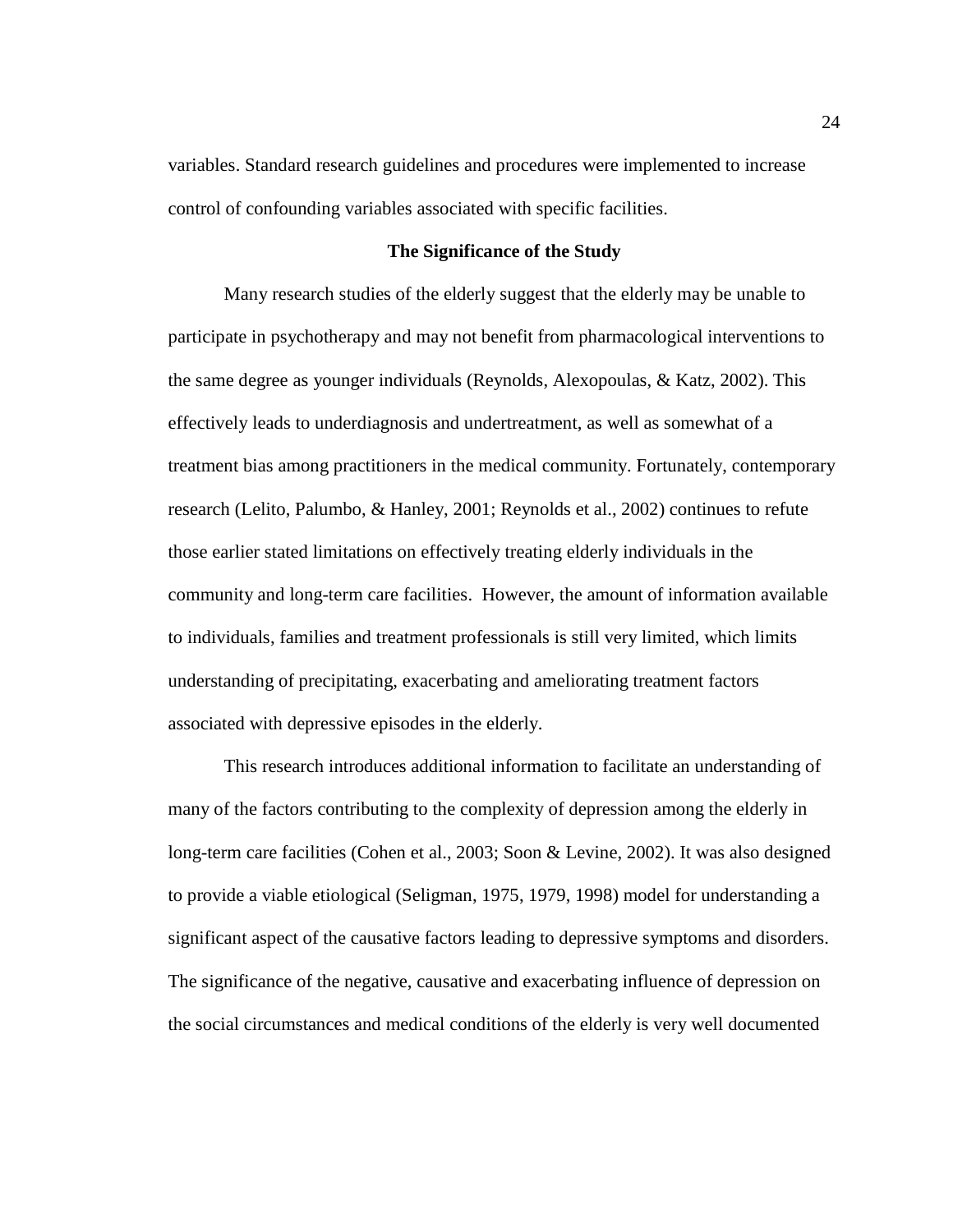(Lelito, Palumbo, & Hanley, 2001; Oslin et al., 2002), with depression frequently increasing levels of disability and mortality (Bruce, 2001; Shultz, Martire, Beach, & Scheier, 2000).These findings may provide opportunities for social change by suggesting remediating factors and interventions to assist in treatment and in providing a higher quality of life for elderly individuals, both in the community and in long-term care facilities.

# **Chapter Summary**

Depression is a serious mental illness affecting a significant proportion of elderly individuals both in the community at large (Gallo & Rabins, 1999; Lelito et al., 2000; Reynolds et al., 2002) and in long-term care facilities (Brown, Lapane, & Luisi, 2002; Cohen et al., 2003; Soon & Levine, 2002; Teresi, et al., 2001). The tremendous impact of depression upon individuals and society is almost immeasurable in terms of its direct effects on an individual's quality of life (Schultz et al., 2000), as well as its negative impact upon coexisting medical conditions. Fortunately, research has begun to recognize the impact of depression as well as some aspects of its underlying etiology, along with the need for more effective treatments.

In recognition of the need for additional research into depression, and more specifically geriatric depression, this study has identified how the concept of learned helplessness has been applied in two previous research studies (Barder et al. 1994; Fishman, 1984) and how it seems to be an appropriate basis for understanding the etiology of the development of depression in long-term care environments such as

25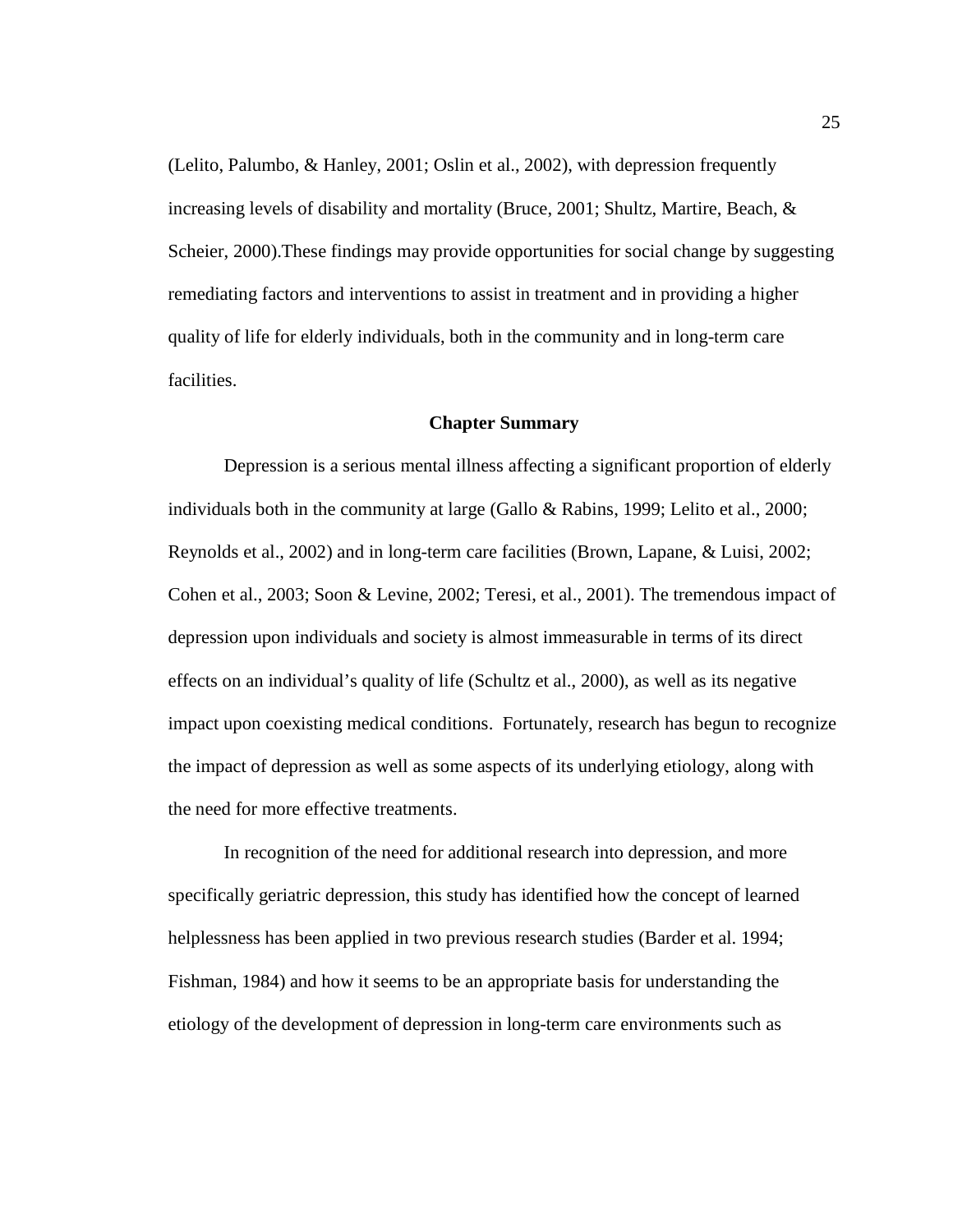assisted-living and skilled nursing levels of nursing care. Also, this study involved consideration of the specific factors of learned helplessness and instrumental helplessness as measured by the Multiscore Depression Inventory (Berndt et al., 1980) and perceived control as measured by the Cognitive Distortion Scale (Briere, 2000) and their specific relationship to geriatric depression as measured by the Geriatric Depression Scale (Yesavage et al., 1983).

In the following chapter of this study, I elaborate on these same factors and explore in more detail this specific research study and why it is important. I look in more detail at what the research literature is describing in terms of the prevalence of depression among the elderly, its multifaceted impact upon quality of life, and some of the specific interventions that have been developed to help remediate the effects of depression, such as pharmacologic and cognitive behavioral treatments, and I review the research model for this study.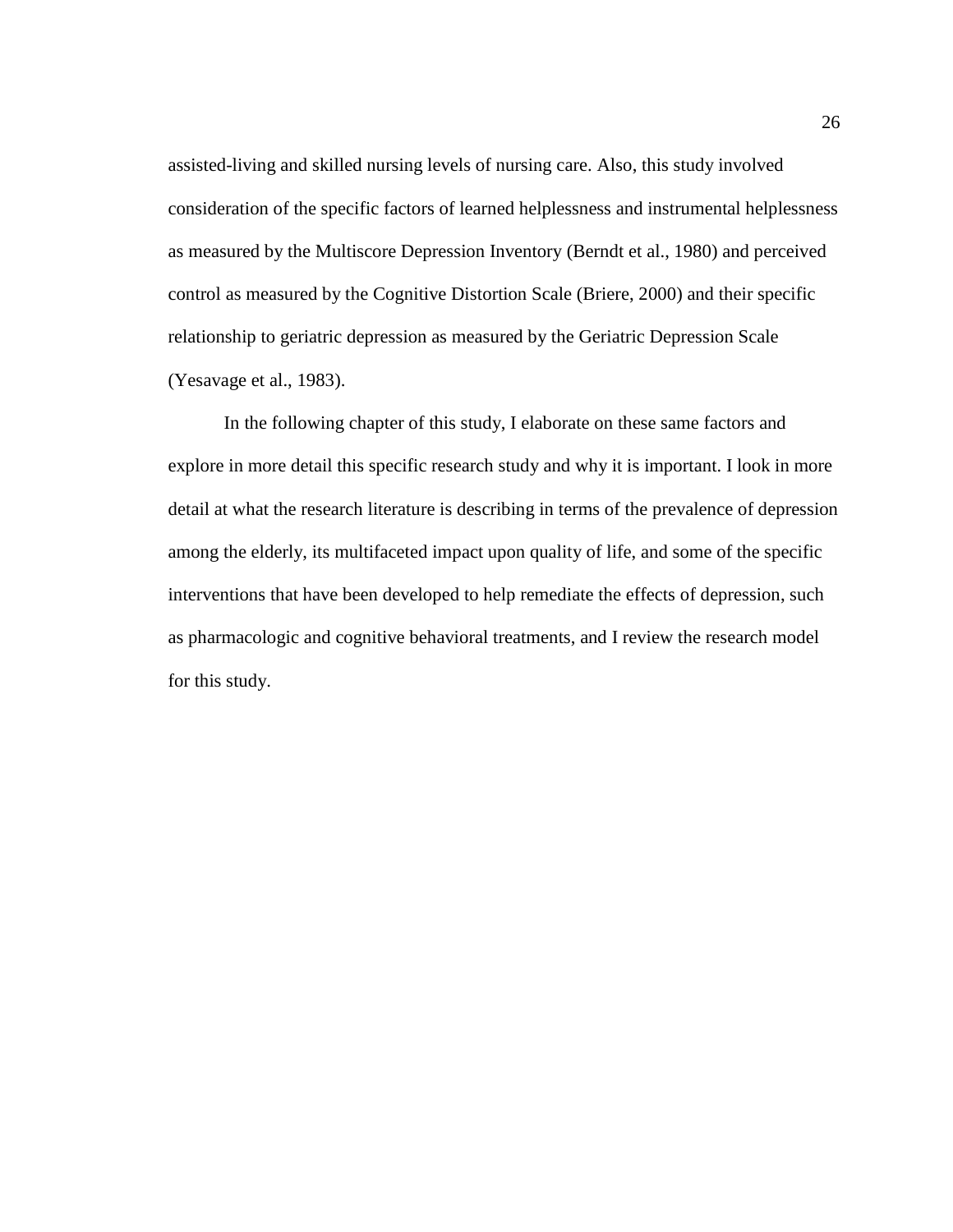## Chapter 2: Literature Review

## **Introduction**

Contemporary research studies have continuously identified the high prevalence and serious negative consequences of depression for individuals, families, and society as a whole (Dantz et al., 2003; Gaynes et al., 2002), and more specifically for the elderly (Dunlop et al., 2003; Hope, 2003; Lai, 2000; Unutzer, Patrick, Marmon, Simon, & Katon, 2002). Researchers are beginning to identify the etiology of depression (Alexopoulas, 2005; Howland & Thase, 2002; Orengo, Fullerton, & Tan, 2004) with more effective treatment approaches, including use of biological (Comer, 2001; Howland, & Thase, 2002; Moffaert & Dierick, 1999), psychodynamic (Comer, 2001), and cognitive behavioral models (Hensley et al., 2004; Kelly, 2002; Tang, 2002). Use of the learned helplessness model (Rabbitt et al., 2004; Seligman, 1967, 1975, 1979, 2002; Twenge, Zhang, & Im, 2004) was the focus of this research study.

Modern researchers have also begun to understand the concepts of learned helplessness and depression as they apply to the elderly (Flannery, 2002, Hyer et al., 2004), and more particularly to those elderly living in long-term care facilities (Lasser et al., 1998). Despite this, there appears to be an extremely limited amount of research relating learned helplessness to the elderly using contemporary assessment tools now available.

The research of Fishman (1984) and Barder et al. (1994), among others, is reviewed in Chapter 2. Fishman found that an individual's perceived control had some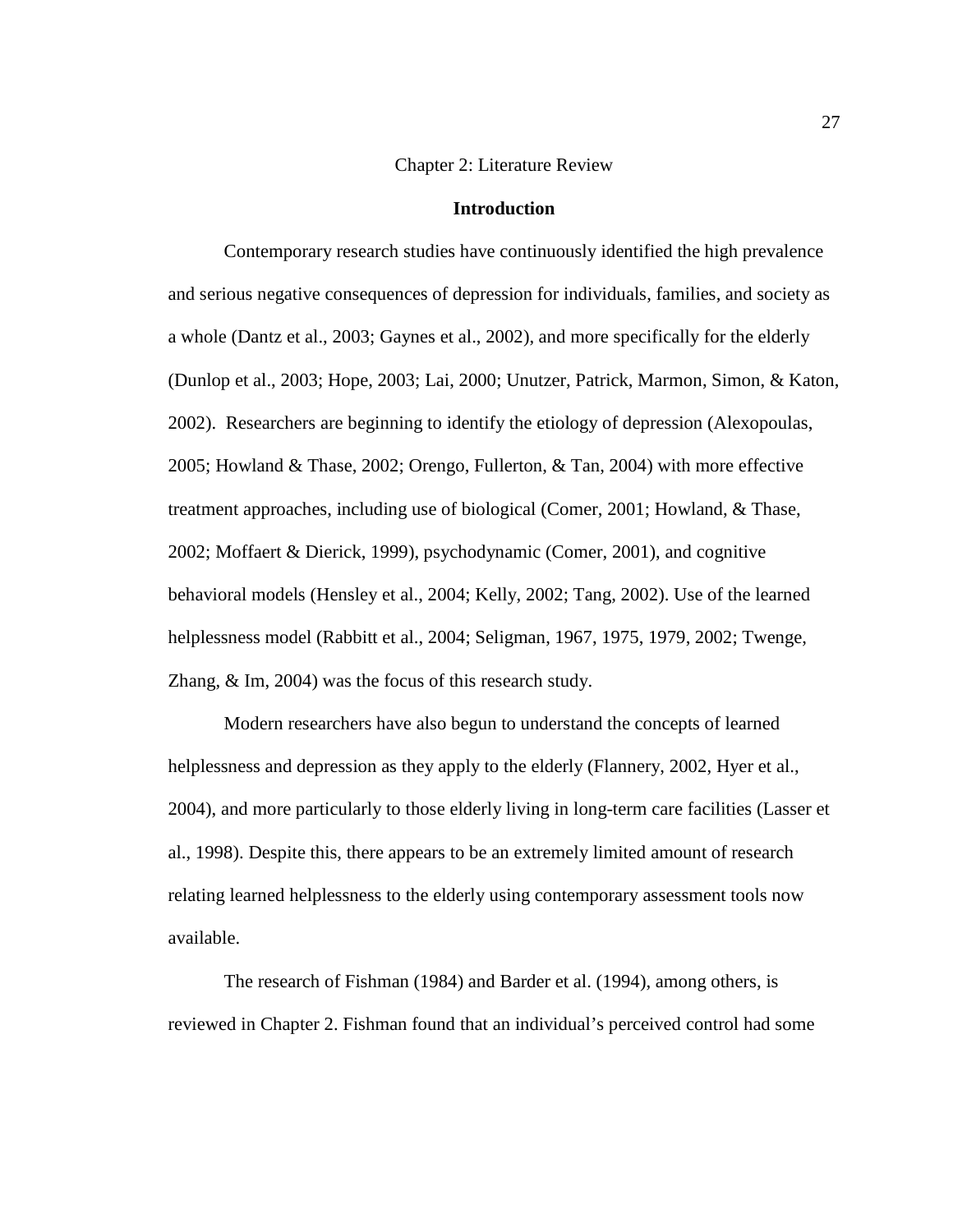correlation with depression in long-term care facilities. Barder et al. also found institutional environmental factors to be important in the development of depression in acute and rehabilitative settings.

This review of the literature addresses the use of the Geriatric Depression Scale (Cannon, Thaler & Roos, 2002; Cheng & Chan, 2004; Papadopoulos et al., 2005) for the elderly. This review identifies why it has become such an important clinical and research tool for use with this specific population and suggests use of the Folstien Mini Mental State Examination (Burke, Nichener, Roccaforte, & Wengel, 1992; Katz & Parmalee, 1996; Snowdon & Lane, 1999) to increase the validity of the Geriatric Depression scale.

In the literature review, I consider the relationships among learned helplessness, an individual's perceived control over important aspects of his or her life, and clinical depression. This research study compared individuals in assisted-living facilities with the skilled nursing level of care in long-term care facilities, and the literature review addresses the contextual elements of the incidence and development of depression within long-term care facilities.

I begin the literature review by providing a general understanding of the incidence of depression and how it affects society in multifaceted ways. Research that more specifically demonstrates how the presence of clinical depression impacts the elderly is explored. Next, an understanding of the etiology and treatment of depression is presented, including the biological, psychodynamic, cognitive behavioral, and more specifically learned helplessness models for the development of depression. Questions of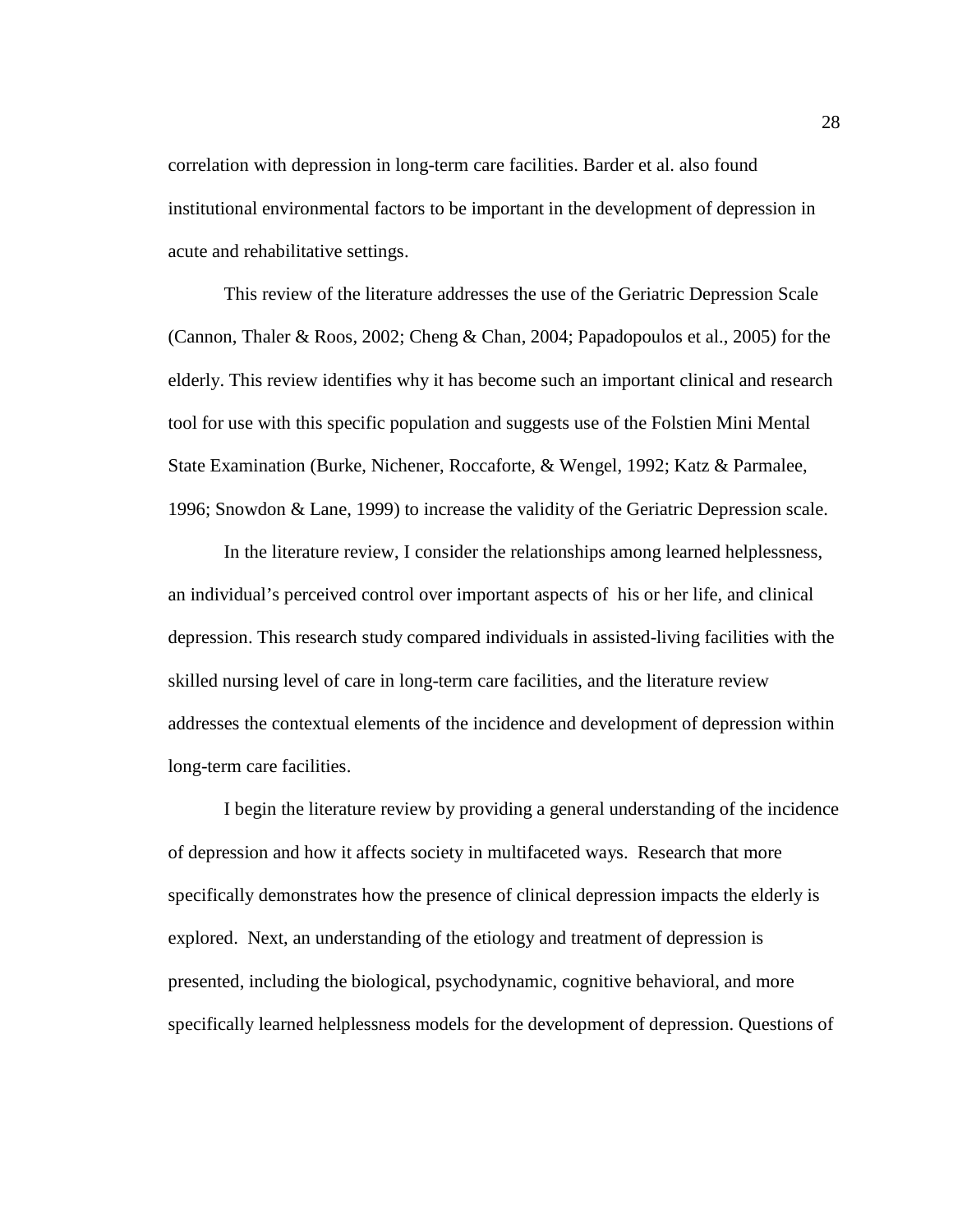how learned helplessness may be a component of the depression of residents in long-term care facilities will be addressed. Specific clinical assessment tools reviewed include the Geriatric Depression Scale (Yesavage et al., 1983), the Cognitive Distortion Scale (Briere, 2000), the Multiscore Depression Inventory (Berndt et al., 1980), and the Folstien Mini Mental State Examination (Folstien et al., 1975).

Several methods and resources were employed in the search for appropriate literature. The overall strategy began with searches in electronic databases for the terms *learned helplessness*, *depression*, *perceived control*, *locus of control*, *helplessness*, *senior*, and *elderly*. The searches were focused on seminal works in book form as well as periodical journal articles with a focus on foundational resources as well as some of the more recent research studies. These were followed by searches for keywords associated with the assessment tools such as the Geriatric Depression Scale, Folstien Mini Mental State Examination, Multiscore Depression Inventory, and Cognitive Distortion Scale when it became apparent that these might be helpful in the research. Furthermore, close examination of the references contained in more recent work led to a wealth of other useful and important sources frequently cited in current peer-reviewed publications. Dozens of additional works were then screened for studies and models that supported and addressed the model of learned helplessness as an etiologic factor for the development of depression in long-term care facilities.

This review, however, is not intended to be an extensive examination of the history and development of depression in its multifaceted forms among the elderly.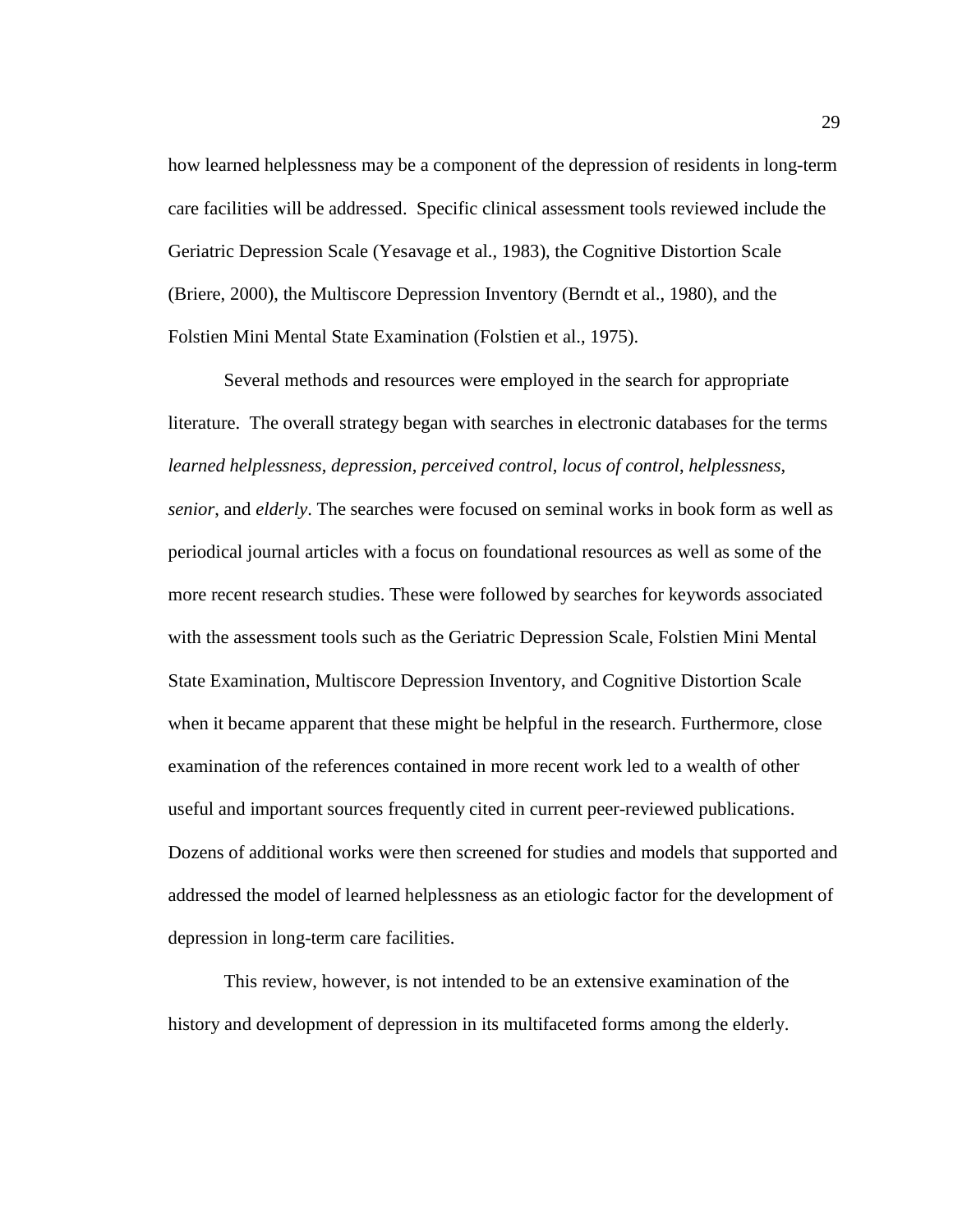Rather, this review represents a search for an improved understanding of the etiology of depression and how depression may be effectively treated using contemporary assessment tools specific to the geriatric population in long-term care facilities.

#### **Depression**

It has been reported that major depressive disorder may have lifetime prevalence rates in the United States as high as 20-25 % for women and 9-12 % for men (Antonuccio et al., 1995; Comer, 2001). At any one time, it has been estimated that about 6% of women and 3% of men (Antonuccio et al., 1995; Comer, 2001) may have sufficient symptoms to warrant the diagnosis of major depressive disorder. These prevalence rates and gender differences seem to remain relatively constant across the adult lifespan.

In addition to indicating the high prevalence of depression, studies have found that depression has serious negative consequences (Dantz et al., 2003; Gaynes et al., 2002) for individuals, families, and society. Besides the serious effect on individual quality of life, depression increases economic and social difficulties within families as well as being an economic societal burden (Dantz et al., 2003; Gaynes et al., 2002). Some researchers (Hardy et al., 2003) have found depression to be the strongest predictor of absence from work, even when being compared to other symptoms of distress such as anxiety and lack of job satisfaction. Other researchers have actually analyzed cost calculations associated with clinical depression. Their analysis concluded that the annual workplace costs associated with depression totaled approximately \$33 billion in 1990 (Greenberg et al., 1997). Although estimates may vary, research continues to indicate that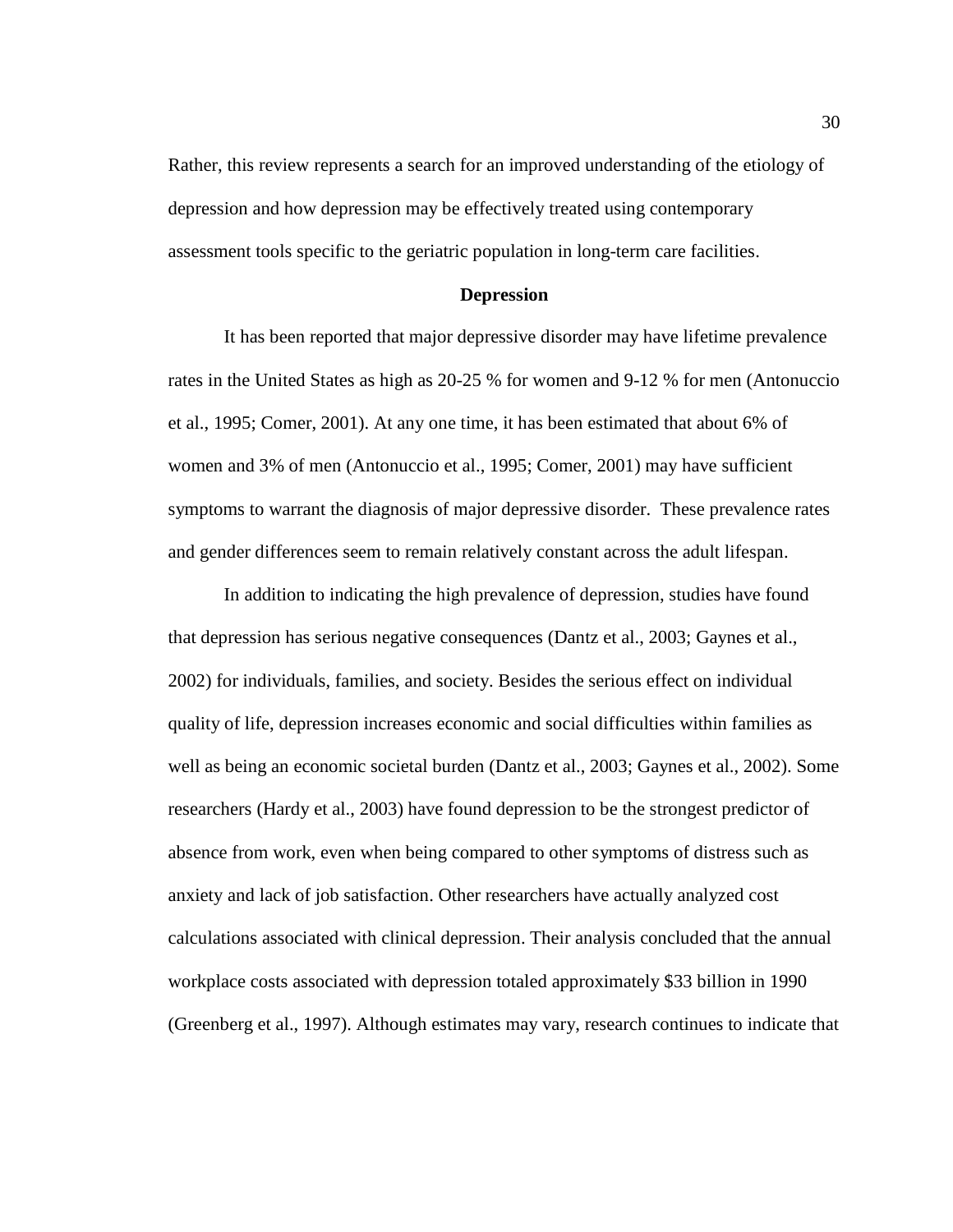clinical depression frequently impairs individual functioning, resulting in significantly increased absenteeism and loss of productivity (Hardy et al., 2003).

Dantz and colleagues (2003) noted that the association between physical illness and depression is also well recognized. In summarizing the results of a large cohort study of patients who visited primary care physicians complaining of various physical symptoms, major depression was observed in 11% of the individuals and dysthymia in an additional 12% (Dantz et al., 2003). Estimates from the Dantz et al. study indicated that approximately 15% of adult medical inpatients and 4.8%-8.6% of primary care outpatients would meet the *DSM-IV* diagnosis for a major depressive disorder (Dantz et al, 2003). This means that approximately one out of every seven patients to visit a family physician's office may have some form of depression. Dantz et al. (2003) found that the majority of patients who were seeking help from a family physician were being affected by depression in four different ways, and they concluded that patients with chronic illness had twice the risk of depression when compared to those who were not chronically ill. Dantz et al. also found that somatic complaints accompanying depression may actually be the reason why many individuals seek medical care. Many physical conditions were being exacerbated by the coexistence of a depressive disorder, and depression was associated with a decline in compliance with medical treatment recommendations, consequently contributing to new and uncontrolled medical illness (Dantz et al., 2003).

In studying the bidirectional relationship of the comorbid effects of depression on medical illnesses as well as the effect of medical illnesses on depression, Gaynes et al.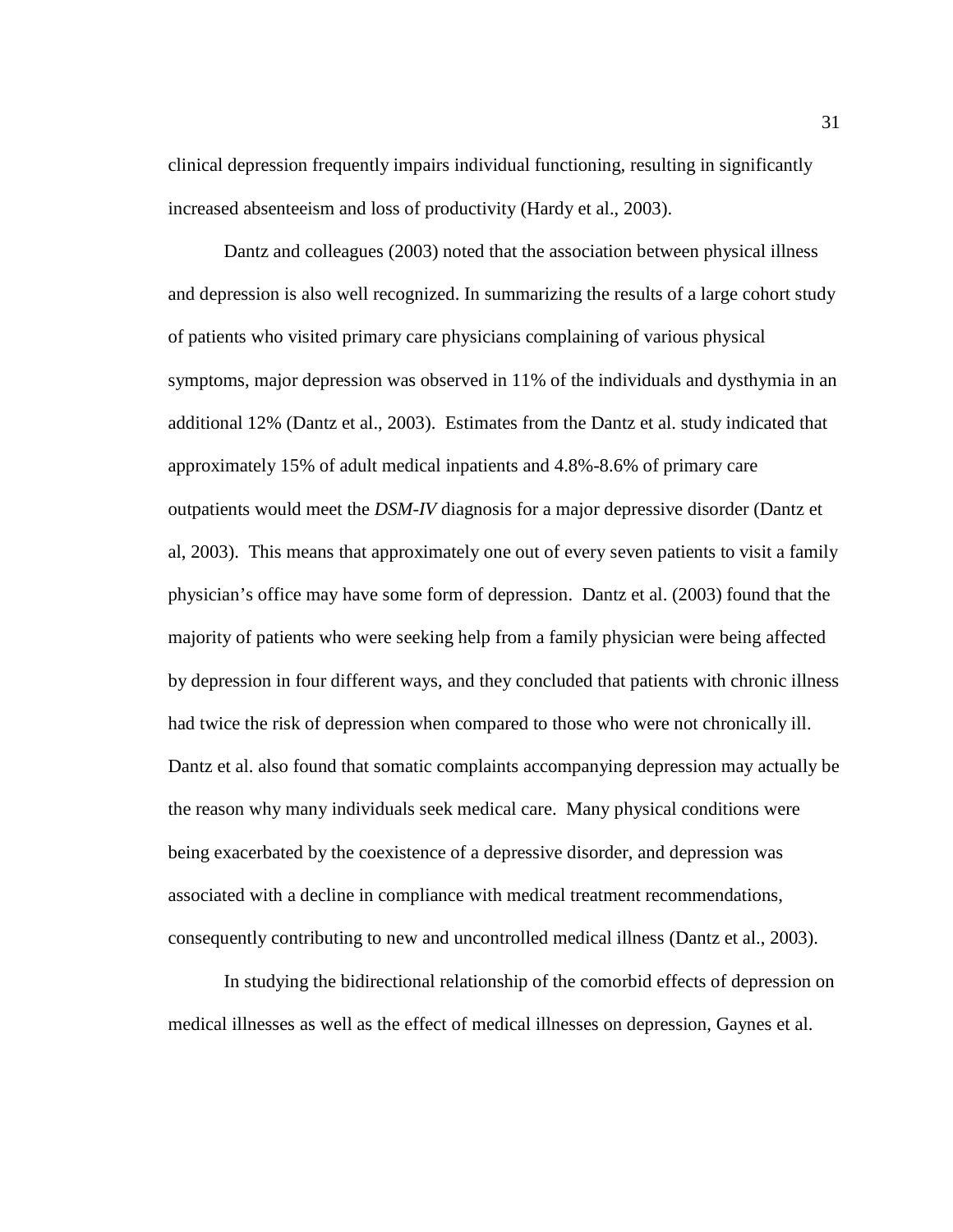(2002) found that in addition to exacerbating the effects of medical illness, comorbid depression might actually be an independent source of suffering and disability. Research on data from the Epidemiological Follow-Up Study of the first National Health and Nutrition Examination Survey (Gaynes et al., 2002) examined the manner in which depression and comorbid medical conditions interact to affect health-related quality of life. In the study of 9,898 participants, the researchers found that the effects of depression were comparable with those of arthritis, diabetes and hypertension. Depression and chronic illness interacted to amplify the effects of medical illness (Gaynes et al., 2003).

A review of the literature reveals a large number of research studies implicating the significant effect of depression upon individuals with medical illness as well as the general population. A survey of the research has also found depression to have a significant effect on the health (Bruce, 2001; Shultz et al., 2000) and quality of life (Bruce, 2001; Shultz et al., 2000) of our nation's senior citizens.

## **Depression in the Elderly**

Seligman (1975) pointed out over 20 years ago that depression is akin to the common cold of psychopathology, at once both familiar and mysterious. Others also document depression to be very common among the elderly population (O'Rourke  $\&$ Hadjistavropoulos, 1997). While there appears to be some divergence of statistics on depression prevalence among the elderly population, most studies have found prevalence rates of between 5% and 15% among seniors in the United States as well as various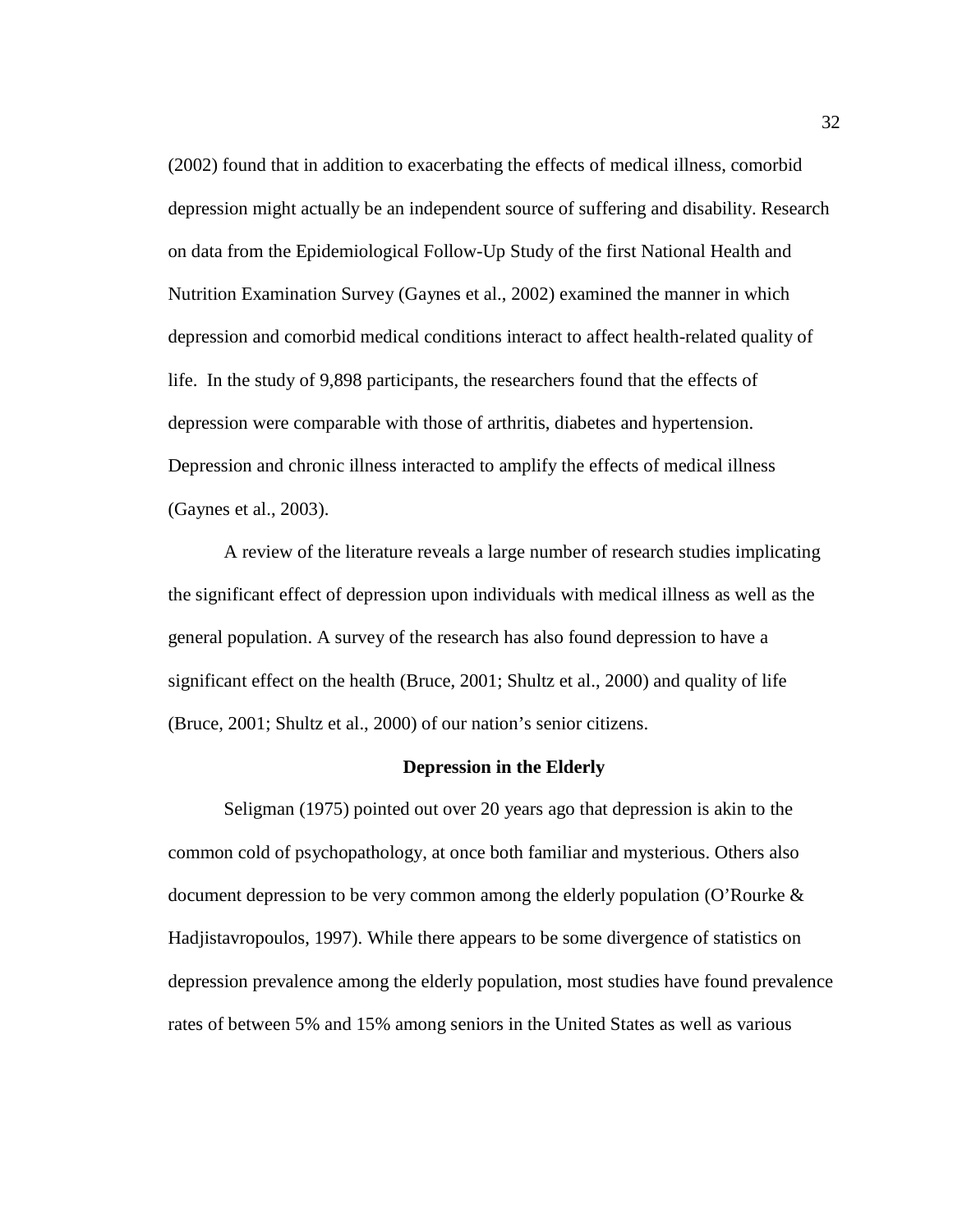countries throughout the world (Dunlop et al., 2003; Hope, 2003; Lai, 2000; Unutzer et al., 2002).

Unutzer and colleagues (2002) concluded that the prevalence of major depressive disorder among healthy, noninstitutionalized older adults in the United States may be only about 1% but also found that as many as 15% of older adults also experienced significant depressive symptoms that seemed to be below the threshold of severity for a DSM-IV diagnosis of major depression. When controlling for ethnicity, some studies have found even higher levels of depression among elderly minorities in the United States (Unutzer et al., 2002).

Dunlop et al. (2003) concluded that elderly Hispanics and African Americans actually have higher rates of depression than their White counterparts, possibly due to greater health burdens and lack of health insurance. In research involving almost 7,700 adults ages 54 to 65 on racial/ethnic differences in rates of depression, it was found that major depression was most prevalent among Hispanics (10.8%), followed by African Americans (9%), and Whites (approximately 8%) of the same age group (Dunlop et al., 2003).

Similar levels of geriatric depression have been found in other countries (Bin et al., 2004; Lia, 2000; Mohd, Mohd & Mustaqim, 2003). Hope (2003) summarized the findings of the National Service Framework for Older People, which was published by the Department of Health in Great Britain, indicating that 10%-15% of community residents over the age of 65 had depression severe enough to warrant clinical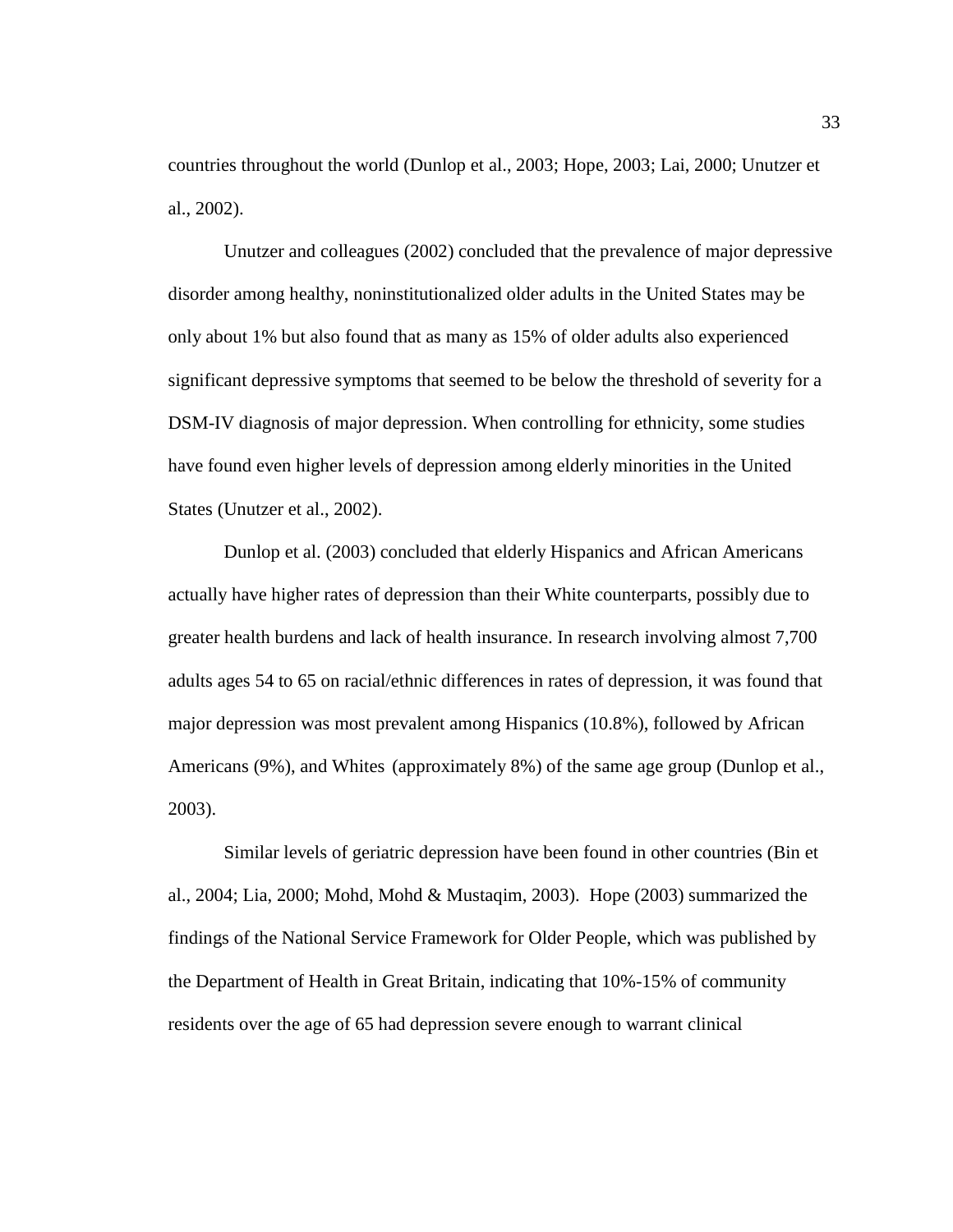intervention. In referring to the same data, Baldwin (2000) commented that this is probably an underestimate owing to factors of presentation and recognition. The presentation of geriatric depression symptoms unique to different cultures throughout the world makes comparison of prevalence rates relatively difficult.

Despite problems consistently defining the unique presentation of depression among the elderly, similar statistics have been found in various countries throughout the world. In a study (Bin et al., 2004) of obesity and depressive symptoms among the Chinese elderly that included 18,750 men and 37,417 women, prevalence rates of depressive symptoms based upon the Geriatric Depression Scale were found to be 4.9% and 7.9%, respectively. A Malaysian study (Mohd et al., 2003) of the elderly in a rural community setting found the prevalence of depression to be 9% among individuals with chronic illness and 5.6% among those without chronic illness. Meanwhile, depression has proven to be one of the most common emotional disorders among Canadian older adults, affecting almost 10% of the general elderly population of Canada (Lia, 2000).

Researchers have found that the elderly have very high levels of medical and psychiatric comorbidity and have noted a high correlation between the level of acute medical and psychiatric symptomatology. Shinkawa et al. (2002) reported that depressive symptoms were associated with medical conditions and that this was especially true for stroke survivors over age 65. Fischer et al. (2002) concluded that about 20% to 25% of geriatric primary care patients have clinically significant symptoms of depression. The prevalence rate for geriatrics, according to data from the National Service Framework for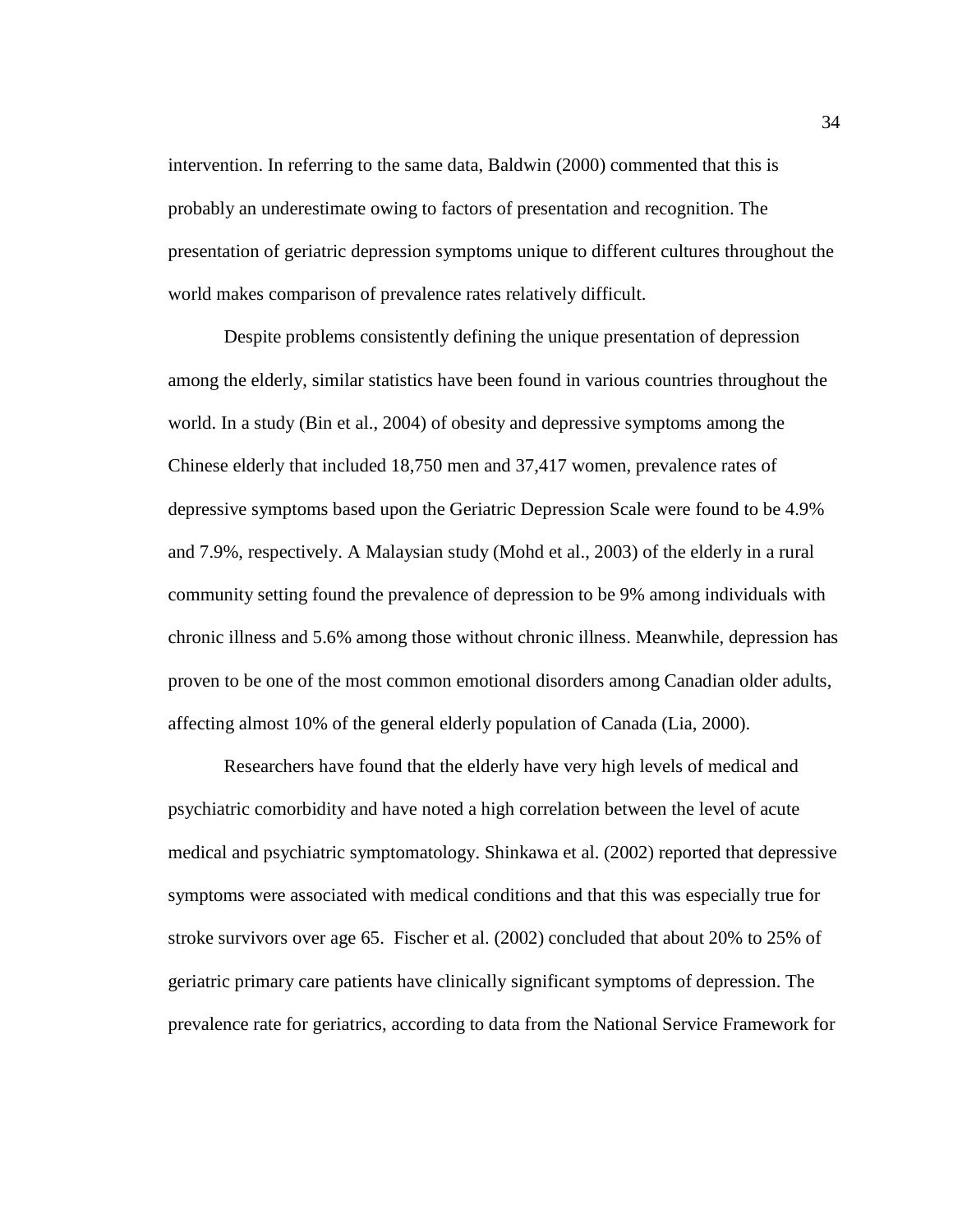Older People in United Kingdom (Cullum, Nandhra, Darley, & Todd, 2003), indicated that the rate of depression among people over the age of 65 on medical inpatient units was around 25%, and also identified that these patients had higher rates of mortality and longer durations of stay in the hospital and were more likely to remain depressed.

Higher levels of comorbid medical symptoms and depression among the elderly also extend into long-term care facilities. The National Institute of Health (1991) reported over a decade ago that approximately 15%-25% of nursing home and extended care clinic residents had symptoms of depression. More recently, Soon and Levine (2002) found the prevalence of major depression among long-term care patients to be between 12% and 25%, with lower levels of minor depression present in an additional 18%-30% of longterm residents. Teresi et al. (2001) estimated a prevalence rate for probable and/or definite major depressive disorder among subjects able to be tested to be 14.4% and for minor depression to be 16.8%, with depressive symptomatology and the category of possible depression achieving 44.2%.

Based upon estimates of recognized depression by nursing home staff, corresponding estimates of resident depression of any form were 19.7% by social workers, 29% by nurses, and 32.1% by nurse aides. Cohen et al. (2003) estimated the prevalence of depression among nursing home residents to range from 6% to 24% for major depression, and 30% to 50% for patients with minor depression. Similarly, Lasser et al. (1998) found that rates of depressive disorders in long-term care facilities range from 20% to 50% and concluded that including institutionalized elderly increases the

35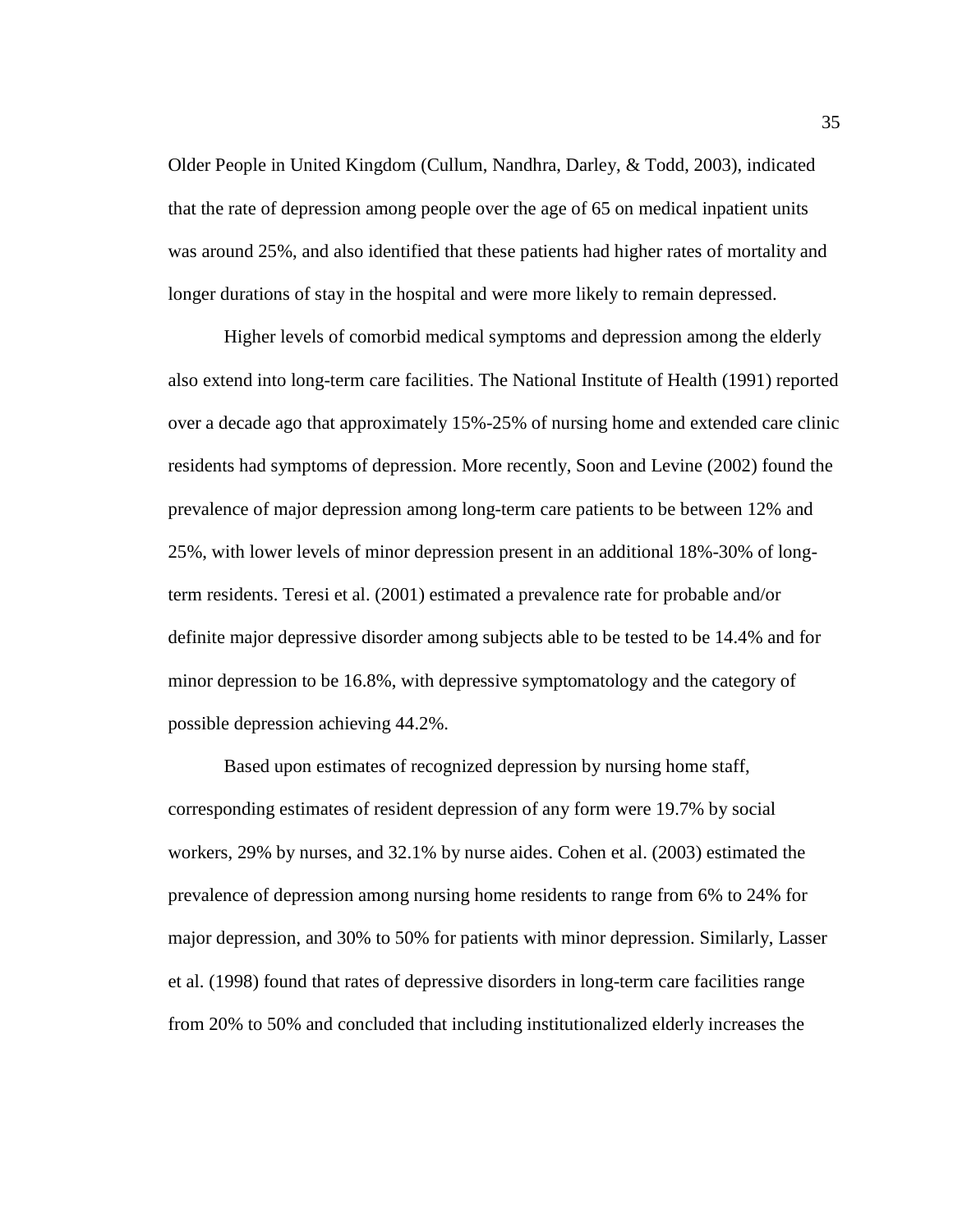incidence of major depression significantly.

## **The Effects of Depression on the Elderly**

In addition to the high level of depression among the elderly, the exacerbating impact of depression in relation to comorbid medical conditions, activities of daily living, and ultimately quality of life can be devastating. According to Watson and Pignone (2003), depression symptoms subside and cognitive functioning and quality of life improve with appropriate psychological or psychopharmacological treatment. In summarizing the results of various studies, Lelito et al. (2001) explained that depression frequently results in serious complications for geriatric medical treatment. Patients may be less compliant with medical treatments resulting in cognitive decline, more frequent hospitalizations and poorer medical outcomes, and individuals with depression may experience increased family stress, sexual dysfunction, social withdrawal, and occupational problems, as well as a higher level of substance abuse (Watson & Pignone, 2003).

Researchers continue to find relationships among depression, physical disability, and specific medical problems to be very complex and interactive (Oslin et al., 2002). Fischer et al. (2002) questioned whether depression leads to increased health care use or whether increased depression is a consequence of medical illness and need for health services. Schultz and colleagues (2000) concluded that while it is a well-known phenomenon that depression may be a consequence of medical illness and disability, a growing amount of literature suggests that depression may result in biological changes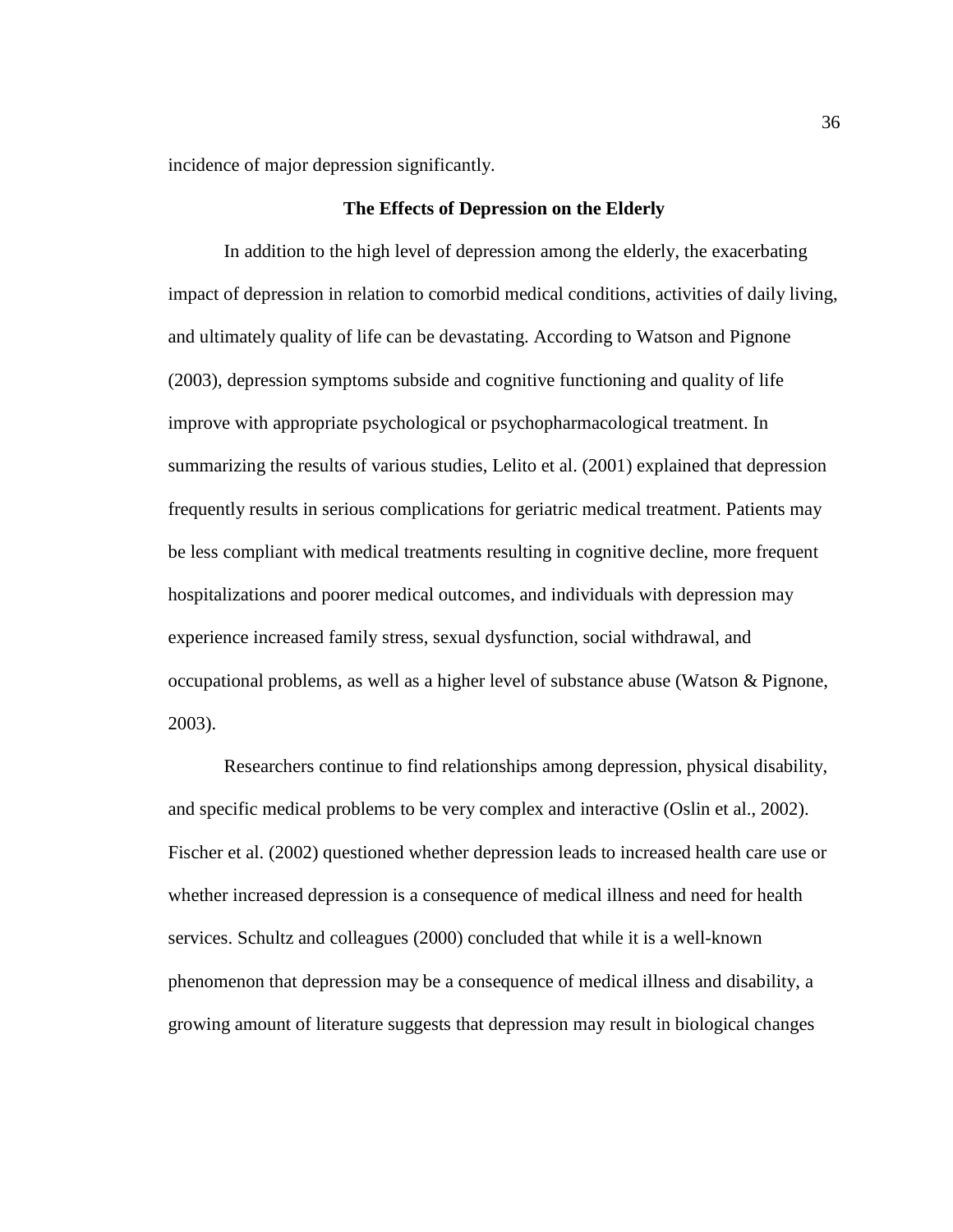that are linked to mortality and may contribute to cardiovascular disease and mortality. Individuals may experience a combination of factors that include behavior, medical illness, and depressive affect that result in the undermining of biological integrity (Schultz et al., 2000).

Regardless of the direction of causality, the most important factor seems to be that depression coexists with medical disorders in an interactive system (Schultz et al., 2000) involving affect, behavior, and physiology in multiple feedback loops which ultimately result in a comorbid downward spiral with increased disability and death. The physiological systems affected by this reciprocal system of mutual causality may be numerous. Reynolds et al. (2002) concluded that the consequences of depression among the elderly include suicide (especially in White men ages 75 and older), alcohol dependence, cognitive impairment, and an increase in disability associated with medical illness. Additionally, elderly depression results in higher rates of health care utilization and increased rates of mortality following heart attack, stroke and cancer (Reynolds et al., 2002).

Although symptoms of depression among the elderly are highly prevalent, they frequently go undetected, misdiagnosed, and untreated in both the community at large (Gallo & Rabins, 1999; Lelito et al., 2000; Reynolds et al., 2002), as well as in long-term care facilities (Brown et al., 2002; Cohen et al., 2003; Soon & Levine, 2002; Teresi, et al., 2001). Reynolds and colleagues (2002) suggest that clinically significant depression in the elderly may be underdiagnosed in primary care offices, acute medical surgical, and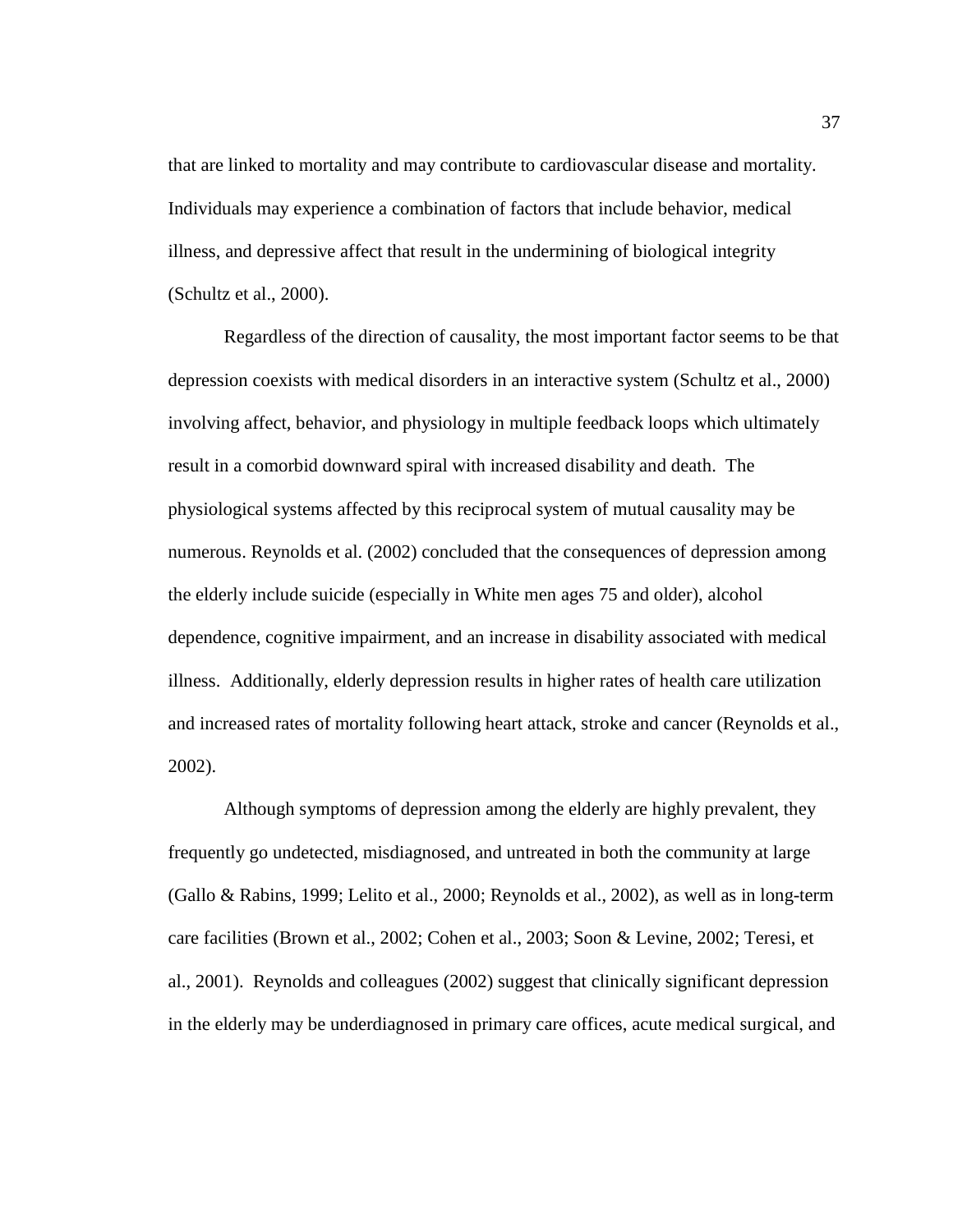long-term care facilities. Hope (2003) reports depression in the elderly is underdiagnosed and consequently not adequately treated.

Similar findings of underdiagnosis and lack of appropriate treatment has also been consistently found in nursing homes and other types of long-term care facilities (Brown et al., 2002). Late life depression is obviously an important public health issue and is even more prominent in nursing homes than in the community, and prevalence rates in older people residing in nursing homes are three to five times higher than those of individuals living in the community (Brown et al., 2002). Although the elderly are generally aware of and have access to effective treatment with medications, psychotherapy, and even electroconvulsive therapy, less than one quarter of those diagnosed received effective treatment (Brown et al., 2002).

Teresi et al. (2001) summarized data from several studies and concluded that despite the high prevalence of depressive symptoms among our nation's seniors, evidence continues to support the contention that depression is frequently not recognized in most health care settings, including nursing homes. Teresi et al. reported that only 15% to 27% of newly admitted nursing home residents were recognized as having depression by nursing home staff. Teresi et al. concluded that fewer than 25% of residents were recognized by nursing home physicians as being depressed and subsequently treated. The authors concluded that the primary reason for failure to treat depression in the elderly is a failure to recognize it in the first place. Cohen et al. (2003) report that less than 25% of patients experiencing depression were diagnosed or treated in the nursing home.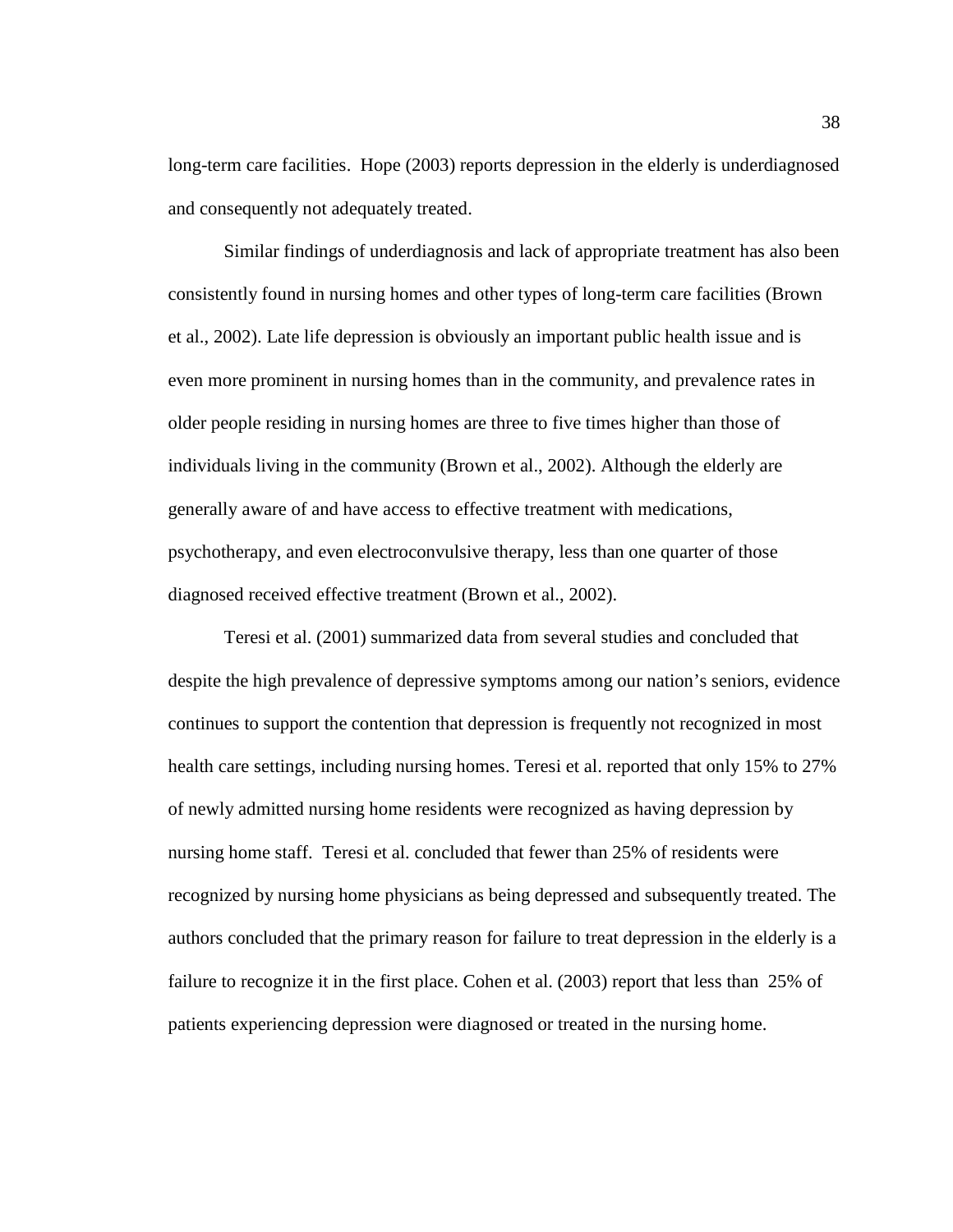While researchers are relatively unified in their recognition of the high prevalence of depression among the elderly as well as the consequent high level of undertreatment and misdiagnosis, there seems to be divergence of opinions of the various reasons for this undertreatment (Hope, 2003). Reasons for undertreatment of depression may be related to how symptoms are manifested among the elderly (Dantz et al., 2003; Gallo & Rabins, 1999; Hope, 2003; Lasser et al., 1998), the psychological and social expectations and stereotypes of physicians (Dantz et al., 2003; Gallo & Rabins, 1999; Lasser et al., 1998 Reynolds et al., 2002), and societal beliefs (Hope, 2003; Lasser, 1998; Lelito et al., 2001). Hope (2003) referred to these diverse opinions, combined with the importance of recognizing the high rate of comorbid medical conditions among the elderly, as complicating the presentation and recognition of elderly depression. Some earlier texts argued that depression in older people presents very different symptom patterns than depression among younger individuals. More recent work has found that the presenting symptoms of clinical depression are fairly similar across the various age groups but that older people seem to have a higher level of preoccupation with somatic complaints and the actual complaints of mental depressive symptoms may be reduced (Reynolds et al., 2002). In other words, they were more likely to experience and report symptoms related to physical distress rather than psychological distress.

Reynolds et al. (2002) suggest that depression in the elderly usually coexists with medical illness and cognitive impairment, which can result in depression being overlooked. This confusion and lack of diagnostic clarity between physical and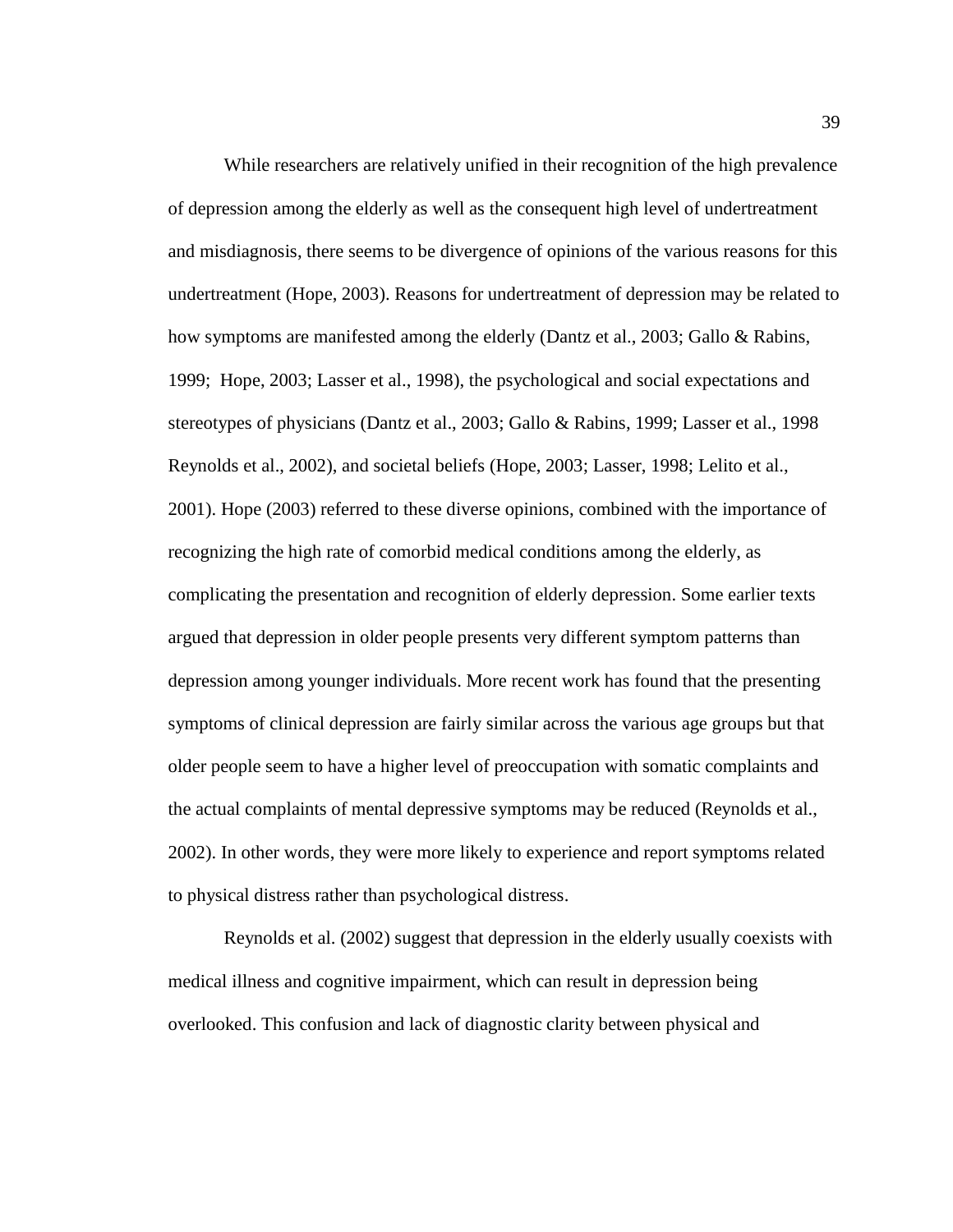psychological concerns may be shared by both the doctor and the patient due to the interactional nature of the comorbidity (Reynolds et al., 2002).

Gallo and Rabins (1999) explained that older patients with depression seem to present with somatic complaints and a medical diagnosis is sought because psychological symptoms are less likely to be reported. Patients are frequently unable or unwilling to distinguish between psychological and medical symptoms, in order to articulate their mental health concerns to their medical doctors. Frequently there are also comorbid psychological issues that further complicate the diagnostic scenario. According to Lasser et al. (1988), the coexistence of multiple psychological symptoms such as anxiety in conjunction with depression, may increase the level of diagnostic confusion by both patients and physicians. Depression in the elderly, when compared to younger patients, can occur in combination with more physical, somatic or anxious features, and less of the subjective sadness (Lasser et al., 1988).

This lack of diagnostic clarity among both patients and their doctors frequently leads to misdiagnoses and inappropriate psychological treatment. Lasser et al. (1998) reported that the anxiety commonly associated with geriatric depression can be treated with anxiolytic medication such as benzodiazepines, rather than antidepressants. The various somatic presentations of depression can be some of the more challenging of situations faced by family members or primary care physicians. The elderly may report a range of somatic symptoms including obscure pain, tinnitus, or gastrointestinal problems, and mood or mental health symptoms may go untreated (Hope, 2003). Moreover, the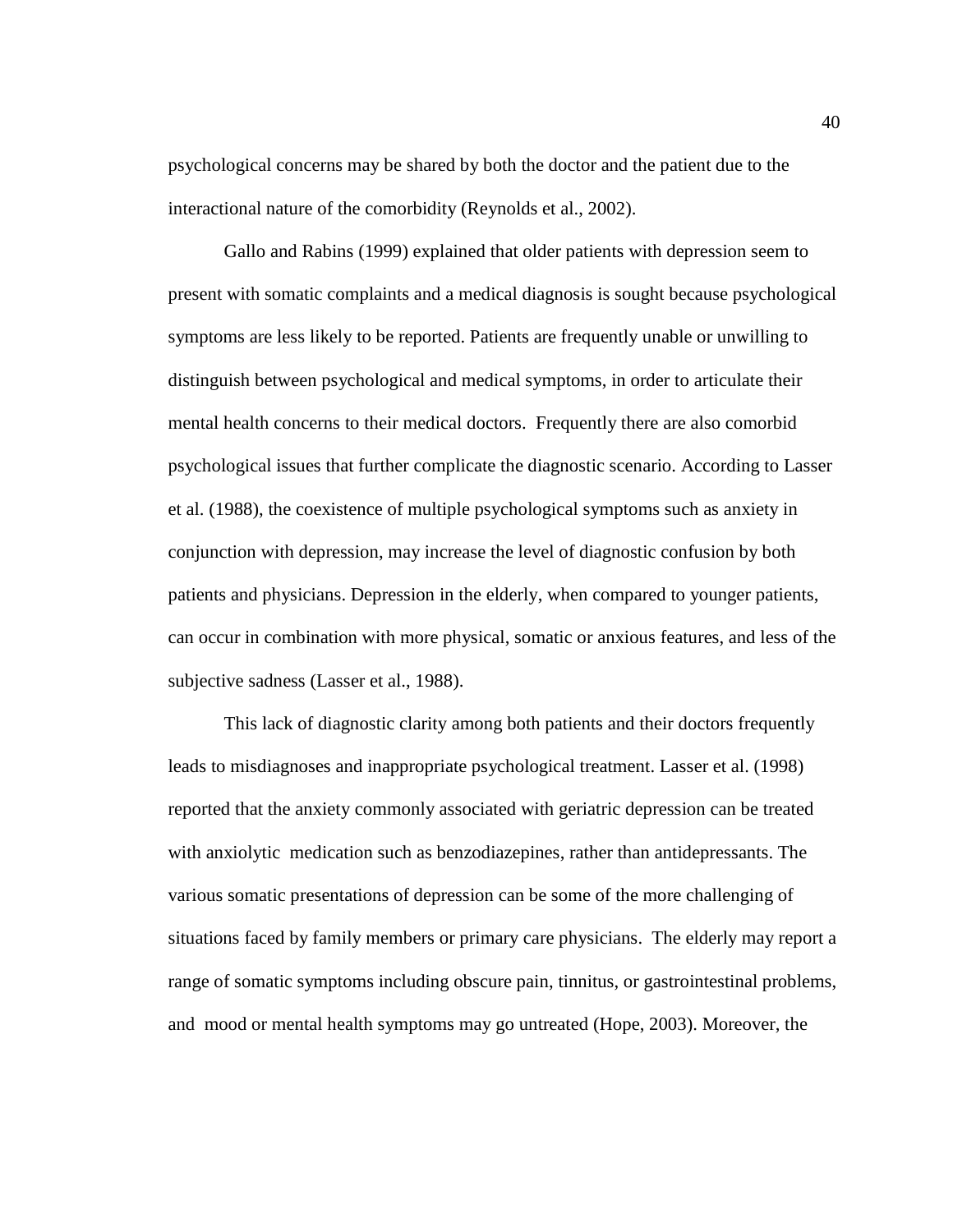focus of both the older patient and their doctor on possible underlying medical concerns can be preoccupying and defer their attention away from concerns for psychological etiology or possible comorbidity. Gallo and Rabins (1999) concluded that the patient may worry that there may be serious illness underlying the symptoms and the physician likewise may also be concerned that there may be hidden disease that may be missed. Specific medical illnesses may cause symptoms that mimic depression, and examples would be pancreatic carcinoma or hypothyroidism (Gallo & Rabins, 1999). Dantz et al. (2003) report a prospective study demonstrating a 67% rate of diagnostic accuracy for depression when patients presented with only depression-related complaints. In depressed patients with comorbid conditions the accuracy drops to 29%.

Researchers (Lasser et al., 1998; Lelito et al., 2001) have found the social beliefs and stereotypes of both the patient and physician to inhibit the appropriate recognition of depression, and this may contribute to the misdiagnosis and undertreatment of our nation's elderly. Lasser et al. (1998) concluded that the clinical mismatch between the high prevalence rate of geriatric depression and undertreatment may frequently be related to patient and physician attitudes toward depression as being relatively "normal" (Lasser, 1998; Lelito, 2001). Other factors associated with undertreatment include response to aging and loss, diagnostically confusing medical illness and the related symptomatology, and possible noncompliance with prescribed treatment. Lelito (2001) referred to some of the larger psychosocial issues obstructing accurate assessment and treatment of geriatric depression, including decreased activity, social isolation and difficulty sleeping. These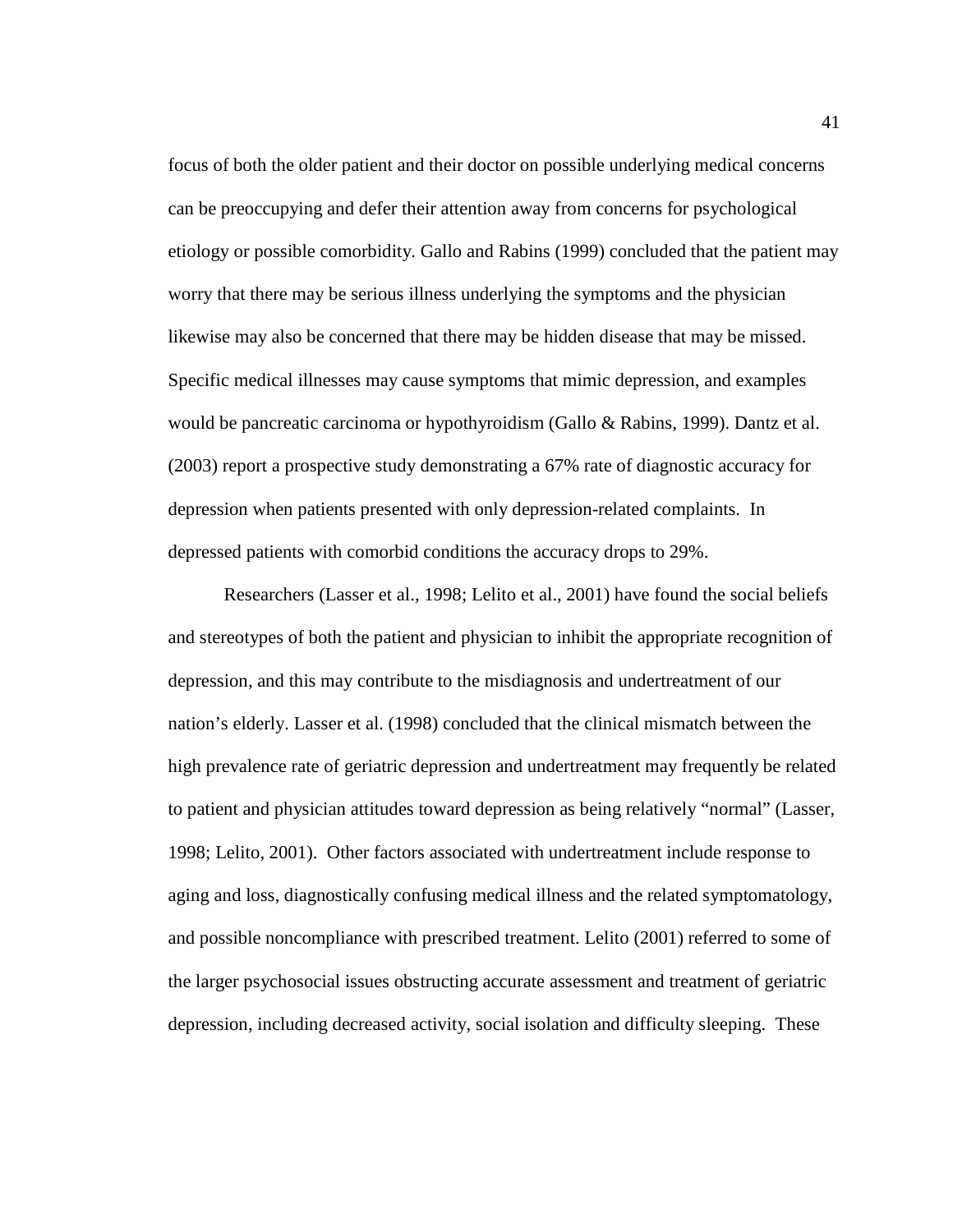symptoms may often be misinterpreted as indicative of normal aging (Lelito, 2001).

In summary, researchers have found the reasons for undertreatment and misdiagnosis among the elderly to be multifaceted in that they are frequently related to the unique characteristics of the symptom manifestations, social characteristics and the expectations and beliefs of physicians, families, individuals, and contemporary societal beliefs.

#### **The Effects of Depression and Disability**

Various population-based studies have supported the association between depression and disability among the elderly (Bruce, 2001; Fischer et al., 2002; Lasser et al., 1998; Reynolds et al., 2002). Oslin et al. (2002) referred to several published findings from cross-sectional studies supporting the relationship between depression and physical disability, and found that greater levels of physical disability, as assessed by various measures of instrumental and basic activities of daily living, predicted the presence of symptoms of depression. The elderly who have depressive-spectrum disorders or major depression display more physical and social dysfunction than medically ill individuals without depression, highlighting the functional burden of depression (Lasser et al., 1988). Although the comorbid symptoms of depression and disability are very interactive and sometimes not well defined as to which may be the primary etiology of the two, there is a significant correlation between increasing levels of depression and related disability (Oslin et al., 2002). Patients with major depression have nearly five times greater risk of being disabled then patients who have not been found to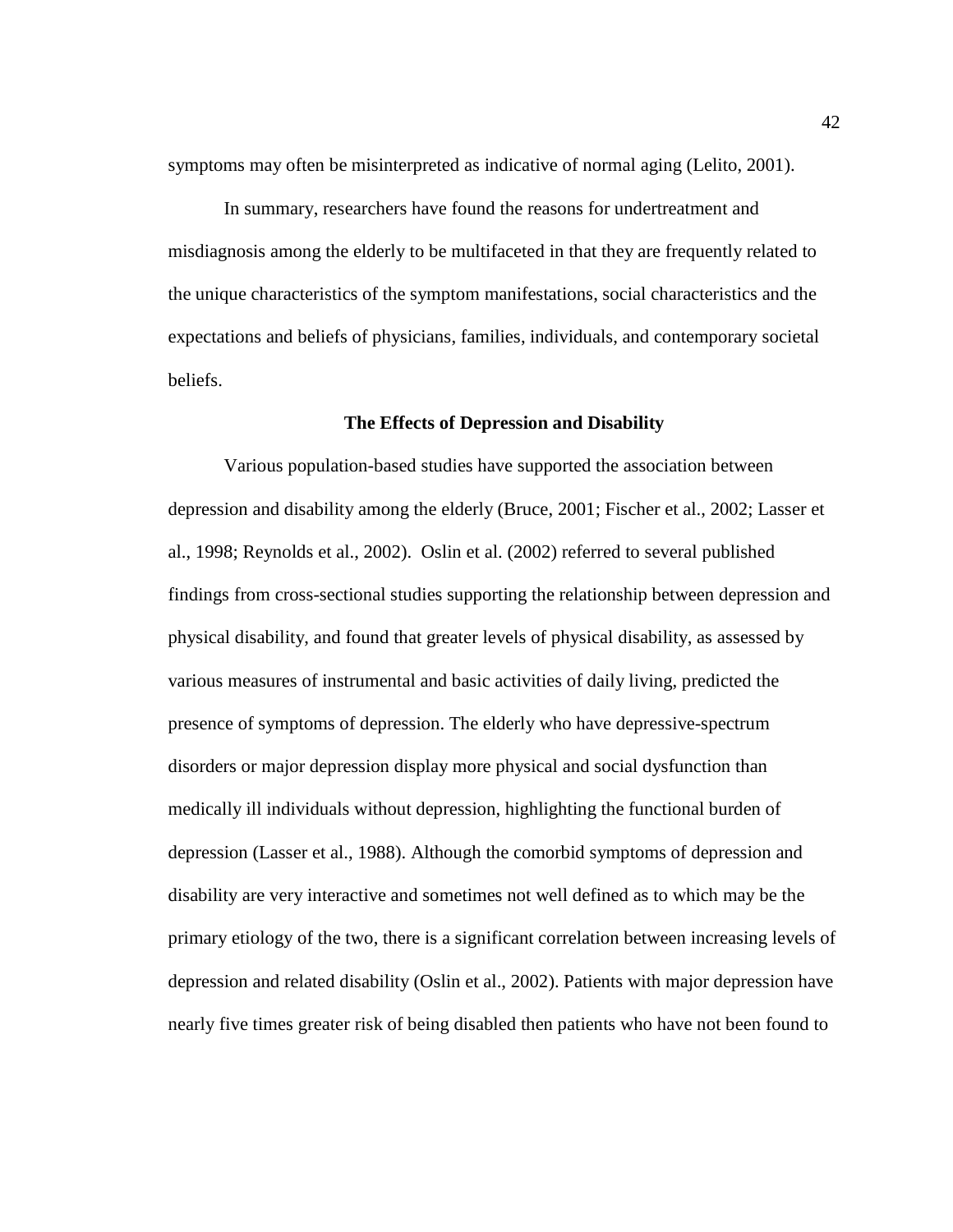be depressed, and as depression worsens, the physical disability worsens (Oslin et al., 2002). Specific symptoms of anxiety, depressive ideation, psychomotor retardation and weight loss are associated with greater disability in the elderly (Lasser et al., 1988).

While there is a growing body of research indicating similar conclusions, two of the more recent studies demonstrating the disabling effect of depression have considered the effect of depressive symptoms on older adults with arthritis and cardiovascular disease. In a study conducted by Lin et al. (2003), it was found that a reduction in depressive symptoms lowered mean scores for pain intensity and interference with daily activities due to arthritis, and interference with daily activities due to pain. Overall health and quality of life were also enhanced among intervention patients relative to control patients over a period of 12 months (Lin et al., 2003).

According to the results of a 6-year study on depressive symptoms and the risks of coronary heart disease and mortality among elderly Americans (Ariyo, Hann & Tangen, 2002), it was found that depressive symptoms are an independent risk factor for the development of coronary heart disease. While several epidemiological studies have documented the relationship between cardiovascular risk and depression, most of the studies have been conducted with middle-aged individuals. This study demonstrated that depressive symptoms are an independent risk factor for the development of coronary heart disease and mortality among elderly Americans (Ariyo, Hann & Tangen, 2002). These results were consistent with other studies that demonstrated the risk for cardiovascular disease associated with depression, but focused strictly on older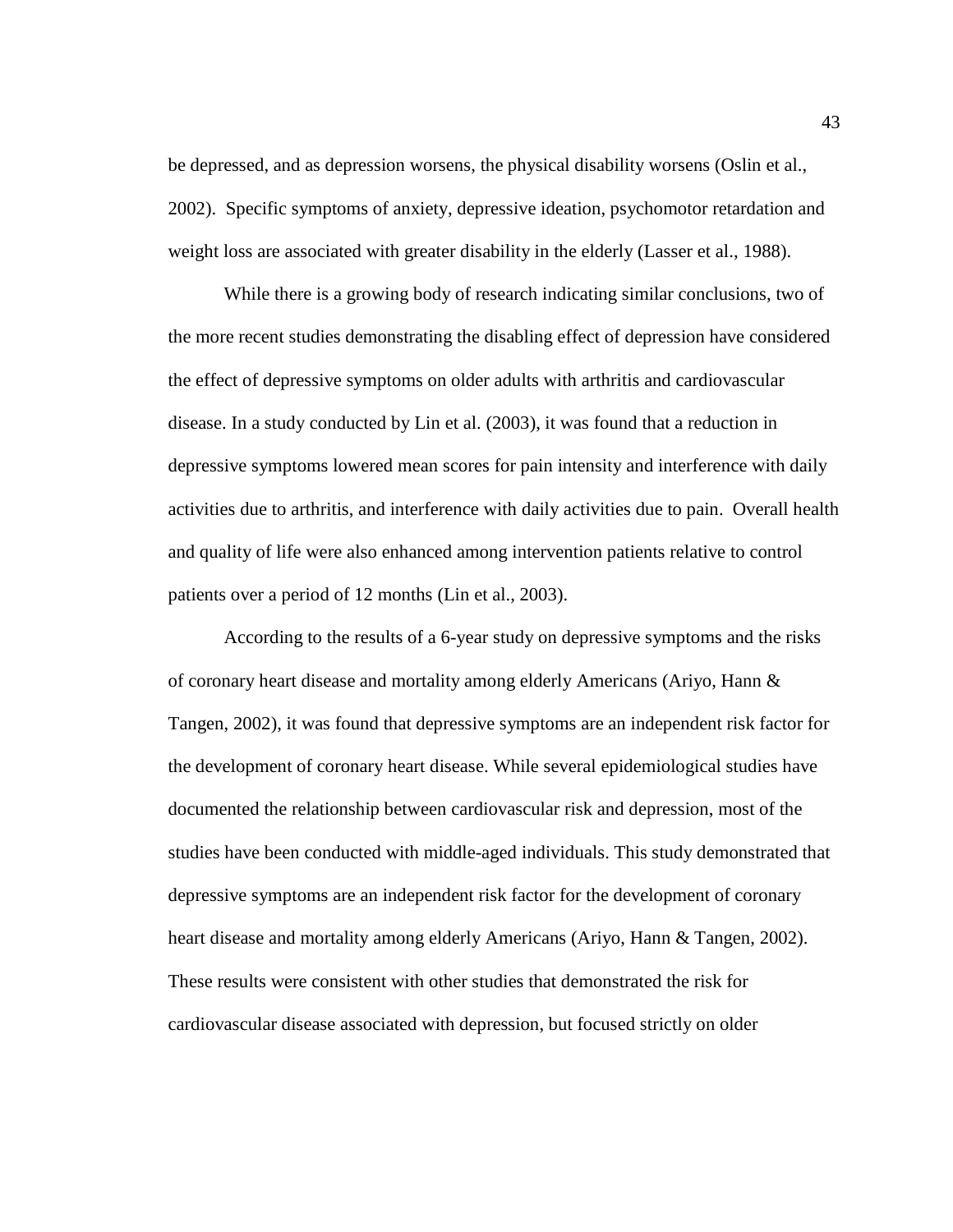Americans, and provided a large amount of prospective data demonstrating the incremental risks of coronary heart disease associated with increasing levels of depression.

Although the reciprocal, exacerbating effect of depression and functional disability may seem enough to present a significant problem to the elderly and promote the increasing need for research, the full extent of the mutual comorbidity associated with physical disability and depression may be incomplete without also understanding the relevant, significant correlations in mortality associated with depression and disability.

## **The Effect of Depression and Mortality**

Various researchers (Bruce, 2001; Hope, 2003; Laidlaw, 2001; Schultz et al., 2000; Unitzer, 2002) have identified an increased rate of mortality associated with later life depression. Some studies appear contradictory because of failure to control confounding factors such as demographic, medical, and behavioral health risk factors that might be associated with depression and the risk of death (Hope, 2003). Several studies found a statistically significant relationship between increased levels of depression and mortality, after adjustment for comorbidity, functional impairment and cognitive impairment (Bruce, 2001; Unitzer et al., 2002).

Increased rates of mortality associated with depression seem to be related to several factors including higher rates of suicide among the elderly. Hope (2003) has referred to statistics published by the World Health Organization which indicated that for individuals over age of 65, depression related suicides were a significant amount of the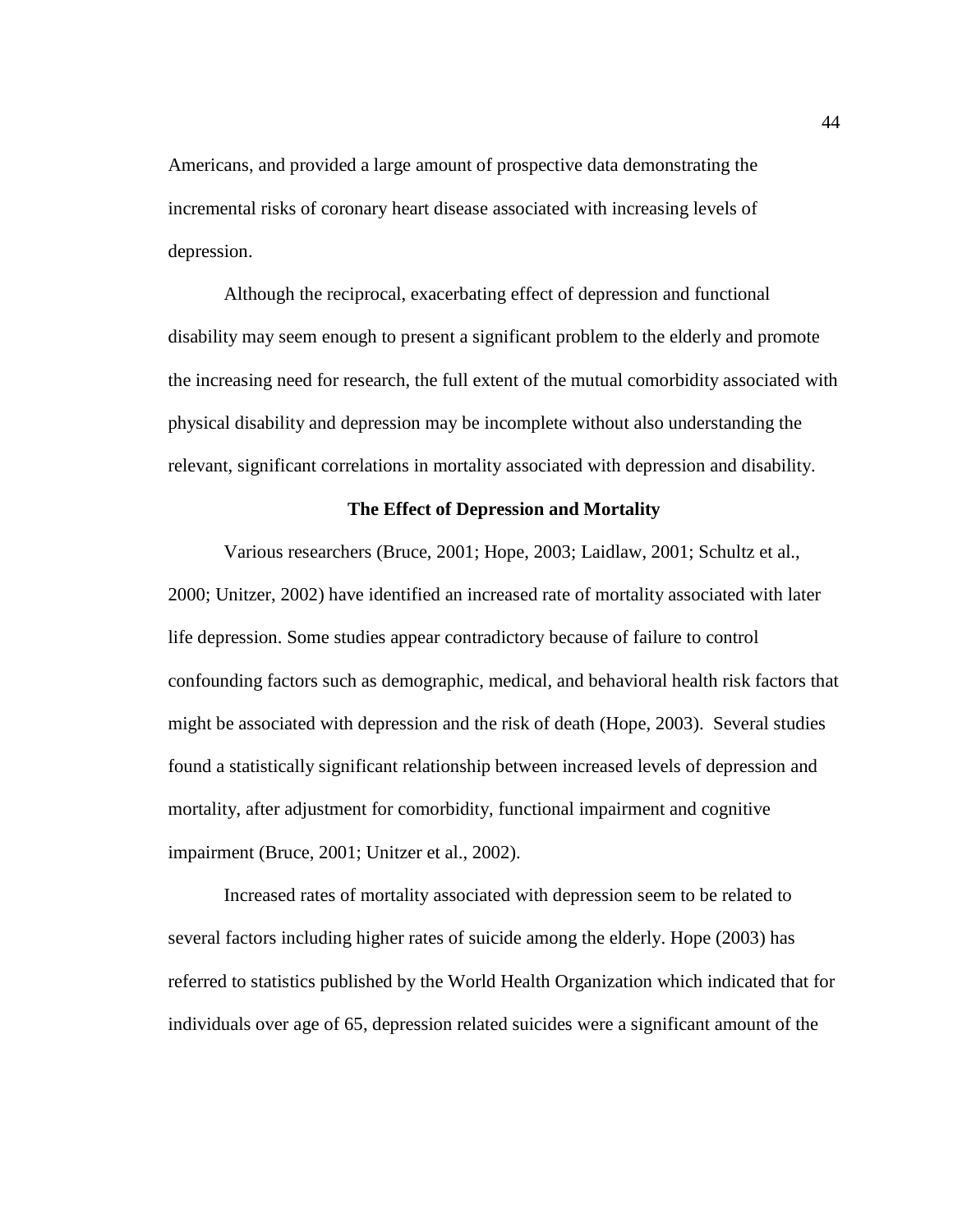overall total, and that this is true for both males and females. The association between depression and suicide continues to be validated as evidence of the interactional and mutually exacerbating nature of the relationship between depression, medical illness, disability, and mortality (Bruce, 2001; Fischer, et al., 2003; Lasser, et al., 1998; Lin, et al., 2003; Schultz et al., 2000; Unutzer, et al., 2002).

Schultz et al. (2000) have concluded that some of the more robust findings in the research literature related to depression, cardiovascular disease, and the incidence of mortality have suggested that the pathophysiology of heart disease and depression are very closely intertwined. When comparing the depressed with the non-depressed, depressed individuals have been found to have both functional and structural changes in the brain that may result in pathophysiological changes such as reduced heart rate variability or ventricular arrhythmias known to increase risk for cardiovascular disease and mortality (Schultz et al., 2000).

Unitzer et al. (2002) suggested a significant increase in the risk of mortality in the 3% of patients who had the most severe symptoms of depression, and proposed possible connections to serious comorbid medical issues. The researchers reported that the association of depression with comorbid medical issues increases the risk of mortality at a rate similar to the risk of mortality from chronic medical illnesses, such as emphysema and heart disease (Unitzer et al., 2002).

In summary, while research results have not been identical, the conclusion may be drawn that a growing body of research literature continues to identify a higher level of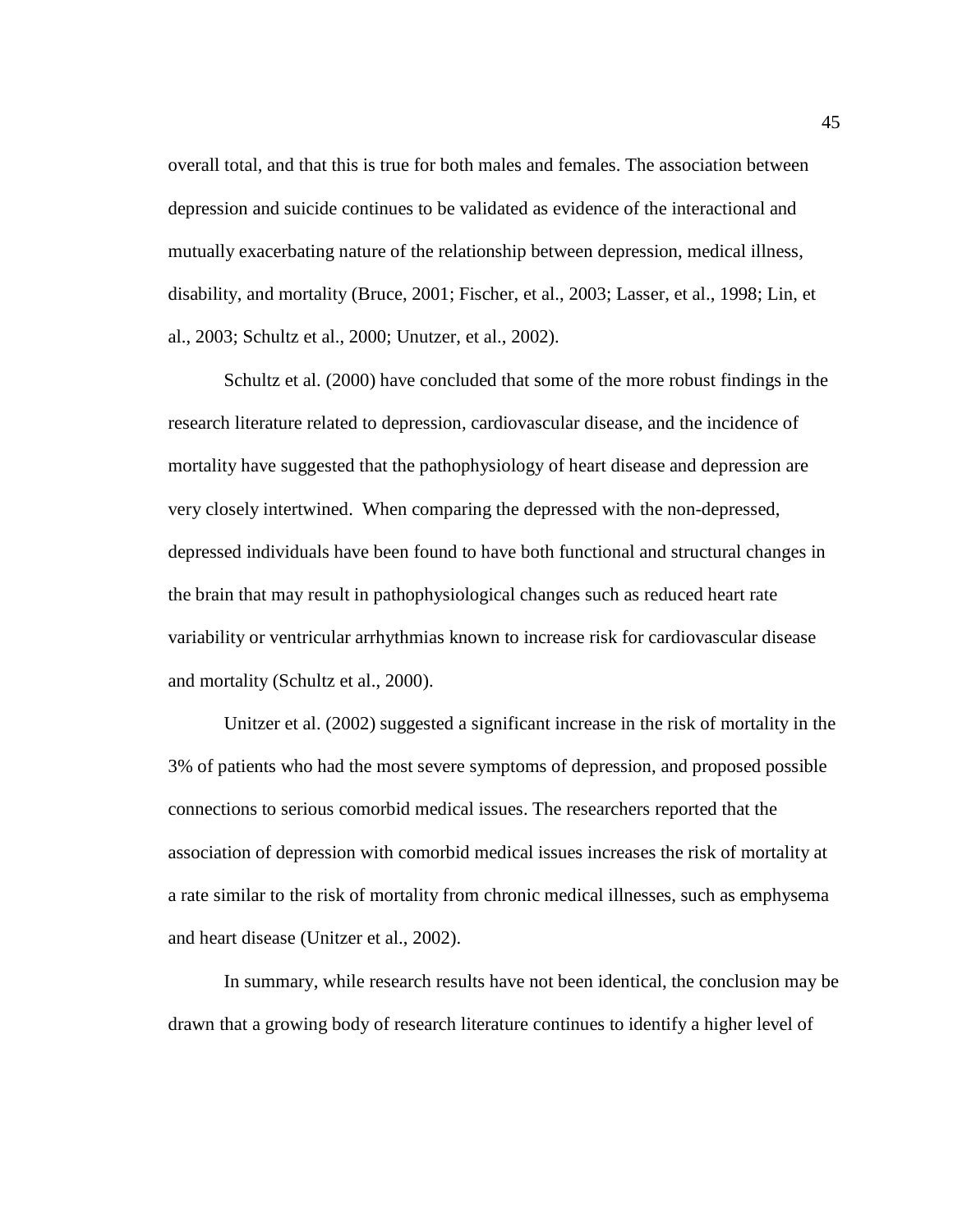disability and mortality among individuals with various chronic medical conditions and depression. However, while depression is increasingly becoming identified with various biological and psychological causes, there continues to be significant controversy regarding it's definitive etiology.

## **Etiology of Depression**

While various etiological factors have been identified over the years by health professionals and the general public, researchers continue to find the cause of depression to be multidimensional (Alexopoulas, 2005; Howland & Thase, 2002; Orengo, Fullerton, & Tan, 2004) rather than limited to a single causative factor. Usual explanations include biological causes, as well as psychological and social etiology. However, it is interesting to note that the etiological views of the general public seem to be somewhat different (Lauber, Falcato, Nordt, & Rossler, 2003; Srinivasan, Cohen, & Parikh, 2003) from those of mental health professionals and distinctly different from medical doctors and other medical personnel. Srinivasan et al. (2003) indicate that patient perceptions of depression frequently do not include biomedical explanations, relating causes of depression to thinking patterns, stress, or negative life events. Lauber et al. (2003) similarly concluded that lay attributions are not biologically oriented but more related to psychosocial beliefs. These researchers also stated that this discrepancy between lay and professional views cannot be neglected in the therapeutic relationship, because it implies that there is more support for treatment in the community than in a hospital (Lauber et al., 2003).

These psychosocial causal attributions shared by many in the general public seem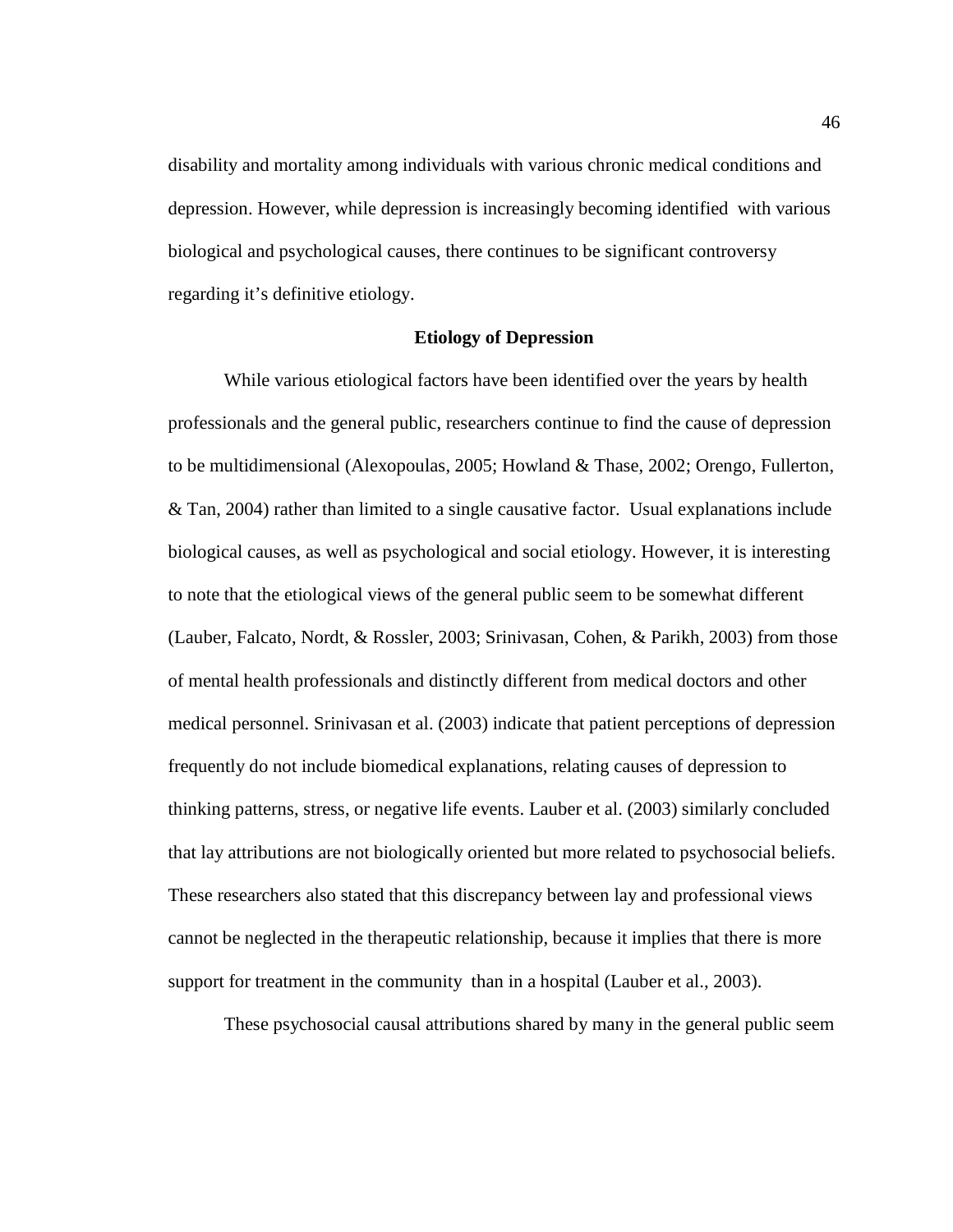to have little relationship to age, gender, education and other demographic characteristics (Lauber et al., 2003). The elderly also endorse primarily psychosocial causation with a few minor exceptions. The elderly attribute their depression to loss of religious faith, thinking patterns, heredity, and illness (Lauber et al., 2003; Srinivasan et al., 2003). The consequences of failing to understand the discrepancy between the etiological perspectives of the lay public and those of professionals in the medical community may result in noncompliance with biomedical treatment, such as not taking medication as patients see the problem as primarily psychosocial. Current etiology and treatment models are usually either biological or psychological (Comer, 2001). Biological models include the use of psychotropic medications as well as electroconvulsive therapy (ECT). The more popular psychological treatment models used among the general population as well as among the elderly are usually based on psychodynamic, interpersonal, or cognitive-behavioral therapy models (Comer, 2001).

#### **Biological Model for the Etiology and Treatment of Depression**

Biological treatment methods to assist in the management of depressive symptoms are becoming increasingly popular. While biological depression treatment methods usually refer to the use of antidepressant medications, many do not realize that biological treatments may also include the use of electroconvulsive therapy in circumstances where medications are ineffective or are determined to be unsafe (Fink, 2004; Rasmussen, 2003). Antidepressant medications have been found to be the biological treatment of choice for the greatest majority of individuals (Fink, 2004;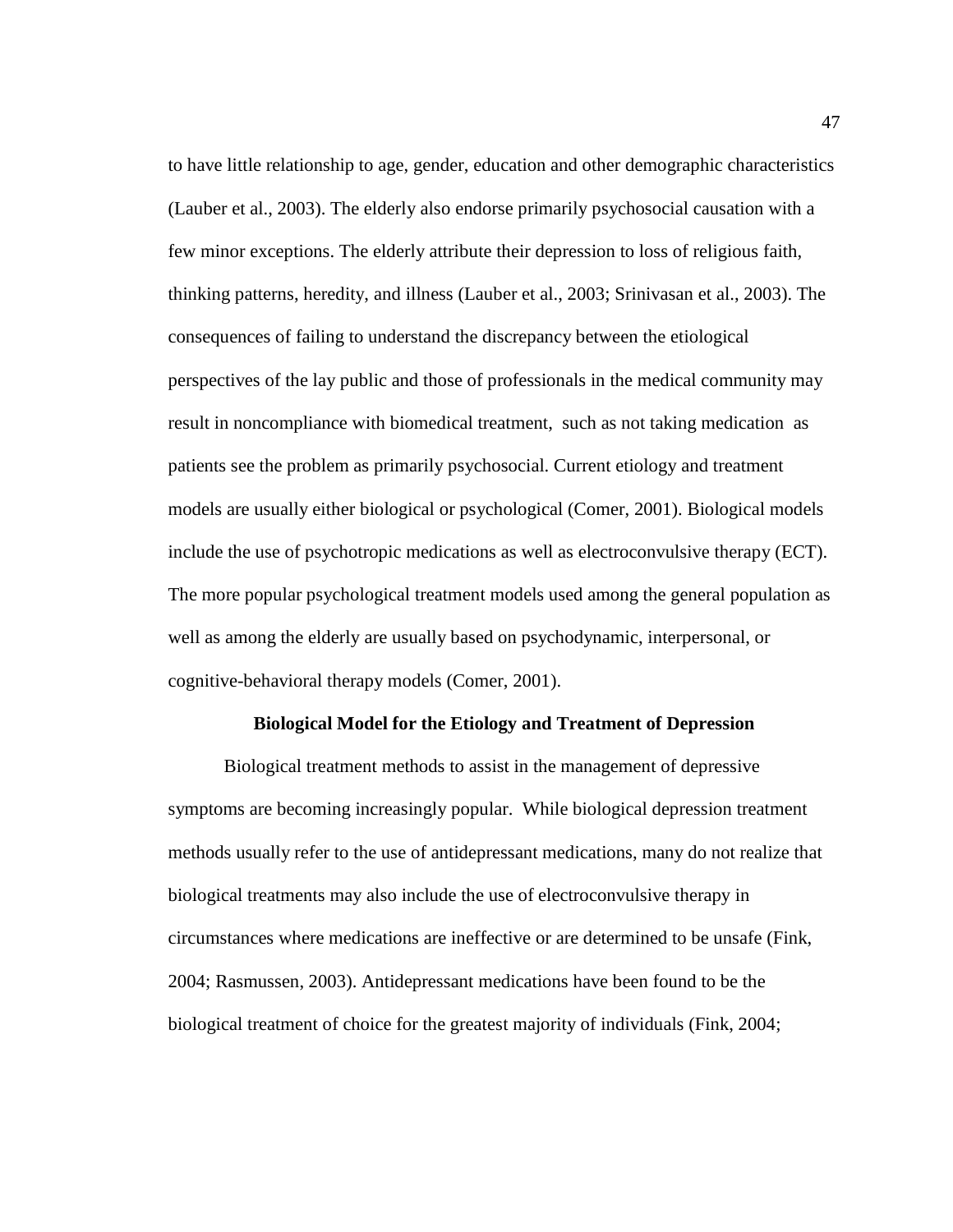## Rasmussen, 2003).

Two types of drugs were discovered in the 1950s that were found to reduce the symptoms of depression (Comer, 2001). These medications included the monoamine oxidase inhibitors (MAO) and the tricyclic antidepressants. These medications were found to be effective and were used to provide relief from depression for many individuals for several decades, continuing into the 1970s and 1980s. Throughout this period of time biological research into depression focused on the underlying mechanisms of noradrenaline (Comer, 2001; Howland & Thase, 2002; Moffaert & Dierick, 1999) as well as its precursors and metabolites. The early belief (Moffaert & Dierick, 1999) was that the first antidepressants, which were the tricyclic antidepressants and MAOI's, were believed to inhibit the reuptake or degradation of noradrenalin. However, significant side effects (Maxmen & Ward, 2002) were also found to accompany the benefits of these early antidepressants paving the way to the newer antidepressants.

With the introduction of the selective serotonin reuptake inhibitors in the late 1980s and early 1990s, focus shifted to the role of serotonin (Blardi et al., 2005; Howland & Thase, 2002) in depression. The belief was that because the selective serotonin reuptake inhibitors acted by inhibiting the cell reuptake of serotonin, that they had the effect of maintaining a higher level of serotonin in the brain and reducing depressive symptoms. While they seemed to be at least as effective as the tricyclics and MAOI's, they had a significantly improved side effect profile (Maxmen & Ward, 2002) among all age groups, including the elderly (Mottram, 2004; Robertson & Montagnini, 2004).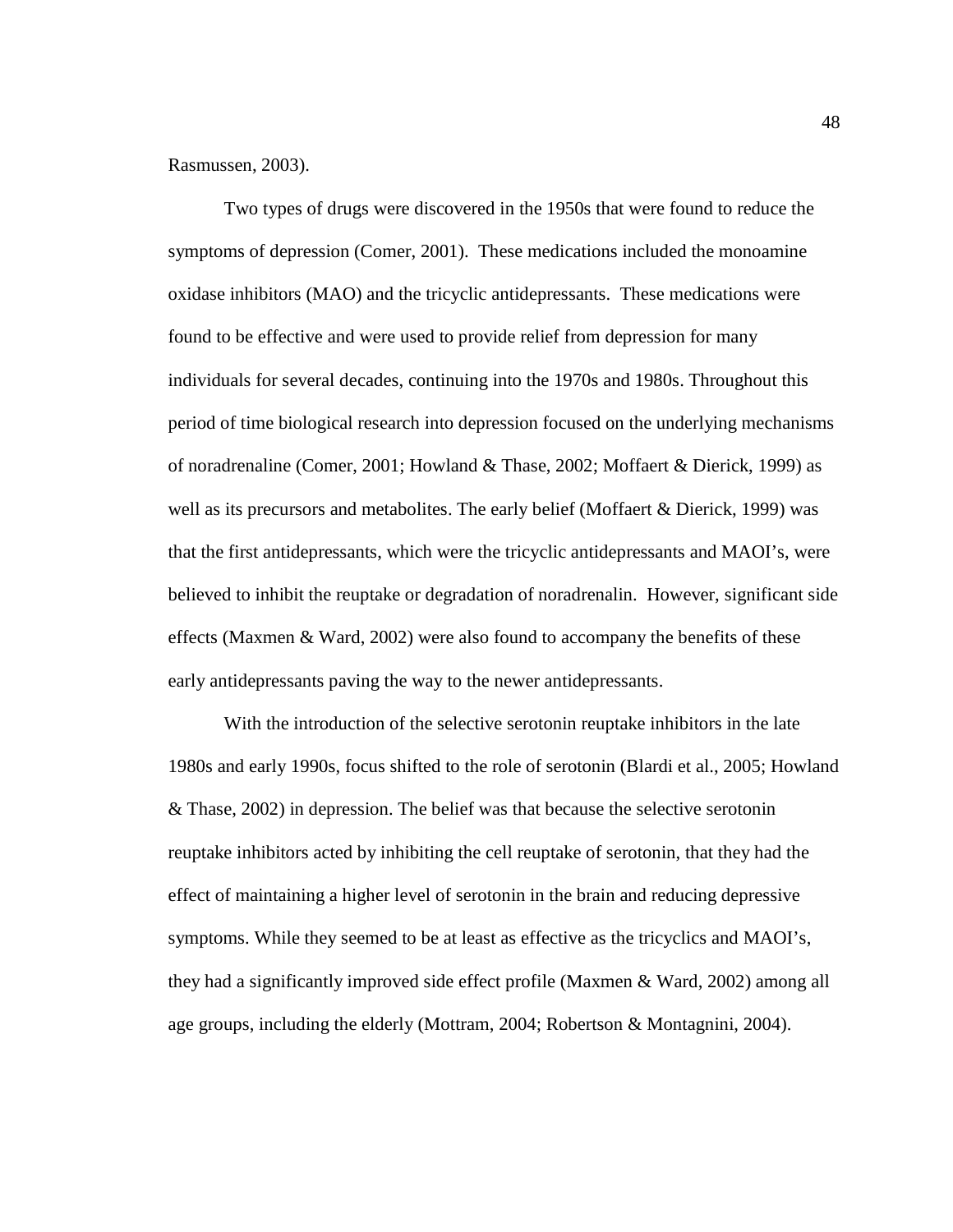All antidepressants currently in use are believed to act primarily by increasing the neurotransmitter levels of either norepinephrine, serotonin or both (Moffaert & Dierick, 1999; Shytie et al., 2002). Shytie et al. (2002) explained that over 30 years ago, clinical observations led to the recognition that monoamine elevating medications improved mood in patients with depression. These noted pharmacological actions were the basis for the monoamine hypothesis, which concluded that depression was the result of a functional deficiency of monoaminergic neurotransmission. This hypothesis continues to be widely held and concludes that depression is associated with a relative deficiency of the monoamines Norepinephrine (NE) and Serotonin (5-HT). Hence the evolution of the monoamine hypothesis of depression occurred, concluding that the therapeutic properties of antidepressants are primarily mediated through inhibition of neuronal potassium  $(K+)$  channels (Shytie et al., 2002). Subsequently there is interference with the stress-induced activation of tryptophan hydroxylase responsible for excessive elevations of serotonin (Shytie et al., 2002).

However, while there may be a biological basis to depression, most researchers and clinicians also recognize that precipitating events in an individual's life may lead to underlying changes in the biological structure, which may require remediation or psychotherapy (Jacobs, 2004). In addition to the biological theories related to the etiology and treatment of psychological disorders, the psychological theories actually predated psychobiological treatments by several decades and continue to provide effective psychosocial intervention (Abela, Brozina, & Seligman, 2004; Seligman, 1998; Winston,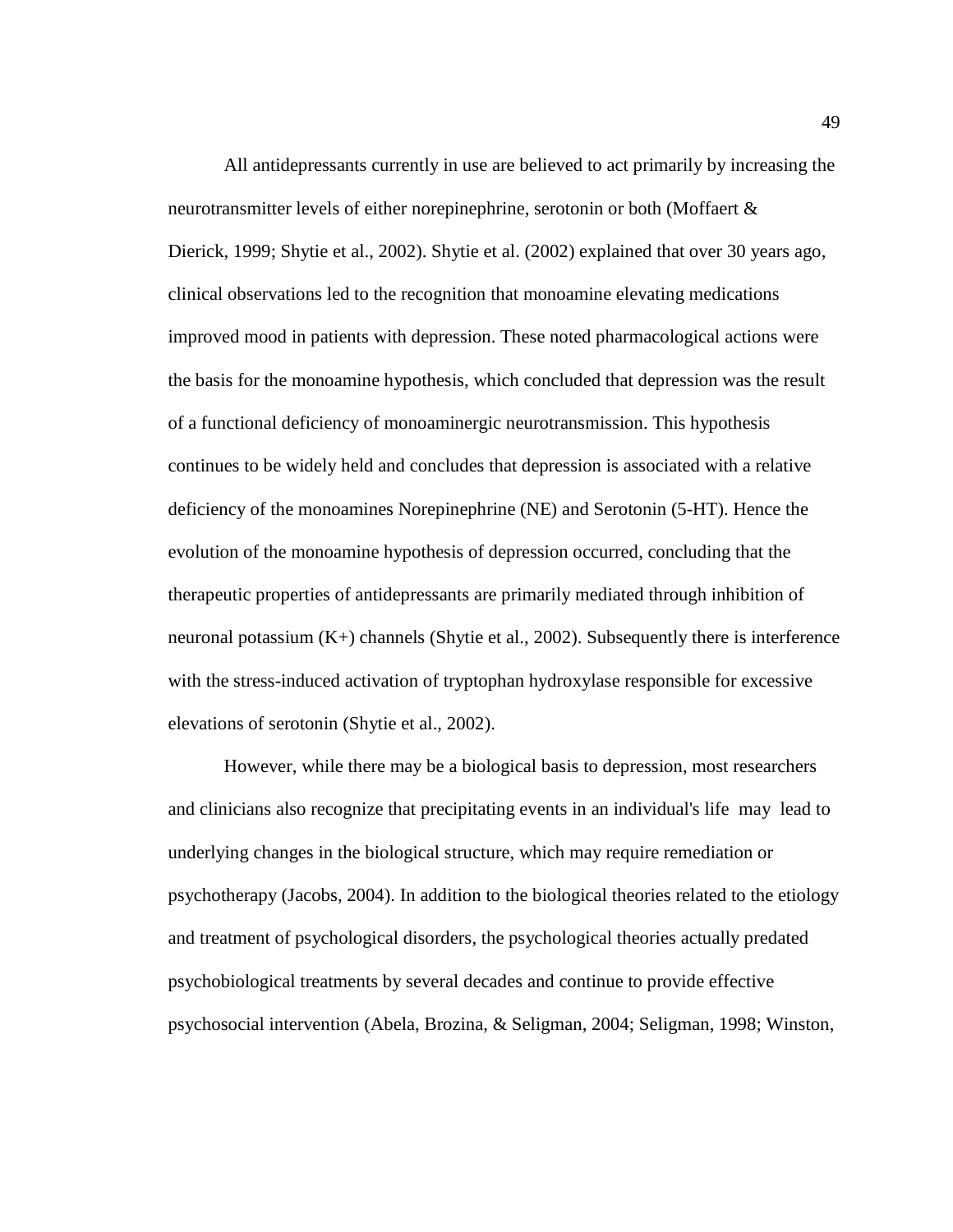Been, & Serby, 2005).

## **Psychological Models of Depression**

Psychological treatments have been used for several decades in the treatment of depression and other psychological disorders**.** Lambert (2005) has noted psychotherapy of various orientations and formats has been found to be effective for a variety of patient disorders. The extent and richness of the therapeutic effect has extended over decades of research, thousands of treated individuals, hundreds of settings and a multitude of cultures. Psychotherapy may reduce depressive symptoms, improve interpersonal relationships, restore work performance and improve overall quality of life (Lambert, 2005). Psychological treatments have been found to effectively assist various age groups and diagnostic categories including depression with the elderly (Alexopoulas, 2005; Hyer, et al., 2004; Robertson & Montagnini, 2004).

## **Psychodynamic Model**

The psychological treatments most often used to treat depression include the psychodynamic (Comer, 2001) and cognitive models (Fonagy, Roth, & Higgitt, 2005; Hyer et al., 2004; Johnson, 2005), although research has been extremely limited in confirming the effectiveness of psychodynamic treatment for depression at the present time. There are few controlled studies of psychodynamic therapy for depression, and long-term psychoanalytic treatment is not common (Fonagy, Roth, & Higgitt, 2005; Hensley et al, 2004) at the present time. Cognitive and other types of interpersonal psychotherapy are currently the most common forms of therapy (Hensley et al., 2004).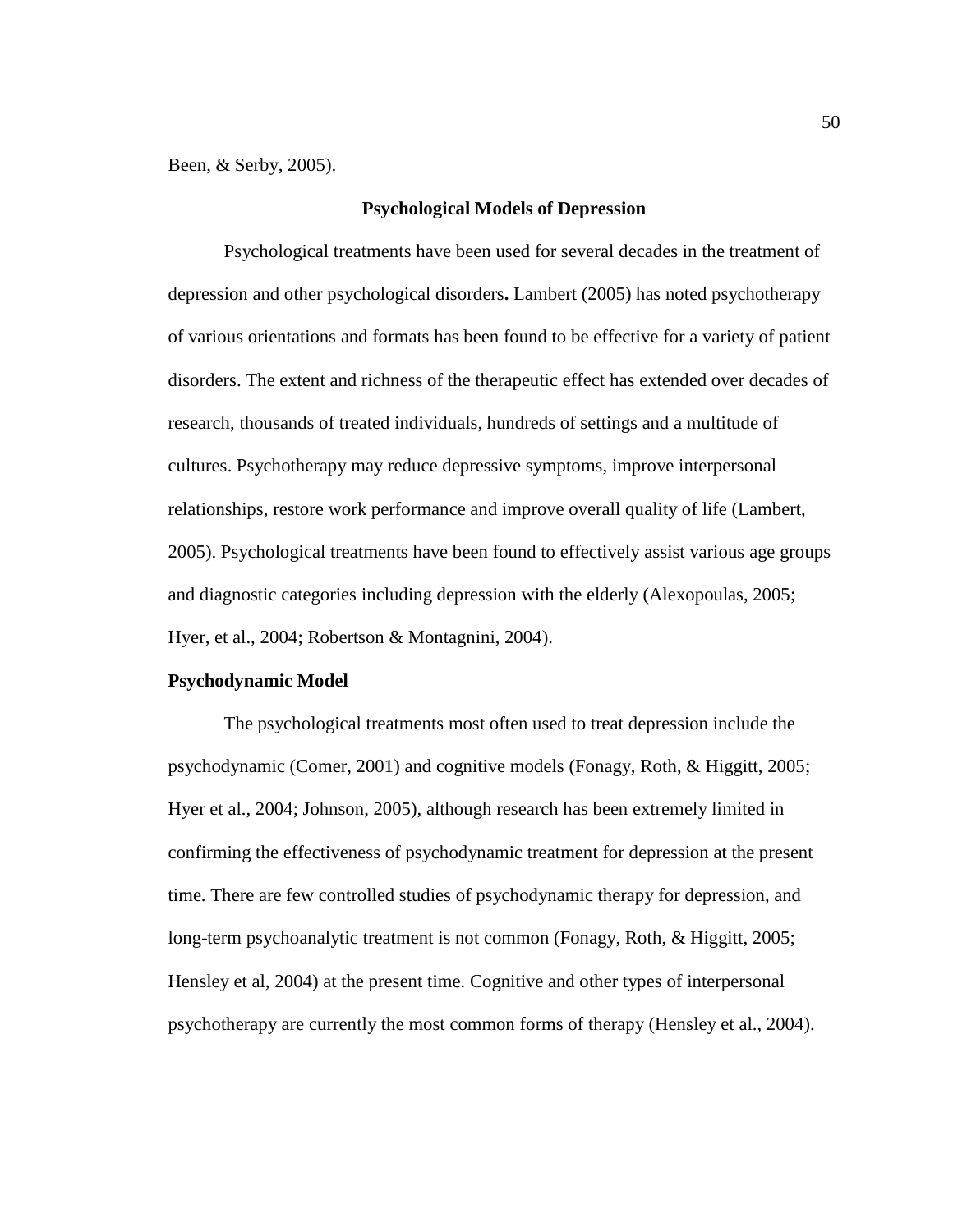Moderate but unsustainable improvement was identified in a study utilizing the psychodynamic method referred to as supportive-expressive psychotherapy (Tang et al., 2002). On the other hand, the preponderance of empirical evidence (Johnson, 2005; Hensley et al., 2004; Laidlaw, 2001; Seligman, 2002, 1998, 1975, 1967) of the effectiveness of cognitive behavioral treatment for depression is overwhelming. Additionally, research (Alexopoulas, 2005; Hyer et al, 2004; Robertson & Motagnini, 2004) continues to be compelling in identifying CBT as the treatment of choice for use in the psychotherapy of older adults.

# **Cognitive Behavioral Therapy**

Cognitive behavioral therapy (CBT) has been identified for some time as the psychological treatment of choice (Hensley et al., 2004; Kelly, 2002; Tang et al., 2002) for various age groups including the elderly (Alexopoulas, 2005; Doubleday, King & Papageorgiou, 2002; Hyer et al. 2004). In addition to the benefits of cognitive behavioral therapy, CBT does not apparently have the negative side effects associated with either antidepressant medications (Leason, 2004; Mottram, 2004) or electroconvulsive therapy (Fink, 2004; Rasmussen, 2003). Hyer and colleagues (2004) have concluded that CBT has been a primary form of the psychotherapy for many years, specifically when treating depression and anxiety in the elderly. In summary, CBT has been found to be a highly researched form of therapy for the treatment of depression among the elderly. The level of effectiveness and empirical basis has been well established, although the actual mechanism of change is still somewhat controversial.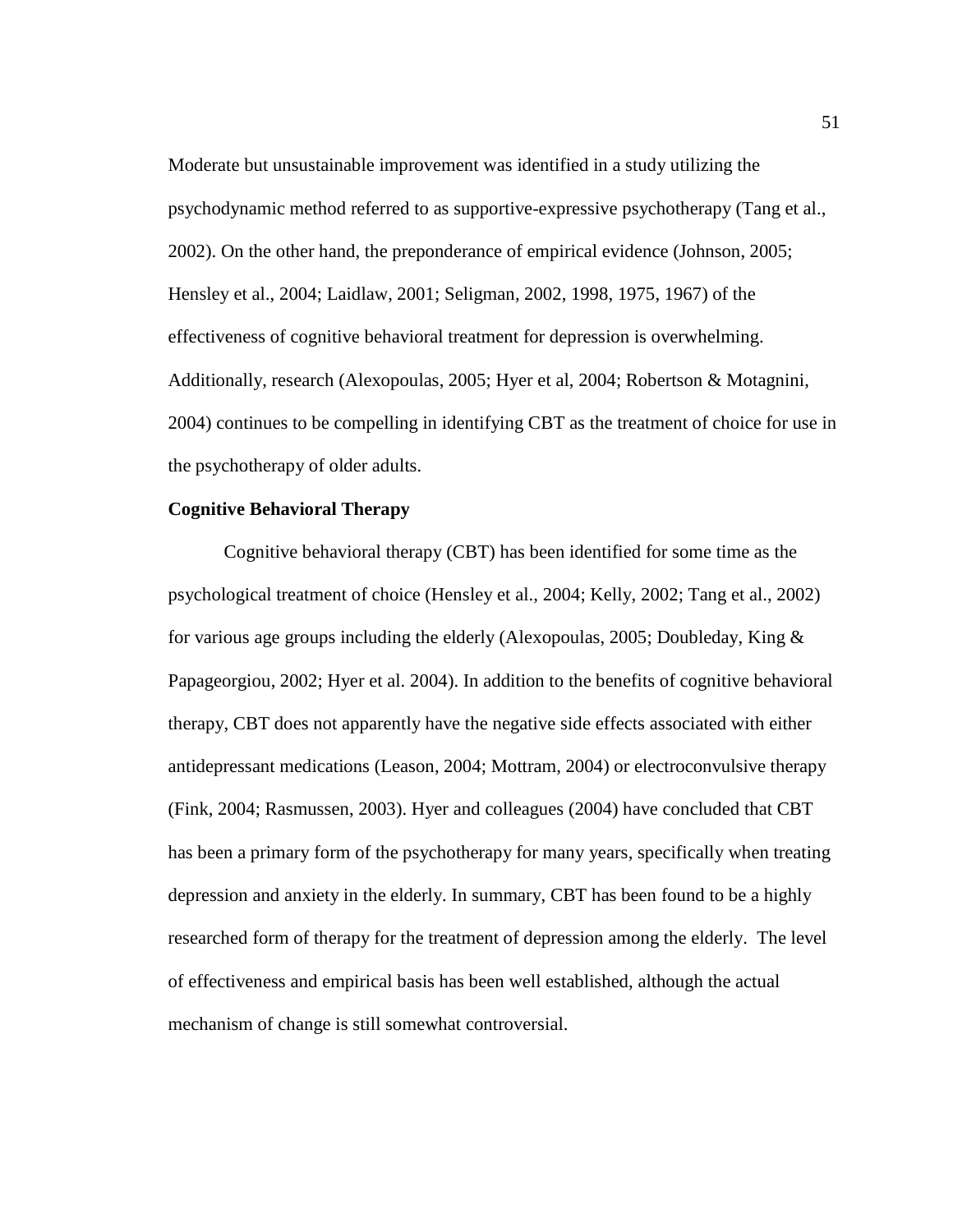Cognitive behavioral therapy began its evolution in 1967 (Beck, 1979), when Aaron Beck M. D. published his first book entitled *Depression.* His therapeutic model continued to evolve and presented a broad extension of his basic ideas to the treatment of various psychological conditions such as anxiety, depression, work with couples (Beck, 1988) and even with individuals with substance abuse (Beck, 1993). Beck (1979) clarified his theoretical rationale in relation to the individual's affect and behavior, which are largely determined by their perspectives or by the way they saw their world. An individual's cognitions are described as the verbal or pictorial events in the individual stream of consciousness, and cognitions are based on attitudes or assumptions (schemas), usually developed from a person's previous experiences (Beck, 1979).

Beck's cognitive theory (1979) indicates that an individual's experience leads to specific ways of thinking, which then facilitate the development of attitudes or assumptions that he referred to as schemas. These attitudes, beliefs, and schemas then form a paradigm from which individuals view and respond to the world (Beck, 1979, 1988, 1993; Hyer et al. 2004). According to the cognitive behavioral model (Beck, 1979, Glasman, Finlay & Brock, 2004; Seligman, 1967, 1979, 2002) a negative view develops, which in turn forms an individual's perspective of themselves and their circumstances resulting in specific feelings and moods such as depression. Early on it was still not clear how this negative attributional style transformed into the experience of depression (Glasman, Finlay & Brock, 2004).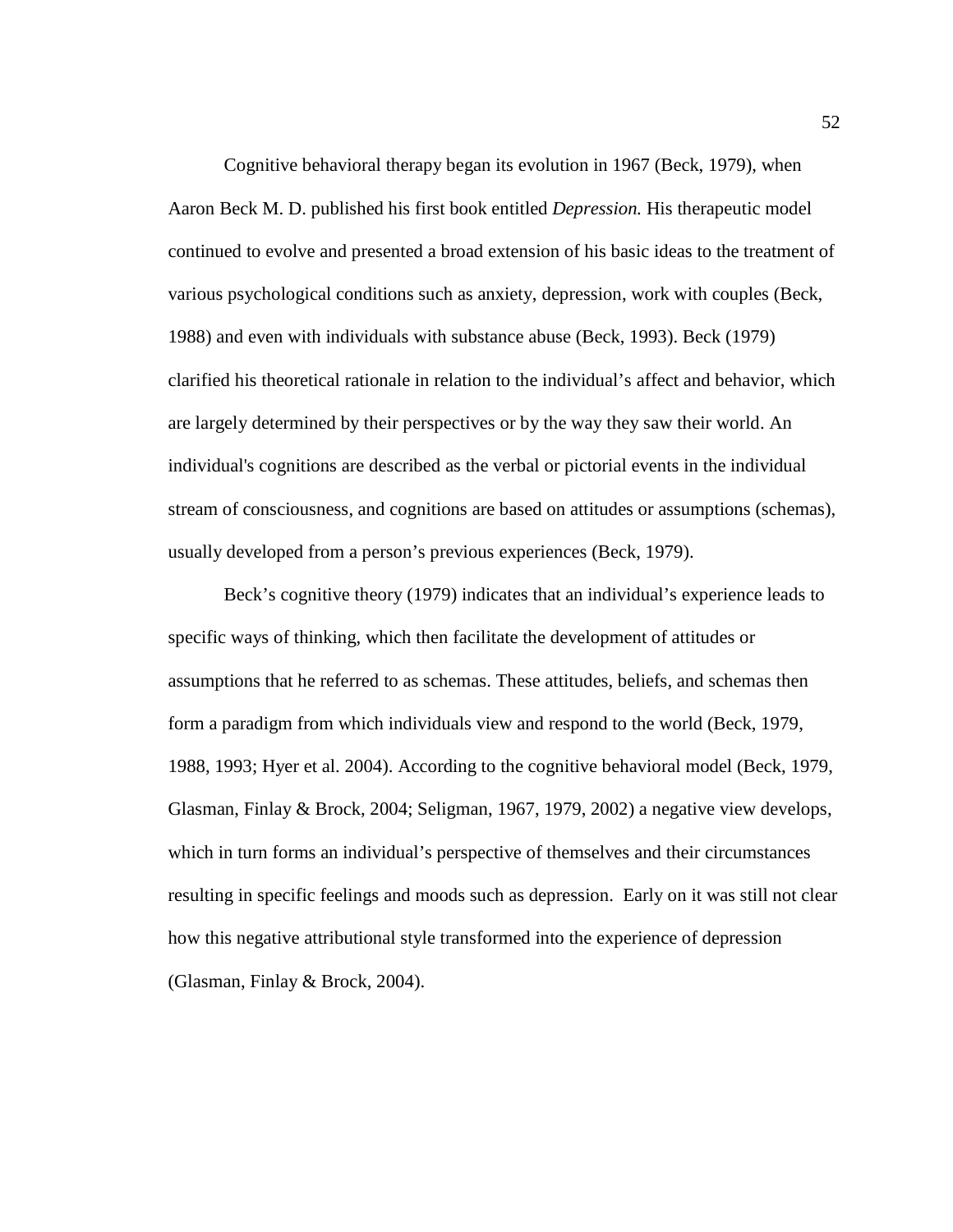## **Learned Helplessness Model of Depression**

When Martin Seligman began graduate study in 1964 he quickly became aware that in spite of providing reinforcing rewards, some research rats quickly learned to "give up" if they perceived that their efforts were futile in achieving their intentions and they would in effect "learn helplessness" (Seligman, 1967, 1975, 1978, 1979, 2002). His theory of learned helplessness became a paradigm for understanding how a negative attributional style can be transmitted into an affective response that resulted in depressogenic moods and behaviors. This theory began an evolution in cognitive behavioral theory which recognized the connection between the negative attributional style, and perceived control defined by whether an individual felt that their personal efforts made a difference (Rabbitt et al., 2004; Twenge, et al., 2004). This combination of perceived control and learned helplessness has been useful in understanding depression among individuals of various ages, including elderly living in the community (Flannery, 2002; Hyer et al., 2004; Seligman, 1998, 2002), and in long-term care facilities (Campbell, 2003; Fishman, 1984).

#### **Learned Helplessness in Long Term Care Facilities**

From these earlier 1980s findings and previous research conducted in long-term care facilities, learned helplessness was determined to be a valid conceptual model to consider the depressogenic factors associated with depressed elderly in institutional environments (Fishman, 1984). Fishman (1984) reviewed his findings and concluded that the depression seen in many elderly institutionalized seemed to be a form of learned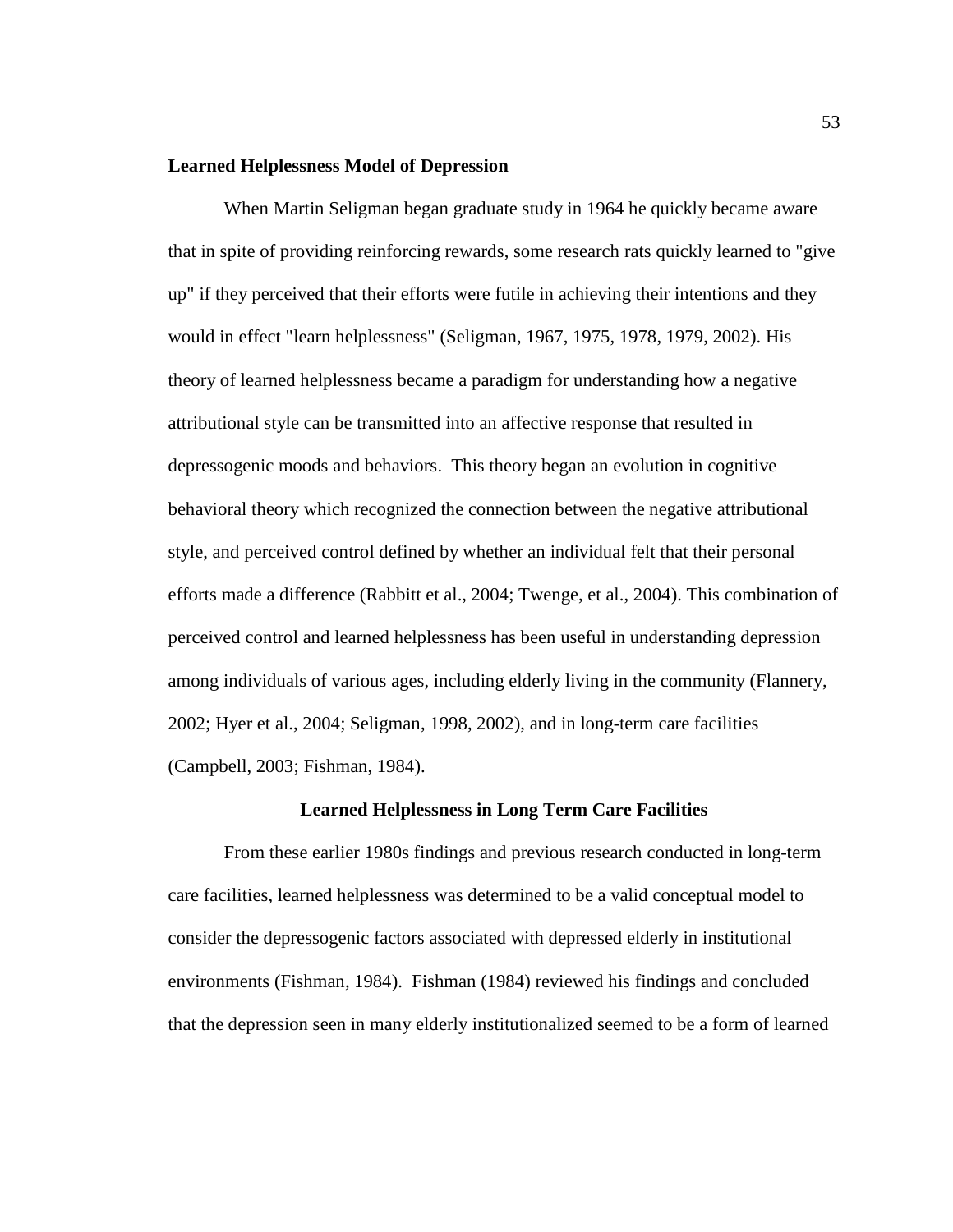helplessness which appeared to arise from their experience of having little or no control over what happens to them or their environment. In residential care facilities (RCF), almost total care is provided to the elderly, and decisions and choices related to most activities of daily living were removed from the residents, including scheduling (Fishman, 1984). Fishman (1984) associated this loss of active decision making with clinical depression of the residents. Fishman (1984) concluded that mental health and subsequent depression is related to level of care, control, choice and to the level of responsibility given to residents in long term care facilities. This research supported the contention that there is a positive correlation between various levels of care in residential care facilities and relative levels of depression (Fishman, 1984). Fishman's research is the most similar in scope to my research which followed upon Fishman's basic three hypotheses.

The first hypothesis according to Fishman's (1984) research was that if the learned helplessness model of depression were to sufficiently explain depression among the aged, you would expect depression scores to be much higher among residents of facilities which offer little choice or control over one's routine and activities of daily living such as residential care facilities as opposed to apartment care facilities (ACF), which offer significant choices related to an individual's activities of daily living.

The second hypothesis was that individuals in facilities that allow little choice would experience a significantly higher level of depression than individuals who are allowed more options within their living environment (Fishman 1984). He concluded that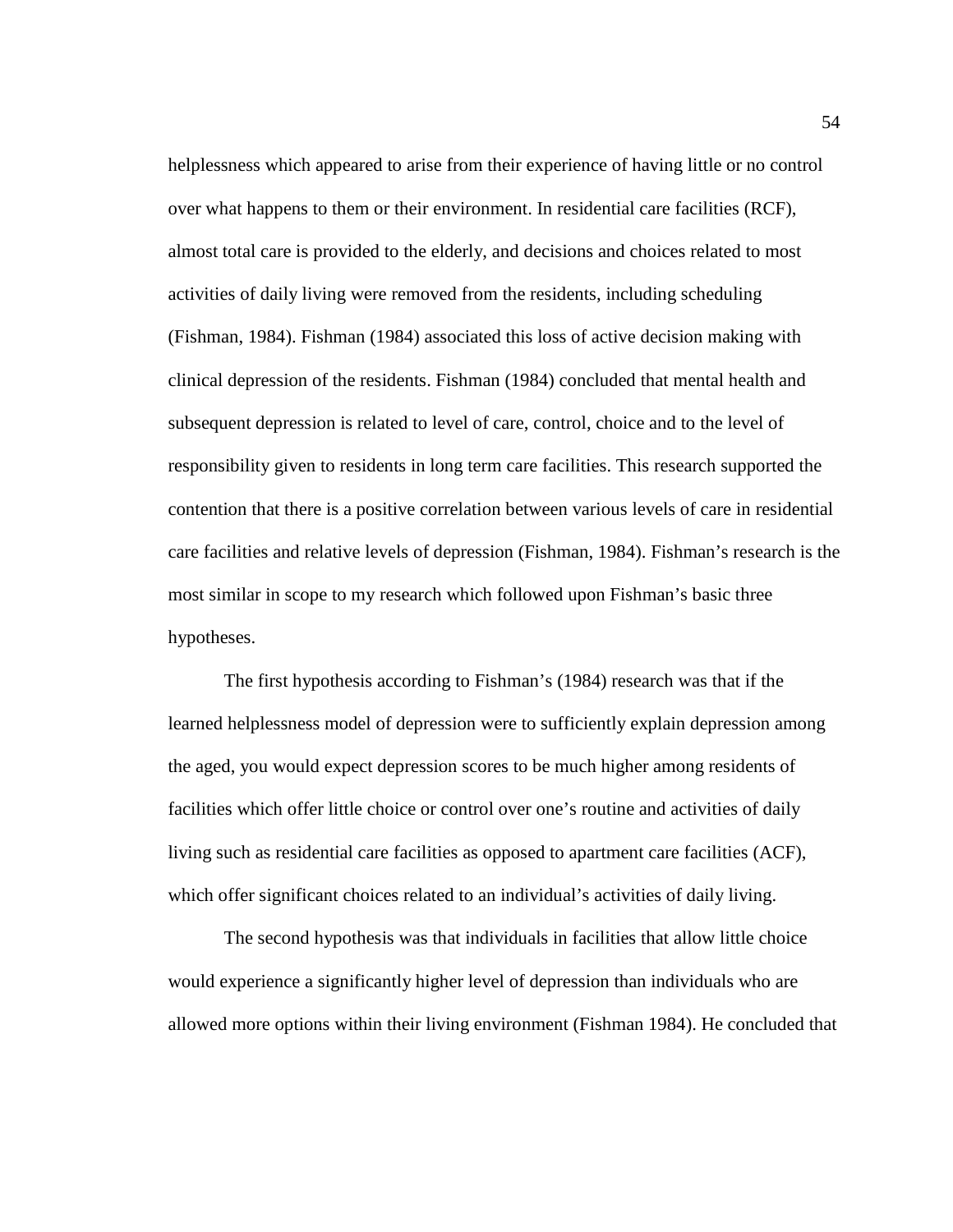the higher depression scores were related to the importance placed upon the decisionmaking process, in conjunction with the perception of limited choice (Fishman, 1984).

In the final of his three hypotheses, Fishman (1984) considered whether an individual's perception of choice and control could be measured independent of the degree of importance to be identified as the main causal factor related to depression. He concluded that if that were the case then a perception of low choice and low control would be significantly related to high depression scores, and a perception of high choice and control would be significantly related to low depression scores (Fishman 1984).

Fishman's (1984) first hypothesis, which was derived from the original learned helplessness model of depression, was confirmed through utilization of analysis of covariance on the data. Residents of the more restrictive (RCF residents) environment were indeed significantly more depressed than residents of the less restrictive (ACF residents) residential facility (Fishman, 1984). Fishman concluded that "since a wide range of BDI scores was found in both groups resulting in considerable overlap of scores, it was found that type of facility was not sufficient to predict BDI scores" (Fishman, 1984, p.24).

Fishman's (1984) second hypothesis predicted that the degree of importance in having a perception of choice and control would be an important factor in explaining the depression scores in his research. He stated that it would be expected that residents experiencing a perception of a low level of choice and low control in conjunction with a high degree of importance in having such choice and control would have a significantly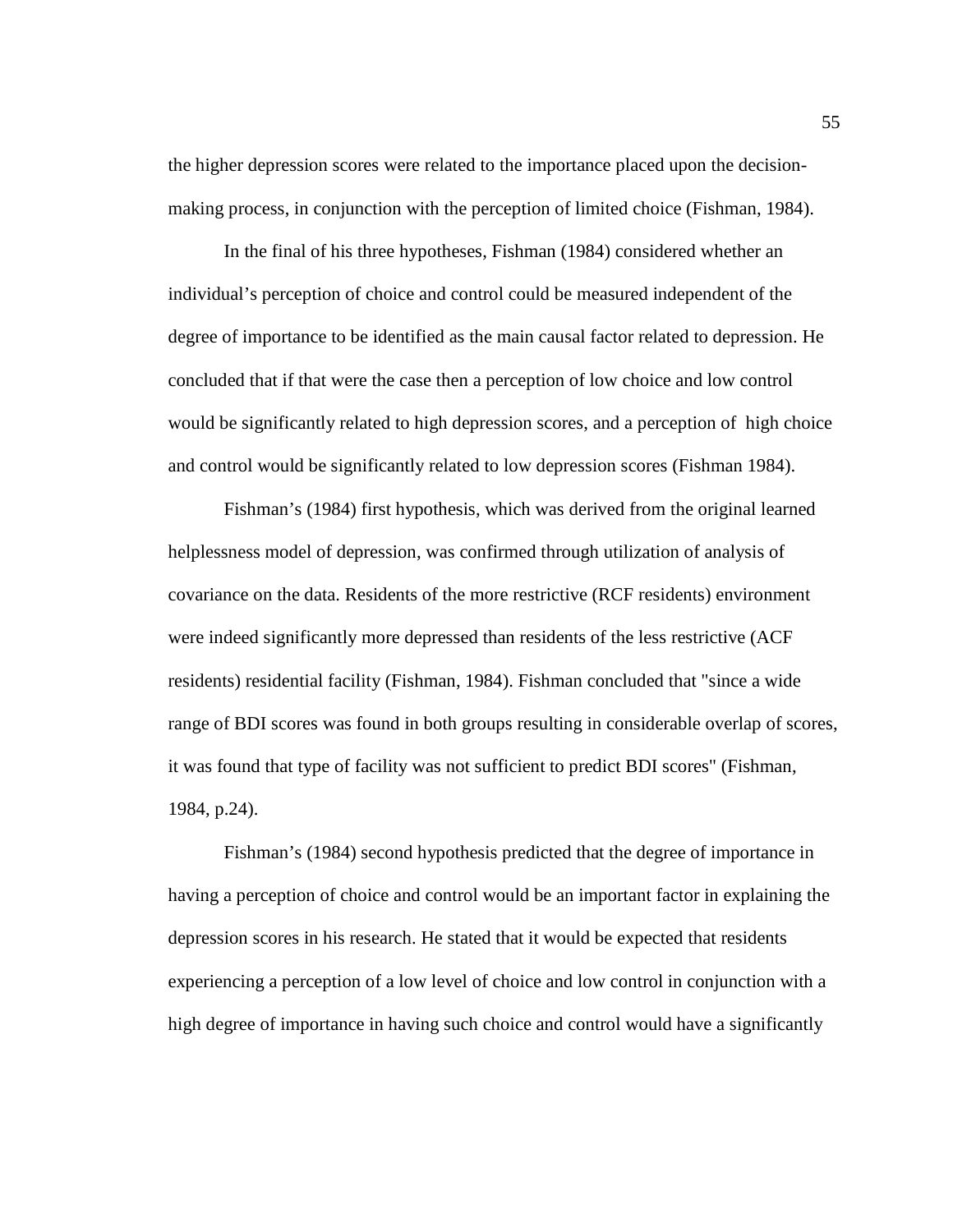higher level of depression, and this hypothesis was rejected (Fishman, 1984).

The final hypothesis predicted that the perception of choice and control alone would be significantly related to depression scores, and this hypothesis was not rejected (Fishman, 1984). Perception of low choice and control alone was positively related to depression scores, and perception of high choice and control alone was negatively related to depression (Fishman, 2004). Furthermore, these findings were consistent with previous research results indicated that perceived control and lack of control are associated with elevated depression scores (Abramowitz, 1969; Calhoun, Cheney, & Dawes, 1974; Hirito, 1974). Although the first two hypotheses were not confirmed in Fishman's (1984) research, the third hypothesis found a correlation between choice and control and depression in these facilities. Based upon this correlation, the original learned helplessness model (Seligman, 1975) does appear to be a very useful model to predict, and might be useful in the understanding of depression in the aged in long term care facilities.

In summary, Fishman's (1984) research considered the correlation between an individual's perception of locus of control and depression by surveying residents in residential facilities at two different levels of restrictiveness, defined by level of personal decision-making and the related perceptions of control over the individual's circumstances. Fishman's (1984) concept of perceptions of locus of control seemed very similar to the study of perceptions of control in institutional health care environments studied by Barder et al. (1994). Perceptions of choice and control rather than objective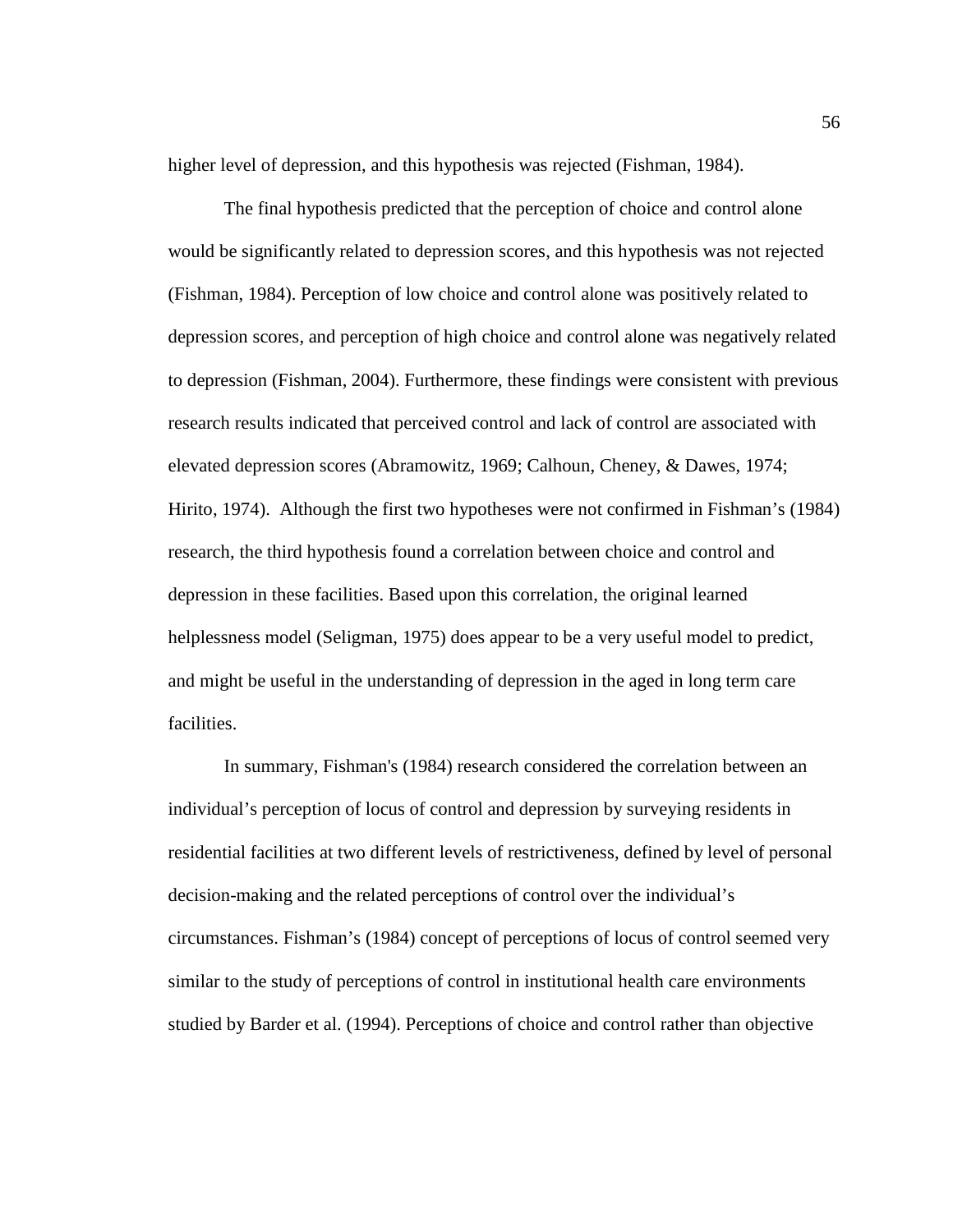measures of restrictiveness are more strongly related to depression (Fishman, 1984). Fishman's research (1984) identified a positive correlation between perceived locus of control and depression at two different levels of restriction indigenous to two different levels of residential care facilities for elderly residents. Fishman utilized the Beck Depression Inventory to measure depression and The Policy and Program Information Form (POLIF) of the Multiphasic Environmental Assessment Procedure (MEAP)- Modified (Moos & Lemke, 1979) to measure perception of control. Fishman (1984) recommended further research to determine how and why an individual's perspective of importance is related to their perceptions of control as well as how these perspectives and perceptions may be more adequately measured.

Since the time of Fishman's (1984) research, additional tools have been developed to specifically survey depression among the elderly, including the Geriatric Depression Scale (Yesavage et al., 1983). Additionally, attention is now given to the importance of identifying subjects' cognitive ability through the utilization of the Folstien Mini Mental Status Exam (Folstien, et al., 1975). The concept of perceived control can now be studied utilizing the Helplessness subscale of the Cognitive Distortions Scale (Briere, 2000), and learned helplessness can now be studied specifically utilizing the instrumental helplessness and learned helplessness subscales of the Multiscore Depression Inventory (Berndt et al., 1980).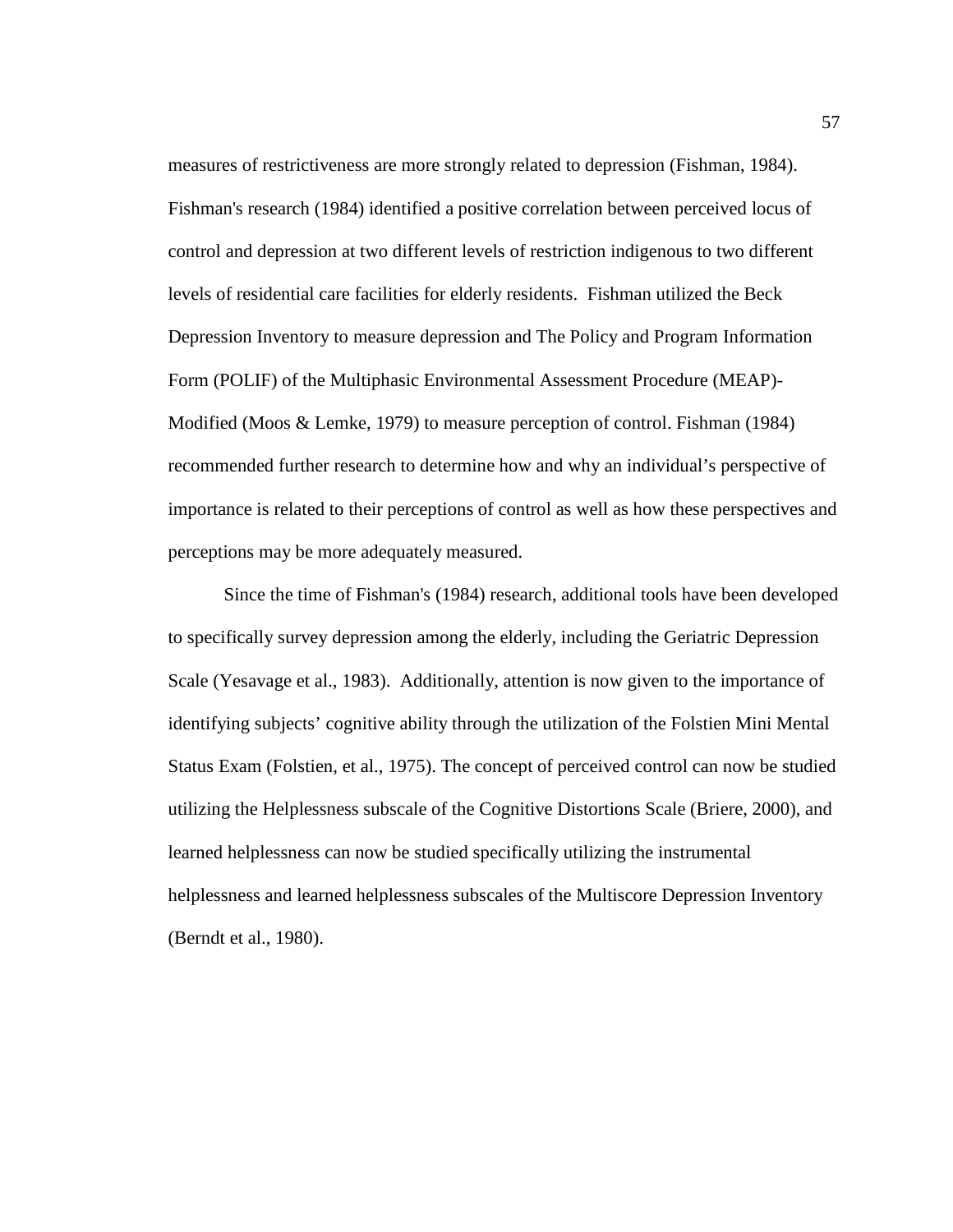#### **Measures of Depression and Learned Helplessness**

#### **Using the Geriatric Depression Scale for the Elderly**

The Geriatric Depression Scale (Cannon, et al., 2002; Cheng & Chan, 2004; Papadopoulas, et al., 2005) has now become a fixture in the assessment of depression among the geriatric population. Chang and Chan (2004) concluded that the Geriatric Depression Scale (GDS) is the most widely used self-report instrument for assessing depression among the elderly and for use in diagnostic screening in both clinical and community settings. The GDS was developed in response to the recognition that other depression screens such as the Beck Depression Inventory may not be ideal for use among the elderly population (Chang  $\&$  Chan, 2004). Cannon et al. (2002) reviewed the appropriate use of the Geriatric Depression Scale for the elderly and commented on its test-retest reliability. Their review considered intervals of administration that varied from a few days up to one year. Yesavage et al. (1983) reported a correlation of 0.85 between GDS test administrations performed one week apart by 20 participants. Parmalee, Lawton, and Katz (1989) also reported a correlation of 0.85 on test/retest administrations conducted one month after the original administration. Snowden and Lane (1999) compared two administrations of the GDS by a nurse and clinical psychologist to nursing home residents a few days apart, and found a significant correlation (0.88) for a sample of 50.

The Geriatric Depression Scale has been found to more effectively assess depression among the elderly than any other instrument in current use. Parmalee et al.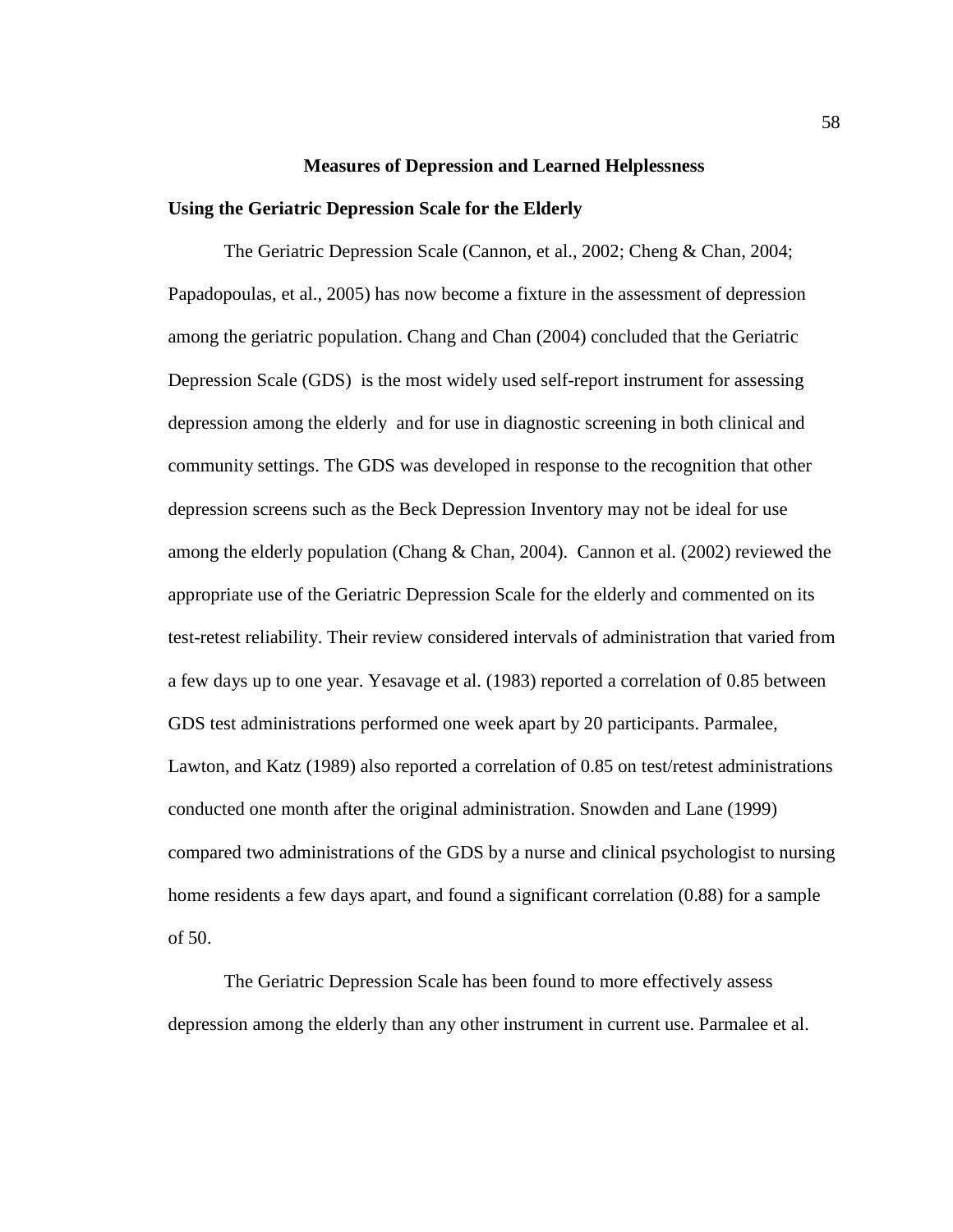(1989) did not include cognitively impaired individuals, which was an issue that was also not addressed by Fishman's (1984) research.

# **Using the Folstien Mini Mental Status Examination in Assessing Depression**

Depression is most effectively assessed using the Geriatric Depression Scale (GDS) when also considering the effect of cognitive impairment on the validity of test scores (Burke, Nichener, Roccaforte, & Wengel, 1992; Katz & Parmalee, 1996; Snowdon & Lane, 1999). Both the specificity and sensitivity of the GDS have been found to be affected below a certain cutoff score when using the Mini Mental State Exam (Folstien, et al., 1975). Katz and Parmalee (1996) concluded that the GDS still appeared to remain valid and reliable even for patients with mild to moderate cognitive impairment. Snowdon and Donnelly (1986) agreed that the GDS is useful for depression screening even in demented subjects who can understand questions and give answers. Mild to moderate dementia or cognitive impairment did not appear to necessitate exclusion from research, while serious cognitive impairment obviously did (Snowdon & Donnelly, 1986). Cannon et al. (2002) summarized the effect on the sensitivity and specificity of GDS scores along a continuum of cognitive impairment utilizing the Mini Mental State Exam (MMSE). Cannon referred to the work of Burke et al. (1992) who used a cut off of less than 24 on the Mini Mental State Exam (MMSE) to be classified as cognitively impaired. Keonig et al. (1988) used a cut off of < 16 on the MMSE. Anecdotally, Keonig (1989) reported that administration of the GDS to patients with scores below 16 to be very unreliable and inconsistent. Snowden and Lane (1999), found the sensitivity and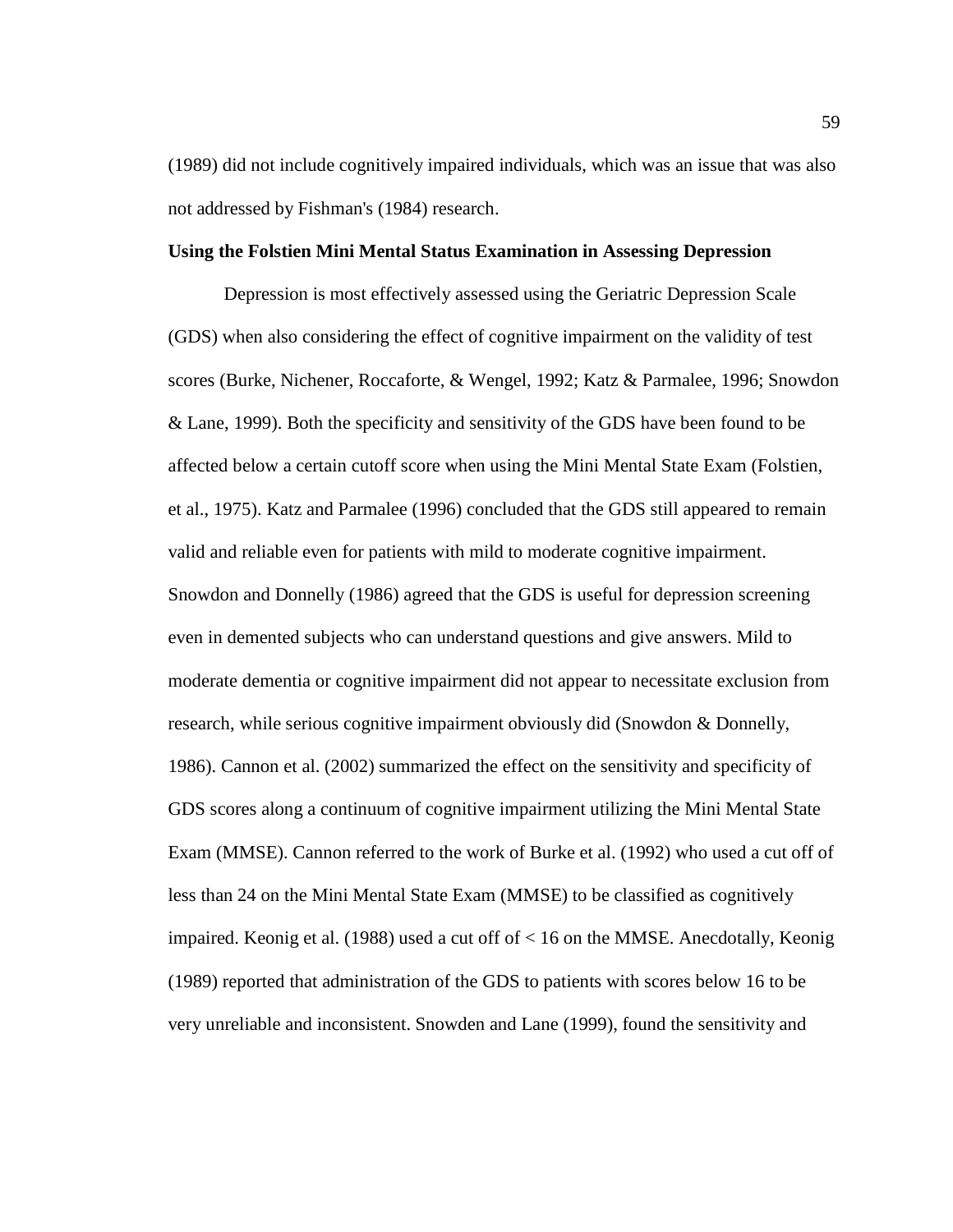specificity of the GDS drops with MMSE scores below 14. McGivney, Mulvill and Taylor (1994) also found that with similar MMSE scores the GDS sensitivity to be 27% and specificity to be 69%.

In summary McGivney et al. (1994) found the sensitivity and specificity of the Geriatric Depression Scale to be affected significantly by scores on the Mini Mental State Exam, and the results for all participants in their study  $(n = 66)$  were sensitivity scores of 63% and specificity of 83%. When only those with Mini Mental State Exam scores of above 15 were included (the best cutoff score) 44 participants were selected with sensitivity and specificity scores of 84% and 91%, respectively. Scores below 14 as mentioned above were reported as 27% and 69% respectively. Their conclusion was that a two-step procedure of first selecting those with MMSE scores  $>$  or  $=$  15 and then giving the GDS significantly increases the utility of the GDS for detecting depression (McGivney, 1996).

# **Perceived Control: Cognitive Distortion Helplessness Subscale**

Briere (2000) identified the concept of not being able to control important aspects of life, and lack of perceived control as significant measurements of learned helplessness correlated with instrumental helplessness as measured by Multiscore Depression Inventory. Correlation of perceived control to depression as measured by the Geriatric Depression Scale, provides another specific measurement of the components of learned helplessness that underlie the overall perception of learned helplessness (Briere, 2000). This perceived control variable was assessed through the helplessness subscale of the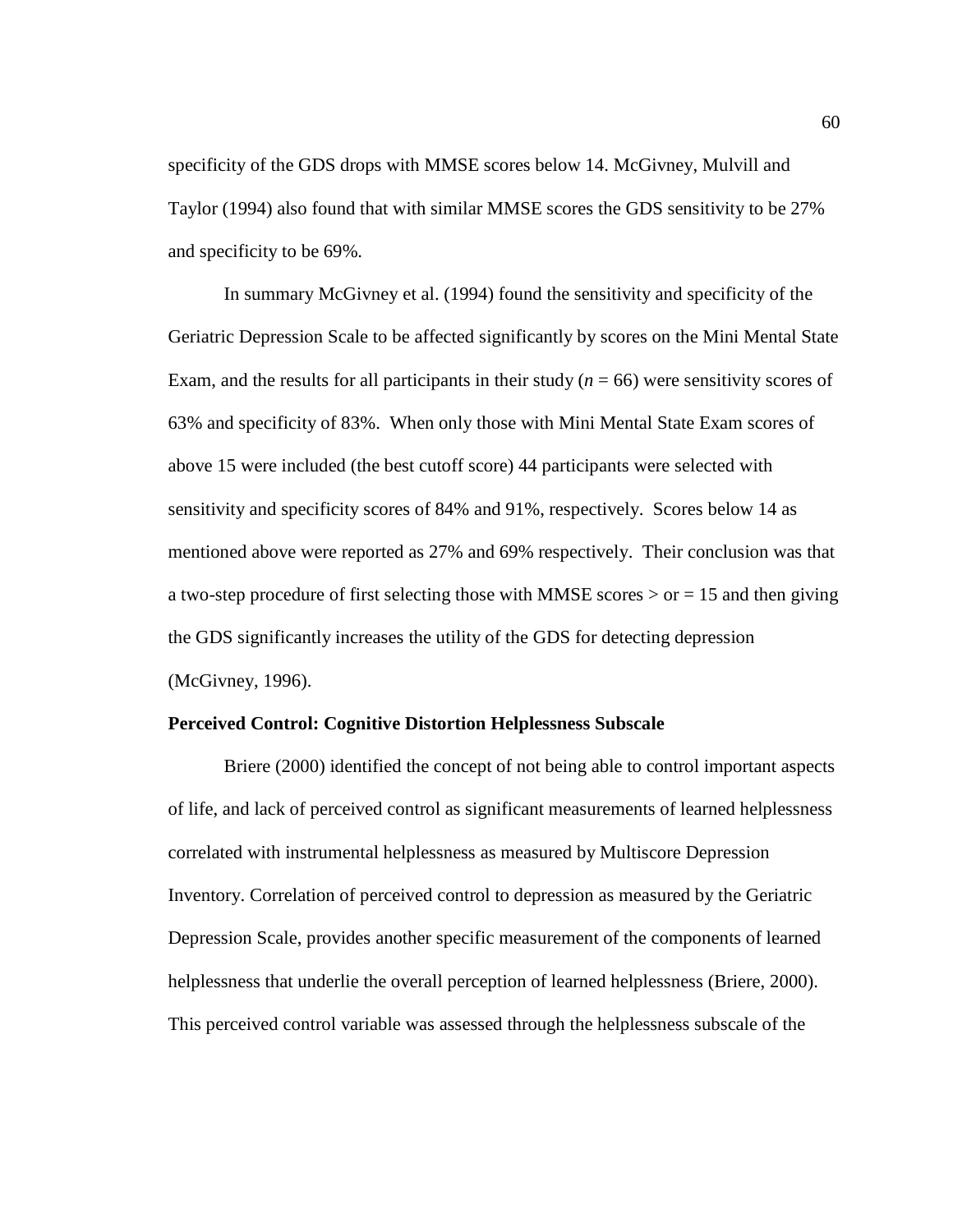Cognitive Distortion Scales (Briere, 2000).

When CDS scale scores were compared to several other similar scales. A high level of construct validity and a moderate level of correlation was reported when assessed for convergent validity (Briere, 2000), and when assessed by correlational scores on tests designed to measure similar traits, such as the Beck Depression Inventory (Beck, et al, 1961) and the Multiscore Depression Inventory (Berndt, et al., 1980). Use of the CDS in previous research in an institutional setting was also part of the rationale for inclusion of the CDS in the current research study.

# **Learned Helplessness and Instrumental Subscales of the Multiscore Depression Inventory**

The Multiscore Depression Inventory (Berndt, et al., 1980) is a self-report depression inventory based on Martin Seligman's (Seligman, 1975, 1998) original theory of learned helplessness. The MDI is based upon the selection of 10 symptoms representative of depression developed into subscales which include the learned helplessness and instrumental helplessness subscales utilized in this research study. While Berndt et al. (1980) stated that both learned helplessness and instrumental helplessness subscales both address the question of "What is the use in trying?" (Berndt, 1981), they also came to the conclusion that the scales were significantly different as the learned helplessness subscale was believed to be a trait measure and the instrumental helplessness subscale a measure of an individual's temporary state.

Berndt et al. (1980) reported the test-retest reliability scores for learned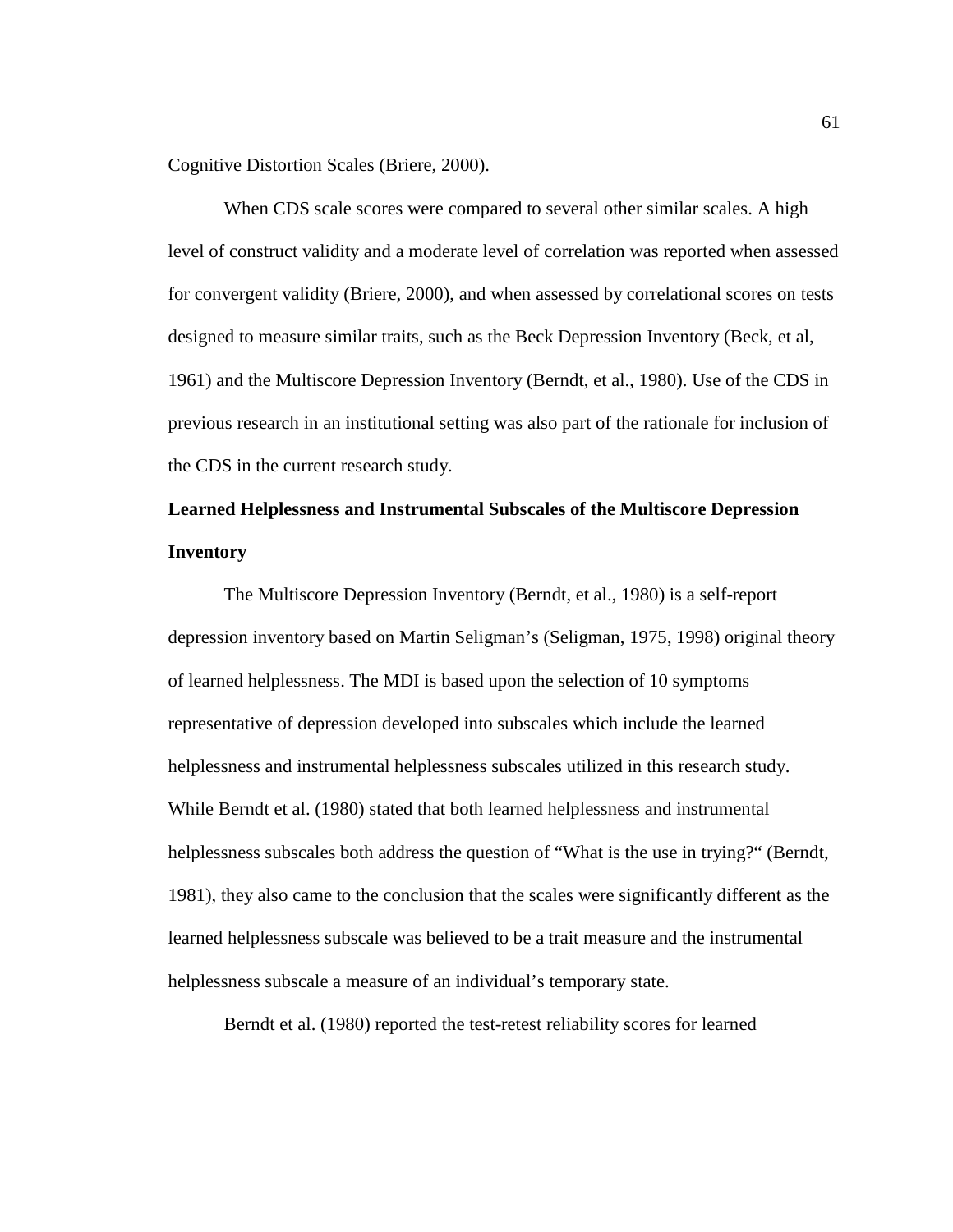helplessness to be 0.68 and an alpha of 0.71, and instrumental helplessness subscale were 0.38 and an alpha of 0.87. Convergent and discriminant validity for the subscales were highly significant ( $p < 0.001$ ) (Berndt et al, 1980).

## **Summary of Literature Review and the Present Study**

Chapter 2 provided a literature review of depression among the elderly as well as its effects and possible etiology. The biological model for the etiology and treatment of depression as well as the psychological theories of the psychodynamic model, cognitive behavioral model and learned helplessness model were discussed. The Geriatric Depression Scale (Yesavage et al., 1983), the Folstien Mini Mental State Examination (Folstien et al., 1975), and its utility in assessing depression using the GDS (Yesavage et al., 1983) were discussed. These instruments will be described in the following chapter along with more extensive information related to the Cognitive Distortion Scale and Multiscore Depression Inventory.

The following chapter will present the current research study that proposes to measure a correlation between geriatric depression of individuals in two different levels of nursing home care and perceived locus of control, and is built on previous research utilizing the Beck Depression Inventory (Fishman, 1984; Beck et al., 1961). The current research study is also based on Barter et al. (1994), who researched a correlation between levels of depression and perceptions of control among elderly people in acute care versus long-term care facilities.

Subsequent to the research of Fishman (1984), several instruments have been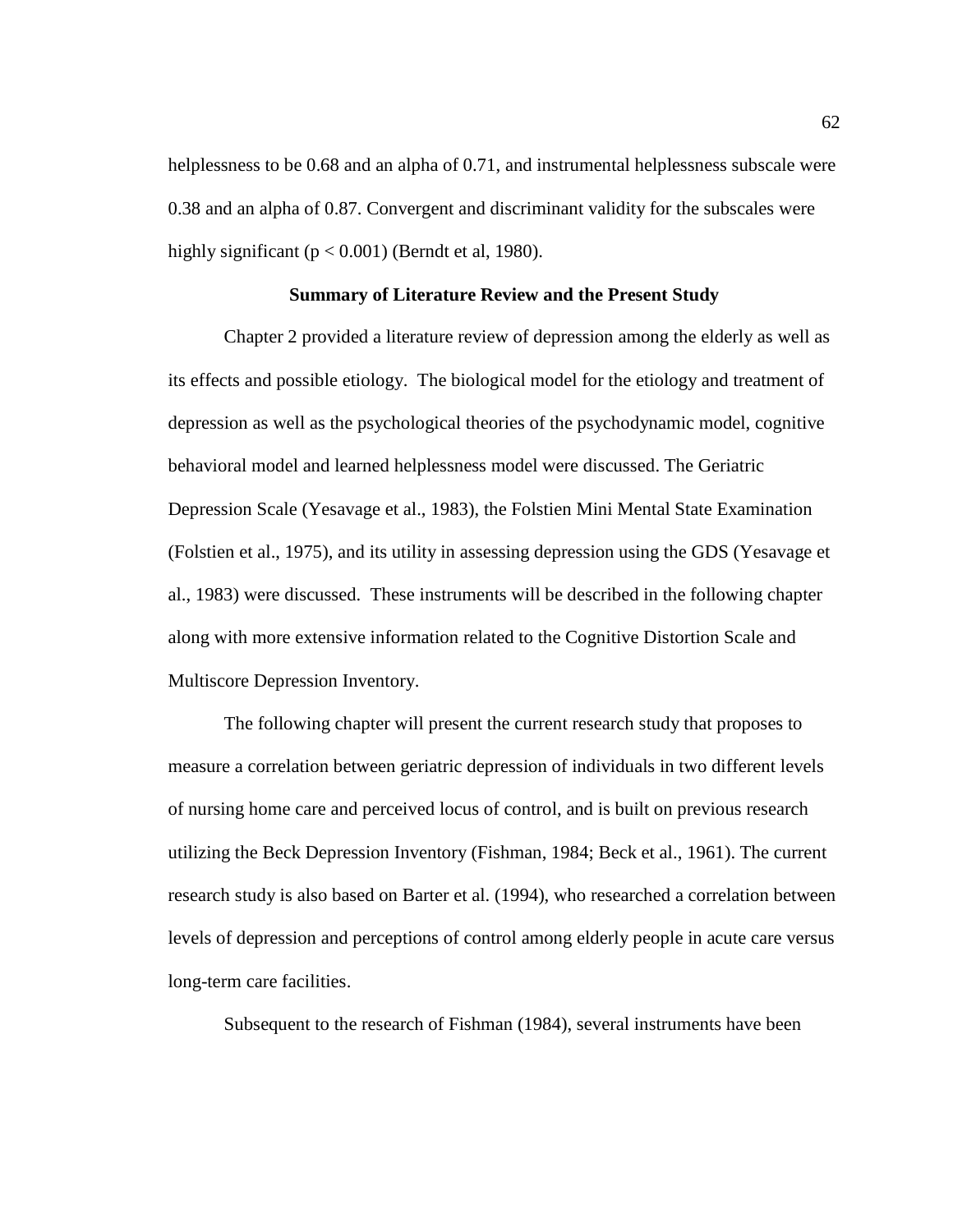developed and utilized to enhance the accuracy of assessment among the geriatric population including the Geriatric Depression Scale (Yesavage et al., 1983), and the Mini Mental State Examination (Folstien et al., 1975). The Geriatric Depression Scale (Yesavage et al., 1983) has been found to be much more specific and reliable for use among the elderly population than previous measures such as the Beck Depression Inventory (Beck et al., 1961). The Mini Mental State Examination (Folstien et al., 1975) is also an important aspect of depression measurement in that it helps to screen for more appropriate groups for administering test procedures within the elderly population. Also, subsequent to Fishman's (1984) research, subscales from the Cognitive Distortion Scale (Briere, 2000) and Multiscore Depression Inventory (Berndt, et al., 1980) have evolved into useful tools for assessing perceived control, learned helplessness and instrumental helplessness in the geriatric population.

Similar to Fishman's (1984) research, the present study will seek to establish a correlation between depression and learned helplessness in reference to daily decision making and activities of daily living of individuals in the context of long-term care. This model is consistent with Seligman's (1967, 1975, 1998, 2002) learned helplessness theory, which states that individuals become depressed when unable to make their own decisions in the face of perceived aversive circumstances. The theoretical foundation of this research is that specific factors impact perceived control, learned helplessness, and level of depression in the elderly. These factors include level of care, restrictiveness, and perceptions of the elderly in the context of the long-term residential care environment.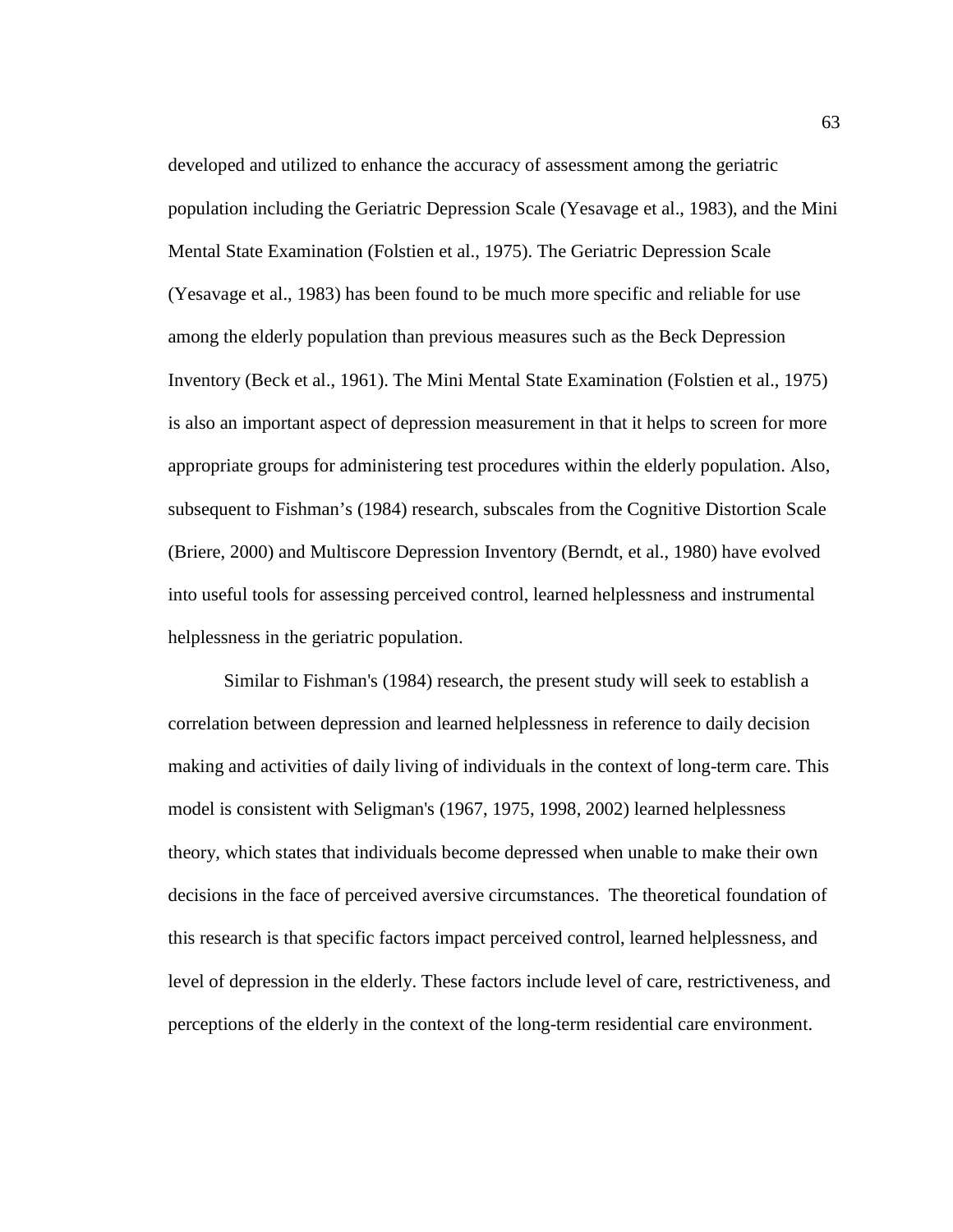# Chapter 3: Research Method

# **Introduction**

The research design of this study included within and between group comparisons of residents in skilled nursing care facilities and assisted-living facilities, exploring the relationship between learned helplessness and depression. Differences were most likely related to higher levels of learned helplessness (Seligman, 1967; 1979; 2002) in the more highly structured environment as a consequence of reduced perceived control over one's life.

In this study, I considered the following research questions and hypotheses:

## **Research Questions**

This researcher sought to answer the following research questions in the present study:

# **Research Question 1**

Do individuals in skilled nursing care facilities and assisted living facilities have different levels of depression?

#### **Null Hypothesis 1.**

There are no significant differences in depression, as measured by the Geriatric Depression Scale, when comparing individuals in skilled nursing care facilities with individuals in assisted-living facilities.

#### **Research Hypothesis 1.**

There are significant differences in depression, as measured by the Geriatric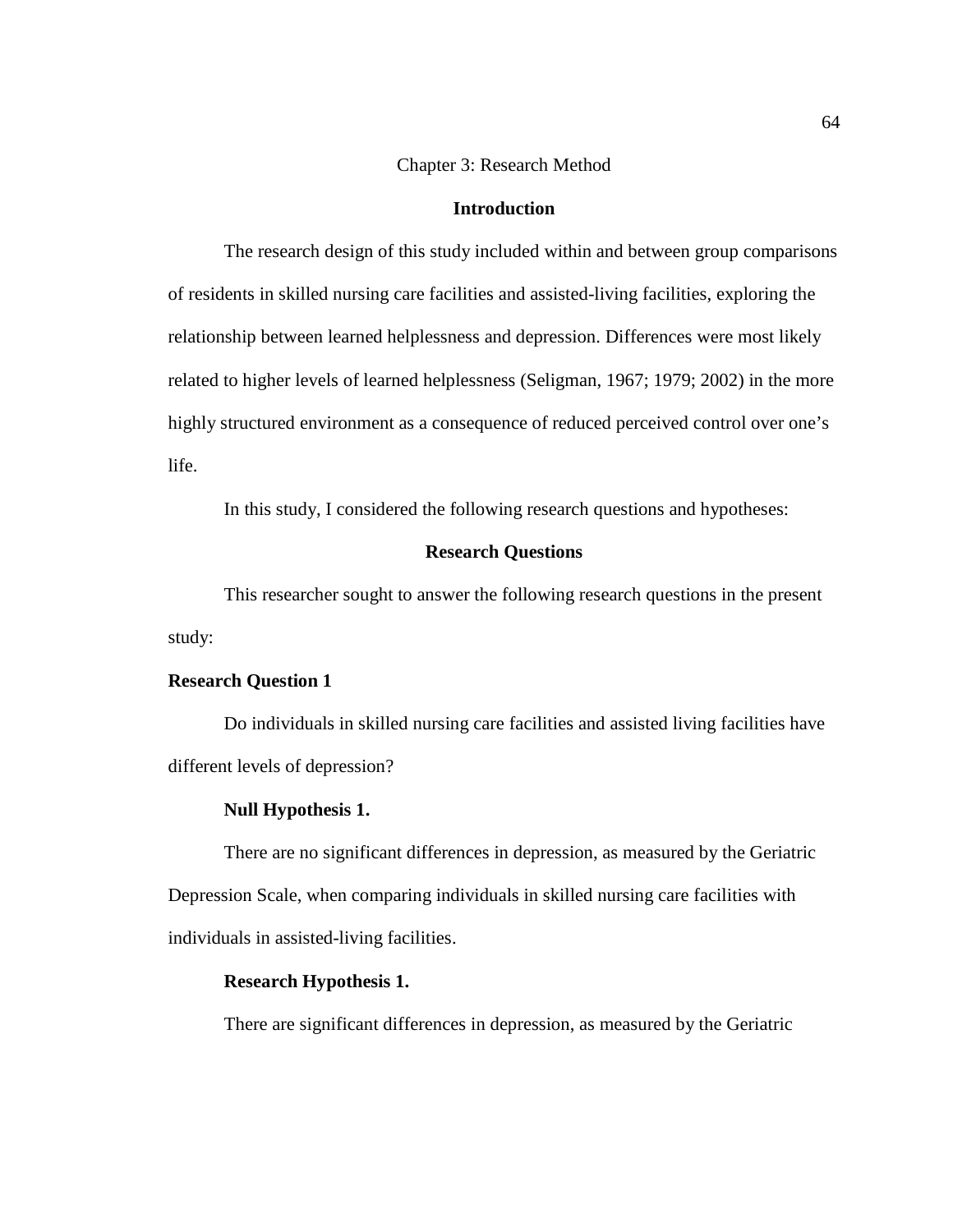Depression Scale, when comparing individuals in skilled nursing care facilities with individuals in assisted-living facilities.

# **Research Question 2**

Are individuals in skilled nursing facilities more likely to experience learned helplessness than individuals in assisted-living facilities?

## **Null Hypothesis 2.**

There are no significant differences in learned helplessness as measured by the learned helplessness subscale of the Multiscore Depression Inventory when comparing individuals in skilled nursing care facilities with individuals in assisted-living facilities.

## **Research Hypothesis 2.**

There are significant differences in learned helplessness as measured by the learned helplessness subscale of the Multiscore Depression Inventory when comparing individuals in skilled nursing care facilities with individuals in assisted-living facilities.

# **Research Question 3**

Are individuals in skilled nursing facilities more likely to experience instrumental helplessness than individuals in assisted-living facilities?

# **Null Hypothesis 3.**

There are no significant differences in learned helplessness, as measured by the instrumental helplessness subscale of the Multiscore Depression Inventory, when comparing individuals in skilled nursing care facilities with individuals in assisted-living facilities.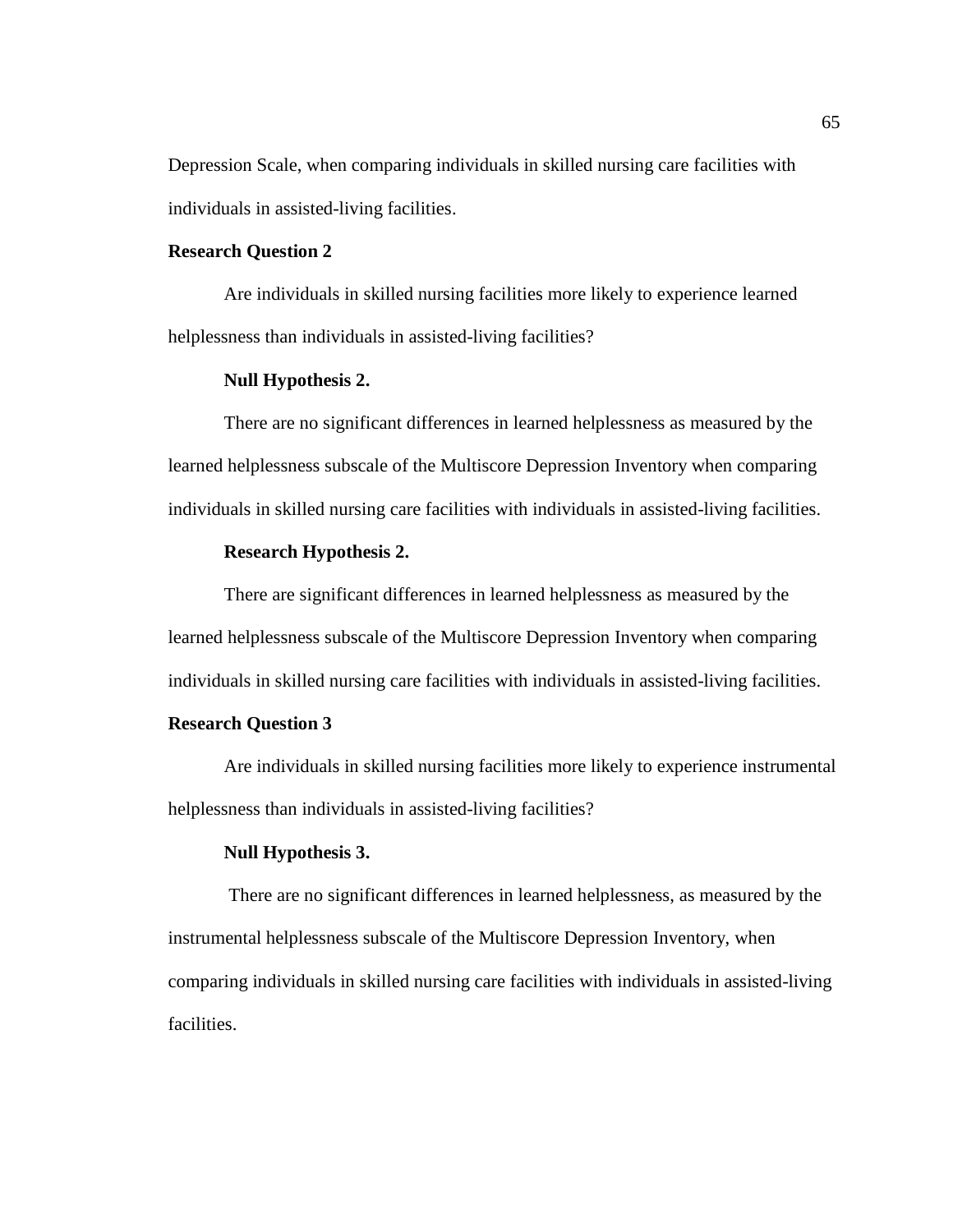# **Research Hypothesis 3.**

There are significant differences in learned helplessness, as measured by the instrumental helplessness subscale of the Multiscore Depression Inventory, when comparing individuals in skilled nursing care facilities with individuals in assisted-living facilities.

# **Research Question 4**

Are individuals in skilled nursing facilities more likely to experience differences in perceived control when compared to individuals in assisted-living facilities?

# **Null Hypothesis 4.**

There are no significant differences in perceived control, as measured by the Cognitive Distortion Scale (helplessness subscale), when comparing individuals in skilled nursing care facilities with individuals in assisted-living facilities.

# **Research Hypothesis 4.**

There are significant differences in perceived control, as measured by the Cognitive Distortion Scale (helplessness subscale), when comparing individuals in skilled nursing care facilities with individuals in assisted-living facilities.

# **Research Question 5**

Is there a relationship between learned helplessness as measured by the learned helplessness subscale of the Multiscore Depression Inventory and depression in nursing home residents, regardless of level of care?

#### **Null Hypothesis 5.**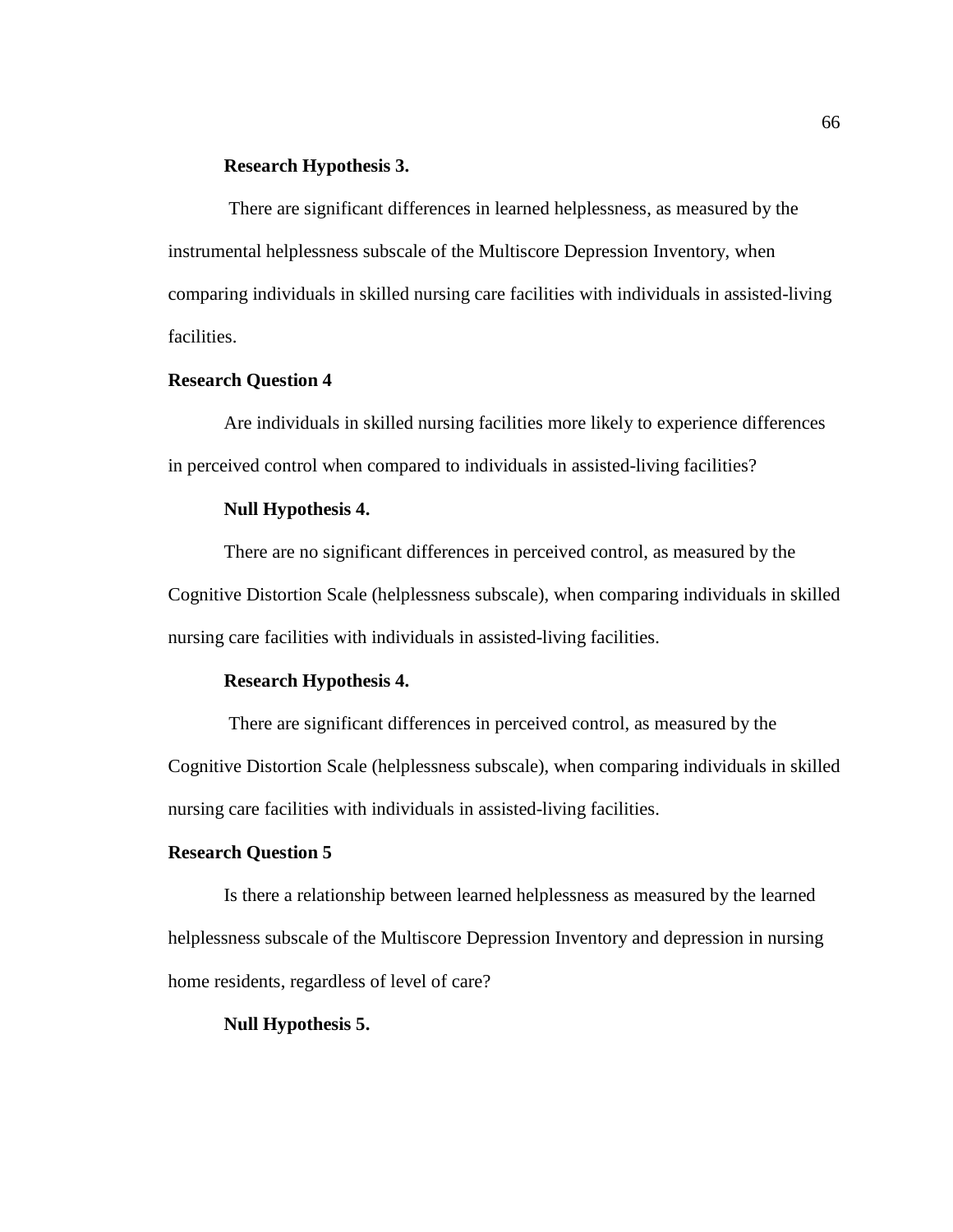There is no significant relationship between learned helplessness as measured by the learned helplessness subscale of the Multiscore Depression Inventory and depression as measured by the Geriatric Depression Scale in nursing home residents, regardless of level of care.

# **Research Hypothesis 5.**

There is a relationship between learned helplessness as measured by the learned helplessness subscale of the Multiscore Depression Inventory and depression as measured by the Geriatric Depression Scale in nursing home residents, regardless of level of care.

# **Research Question 6**

Is there a relationship between learned helplessness as measured by the instrumental helplessness subscale of the Multiscore Depression Inventory and depression in nursing home residents, regardless of level of care?

#### **Null Hypothesis 6.**

There is no significant relationship between learned helplessness as measured by the instrumental helplessness subscale of the Multiscore Depression Inventory and depression as measured by the Geriatric Depression Scale in nursing home residents, regardless of level of care.

#### **Research Hypothesis 6.**

There is a relationship between learned helplessness as measured by the instrumental helplessness subscale of the Multiscore Depression Inventory and depression as measured by the Geriatric Depression Scale in nursing home residents,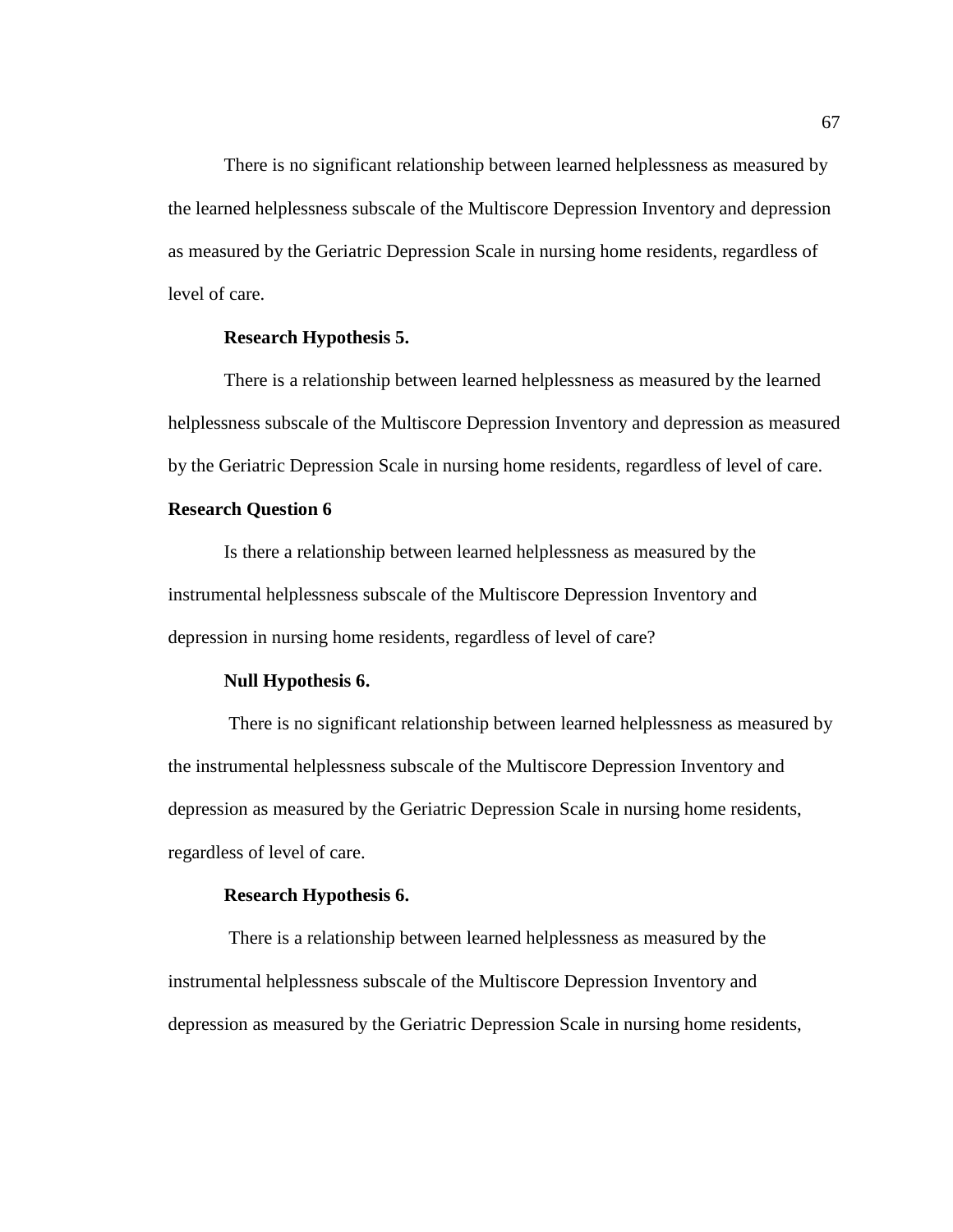regardless of level of care.

# **Research Question 7**

Is there a relationship between perceived control as measured by the Cognitive Distortion Scale (helplessness subscale) and depression as measured by the Geriatric Depression Scale in nursing home residents, regardless of level of care?

## **Null Hypothesis 7.**

There is no significant relationship between perceived control as measured by the Cognitive Distortion Scale (helplessness subscale) and depression as measured by the Geriatric Depression Scale in nursing home residents, regardless of level of care.

## **Research Hypothesis 7.**

There is a relationship between perceived control as measured by the Cognitive Distortion Scale (helplessness subscale) and depression as measured by the Geriatric Depression Scale in nursing home residents, regardless of level of care.

The study was conducted using the Geriatric Depression Scale (Yesavage et al., 1983), which is a 30-item depression measurement scale commonly used to assess depression among the elderly. Folstien's Mini Mental State Examination (Folstien et al., 1975) was used to prescreen for minimum cognitive functioning to ensure the validity of responses to study questions. The Helplessness subscale of the Cognitive Distortion Scales measured perceived control (Briere, 2000), and the Learned Helplessness and Instrumental Helplessness subscales of the Multi-score Depression Inventory (Berndt et al., 1980) were used to measure learned helplessness. In this chapter, I discuss the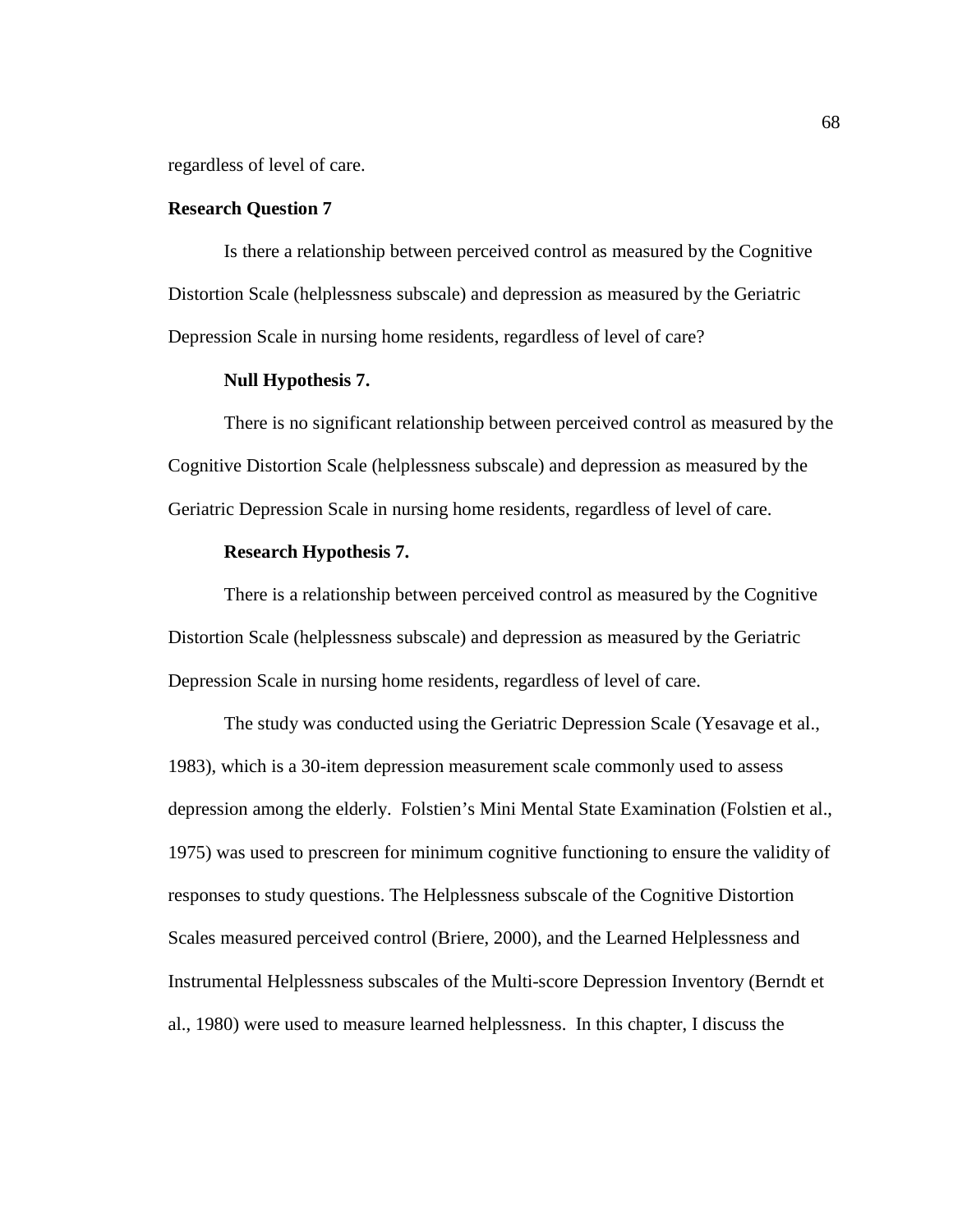methodological aspects of this quasi-experimental research study, including the research design, participants, test administrator, measures, procedures, data collection, data analysis and limitations.

#### **Research Design**

A quantitative cross-sectional research design was employed for this study, which incorporated a convenience sample that included 42 participants from assisted-living facilities and 63 participants from skilled nursing facilities located throughout the St. Louis, Missouri metropolitan area. The purpose of the present study was to compare levels of learned helplessness, perceived control and depression among individuals aged 65 and over from two different levels of long-term care, skilled nursing care and assistedliving facilities.

The research design of this study included both within-and between-group comparisons. Bivariate correlations were conducted using the Pearson product- moment correlation (*r*) to determine whether there was any relationship between the independent variables of learned helplessness, instrumental helplessness and perceived control and the dependent variable of depression among individuals living in the assisted-living level of care as well as among individuals living in the skilled nursing level of care. The relationship between learned helplessness and depression was measured using the learned helplessness and instrumental helplessness subscales of the Multiscore Depression Inventory. Previous research by Barder et al. (1994) found that these two subscales alone predicted 47.1% of the variability in depression measured by the GDS in their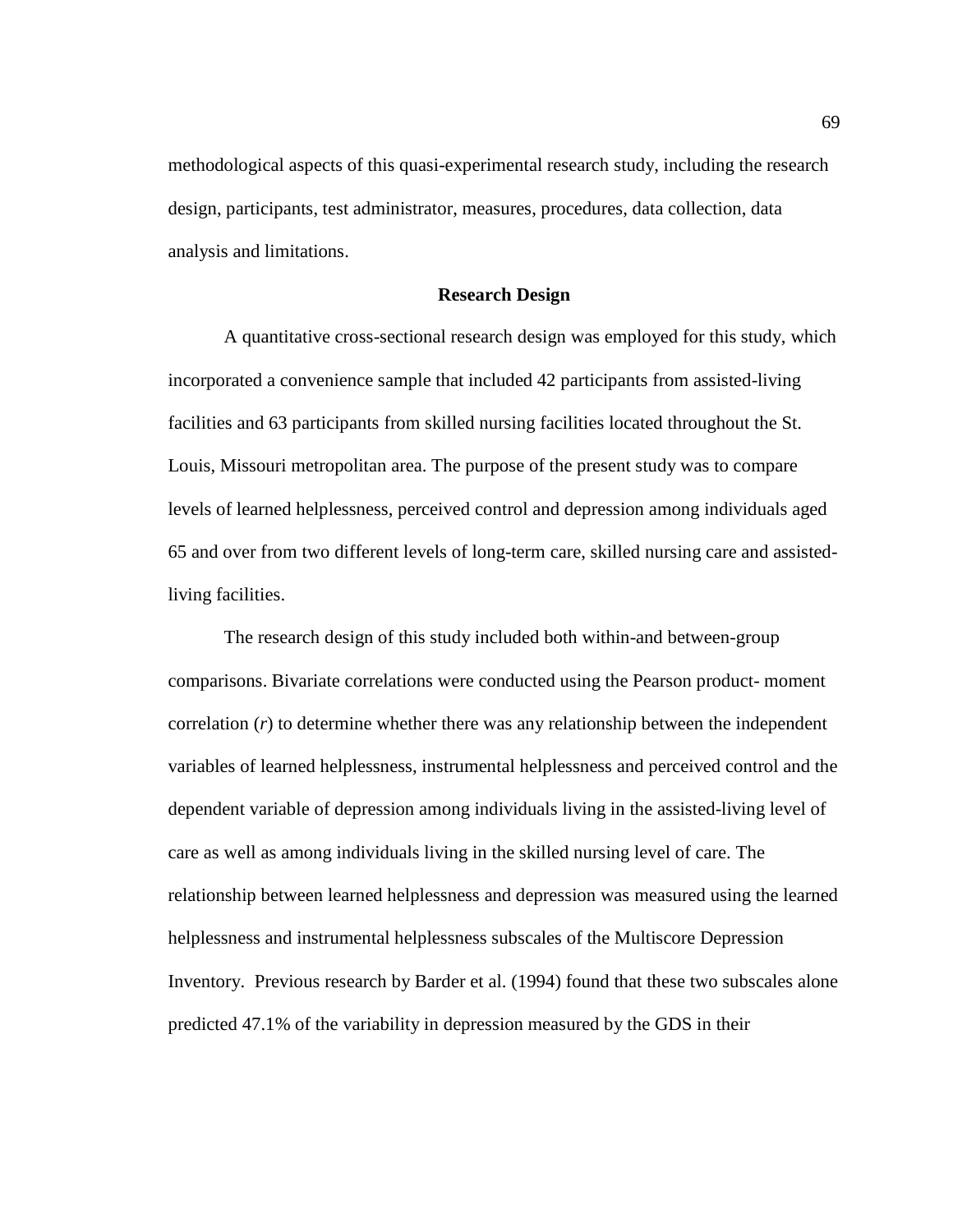comparison between acute care and long-term care facilities. The assessment of the variable of perceived control in this study was included to provide more specific and corroborational data through the use of the Helplessness subscale of the Cognitive Distortion Scale. It was believed that reduced perception of control might be an important aspect of learned helplessness and might be measured separately given the existence of the CDS scales and their prior use with the elderly in an institutional environment. The CDS scale scores were found to have a high level of construct validity and a moderate level of correlation with convergent validity when assessed by correlational scores on tests designed to measure similar traits, such as the Beck Depression Inventory and the Multiscore Depression Inventory (Briere, 2000). Each of these scales was correlated with related measurements of depression from the Geriatric Depression Scale for an overall within-group measurement of the relationship between learned helplessness and depression, as well as perceived control and depression (Briere, 2000).

The one way Analysis of Variance (ANOVA) was used to determine whether there were between group mean differences in mean levels of depression as measured by the Geriatric Depression Scale (Yesavage et al., 1983), and mean differences in levels of learned helplessness and instrumental helplessness, assessed with the Multiscore Depression Inventory (Berndt et al., 1980). In addition, mean differences in levels of perceived control when comparing individuals residing in assisted living with those living at the skilled nursing care were assessed using the Cognitive Distortion Scale (Briere, 2000).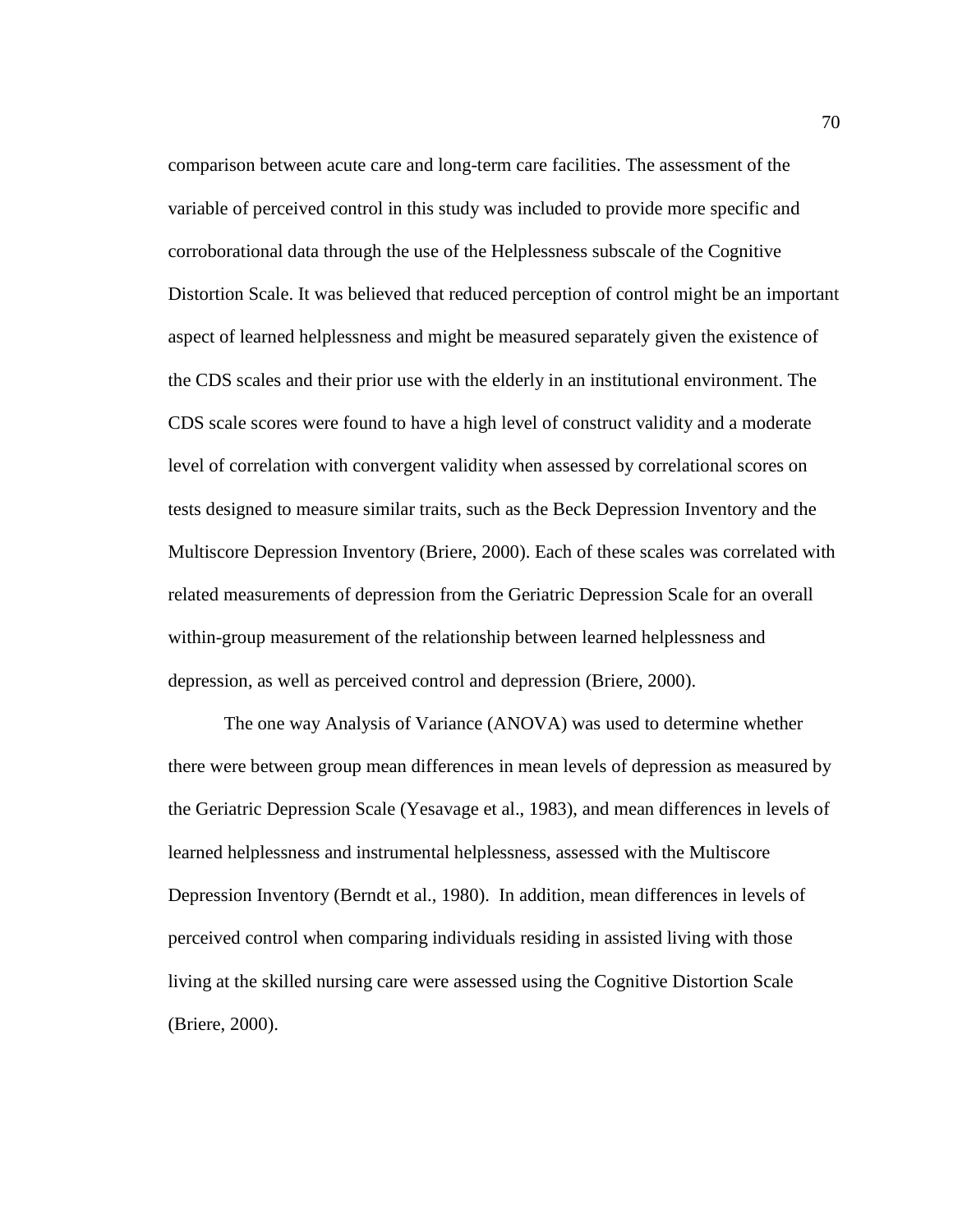As mentioned previously, participants included individuals in long-term care facilities who were either at the assisted-living level or residents of skilled nursing care facilities. Initially, both groups were given the Folstien Mini Mental State Examination to ensure they had the cognitive ability to understand and provide valid responses to the measurement instruments prior to the actual testing. McGivney (1994) found that the sensitivity and specificity scores on the Geriatric Depression Scale were significantly affected by scores on the Mini Mental State Examination. Overall results revealed that all participants in McGivney's study ( $n = 66$ ) had sensitivity scores of 63% and specificity scores of 83%. However, when utilizing the Mini Mental State Examination and including scores greater than 15 (the best cutoff score), sensitivity and specificity scores of 84% and 91%, respectively, were reported for the 44 participants above that cutoff point.

The current study also utilized a cutoff score of greater than 15 on the Folstien Mini Mental State Examination (MMSE). The remaining participants (with MMSE scores over 15) were then administered the Geriatric Depression Scale (Yesavage et al., 1983), the Cognitive Distortion Scale (Helplessness subscale) (Briere, 2000), and the learned helplessness and instrumental helplessness subscales of the Multi-Score Depression Inventory (Berndt et al., 1980).

# **Setting**

The study included 42 participants from assisted-living facilities, and 63 participants from skilled nursing facilities from the St. Louis, Missouri metropolitan area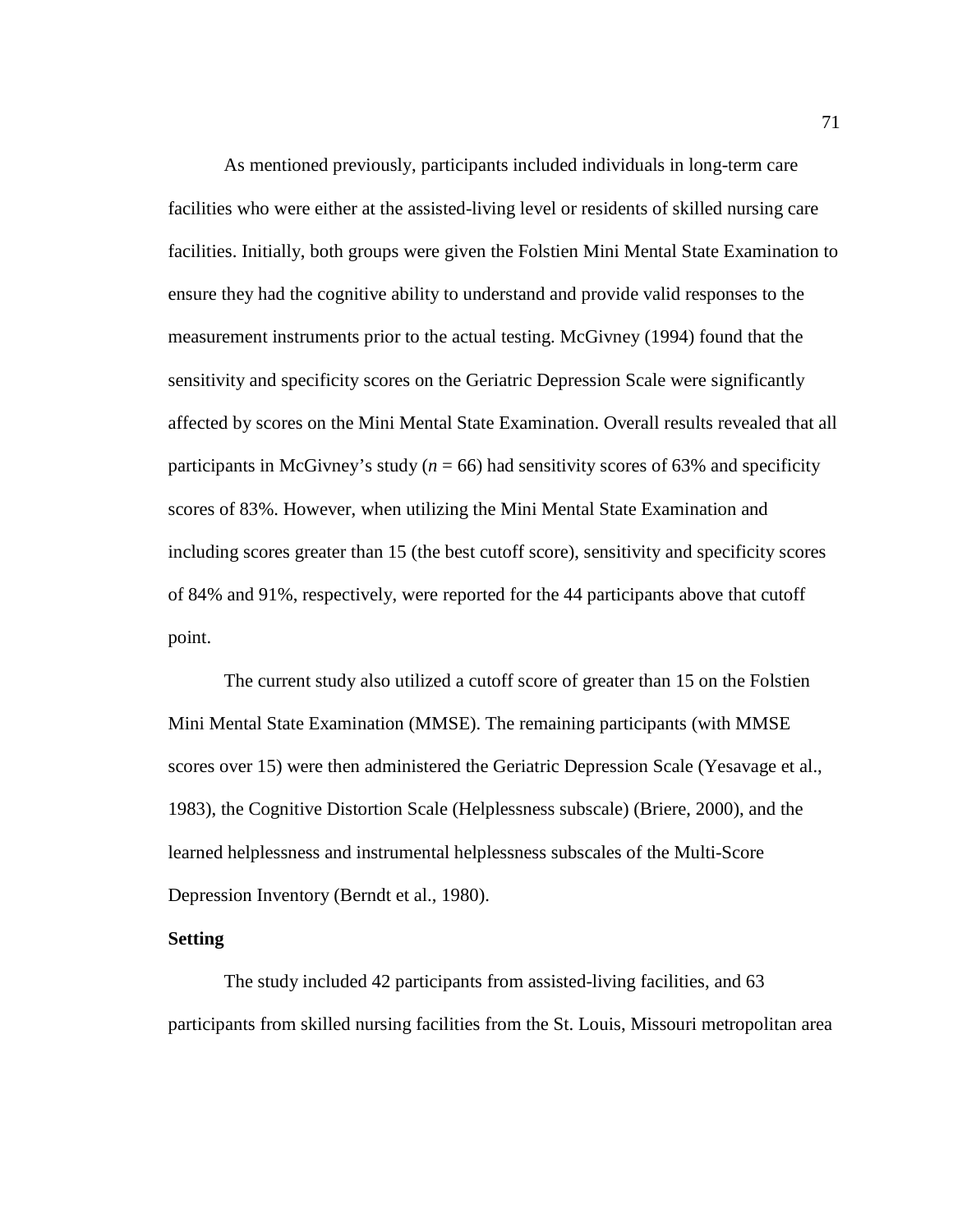(Appendix A, B, C, D; Walden University IRB). The level and nature of caregiving is much more structured in skilled facilities to ensure that residents' activities of daily living are adequately provided for (Missouri Code of State Regulations, 2004).

There are distinct differences between skilled nursing and assisted living facilities in the state of Missouri (Missouri Code of State Regulations, 2004) in that skilled facilities significantly limit individual decisions related to such things as choice of rooms, eating schedules, privacy, social and other activities. Most individuals are limited in their capacity and options to come and go at will and frequently state that they feel captivated in their environment.

Assisted living facilities on the other hand allow many choices. Residents frequently choose their rooms upon entrance to the facility. They may choose whether they would like to eat at the facility or make a meal or snack in their room. Many still drive and can leave whenever they choose. Residents of assisted- living may basically choose their lifestyle while still receiving medication and other services of their choosing.

# **Participants**

Study participants were limited to those who have been in their respective facilities for more than 7 weeks but less than 6 months, which has been identified in previous research to be the critical period for the development of learned helplessness and depression among the elderly in long-term care settings (Barder et al., 1994). The participants for this study included 104 individuals 65 years and older (as late life depression is defined by the American Psychiatric Association's (2000) *Diagnostic and*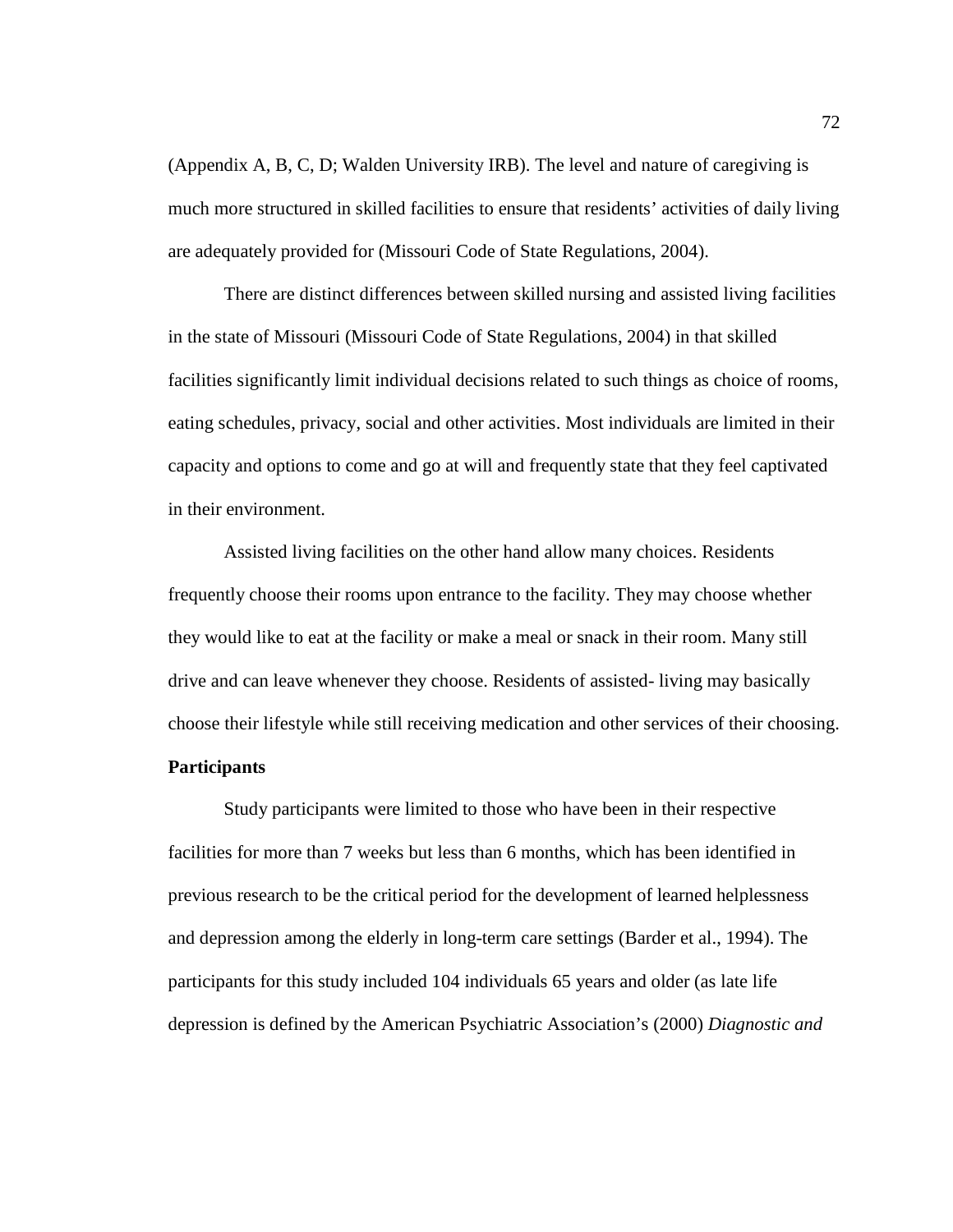*Statistical Manual (DSM-IV)* with as equal a number of male and female participants as possible while using of stratified convenience sampling (Humboldt State University, 2007). One individual 64 years old was accidentally allowed to participate and included in the statistical totals. The lead researcher did not realize the inclusion until the study and statistical analysis was complete, so it was allowed to remain.

The settings for the 42 participants from assisted-living facilities included five different facilities from the St. Louis, Missouri metropolitan area. Similarly, the settings for the 63 participants from skilled nursing facilities included eight facilities geographically dispersed from throughout the St. Louis, Missouri metropolitan area.

Convenience sampling was used by nursing home staff, to easily identify individuals who have resided in the facility for the critical period of seven weeks and six months (Barder et al., 1994), who are believed to have the cognitive ability to understand the informed consent agreement, the measurement instructions and questions, and have agreed to participate in the research. Lists were created of individuals who met the criteria from the overall facility populations and were forwarded to researchers who followed up on an individual or small group basis to answer questions and initiate the process. The final research groups included 42 individuals from a combined five different assisted-living facilities, and a total of 63 individuals currently living in a combined eight skilled nursing care facilities. Previous research (Barder et al., 1994) found that the critical period for the development of learned helplessness and depression is between 7 weeks and 6 months for elderly individuals in long-term care facilities.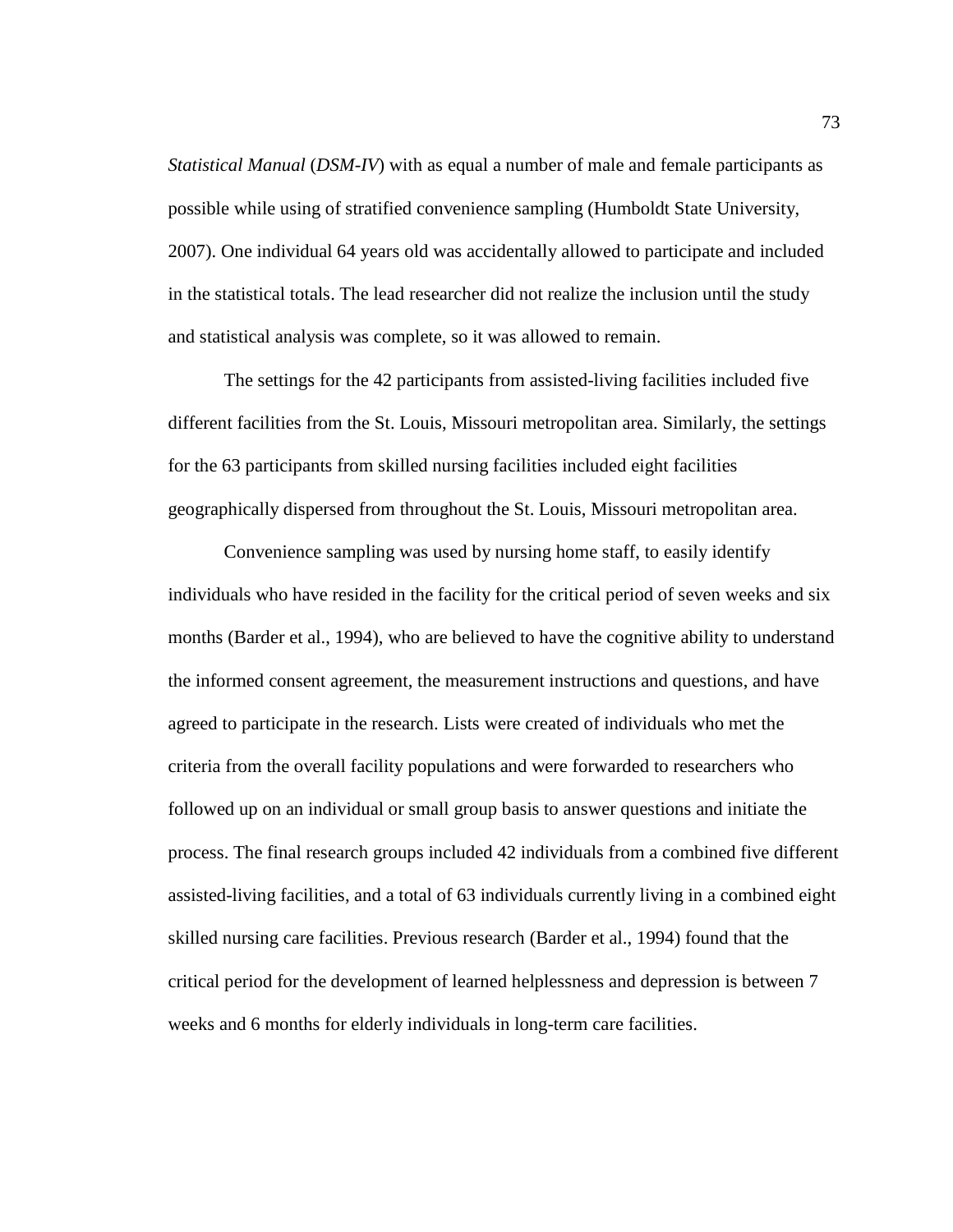The criterion that was used to determine whether participants were residing in an assisted-living facility or skilled nursing care facility level was their current residential status in these related facilities, which was determined by relatively objective criteria in the state of Missouri utilizing the Initial Assessment-Social and Medical: Missouri Department of Health and Senior Services Division of Senior Services and Regulation (Missouri Code of State Regulations, 2004). This assessment, which determines an individual's ability or inability to function in the least restrictive environment possible, was completed prior to admission into these facilities. The specific areas considered include mobility, dietary, restorative services, monitoring, medication, behavioral, treatments, personal care and rehabilitative services. For admission into a skilled nursing care facility, an individual must have a score of 21 or over on the assessment which is provided by the social worker or admissions personnel. A score below 21 on the initial assessment determines admission to a lesser level of care, which may include the assisted living level of care.

Participants from both settings were ambulatory, able to attend to their own personal needs, and were physically and mentally able to function in their respective residences without major assistance with their activities of daily living (ADLs) (Missouri Code of State Regulations, 2004). All participants had the ability to read and had the cognition to comprehend test instructions and questions.

Participants were prescreened by researchers for cognitive capacity utilizing the Folstien Mini Mental State Examination (Folstien et al., 1975), and had to receive a score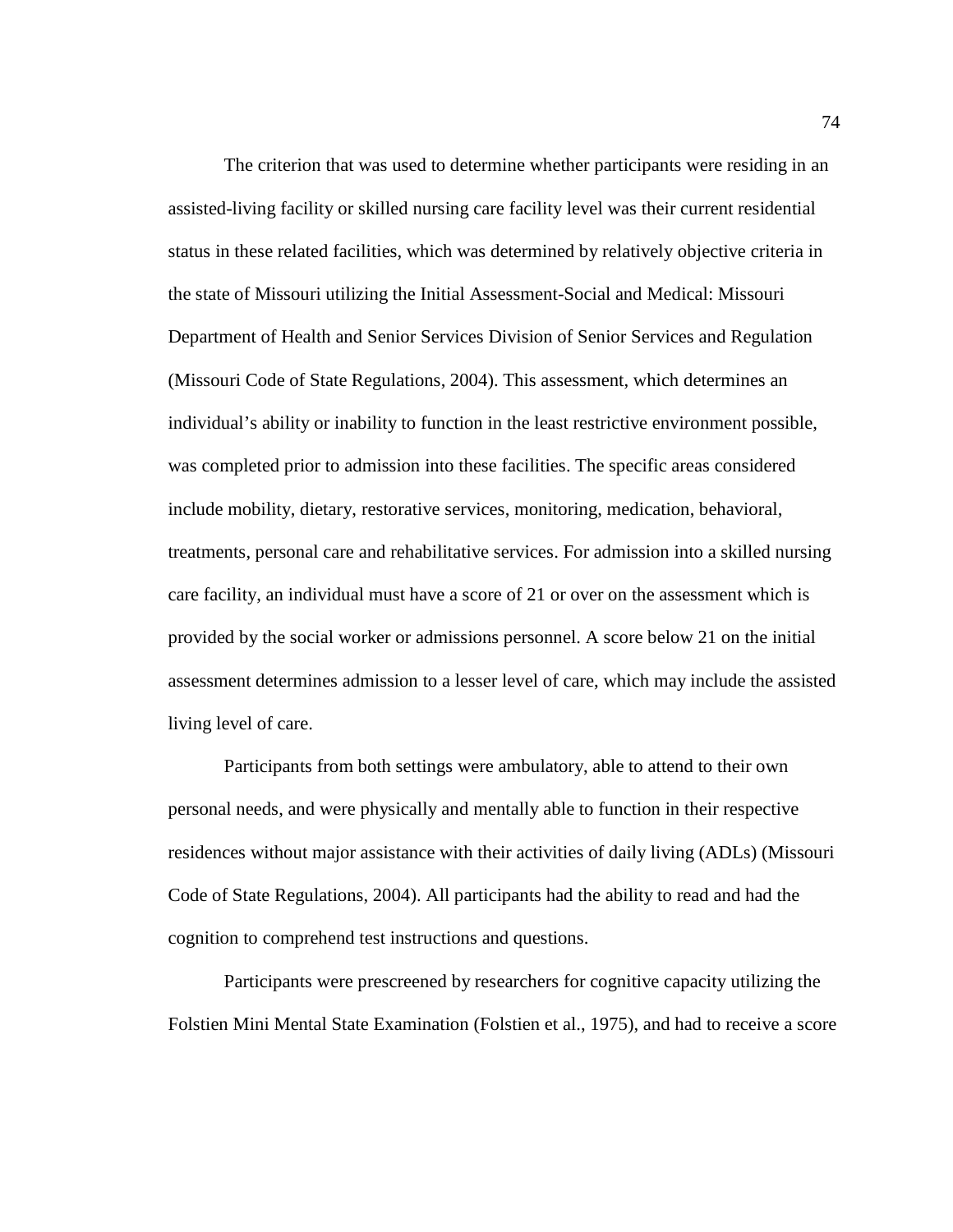of 16 or over to participate in this study. Koenig et al. (1988) reported that in providing the administration of the Geriatric Depression Scale (Yesavage et al., 1983) to patients with scores below 16, they found the responses to be frequently contradictory. Similarly, McGivney (1994) also concluded that a two-step procedure of first selecting individuals with MMSE scores  $>$  or  $=$  15 and then proceeding to give them the GDS increased its utility in detecting depression in nursing home residents and significantly improved the diagnostic process. They found their best cutoff score to be above 15, at which sensitivity and specificity scores were 84% and 91% respectively.

# **Test Administrator**

The researcher is a licensed psychologist with specialized experience in geriatric psychology. He completed a three-year residency for licensure in adult and geriatric psychology prior to his licensing in 1996 (when licensing was still available in Missouri at the Masters level) at a geriatric hospital in the Department of Psychiatry. He spent five years as program manager of the Geriatric Psychiatry Partial Hospital Program and Intensive Outpatient Program, as well as another two years as the Director of the Department of Psychiatry before starting a full-time private practice in geriatric psychology in the year 2000. He has completed the required coursework in the Health Psychology Specialization of the Professional Psychology Program at Walden University. This study is the basis of his dissertation. For further information regarding the primary researcher see the curriculum vitae in the Appendix.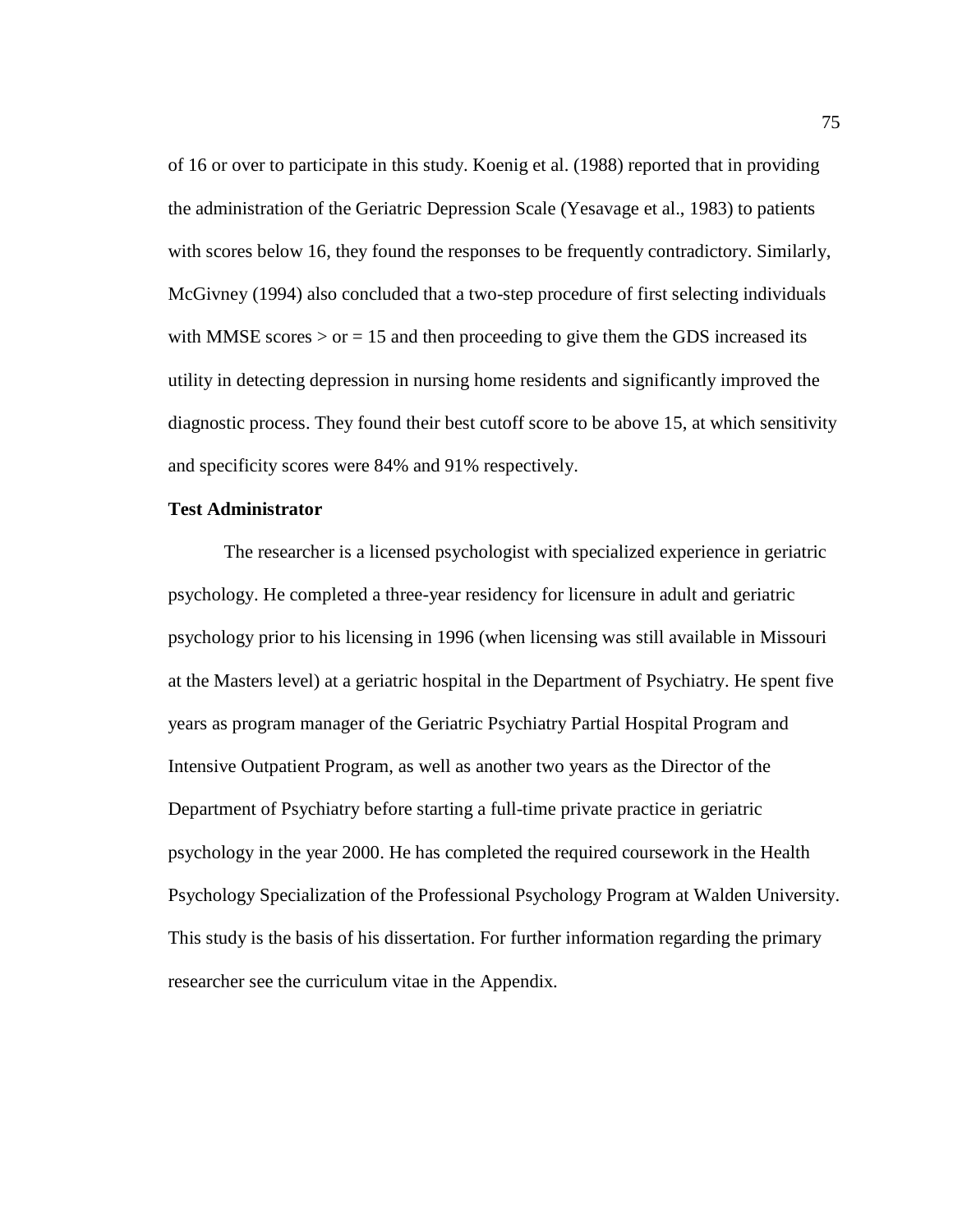## **Measures**

**Mini Mental State Examination.** The Folstien Mini Mental State Examination (Folstien et al., 1975) is an individually administered screening examination that is intended to aid in assessing individual cognitive abilities and mental status. The user's guide states that it can be used to detect cognitive impairments, to estimate the severity of cognitive impairment at a given point in time, and to follow the course of cognitive changes in the patient over time, as well as to document responses to treatment.

A comprehensive review of studies of the Mini Mental State Examination (MMSE) has found test-retest reliabilities ranging from .80 to .95. The sensitivity score, or the percentage of participants who have clinically diagnosed medical problems who receive a positive test result (score of 23 or more on the MMSE), has been identified to be at least 87% based upon a 1992 review of literature published in the *Journal of the American Geriatrics Society*. The validity in terms of positive predictive values, or the percentage of those with positive test results who are then found to have a clinically diagnosed cognitive impairment, were found to be at least 79%. The complement of sensitivity is a false negative rate, which would be 13% at most.

The exam consists of a series of questions and tasks grouped into 11 categories for which a total of 30 points may be given if all items are answered correctly. A cut off score of 23 or more is the most widely accepted cutoff score; scores below that point are indicative of a possible cognitive impairment and a need for further evaluation: normal = 27-30, mild cognitive impairment  $= 21-26$ , moderate cognitive impairment  $= 11-20$ , and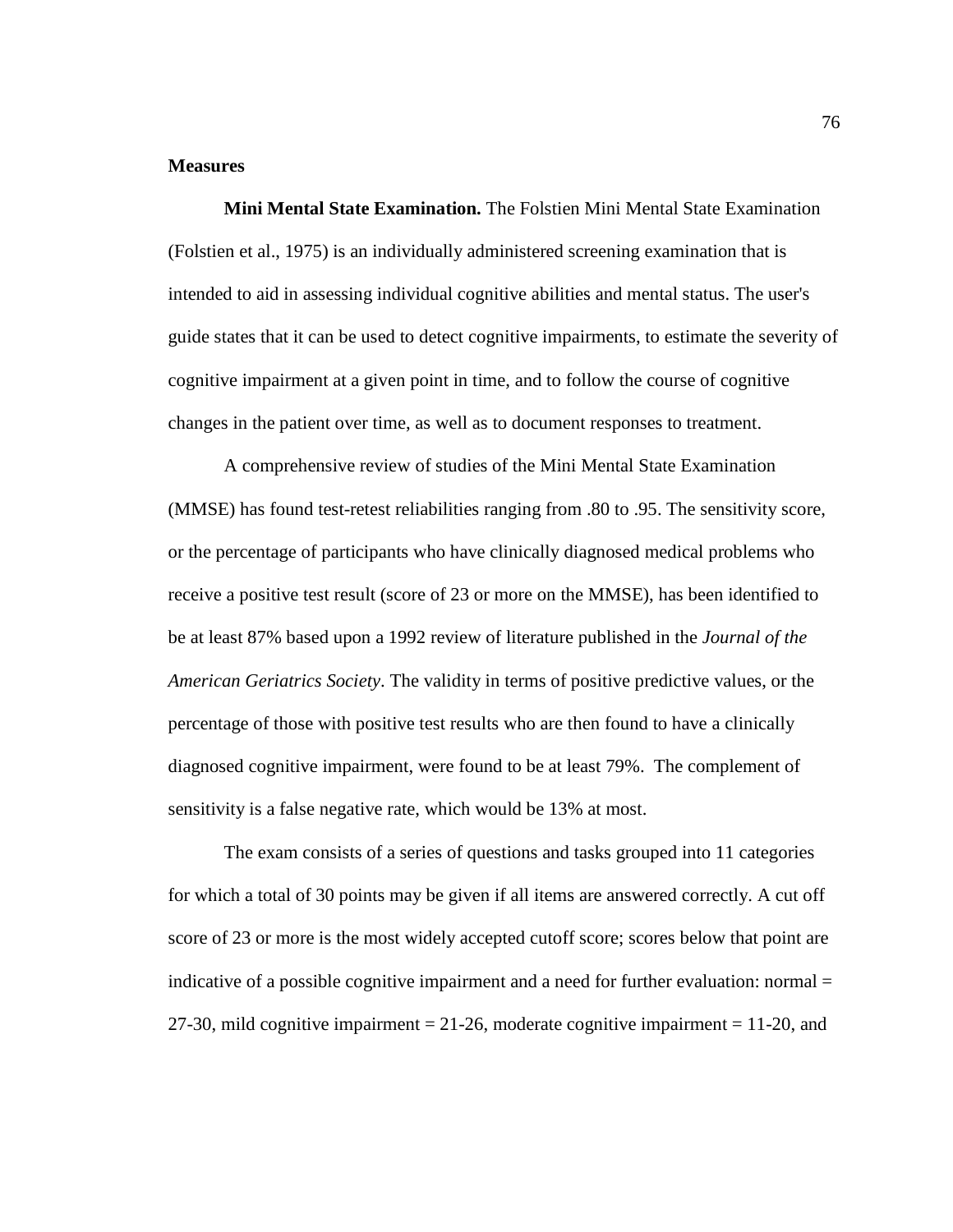severe cognitive impairment  $= 0-10$ . The assessment encompasses 11 categories including orientation to time, orientation to place, registration, attention, calculation, recall, naming, repetition, comprehension, reading, writing, and drawing.

The Folstien Mini Mental State Examination has been in existence for over 25 years and has become a very widely used screening exam for determining if there is a reason to believe an individual has a cognitive impairment. As noted earlier, the Folstien Mini Mental State Examination has been found to be especially helpful in determining the validity of responses to the Geriatric Depression Scale among the elderly. Researchers have concluded that the best cut off score to be 16 and above (Koenig, 1989; McGivney, 1994), and identified sensitivity and specificity scores of 84% and 91%, respectively, with this cutoff (McGivney, 1994).

**Geriatric Depression Scale.** Over a decade of research has yielded strong support for the use of the Geriatric Depression Scale (Yesavage et al., 1983) with a variety of client populations including inpatient, outpatient and among residents in nursing homes (Abraham, et al., 1994). The Geriatric Depression Scale (GDS) is a selfadministered depression scale that comes in two forms; the GDS-15, which is a 15-item scale, and a shorter version of the GDS-30, which is the original 30-item scale utilized in most of the research among the geriatric population (Abraham et al., 1994; Koenig, 1989; McGivney, 1994).

Given that the GDS-30 has been utilized in most of the prior research with the geriatric population, this version was used for the current research. It is a brief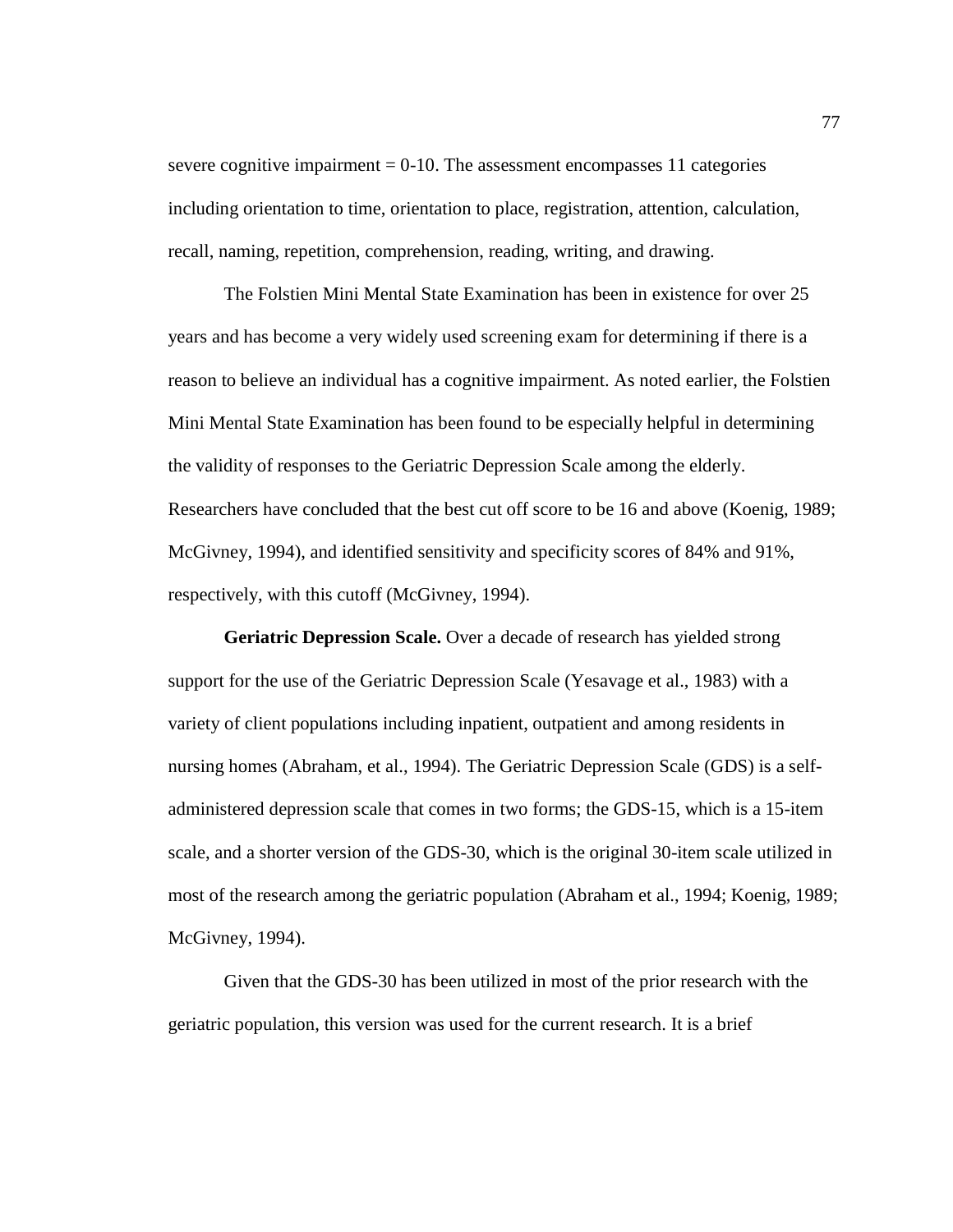questionnaire in which participants are asked to respond to 30 questions by answering yes or no in reference to how they felt on the day of the administration. Scores of 0-9 are considered normal, 10-19 indicate mild depression, and 20-30 indicate severe depression. The GDS may be used with various groups of elderly (Kurlowicz, 2002), including the healthy, medically ill, and mild to moderately cognitively impaired older adults. The GDS was found (Kurlowicz, 2002) to have a 92% level of sensitivity and 89% specificity level when evaluated against diagnostic criteria. Weatherall (2000) concluded that the use of the Geriatric Depression Scale has become a well-established way of screening for depression in elderly medical inpatients. Using a cutoff of 11 or greater to identify a subject as depressed, in combination with clinical assessment and psychiatric diagnosis of depression, the sensitivity was 90%, specificity was 80%, and positive predictive values were between 20% and 70% with negative predictive values between 70% and 90%.

The Geriatric Depression Scale (Yesavage et al., 1983) is a 30 item self-report instrument that measures depressive symptoms without focusing on physical symptoms and complaints. This may be especially important in settings such as nursing homes, where there is a very high level of comorbidity and disability, and where somatic symptoms occur in combination with depressive symptoms tending to produce inflated levels of depression (Jongelenis et al., 2005). The 30 item version of the Geriatric Depression Scale has been proven to be valid in various settings worldwide including nursing homes (Jongelenis et al., 2005).

The high level of validity and reliability of the GDS is supported in both clinical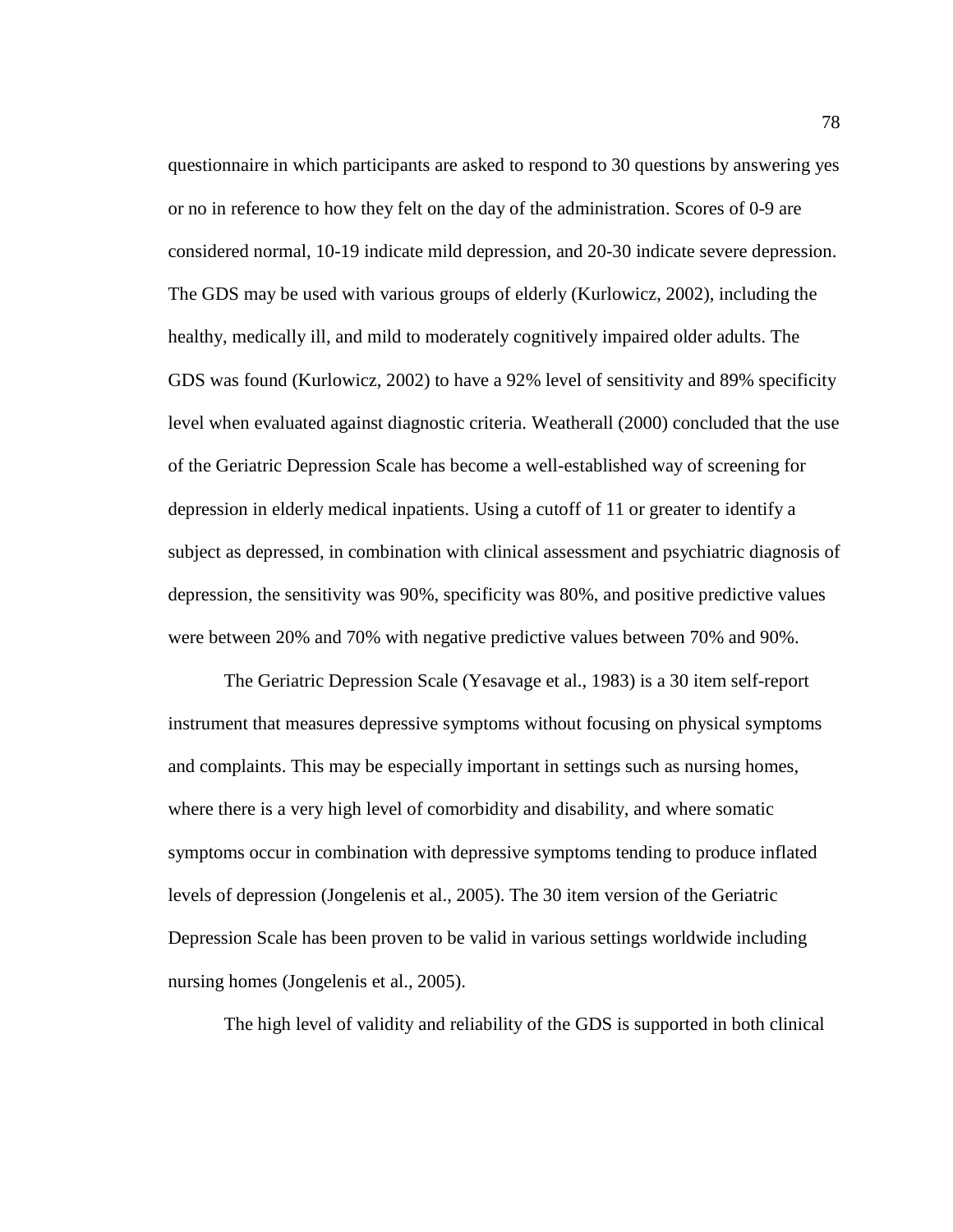practice and research (Kurlowicz, 2002). Kiernan et al. (1986) has found the GDS to be a very useful screening tool in clinical settings to facilitate assessment of depression in older adults, specifically when baseline measurements are compared to subsequent scores. (Kiernan, et al., 1986) compared the use of the Geriatric Depression Scale with the Beck Depression Inventory among nursing home residents, and found that after readministering the test six months later, the Geriatric Depression Scale had longer-term stability in the measurement of depression among the elderly in a nursing home setting. Numerous studies have shown that the GDS has high internal consistency (alpha coefficient > 0.80). Test-retest reliability of the GDS has also been shown to be high  $(0.85$  at 1 week,  $0.86$  at 1 hour, and  $0.98$  at 10 to 12 days; McDowell & Newell, 1996).

#### **Multiscore Depression Inventory—learned helplessness and instrumental**

**helplessness subscales.** The Multiscore Depression Inventory (MDI) (Berndt, Petzel, & Berndt, 1980) is a self-report depression inventory originally designed for use with normal populations. The MDI was developed based upon the selection of 10 symptoms considered adequately representative of depression including, sad mood, low self-esteem, fatigue, guilt, cognitive difficulty, pessimism, introversion, irritability, and two kinds of helplessness: learned and instrumental (Berndt, Petzel & Berndt, 1980), which became the basis for the subscales utilized in this research study.

The learned helplessness subscale is based upon Martin Seligman's original learned helplessness theory and measures helplessness over time and situations, including components of anhedonia and lack of motivation (Berndt et al., 1980). Berndt and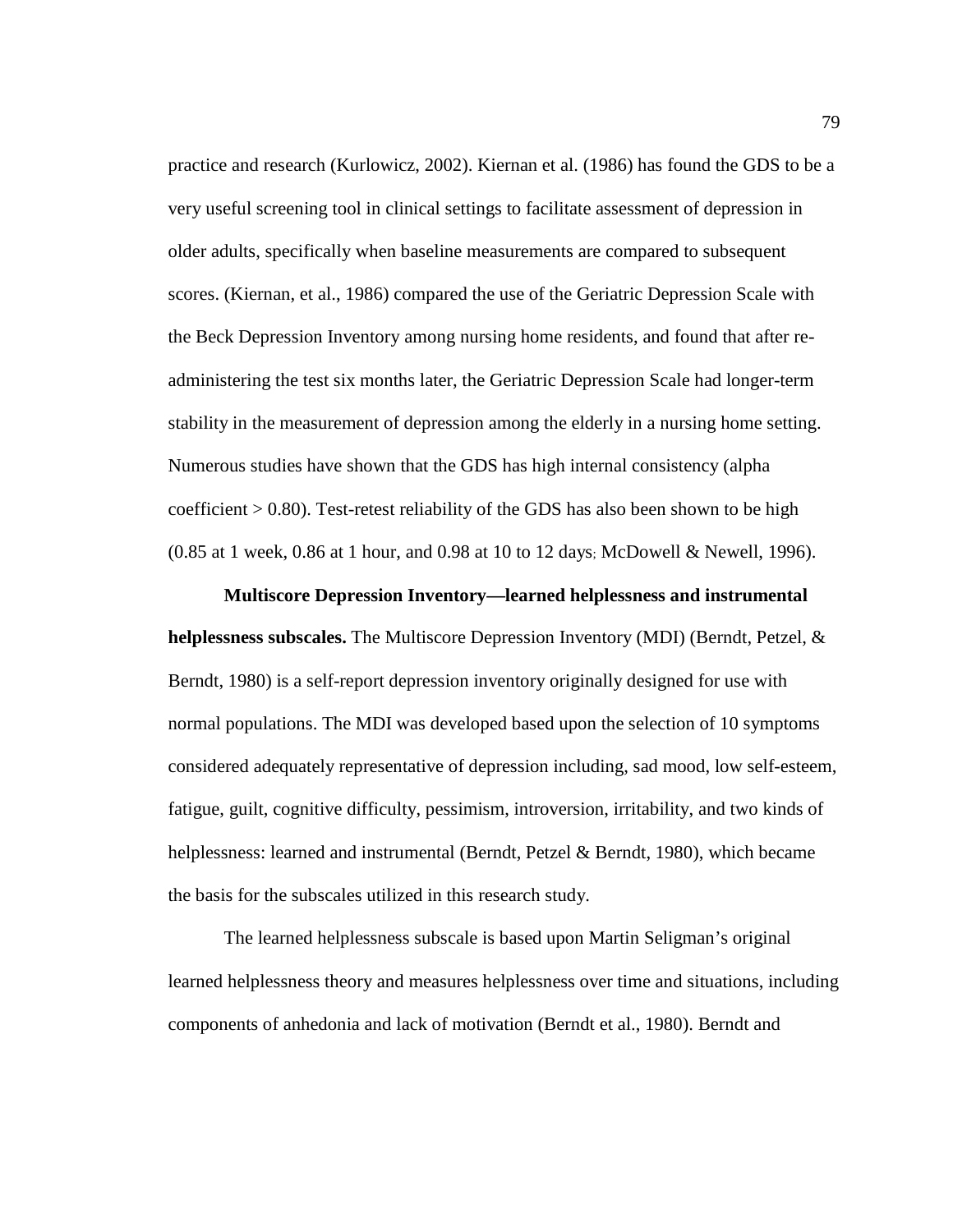colleagues (1980) went on to differentiate the learned helplessness subscale from the instrumental helplessness subscale by noting that the instrumental helplessness subscale was quite different conceptually, in that it is more responsive to interpersonal reinforcement contingencies. A high score on Instrumental Helplessness scale measures a person who is dependent, perhaps manipulative, and demanding. The learned helplessness and instrumental helplessness Subscales both address the question of "What is the use in trying?" (Berndt, 1981).

A later investigation by Berndt (1981) demonstrated the validity of the full-scale MDI, and validity of the subscales of the Multiscore Depression Inventory, with concurrent validity producing significant correlations between all the subscales of the MDI and their respective criteria indices. All results are based on  $n = 89$ , with significance of nine of the ten subscales at  $p < .001$  (Berndt, 1981). While the correlation between instrumental helplessness and its criteria was *r* = .49 (Lauber et al., 2003), the correlation between learned helplessness and an experimental scale,  $r = .30$ ,  $(p < .01)$  was the lowest (Berndt, 1981).

Berndt et al. (1980) reported test-retest reliability scores for learned helplessness and instrumental helplessness subscales as 0.68 and 0.38 respectively, an alpha of 0.71 for learned helplessness, and 0.87 for instrumental helplessness. Convergent and discriminant validity for the subscales were highly significant ( $p < 0.001$ ). However, the learned helplessness subscale is believed to be a trait measure and the instrumental helplessness subscale a measure of an individual's temporary state (Berndt et al., 1980).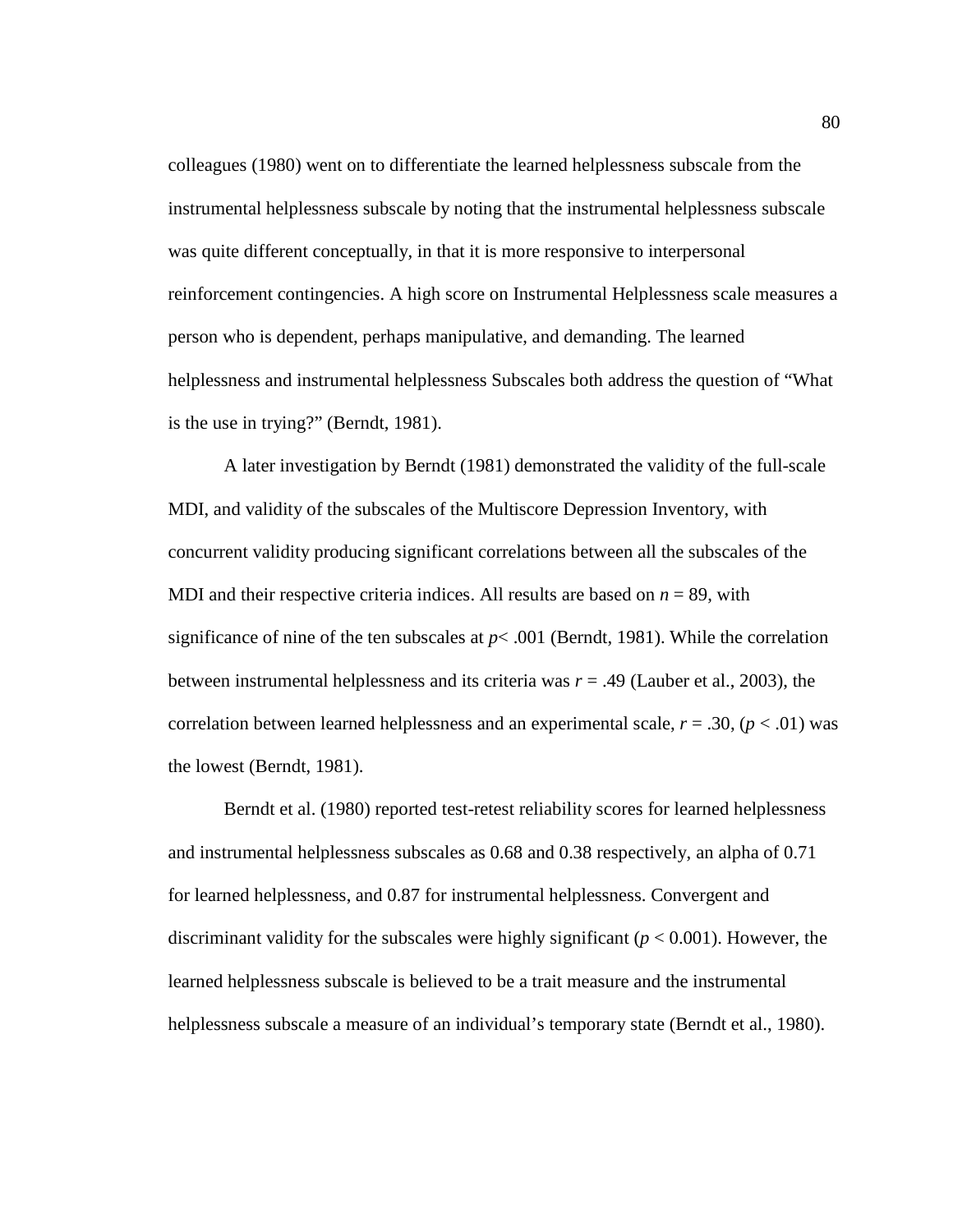Barder et al. (1980) believed that the results of their study demonstrated elderly people in long-term care settings are more vulnerable to learned helplessness and depression than elderly in acute or rehabilitative settings. They also stated that the critical period for the development of depression is between 7 weeks and 6 months. They concluded that 47.1% of the variability in geriatric depression scores in their study was explained by the level of learned helplessness and instrumental helplessness. The internal consistency (alpha) was 0.71 for learned helplessness and 0.87 for instrumental helplessness.

**Cognitive Distortion Scale (CDS).** The Cognitive Distortion Scale (Briere, 2000) is a 40-item test that requires approximately 10 to 15 minutes to complete. Each item represents a dysfunctional thought or feeling. Results are scored to produce five nonredundant scales with each containing eight items. Subscales include self-criticism, selfblame, helplessness, hopelessness and preoccupation with danger. The development of the CDS was based on existing literature regarding cognitive distortions and basic cognitive behavioral theory (Briere, 2000).

Standardization of the CDS was based on two samples, a stratified, random sample of 541 participants and an additional 70 participants selected from a pool of university students. Individual participants ranged in age from 18-91 with a mean age of 47. Although the samples were largely Caucasian, analysis indicated little variance in relation to ethnicity. In addition, males and females were represented relatively evenly.

Internal consistency estimates for the five scales ranged from .89 to .97, and Briere (2000) concluded that an exploratory factor analysis revealed a four-factor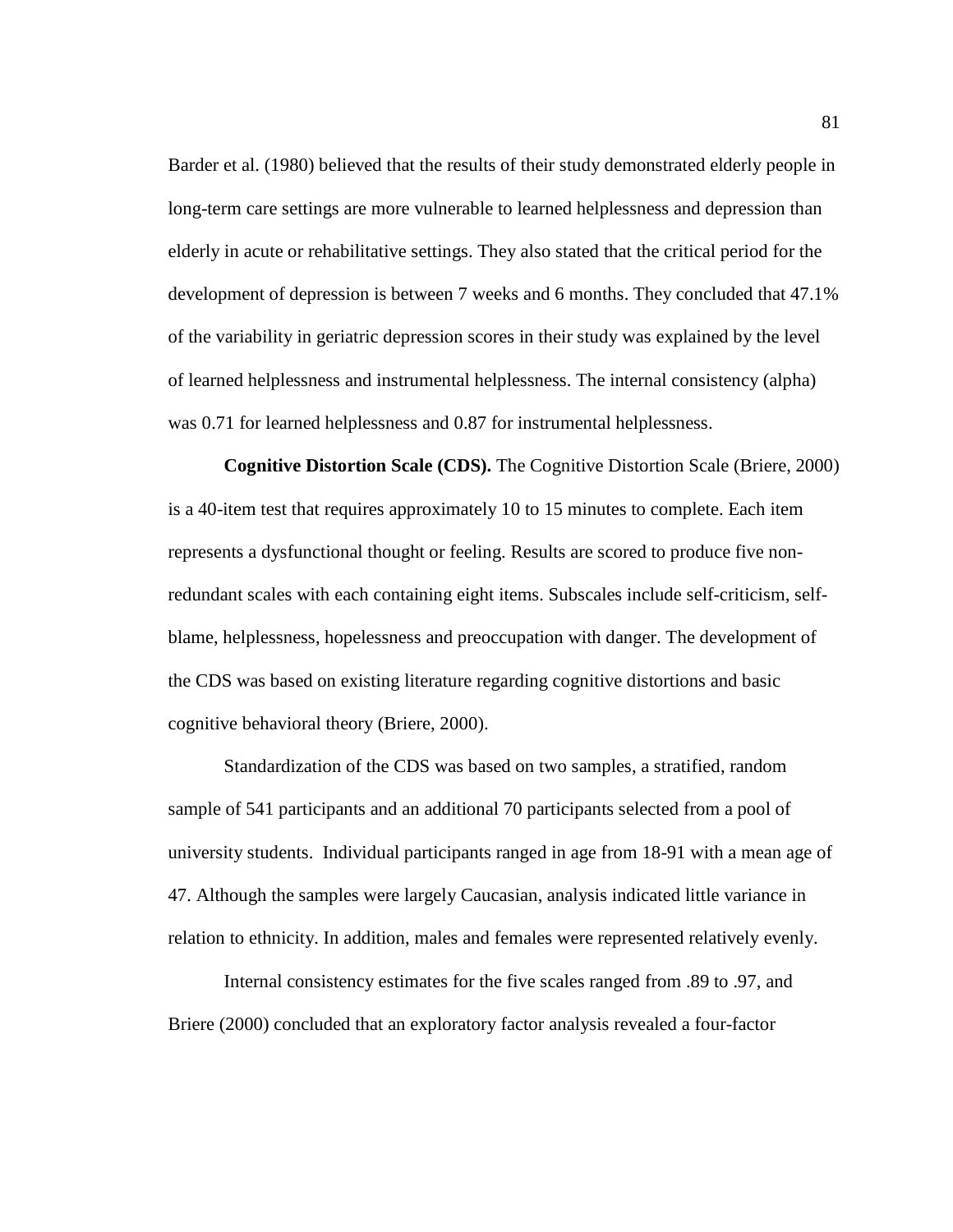solution with items from the hopelessness and helplessness scales forming a single factor. He also concluded that inter-correlations between scales ranged from .68 to .92 and indicated a very high degree of relatedness among the subscales.

Construct validity was examined by comparing performance on the CDS scales with performance on other instruments that measured four variables known to correlate with cognitive symptoms (Briere, 2000). These variables were defined as suicidality, victimization, post-traumatic stress, and depression. The validity of the construct "depression" was examined by correlating the CDS scale performance with the Traumatic Symptom Inventory (TSI) depression scale (Briere, 1995), Multiscore Depression Inventory (MDI) sad mood scale (Berndt, 1986), and Personality Assessment Inventory (PAI) depression scale (Morey, 1991). There were generally strong correlations between the CDS scales and these three scales. In addition, CDS scales were correlated, as predicted, with the Beck Hopelessness Scale (Beck & Steer, 1988), the Multiscore Depression Inventory cognitive scales (Berndt, 1986), and the Traumatic Stress Institute Belief Scales.

# **Procedure**

Staff members from each facility were informed that information was being gathered in order to learn more about aged persons' perspectives and experiences living in a long-term care facility and were asked to screen prospective volunteers and request their participation in a research study. Screened participants were sometimes asked to meet in a group at a specific time if they were interested in participating. At the time of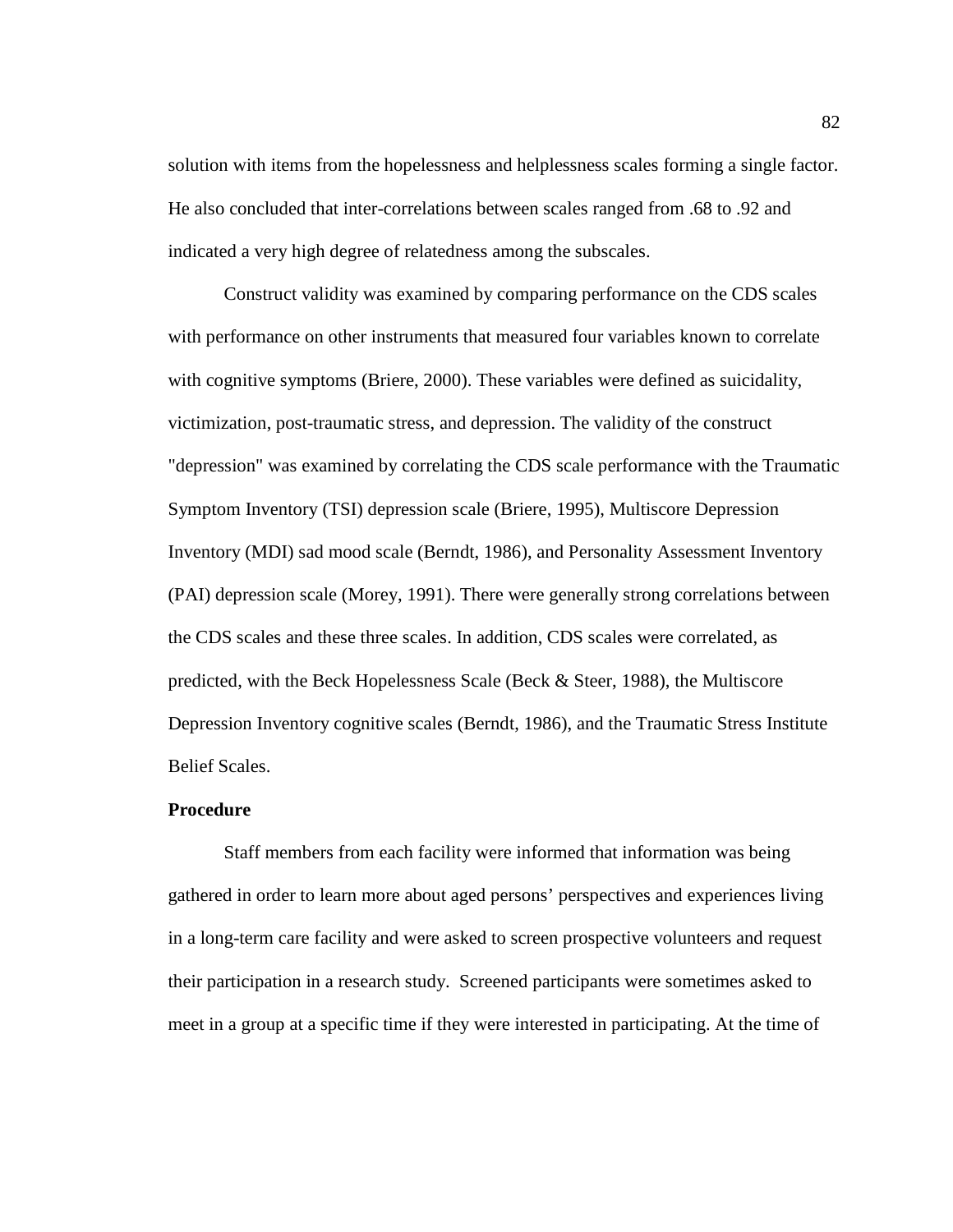the group meeting participants were addressed by the lead researcher to provide an overview of the assessment process and provide consent information, as well as any documentation required to meet HIPAA confidentiality and privacy requirements (Appendix A, B, C, D; Walden University IRB). More often however, researchers would meet with them individually after referral from social services or the administrator.

Either in group setting or as individuals, participants were given the study materials, including the Folstien Mini Mental State Examination (Folstien, et al., 1975), the Geriatric Depression Scale (Yesavage et al., 1983), the perceived control subscale (helplessness subscale) of the Cognitive Distortion Scales (Briere, 2000), and the learned helplessness and instrumental helplessness subscales of the Multi-Score Depression Inventory (Berndt, 1986). These instruments were completed with the assistance of the lead researcher and research assistants as necessary. Standardized testing procedures were used in the administration of the instruments as described in the manuals. Most individuals preferred to complete the instruments alone while the researchers were present.

#### **Statistical Power and Sample Size**

In order to determine the optimum sample size, several a priori power analyses were conducted (one for each proposed analysis) to determine the number of participants required for the present study. The analyses were conducted with the G\*Power 3.0.5 software. The first a priori power analysis was conducted to determine the number of participants required to detect a medium effect size  $(r = .30)$  with power = .80 for a two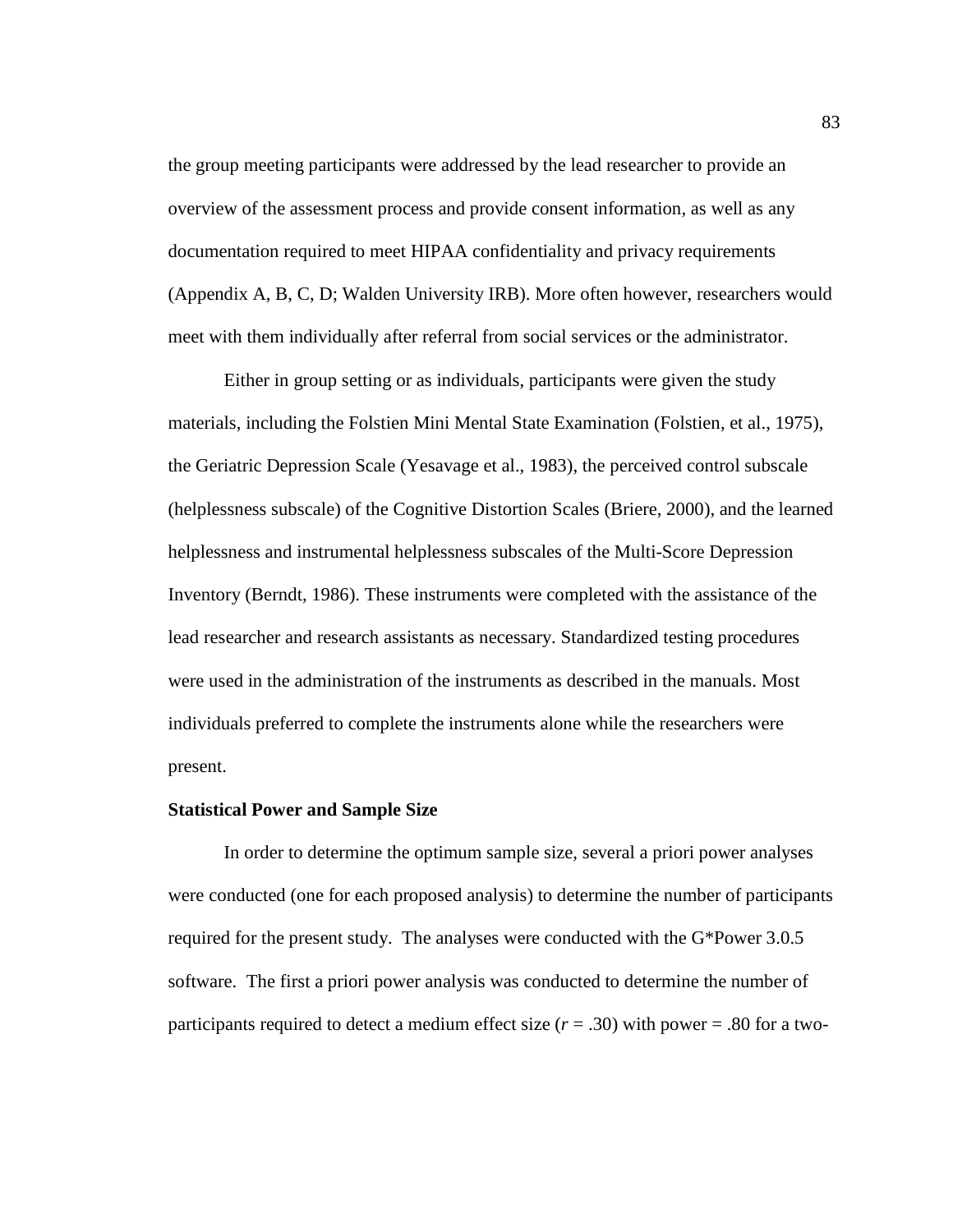tailed bivariate Pearson correlation at alpha= .05. The power analysis suggested that 84 individuals will be needed to achieve a power of .80.

The next a priori power analysis was conducted to determine the number of participants required to detect a medium effect size  $(f = .25)$  with power = .80 for a oneway ANOVA (2 groups) tested at alpha  $= .05$ . This analysis indicated that 128 individuals would be required to achieve power of .80. Finally, an a-priori power analysis was conducted to determine the number of participants required to detect a medium effect size  $(f^2 = .15)$  for a multiple regression (2 predictors) tested at alpha = .05. The analysis indicated that 68 individuals would be required. Based on these analyses 128 participants would be needed to achieve a power = .80 for all of the analyses. However, when actually carrying out the research, a total of only 105 individuals were able to participate. A posteriori power analysis was conducted to determine whether the 105 individuals was enough to achieve the minimum required power of 0.80. The posteriori power analysis considered a medium effect size  $(f = .25)$  for a one-way ANOVA (2 groups) tested at alpha  $= .05$ , and the actual sample size of 105. The resulting power was 0.71 which was less than the minimum required of 0.8. This will be considered as a limitation of the study.

The current study evaluated the hypothesis that there is a higher mean level of depression as measured by the Geriatric Depression Scale (Yesavage et al., 1983) among individuals in skilled nursing care facilities than among individuals in assisted-living facilities. This hypothesized difference is likely due to a higher mean level of learned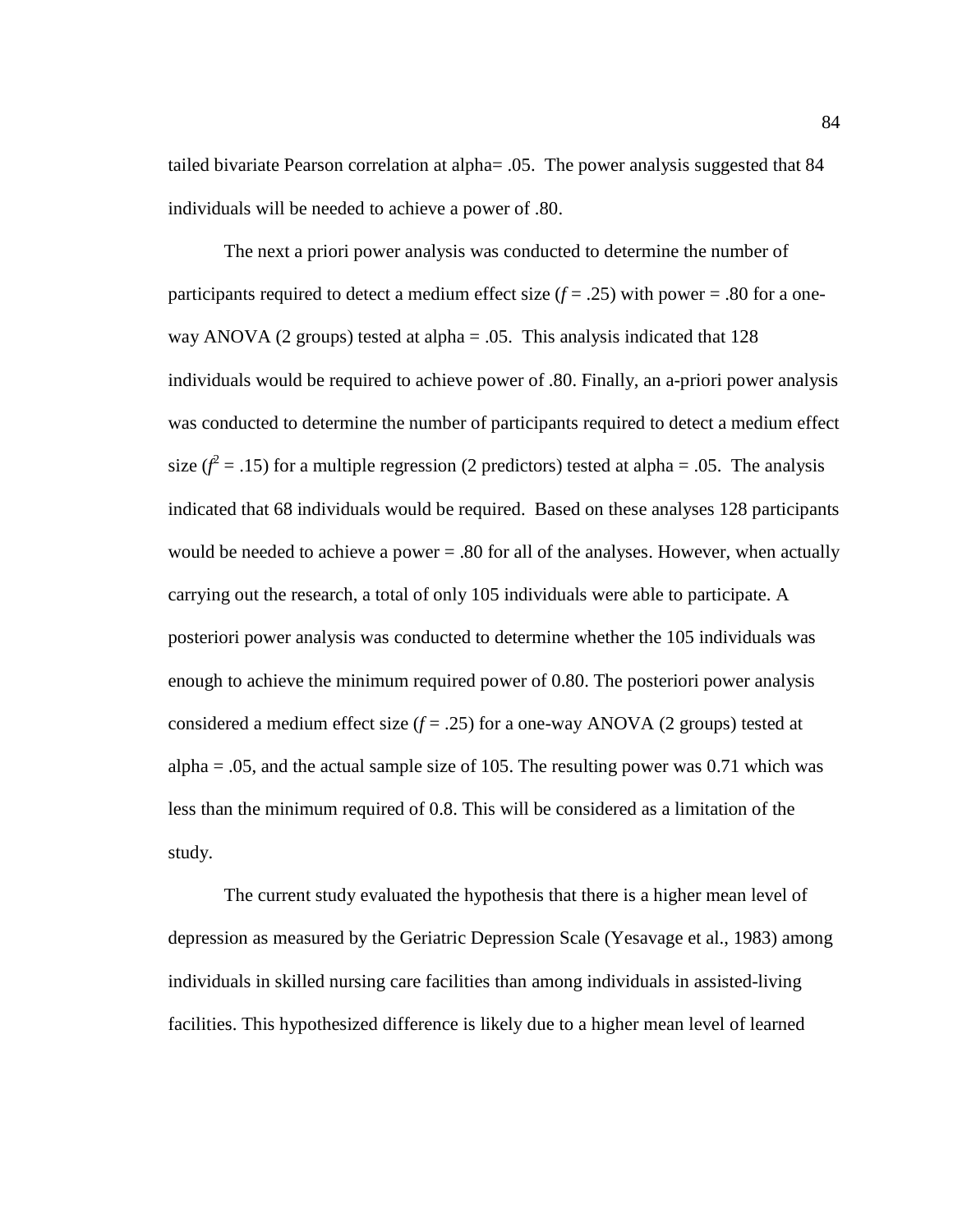helplessness as measured by the learned helplessness and instrumental helplessness subscales of the Multiscore Depression Inventory (Berndt, et al., 1980) than in the less structured environment, as a consequence of a reduced perceived control over one's environment as measured by the helplessness subscale of the Cognitive Distortion Scales (Briere, 2000).

# **Data Collection**

Once new data and any necessary archival data were matched for the study, all identifying information was removed. Participant confidentiality (Appendix A) was strictly maintained. No harm appeared to occur as a result of participation in this study, and there was minimal disruption of daily routines as expected. Participants were provided with information regarding the purpose of the study and informed consent (Appendix B) was obtained prior to administration of the instruments. All records will be maintained by the researcher for a minimum of 5 years in a locked file. An electronic copy of scores without identifying information will also be maintained for the same period of time.

#### **Data Analyses**

The one way Analysis of Variance (ANOVA) was used as a between groups measure of mean differences between individuals living at the two different levels of nursing care utilizing the Geriatric Depression Scale (Yesavage et al., 1983) to measure the dependent variable of depression. This data was then utilized in providing for the analysis of the research questions and hypothesis that follow: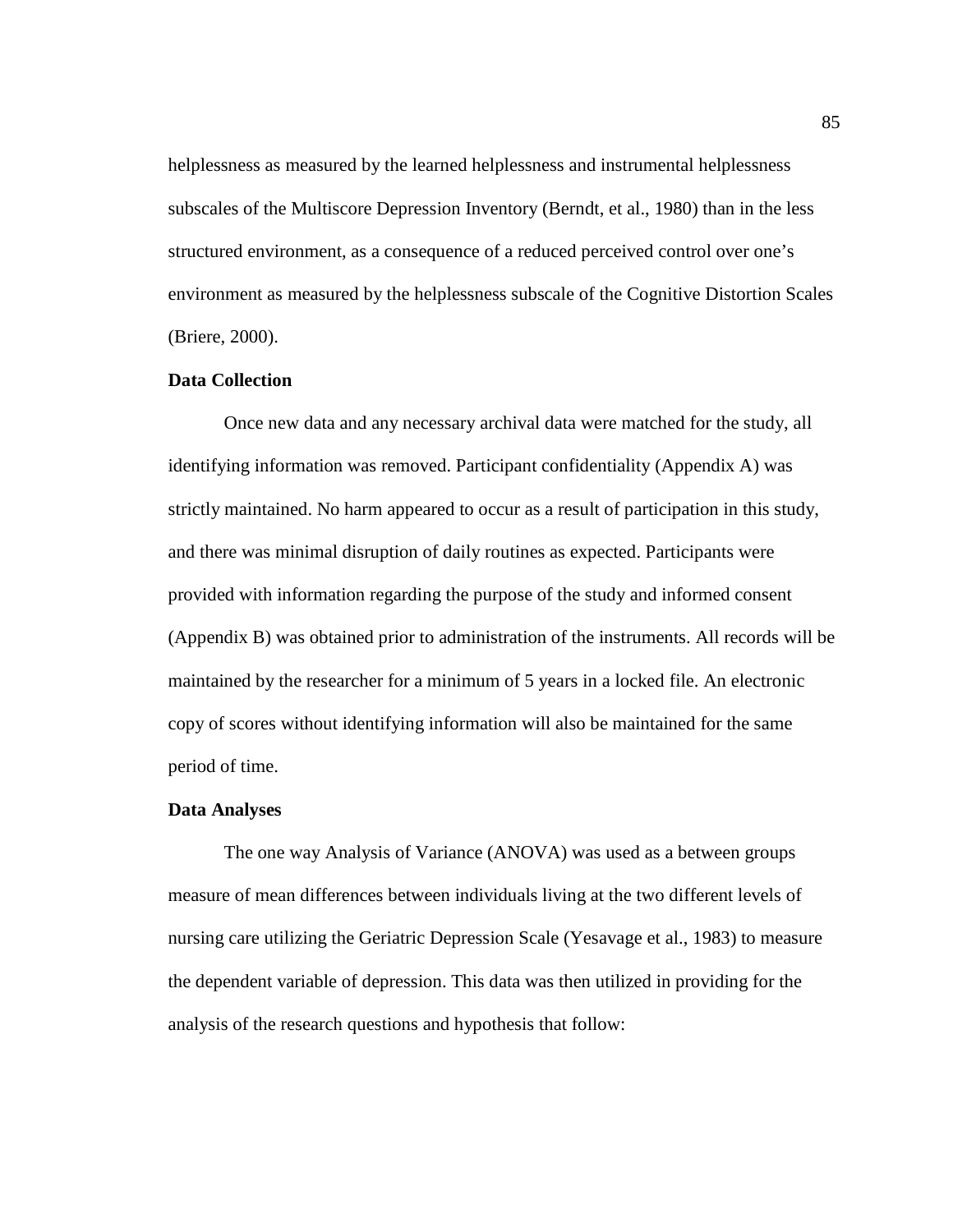# **Research Question 1**

Do individuals in skilled nursing care facilities and assisted living facilities have different levels of depression?

# **Null Hypothesis 1.**

There are no significant differences in depression, as measured by the Geriatric Depression Scale, when comparing individuals in skilled nursing care facilities with individuals in assisted-living facilities.

# **Research Hypothesis 1.**

There are significant differences in depression, as measured by the Geriatric Depression Scale, when comparing individuals in skilled nursing care facilities with individuals in assisted-living facilities.

A one way Analysis of Variance (ANOVA) was used in research hypothesis 1 to determine whether there were any mean differences on the measure of depression between participants from these two different levels of care. Mean scores for the Geriatric Depression Scale (Yesavage et al., 1983) were calculated for individuals living at the assisted-living facilities and those individuals living in the skilled nursing care facilities. A comparison of these means was made to determine whether there were statistically significant higher levels of depression among individuals residing at the skilled nursing care facility compared to the less restrictive assisted-living facility. Although the original projected amount of participants was 128, only 105 actually consented to participate in the research study. However, because of the non-directional nature of the researcher's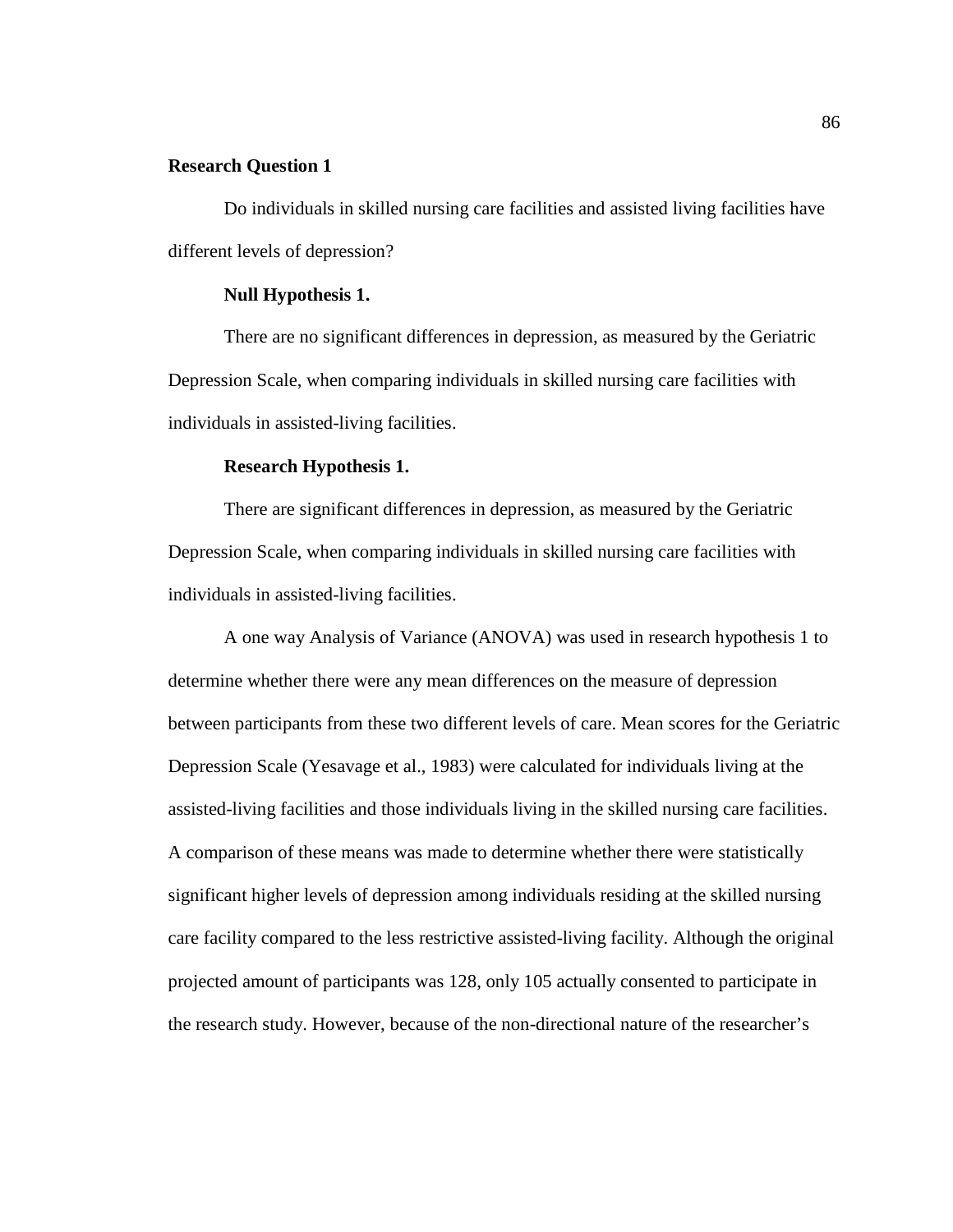hypothesis, the power was determined to be adequate based upon the sample sizes of 42 participants in the assisted living facilities and 63 in the skilled nursing facilities.

# **Research Question 2**

Are individuals in skilled nursing facilities more likely to experience learned helplessness than individuals in assisted-living facilities?

# **Null Hypothesis 2.**

There are no significant differences in learned helpless as measured by the learned helplessness subscale of the Multiscore Depression Inventory, when comparing individuals in the skilled nursing care facilities with individuals in assisted-living facilities.

#### **Research Hypothesis 2.**

There are significant differences in learned helplessness as measured by the learned helplessness subscale of the Multiscore Depression Inventory, when comparing individuals in the skilled nursing care facilities with individuals in assisted-living facilities.

In research hypothesis 2, within-group comparisons were made by utilizing the Pearson product-moment correlation coefficient (*r*) establishing the relationship between the measure of learned helplessness (Berndt, et al., 1980) and depression. This measurement of learned helplessness consisted of the learned helplessness subscale of the Multi-score Depression Inventory (Berndt, et al., 1980). These measurements were then correlated with the Geriatric Depression Scale scores (Yesavage et al., 1983). Total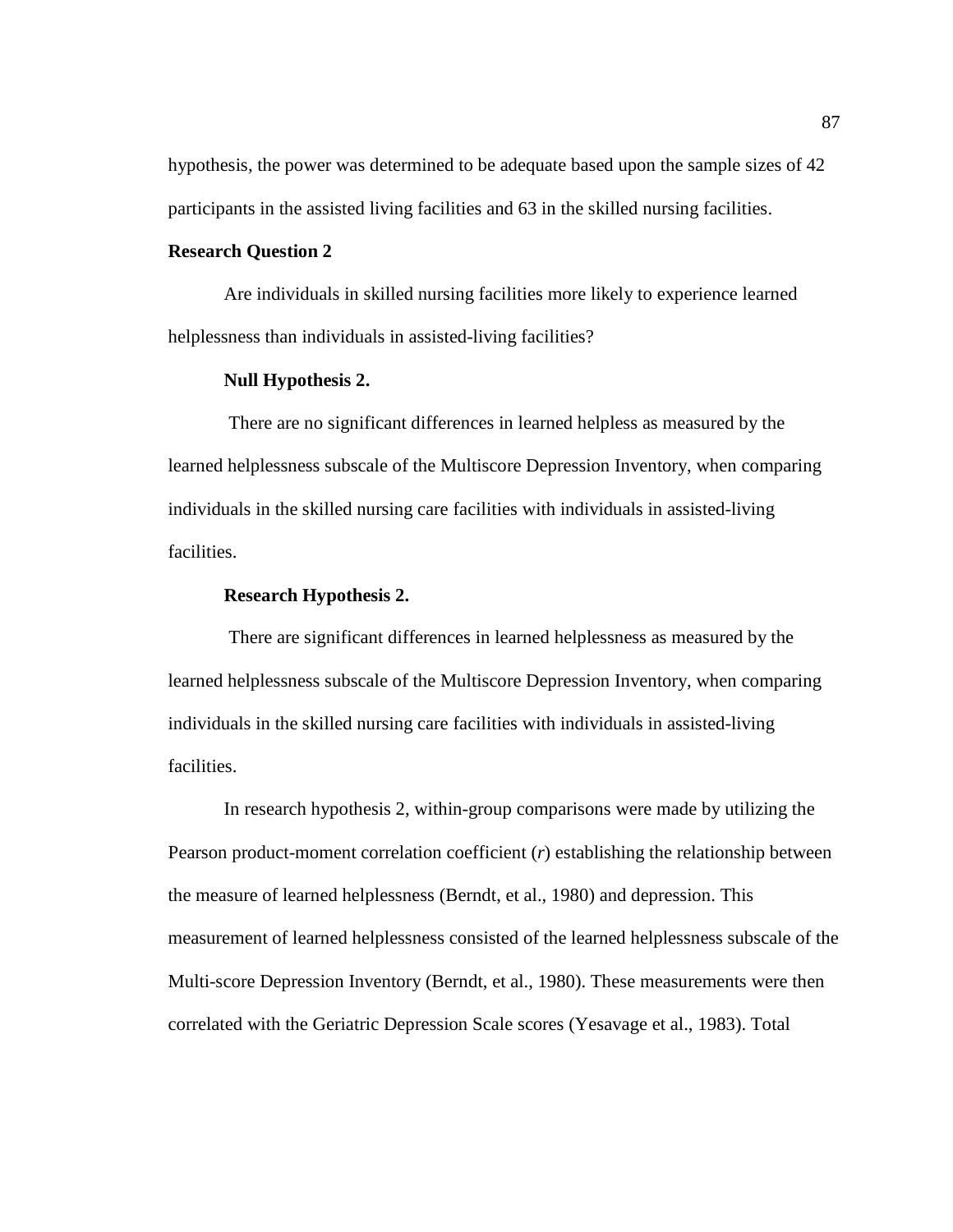scores for all participants from both the assisted-living facilities as well as from the skilled nursing care facilities were correlated for the variables of interest. These data have been used to demonstrate whether there is a relationship between learned helplessness and depression in these two different levels of long term care facilities.

# **Research Question 3**

Are individuals in skilled nursing facilities more likely to experience instrumental helplessness than individuals in assisted-living facilities?

# **Null Hypothesis 3.**

There are no significant differences in learned helplessness, as measured by the instrumental helplessness subscale of the Multiscore Depression Inventory, when comparing individuals in the skilled nursing care facilities with individuals in assistedliving facilities.

# **Research Hypothesis 3.**

There are significant differences in learned helplessness, as measured by the instrumental helplessness subscale of the Multiscore Depression Inventory, when comparing individuals in the skilled nursing care facilities with individuals in assistedliving facilities.

In research hypothesis 3, within-group comparisons were also made by utilizing the Pearson product-moment correlation coefficient (*r*) establishing the relationship between measures of instrumental helplessness and depression. The independent variable of instrumental helplessness was measured utilizing the instrumental helplessness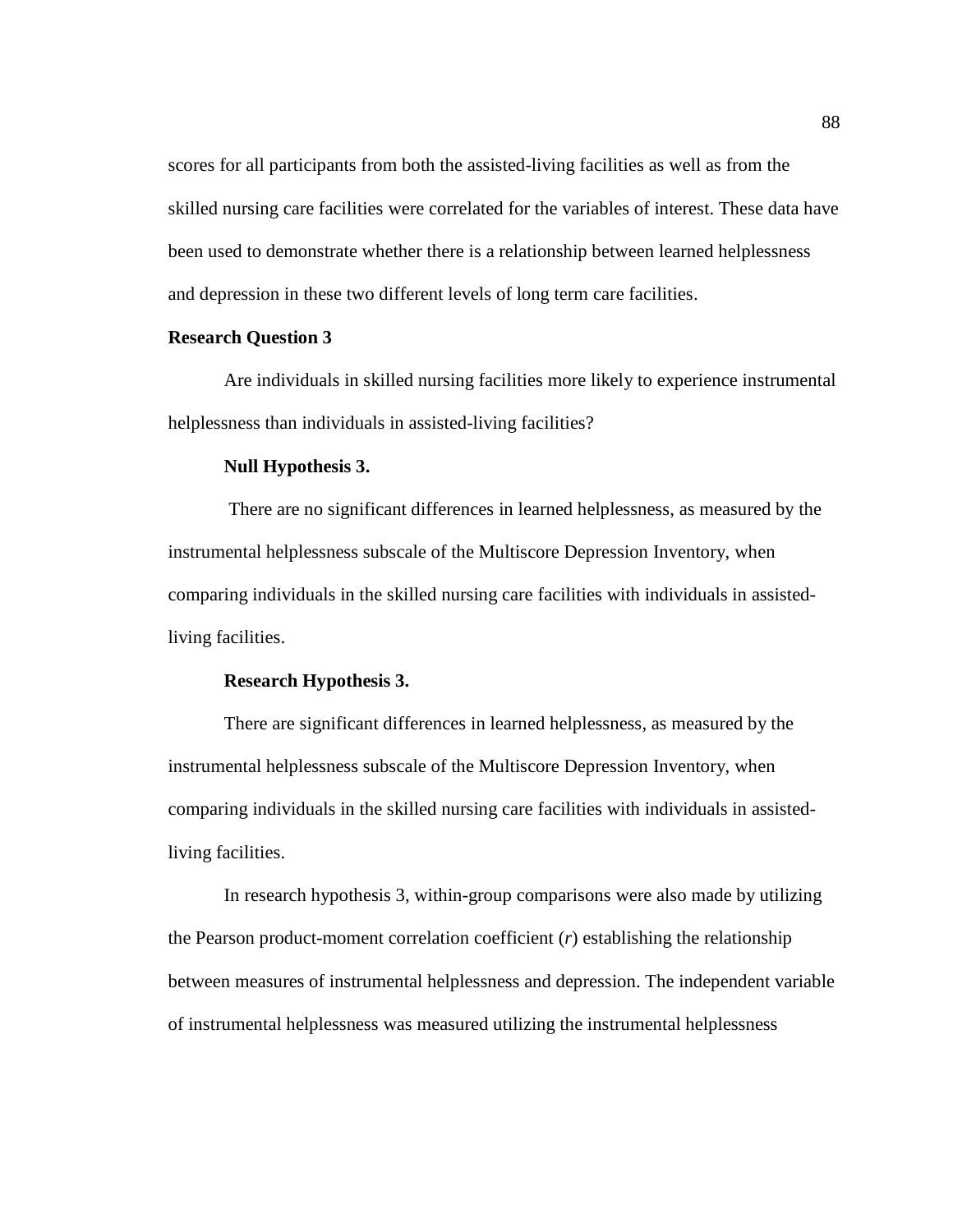subscale of the Multi-score Depression Inventory (Berndt, et al., 1980). These scales were then correlated with the Geriatric Depression Scale scores (Yesavage et al., 1983). Scores were then totaled for all participants from both the assisted-living facilities as well as from the skilled nursing care facilities and were correlated for the variables of interest. These data have been used to demonstrate whether there is a relationship between instrumental helplessness and depression at these two different levels of long term care facilities.

## **Research Question 4**

Are individuals in skilled nursing facilities more likely to experience differences in perceived control when compared to individuals in assisted-living facilities?

# **Null Hypothesis 4.**

There are no significant differences in perceived control, as measured by the Cognitive Distortion Scale (helplessness subscale), when comparing individuals in the skilled nursing care facilities with individuals in assisted-living facilities.

# **Research Hypothesis 4.**

There are significant differences in perceived control, as measured by the Cognitive Distortion Scale (helplessness subscale), when comparing individuals in the skilled nursing care facilities with individuals in assisted-living facilities.

Within-group comparisons were made for research hypothesis 4, by utilizing the Pearson product-moment correlation coefficient (*r*) establishing the relationship between measures of perceived control over one's life and depression. Measurements of perceived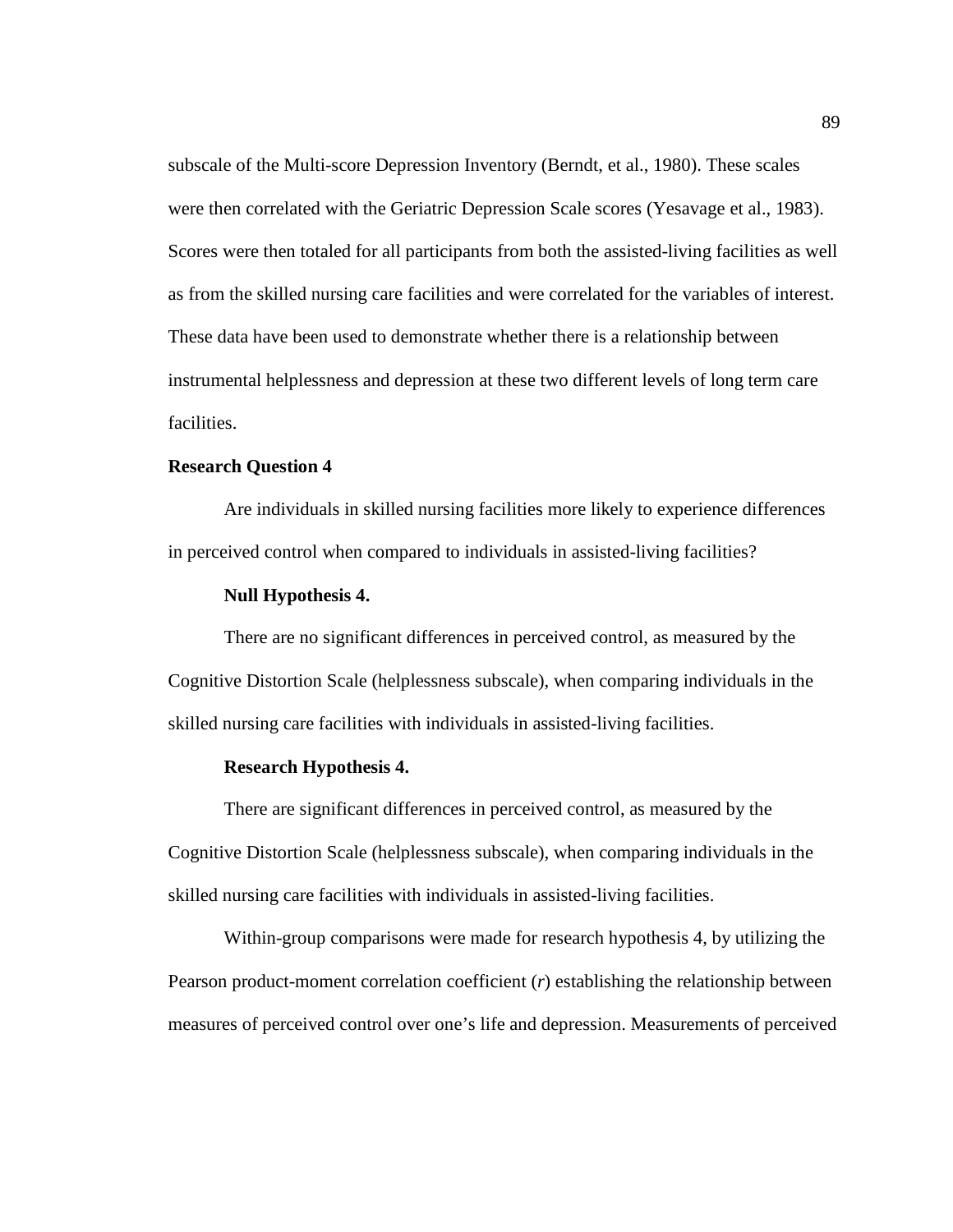control over one's life was measured by the helplessness subscale of the Cognitive Distortion Scale (Briere, 2000). This scale was correlated with the Geriatric Depression Scale scores (Yesavage et al., 1983). Total scores for all participants from both the assisted-living facilities as well as from the skilled nursing care facilities were correlated for each dependent and independent variable of interest. This data has been used to demonstrate whether there is a relationship between helplessness and depression in these two different levels of long term care facilities.

# **Research Question 5**

Is there a relationship between learned helplessness as measured by the learned helplessness subscale of the Multiscore Depression Inventory and depression in nursing home residents, regardless of level of care.

## **Null Hypothesis 5.**

There is no significant relationship between learned helplessness as measured by the learned helplessness subscale of the Multiscore Depression Inventory, and depression as measured by the Geriatric Depression Scale in nursing home residents, regardless of level of care.

#### **Research Hypothesis 5.**

There is a relationship between learned helplessness as measured by the learned helplessness subscale of the Multiscore Depression Inventory, and depression as measured by the Geriatric Depression Scale in nursing home residents, regardless of level of care.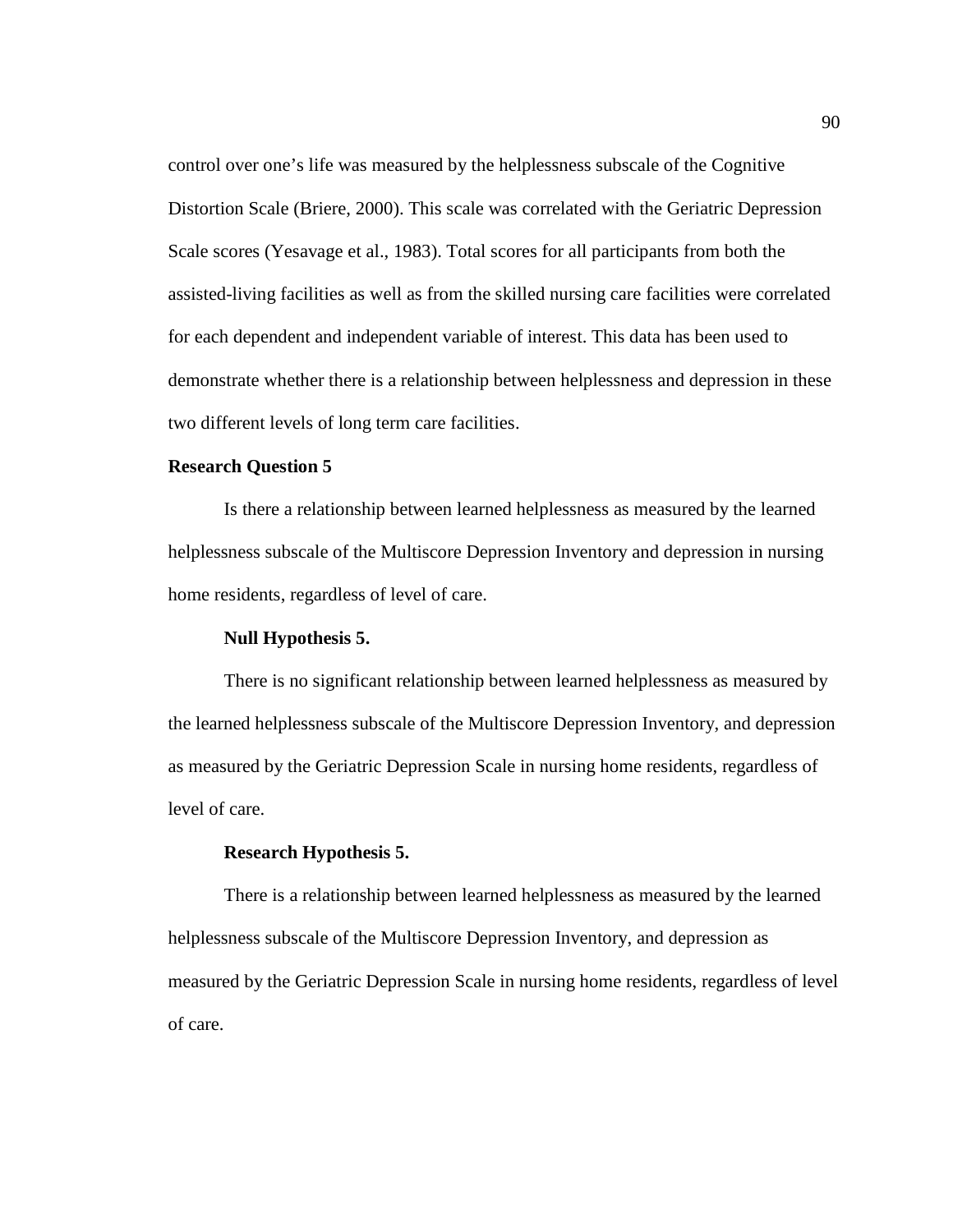In research hypothesis 5, within-group comparisons were made by utilizing the Pearson product-moment correlation coefficient (*r*) establishing the relationship between the measure of learned helplessness (Berndt, et al., 1980) and depression. This measurement of learned helplessness consisted of the learned helplessness subscale of the Multiscore Depression Inventory (Berndt, et al., 1980). These measurements were then correlated with the Geriatric Depression Scale scores (Yesavage et al., 1983). Total scores for all participants from both the assisted-living facilities as well as from the skilled nursing care facilities were correlated for the variables of interest. These data have been used to demonstrate whether there is a relationship between learned helplessness and depression in these two different levels of long term care facilities.

#### **Research Question 6**

Is there a relationship between learned helplessness as measured by the instrumental helplessness subscale of the Multiscore Depression Inventory and depression in nursing home residents, regardless of level of care?

# **Null Hypothesis 6.**

There is no significant relationship between learned helplessness as measured by the instrumental helplessness subscale of the Multiscore Depression Inventory, and depression as measured by the Geriatric Depression Scale in nursing home residents, regardless of level of care.

## **Research Hypothesis 6.**

There is a relationship between learned helplessness as measured by the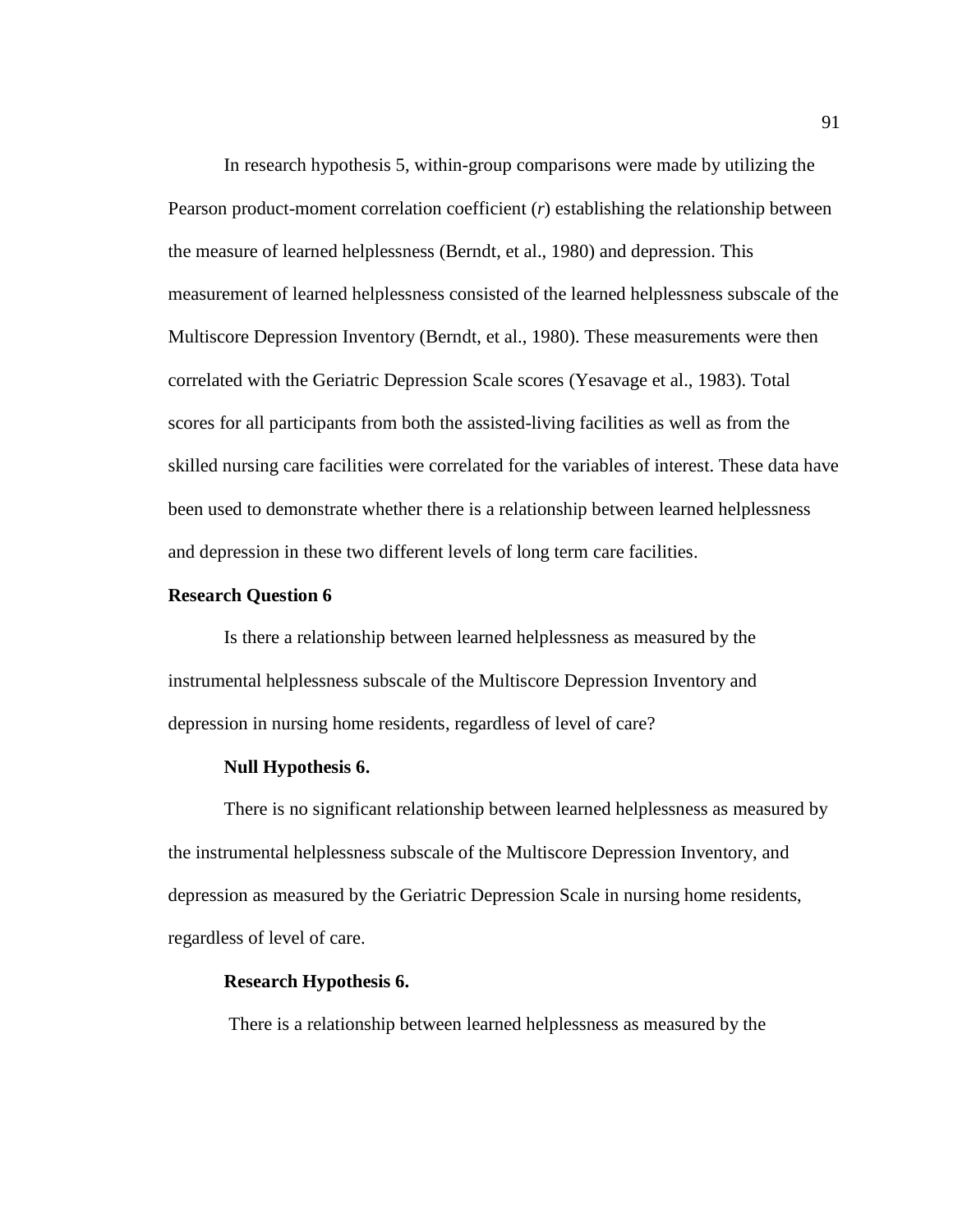instrumental helplessness subscale of the Multiscore Depression Inventory, and depression as measured by the Geriatric Depression Scale in nursing home residents, regardless of level of care.

In research hypothesis 6, within-group comparisons were also made by utilizing the Pearson product-moment correlation coefficient (*r*) establishing the relationship between measures of instrumental helplessness and depression. The independent variable of instrumental helplessness was measured utilizing the instrumental helplessness subscale of the Multi-score Depression Inventory (Berndt, et al., 1980). These scales were then correlated with the Geriatric Depression Scale scores (Yesavage et al., 1983). Scores were then totaled for all participants from both the assisted-living facilities as well as from the skilled nursing care facilities and were correlated for the variables of interest. These data have been used to demonstrate whether there is a relationship between instrumental helplessness and depression at these two different levels of long term care facilities.

#### **Research Question 7**

Is there a relationship between perceived control as measured by the Cognitive Distortion Scale (helplessness subscale) and depression as measured by the Geriatric Depression Scale in nursing home residents regardless of level of care?

#### **Null Hypothesis 7.**

There is no significant relationship between perceived control as measured by the Cognitive Distortion Scale (helplessness subscale) and depression as measured by the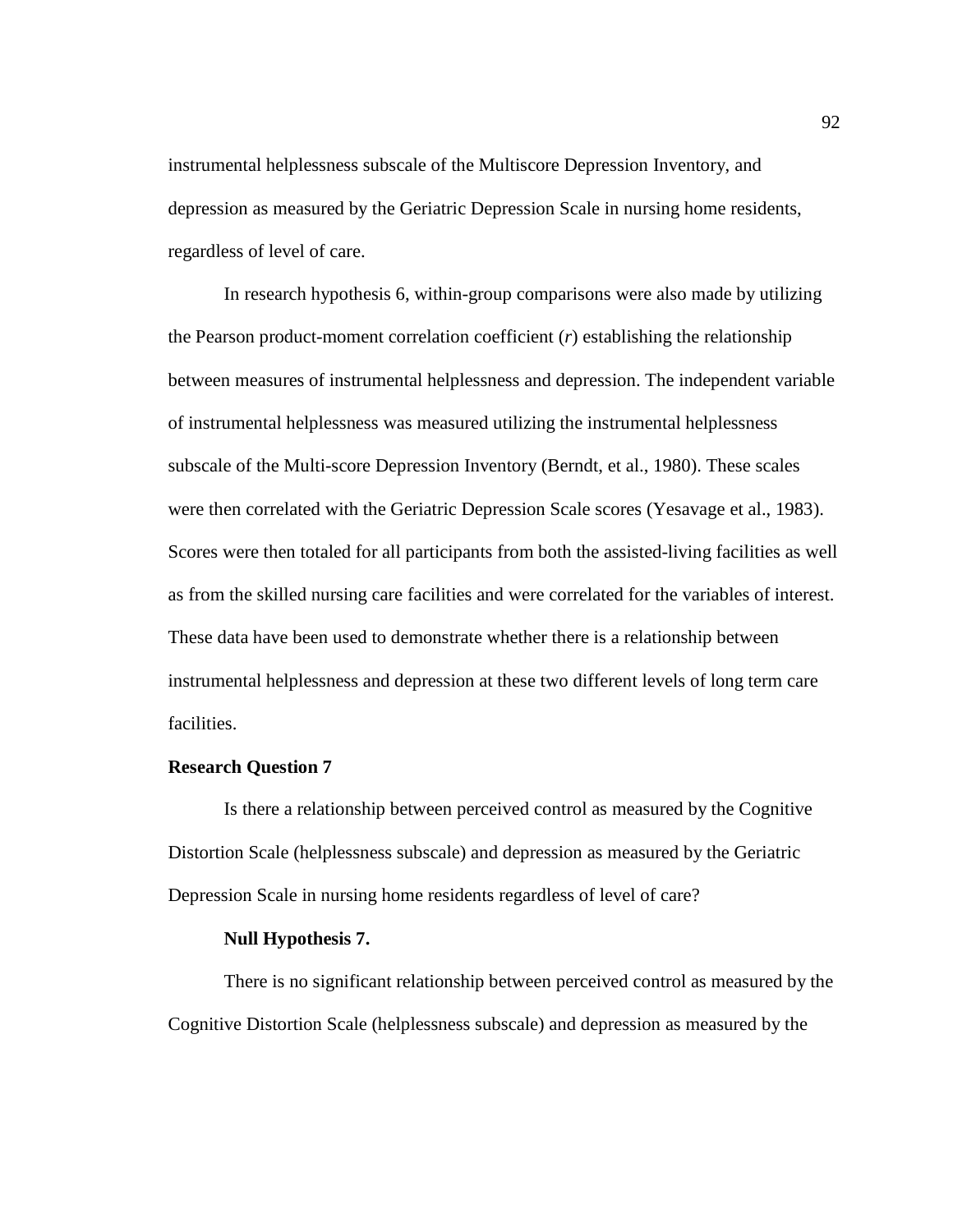Geriatric Depression Scale in nursing home residents regardless of level of care,

# **Research Hypothesis 7.**

There is a relationship between perceived control as measured by the Cognitive Distortion Scale (helplessness subscale) and depression as measured by the Geriatric Depression Scale in nursing home residents regardless of level of care.

Within-group comparisons were made for research hypothesis 7 by utilizing the Pearson product-moment correlation coefficient (*r*) establishing the relationship between measures of perceived control over one's life and depression. Measurements of perceived control over one's life is measured by the helplessness subscale of the Cognitive Distortion Scale (Briere, 2000). This scale was correlated with the Geriatric Depression Scale scores (Yesavage et al., 1983). Total scores for all participants from both the assisted-living facilities as well as from the skilled nursing care facilities were correlated for each dependent and independent variable of interest. This data has been used to demonstrate whether there is a relationship between helplessness and depression in these two different levels of long term care facilities.

#### **Chapter Summary**

This study of learned helplessness, comparing the less structured assisted-living level of care with the more highly structured skilled nursing level of care, was conducted using the Geriatric Depression Scale (Yesavage et al., 1983), Folstien's Mini Mental State Examination (Folstien et al., 1975), the helplessness subscale of the Cognitive Distortion Scales (Briere, 2000), and the learned helplessness and instrumental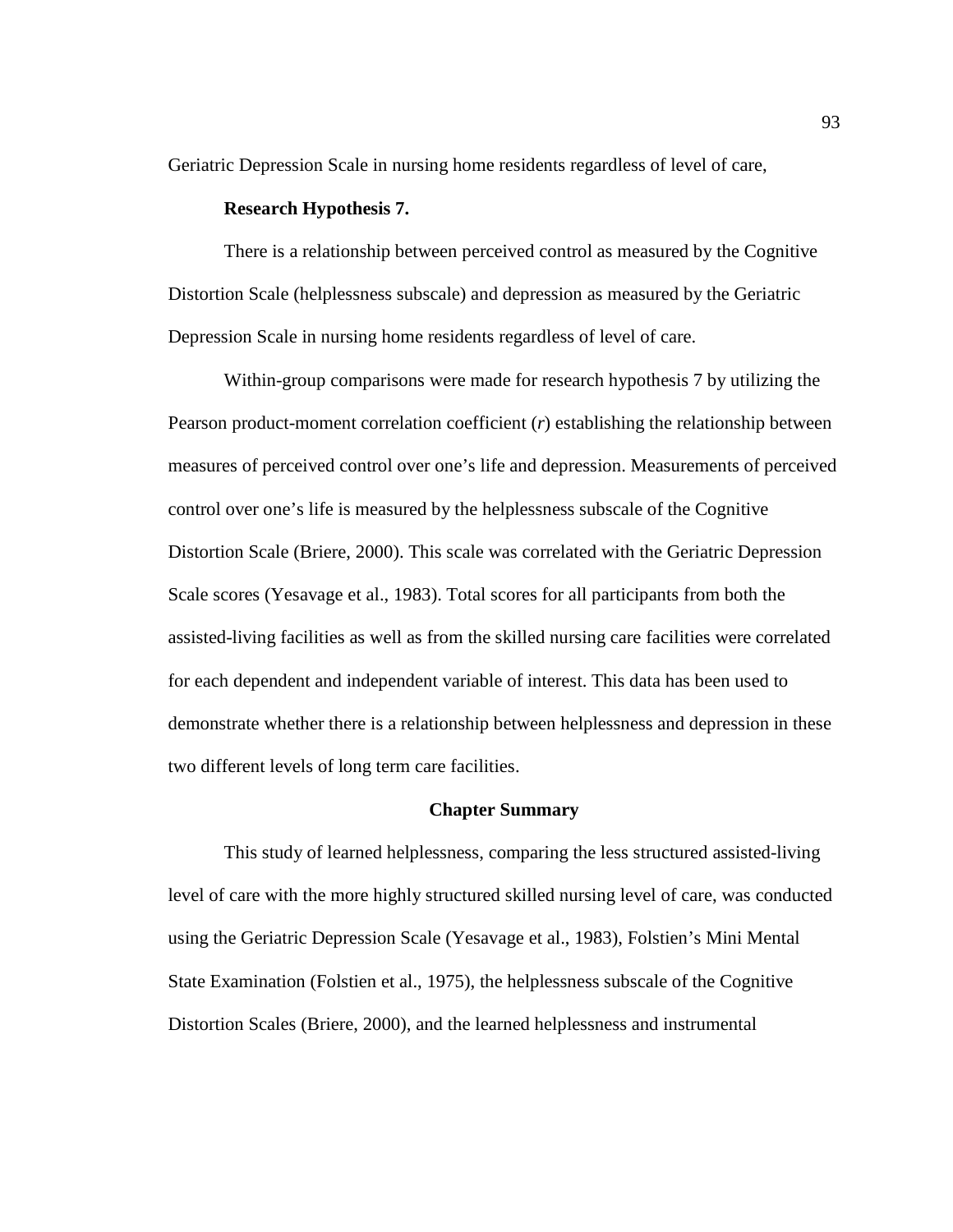helplessness subscales of the Multi-score Depression Inventory (Berndt, et al., 1980).

This study was conducted for participants 65 and over who have been in their respective facilities for more than 7 weeks, but less than 6 months. Cognitive abilities were assessed utilizing the Folstien's Mini Mental State Examination (Folstien et al., 1975) to more adequately ensure more valid and appropriate responses to the measurement instruments.

The following chapter will look in detail at the results of the research. Along with an integrated summary of the literature, Chapter 4 will provide an overview of the research study, a summary of the research hypothesis, and the related analysis. It will also include statistical analysis and some of the specific research data to aid in the analysis.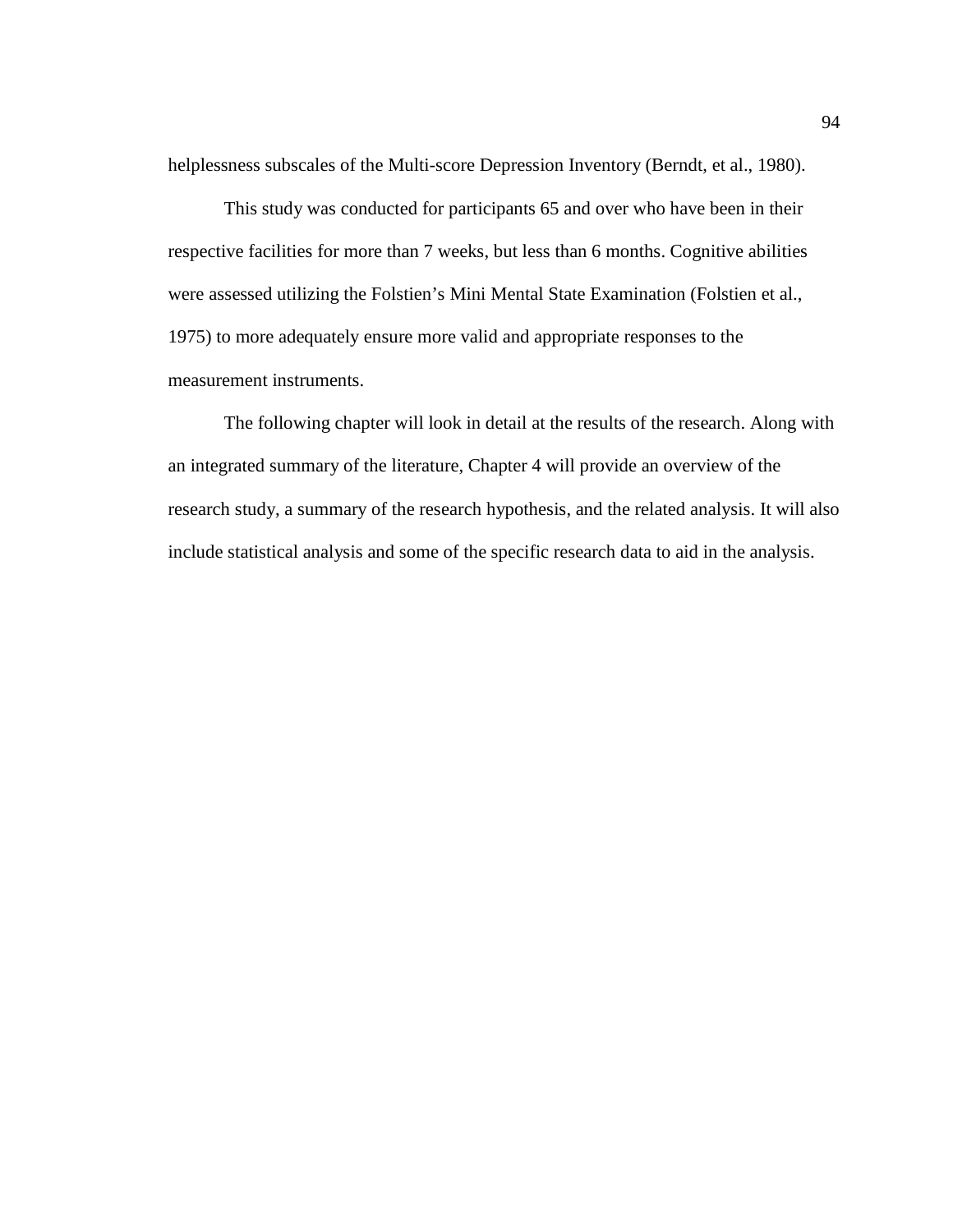## Chapter 4: Results

# **Introduction**

The objective of this quantitative research study was to investigate the relationship between depression and learned helplessness and to compare the levels of depression and learned helplessness in two distinctly different levels of long-term care facilities. This study compared individuals residing in the less structured assisted-living level of care with those living in the more highly structured skilled nursing care level. Statistical analyses of survey results were completed on a total of 105 participants, which included 104 residents 65 years old and older and one resident who was 64 years old at the time of research, who had been in their respective facilities for more than 7 weeks but less than 6 months. Surveys administered assessed the variables of depression, learned helplessness, instrumental helplessness, and perceived control. Seven research hypotheses were formulated to guide the analysis.

### **Research Hypothesis 1**

There are significant differences in depression, as measured by the Geriatric Depression Scale, when comparing individuals in skilled nursing care facilities with individuals in assisted-living facilities.

## **Research Hypothesis 2**

There are significant differences in learned helplessness as measured by the learned helplessness subscale of the Multiscore Depression Inventory, when comparing individuals in skilled nursing care facilities with individuals in assisted-living facilities.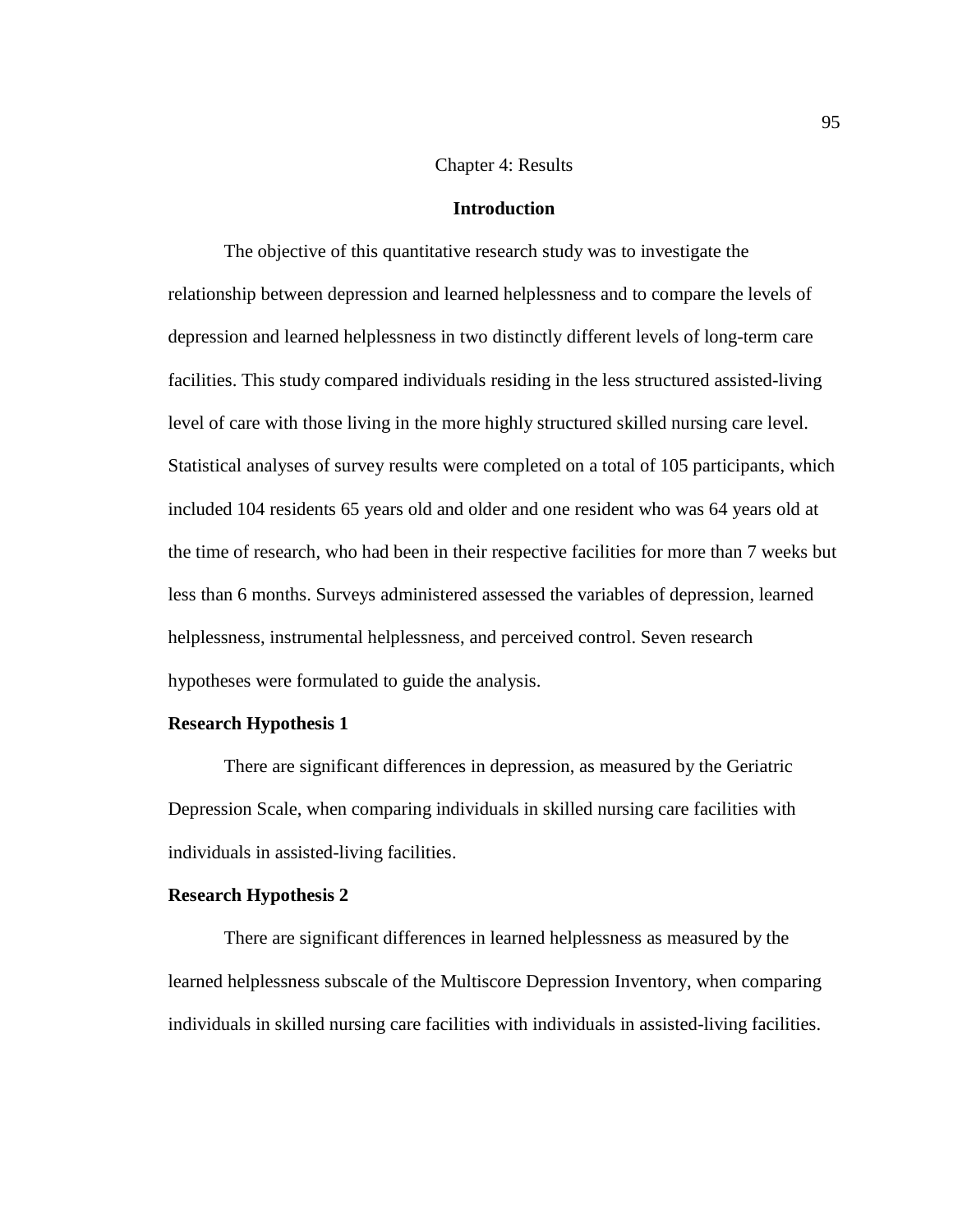## **Research Hypothesis 3**

There are significant differences in learned helplessness, as measured by the instrumental helplessness subscale of the Multiscore Depression Inventory, when comparing individuals in skilled nursing care facilities with individuals in assisted-living facilities.

# **Research Hypothesis 4**

There are significant differences in perceived control, as measured by the Cognitive Distortion Scale (helplessness subscale), when comparing individuals in skilled nursing care facilities with individuals in assisted-living facilities.

## **Research Hypothesis 5**

There is a relationship between learned helplessness as measured by the learned helplessness subscale of the Multiscore Depression Inventory and depression as measured by the Geriatric Depression Scale in nursing home residents, regardless of level of care.

# **Research Hypothesis 6**

There is a relationship between learned helplessness as measured by the instrumental helplessness subscale of the Multiscore Depression Inventory and depression as measured by the Geriatric Depression Scale in nursing home residents, regardless of level of care.

#### **Research Hypothesis 7**

There is a relationship between perceived control as measured by the Cognitive Distortion Scale (helplessness subscale) and depression as measured by the Geriatric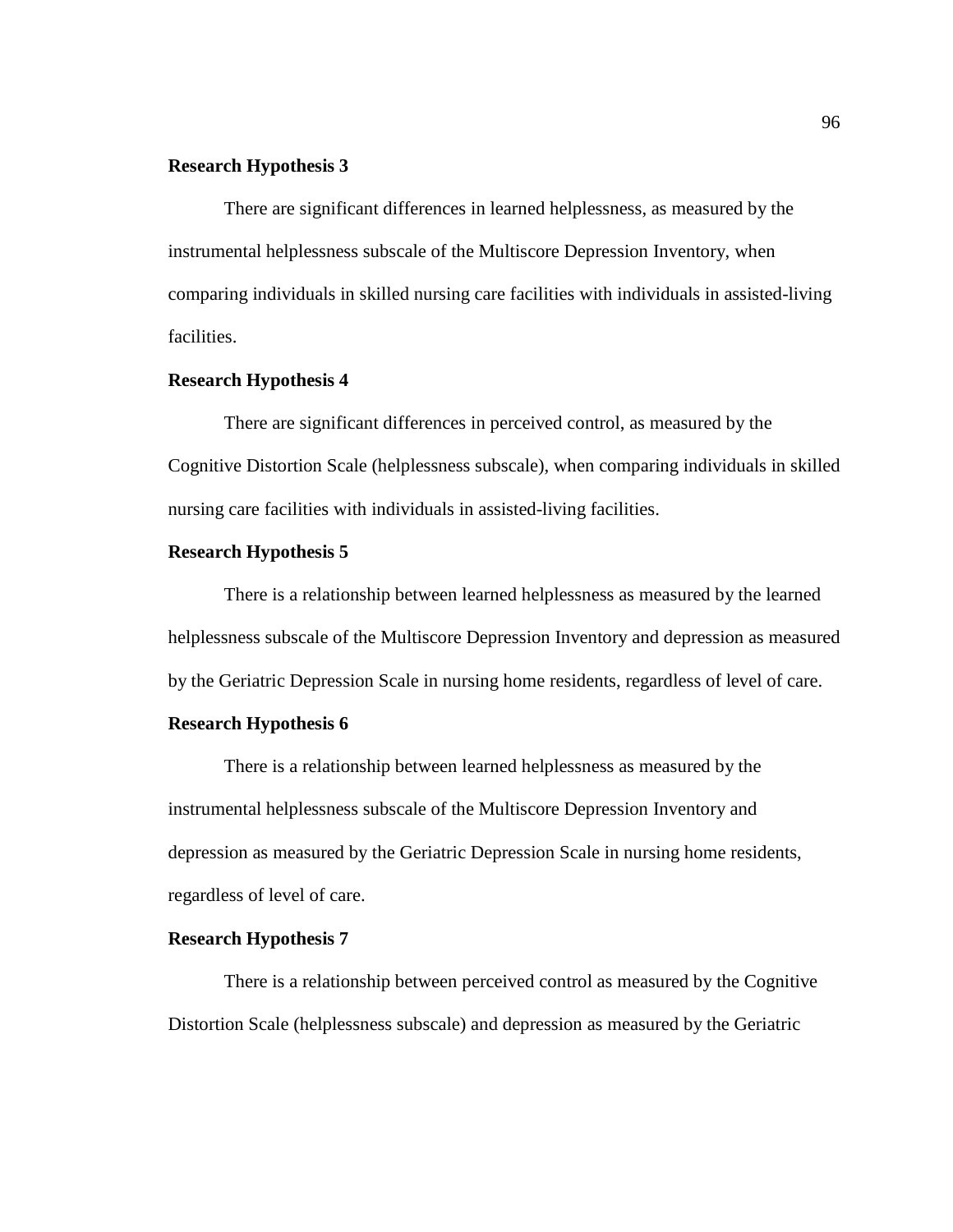Depression Scale in nursing home residents, regardless of level of care.

This data analysis chapter begins with frequency tables for the whole sample and descriptive statistics of the study variables mentioned. Following that, results of the statistical analyses of variance (ANOVA) and Pearson's correlation test were conducted to test the hypotheses.

## **Demographic Information of Respondents**

The 105 sample participants consisted of 63 elderly residents of skilled nursing facilities and 42 elderly residents from assisted-living facilities. Among the 63 elderly residents from skilled nursing facilities, there were more women (66.7%) than men (33.33%): 42 and 21 participants, respectively. Among the 63 elderly residents from skilled nursing facilities, the age range spanned from 64 to 99 years, with a mean age of 81.02 years and standard deviation of 7.66. Assessment began on January 11, 2008, and was completed on March 26, 2009, for residents of skilled nursing facilities, and began on February 5, 2008, and was completed on March 8, 2012, in the assisted-living facilities.

Among the 42 elderly residents from assisted-living facilities, there were more women (85.7%) than men (14.3%): 36 and six participants, respectively. The age range of the 42 elderly residents who were assessed in the assisted-living facilities was 65 to 94 years, with a mean age of 81.17 years and standard deviation of 7.96, which was almost equal to the average age of the 63 elderly residents assessed in the skilled nursing facilities. Specific demographic information is presented in Table 1.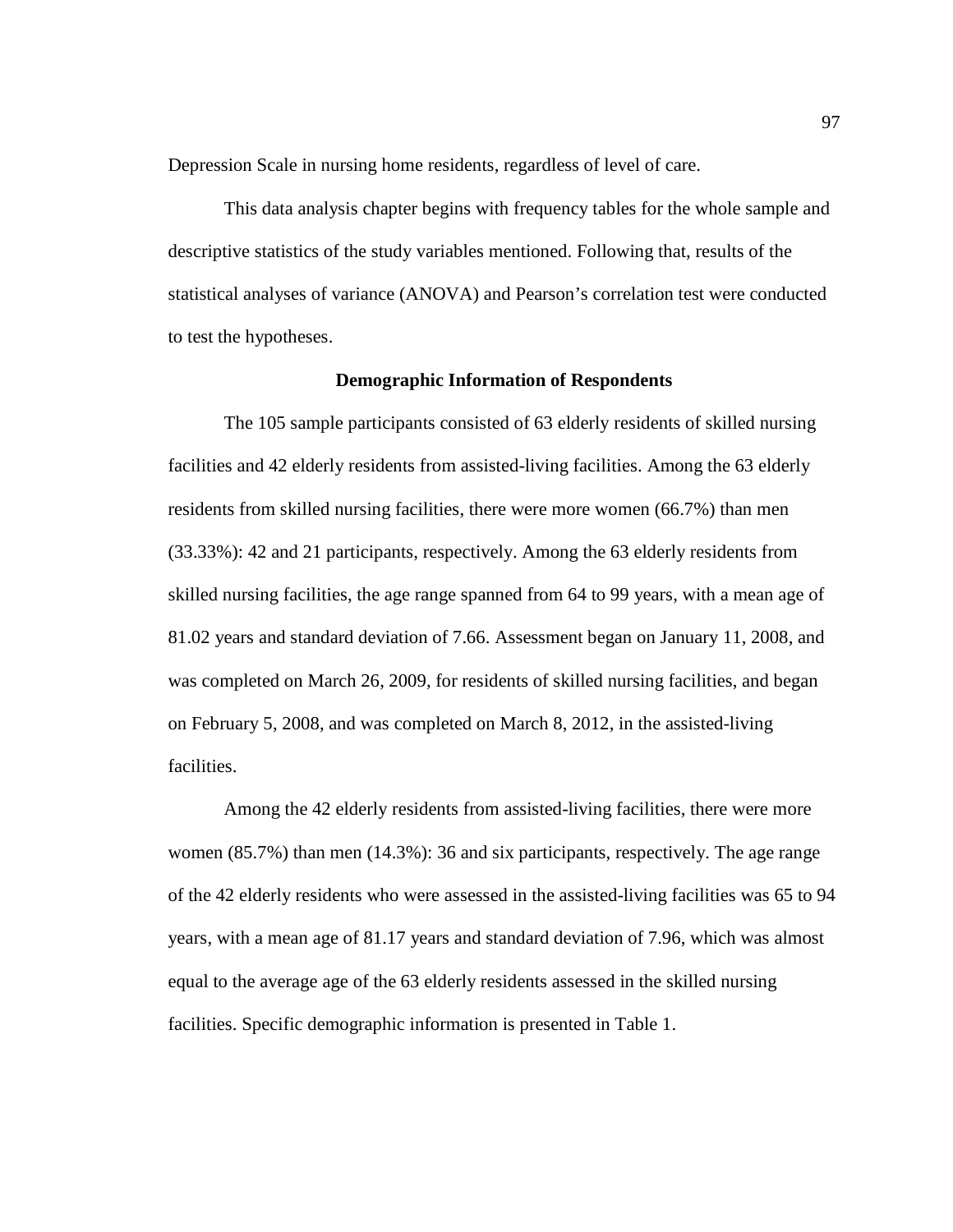Table 1

| Skilled nursing facilities | $\mathcal{f}$ | $\%$ | Assisted living<br>facilities | $\boldsymbol{f}$ | $\%$ |
|----------------------------|---------------|------|-------------------------------|------------------|------|
| Gender                     |               |      |                               |                  |      |
| Female                     | 42            | 66.7 | Female                        | 36               | 85.7 |
| Male                       | 21            | 33.3 | Male                          | 6                | 14.3 |
| Total                      | 63            | 100  | Total                         | 42               | 100  |
| Nursing care facilities    |               |      |                               |                  |      |
| (1)                        | 8             | 12.7 | (8)                           | 3                | 7.1  |
| (2)                        | 11            | 17.5 | (9)                           | 12               | 27.6 |
| (3)                        | 9             | 14.3 | (10)                          | 5                | 11.9 |
| (4)                        | 7             | 11.1 | (11)                          | 9                | 21.4 |
| (5)                        | 12            | 19   | (12)                          | 13               | 31   |
| (6)                        | 12            | 19   |                               |                  |      |
| (7)                        | 4             | 6.4  |                               |                  |      |
| Total                      | 63            | 100  | Total                         | 42               | 100  |
| Age                        |               |      |                               |                  |      |
| $\boldsymbol{N}$           | 63            |      | $\boldsymbol{N}$              | 42               |      |
| Minimum                    | 64            |      | Minimum                       | 65               |      |
| Maximum                    | 99            |      | Maximum                       | 94               |      |
| Mean                       | 81.02         |      | Mean                          | 81.17            |      |
| Std. Deviation             | 7.66          |      | Std. Deviation                | 7.96             |      |

*Frequency Distribution of Demographic Information of Sample Respondents in Skilled Nursing Care Facilities (N = 63) and in Assisted-Living Facilities (N =42)*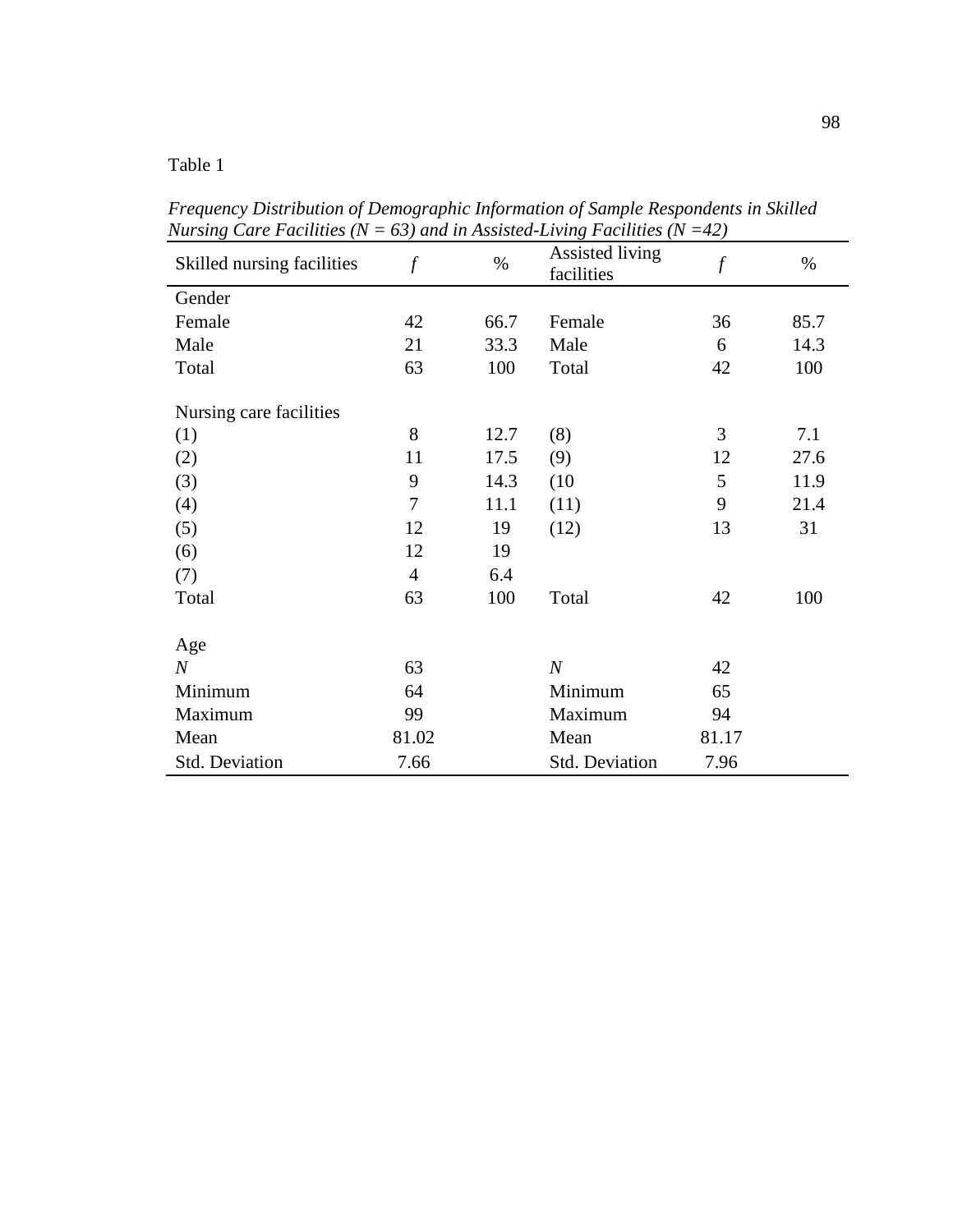### **Descriptive Statistics of Study Variables**

The descriptive statistics of the study variables are presented in Table 2. These include the variables of depression, learned helplessness, instrumental helplessness and perceived control. Depression scores were obtained through the Geriatric Depression Scale (GSD); learned helplessness was assessed through the use of the learned helplessness and instrumental helplessness subscales of the Multiscore Depression Inventory (MDI); and perceived control scores were obtained using the helplessness subscale of the Cognitive Distortion Scale (CDS). The descriptive statistics included the statistics of mean and standard deviation.

Results from Table 2 indicate that the mean depression of the total sample regardless of the type of long-term care facility was 9.31, with standard deviation of 6.65. Rounding up the mean value would categorize it in the mild depression range value of 10-19. However, the standard deviation value showed that the depression scores among participants varied either in the low or mild depression level. Thus, the elderly residents had either low, or at the most, mild feelings of depression. Among elderly residents of assisted-living facilities, mean depression of the total sample was 7.67, with standard deviation of 6.65, while the mean depression of the total sample of elderly residents in skilled nursing facilities was 10.41, with standard deviation of 6.77

The mean scores for learned helplessness and instrumental helpless were investigated to determine the patients' feeling of helplessness. Elderly residents in skilled nursing facilities had a mean learned helplessness score of 3.49, with standard deviation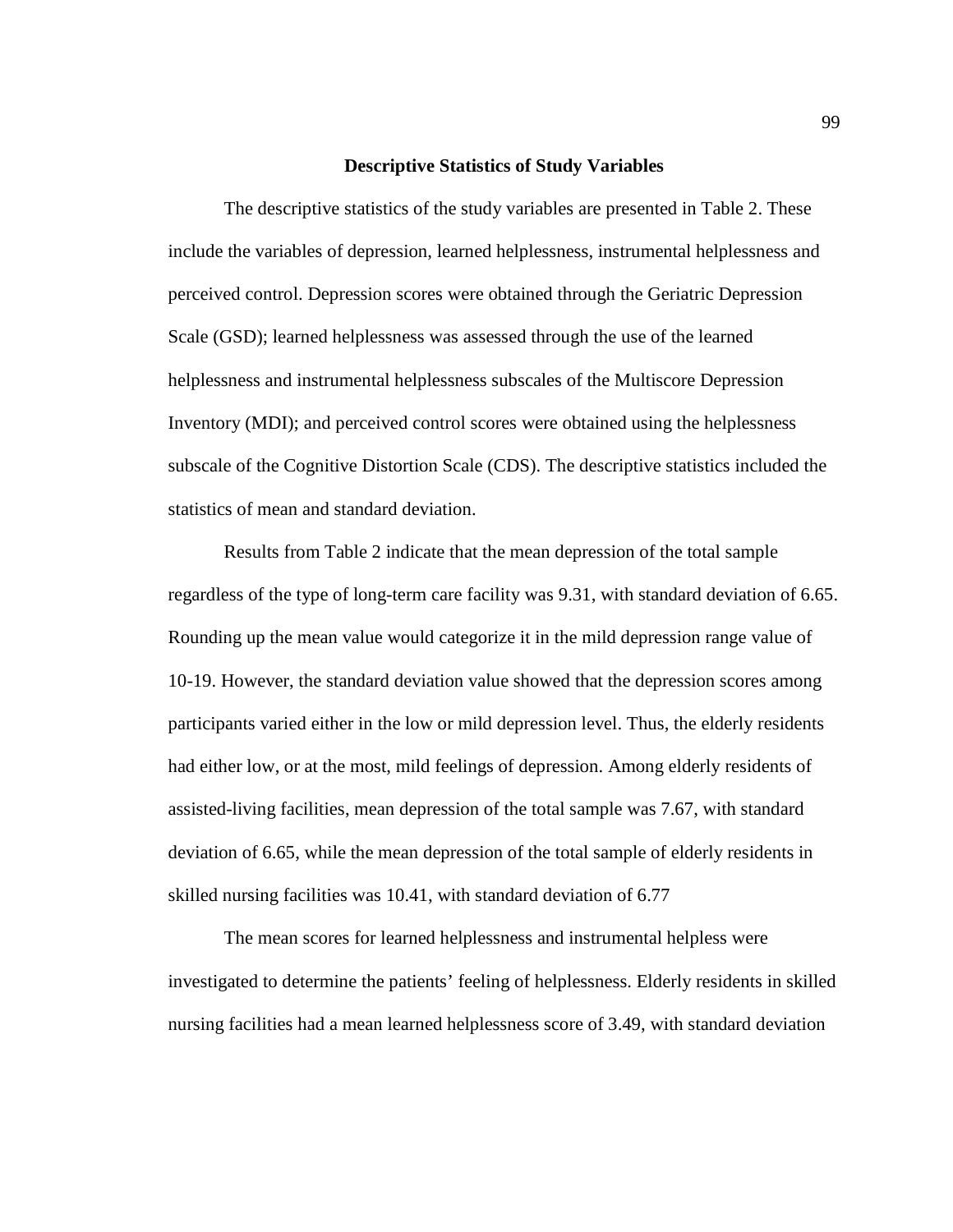of 3.14; the mean instrumental helplessness score was 3.59, with a standard deviation of 2.73. Elderly residents in assisted-living facilities had a mean learned helplessness score of 2.50, with standard deviation of 2.51; the mean instrumental helplessness score was 2.17, with a standard deviation of 1.52.

Lastly, the mean scores for perception of control were obtained. Elderly residents in skilled nursing facilities had mean scores for perceived control of 19.78 with a standard deviation of 8.44. Elderly residents in assisted-living facilities had mean scores for perceived control of 16.71 with a standard deviation of 8.06.

Table 2

| Type of long-term care |                |            | Learned      | Instrumental | Perceived |
|------------------------|----------------|------------|--------------|--------------|-----------|
| facility               |                | Depression | helplessness | helplessness | control   |
| Skilled                | Mean           | 10.41      | 3.49         | 3.59         | 19.78     |
| nursing                | $\overline{N}$ | 63         | 63           | 63           | 63        |
| facilities             | Std. deviation | 6.77       | 3.14         | 2.73         | 8.44      |
|                        | Minimum        | 0          | $\Omega$     | 0            | 8         |
|                        | Maximum        | 24         | 11           | 11           | 40        |
| Assisted-              | Mean           | 7.67       | 2.50         | 2.17         | 16.71     |
| living                 | $\overline{N}$ | 42         | 42           | 41           | 42        |
| facilities             | Std. deviation | 6.18       | 2.51         | 1.52         | 8.06      |
|                        | Minimum        | $\Omega$   | $\Omega$     |              | 8         |
|                        | Maximum        | 28         | 10           | 6            | 36        |
| Total                  | Mean           | 9.31       | 3.10         | 3.03         | 18.55     |
|                        | $\overline{N}$ | 105        | 105          | 104          | 105       |
|                        | Std. deviation | 6.65       | 2.93         | 2.42         | 8.39      |
|                        | Minimum        | 0          | $\Omega$     | 0            | 8         |
|                        | Maximum        | 28         | 11           | 11           | 40        |

*Descriptive Statistics of Study Variables*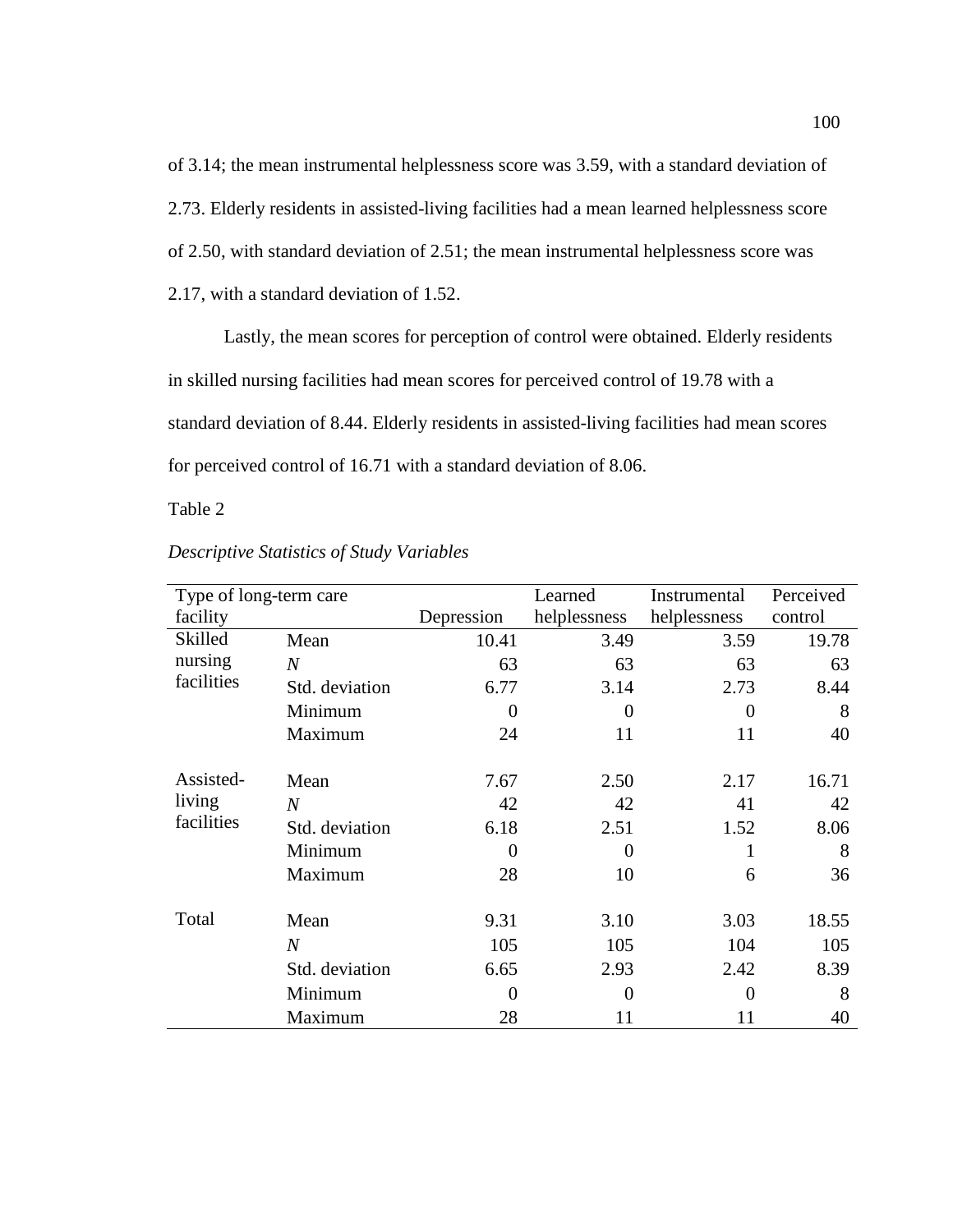### **Univariate Normality Testing and Test of Other Required Assumptions**

There were no missing data on the study variables of depression, learned helplessness, instrumental helplessness and perceived control among the 105 respondents. Prior to conducting the statistical analysis of ANOVA and Pearson's correlation test to address the seven research hypotheses, preliminary screening of the data was conducted to ensure the integrity of the findings from the analysis. This is important in order to assure that the results of each statistic are acceptable and reasonable since it does not violate the required assumptions of both the ANOVA and Pearson's correlation test. The ANOVA and Pearson's correlation test are both considered as parametric tests that require univariate normality in the data set.

Table 3

|                           | <b>Skewness</b>  |            |                  | Kurtosis   |
|---------------------------|------------------|------------|------------------|------------|
|                           | <b>Statistic</b> | Std. error | <b>Statistic</b> | Std. error |
| Depression                | 0.48             | 0.24       | $-0.61$          | 0.47       |
| Learned helplessness      | 1.06             | 0.24       | 0.29             | 0.47       |
| Instrumental helplessness | 1.14             | 0.24       | 0.54             | 0.47       |
| Perception of control     | 0.54             | 0.24       | $-0.50$          | 0.47       |

*Results of Univariate Normality Testing of Study Variables*

Normality of data should be followed prior to the actual use of the statistical tools. Normality testing was conducted by investigating the skewness and kurtosis of the data of each study variable, and Table 3 summarizes the results. To determine whether the data follows normal distribution, skewness statistics greater than three indicate nonnormality while a kurtosis statistic above three would also indicate non-normality (Kline, 2005). Looking at Table 3, the skewness statistic values of the four study variables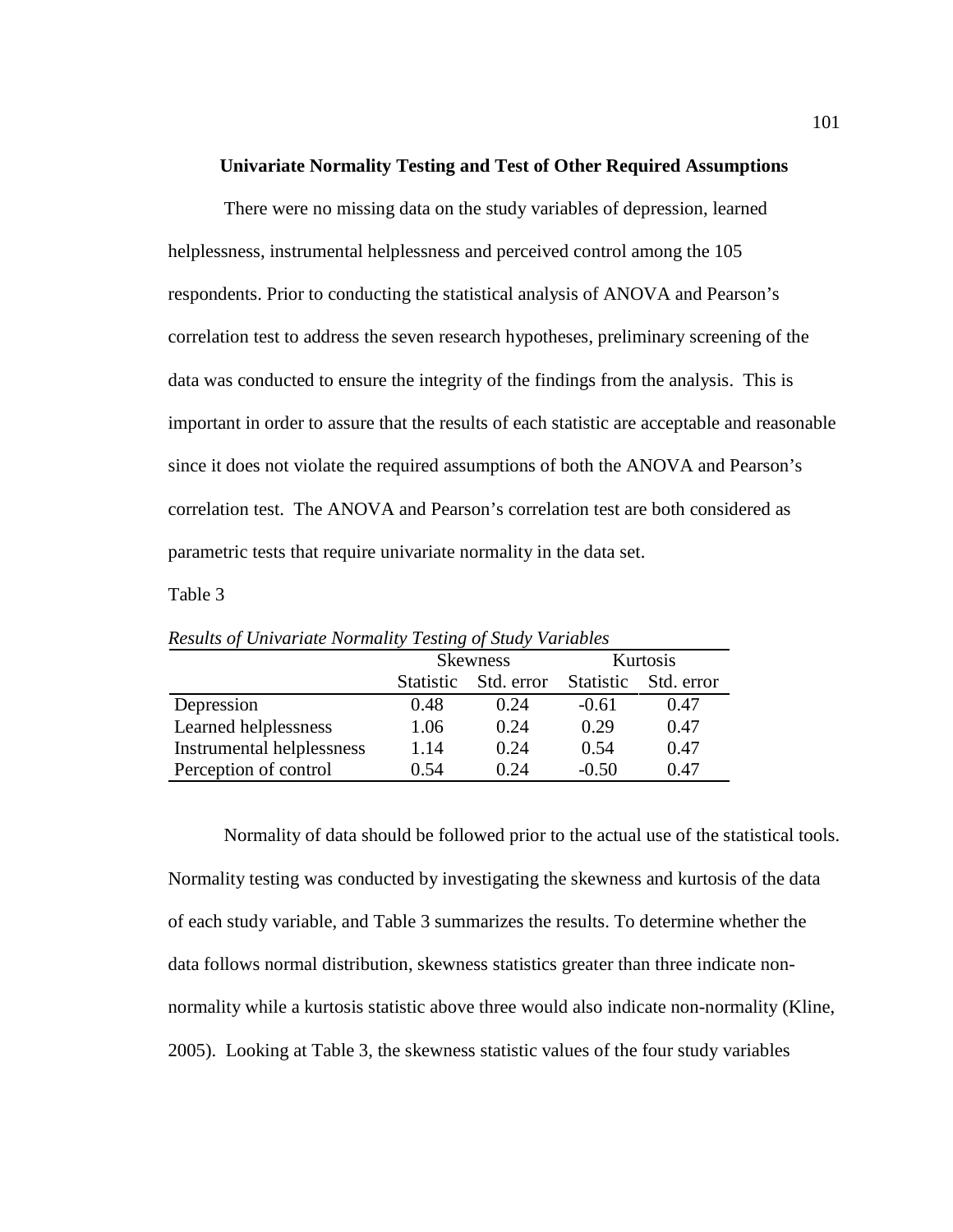enumerated ranged between 0.48 and 1.14 while the kurtosis values ranged between -0.61 and 0.54. The skewness and kurtosis statistics of all study variables fell within the criteria enumerated by Kline (2005) indicating that all the data were normally distributed.

For the ANOVA test, homoscedasticity of variances is also a required assumption. Table 4 summarizes the results of the Test of Homogeneity of Variances. The probability value of significance (sig.) of the test should be greater than the level of significance value of 0.05 to ensure that the data satisfied the assumption of homogeneity of variance. The test was conducted for each data set of the dependent variables of depression, learned helplessness, instrumental helplessness and perceived control in the ANOVA. The resulting statistics in Table 4 showed that test statistics of depression (Levene Statistic  $(1, 103) = 2.39$ ;  $p = 0.13$ ), learned helplessness (Levene Statistic  $(1, 103)$ ) 103) = 3.00; p = 0.09), instrumental helplessness (Levene Statistic  $(1, 102)$  = 3.53; p = 0.07), and perceived control (Levene Statistic  $(1, 102) = 0.17$ ;  $p = 0.68$ ) were greater than 0.05.

Table 4

|                           | Levene statistic | df1 | df2 | Sig.     |
|---------------------------|------------------|-----|-----|----------|
| Depression                | 2.39             |     | 103 | 0.13     |
| Learned helplessness      | 3.00             |     | 103 | 0.09     |
| Instrumental helplessness | 3.53             |     | 102 | 0.07     |
| Perceived control         | ነ 17             |     | 103 | $0.68\,$ |

*Results of Test of Homogeneity of Variances*

This suggested that the variances were equal or homogenous across each of the dependent variables. The required assumption of homogeneity of variances was not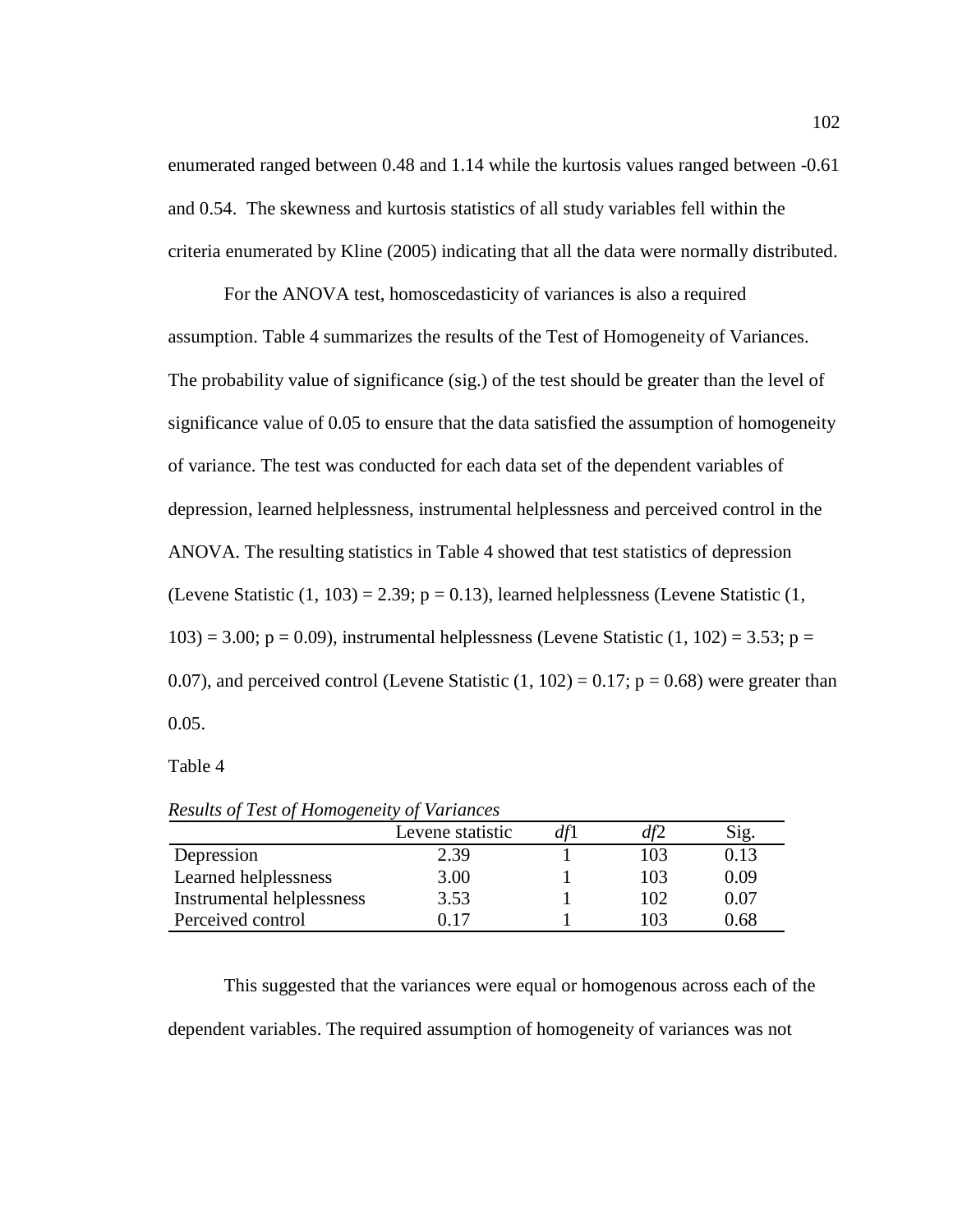violated. Other than the assumption of normal distribution, the sample data should also not violate the other required assumptions of the ANOVA and Pearson's correlation statistical tests. For the ANOVA test, the independent variable should consists of two or more categorical independent groups, while both the variables involved in the Pearson's correlation statistical test should be continuous variables either measured as interval or ratios. Both of these assumptions were satisfied. In the ANOVA test, the independent variable of type of long-term care facility was a categorical variable consisting of two independent groups of residents from skilled nursing care facilities and residents from assisted-living facilities while the dependent variables of depression, instrumental helplessness, learned helplessness, and perceived control were all continuous variables measured using interval levels. The variable requirements for the Pearson's correlation statistical tests were also satisfied since all the four study variables were continuous variables. The value of a continuous variable is not limited to a certain range, but continuous within a certain interval. Also, both tests require that no outlier should exist in the data. This was not violated since the possible values of each study variable were within the range of possible scores (minimum and maximum) as can be seen in scatter plots of outliers in Figures 1 through 4. Scatter plots in Figures1 to 4 showed that there were not outliers in the data for depression, instrumental helplessness, learned helplessness, and perceived control since the dispersion of the data in the plots were not too wide. Conducting both the ANOVA and Pearson's correlation test were acceptable since the variables did not violate any of the required assumptions.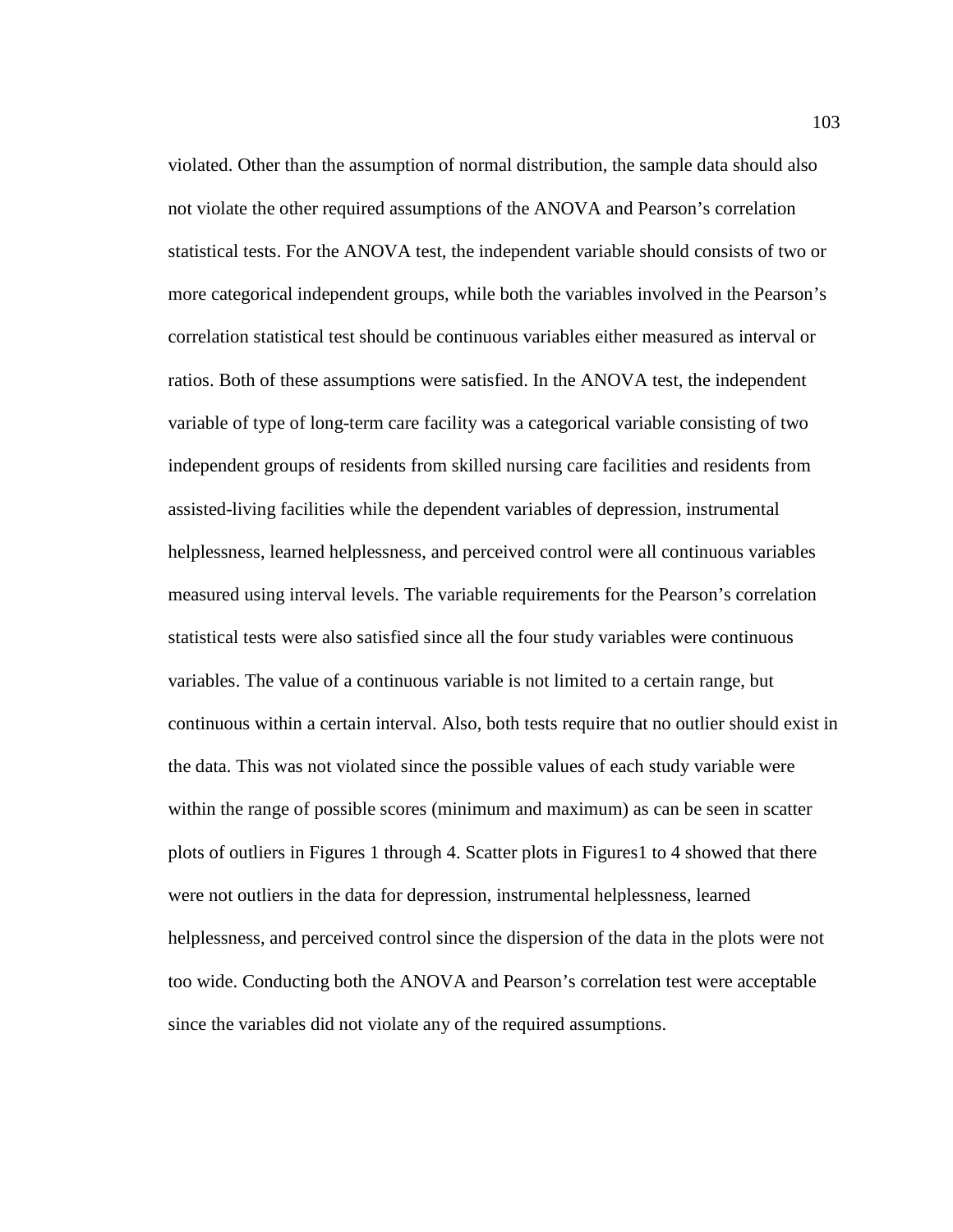

*Figure 1*. Scatter plot of data set for depression.



*Figure 2*. Scatter plot of data set for instrumental helplessness.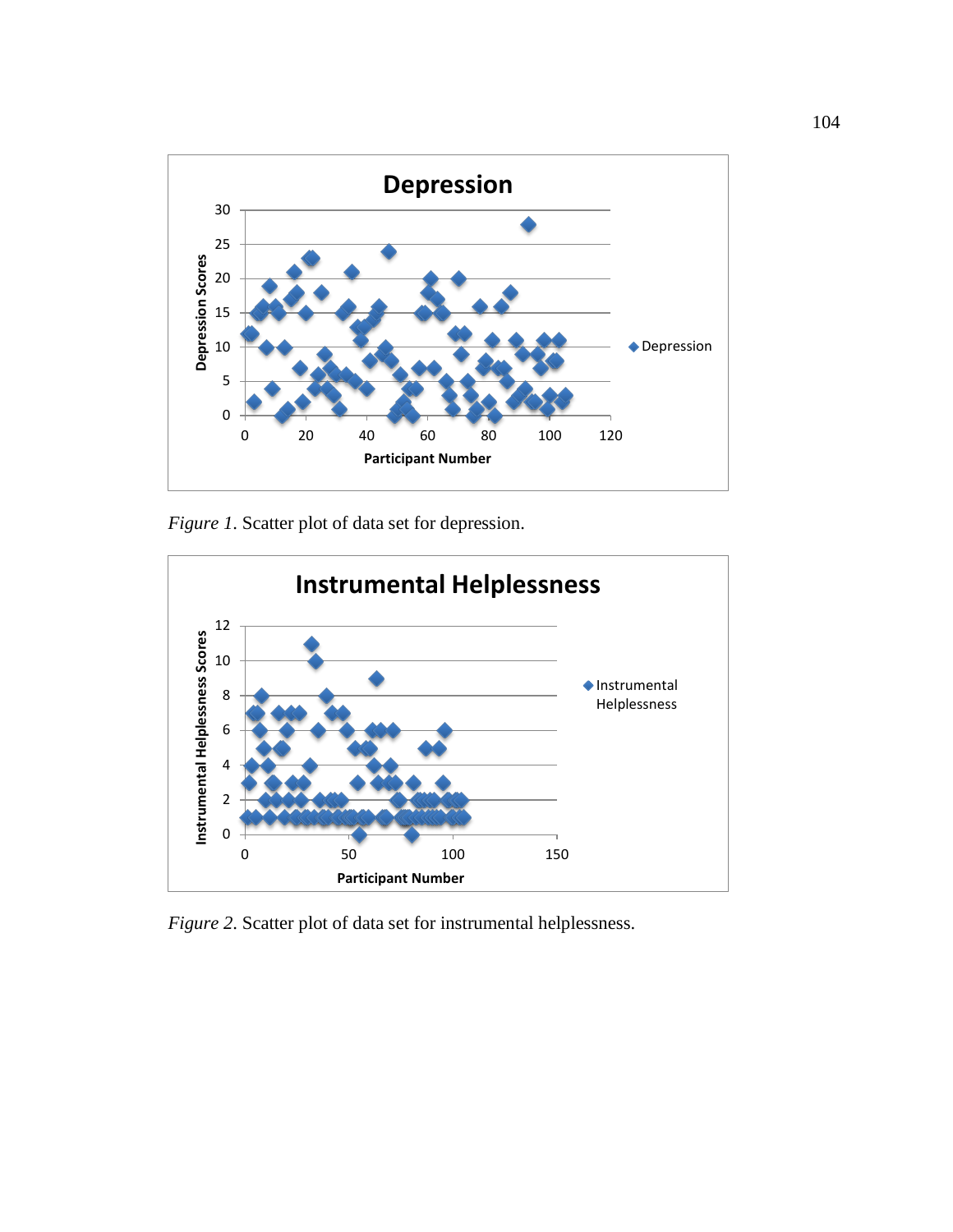

*Figure 3.* Scatter plot of data set for learned helplessness.



*Figure 4.* Scatter plot of data set for perception of control.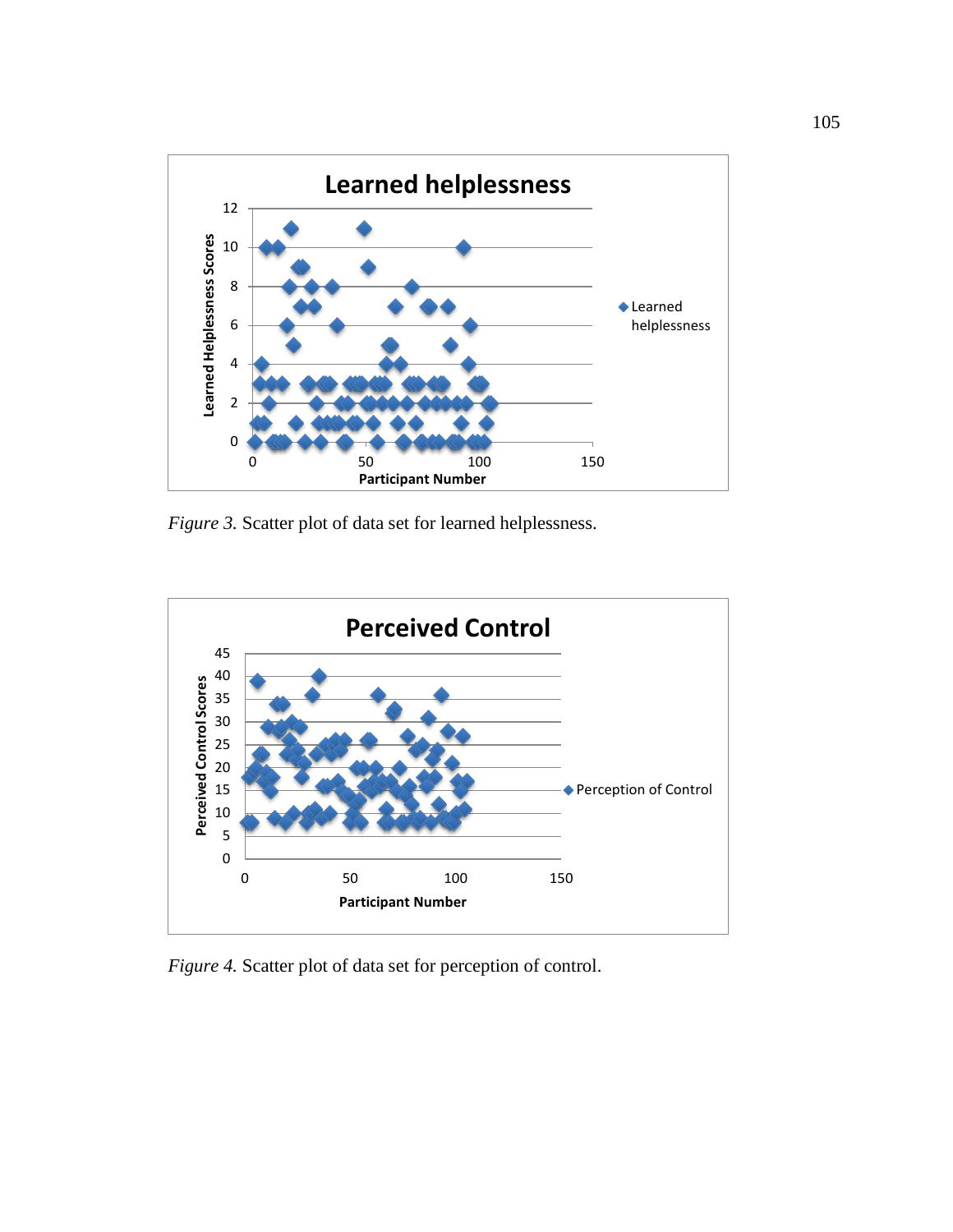# **Analysis and Results**

# **Research Hypotheses 1, 2, 3, and 4**

For Research Hypotheses 1, 2, 3, and 4, a mean difference test involving ANOVA was conducted to determine whether there is a higher average level of depression, learned helplessness, instrumental helplessness, and perceived control among individuals in skilled nursing care facilities than among individuals in assisted-living facilities. A level of significance of 0.05 was used in the statistical analysis. A significant difference existed once the probability value of significance (sig.) is less than or equal to the level of significance value of 0.05.

The results of the ANOVA mean test of differences of the depression, learned helplessness, instrumental helplessness and perceived control of the elderly participants between the different types of long-term care facilities of skilled nursing care facilities and assisted-living facilities are summarized in Table 5. The ANOVA revealed that a significant mean difference existed in the depression  $(F(1, 103) = 4.45; p = 0.04)$ between the residents in the skilled nursing care facilities and assisted-living facilities. There was a statistically significant difference in the depression levels between the two categorical groups because the probability value of significance (sig.) was less than the level of significance value of 0.05. In terms of mean difference, the mean depression score of the residents in the skilled nursing care facilities  $(M = 10.41)$  was higher than the mean depression score of the residents in the assisted-living facilities  $(M = 7.67)$ . Higher scores indicate higher degree of depression. Thus, the ANOVA results were able to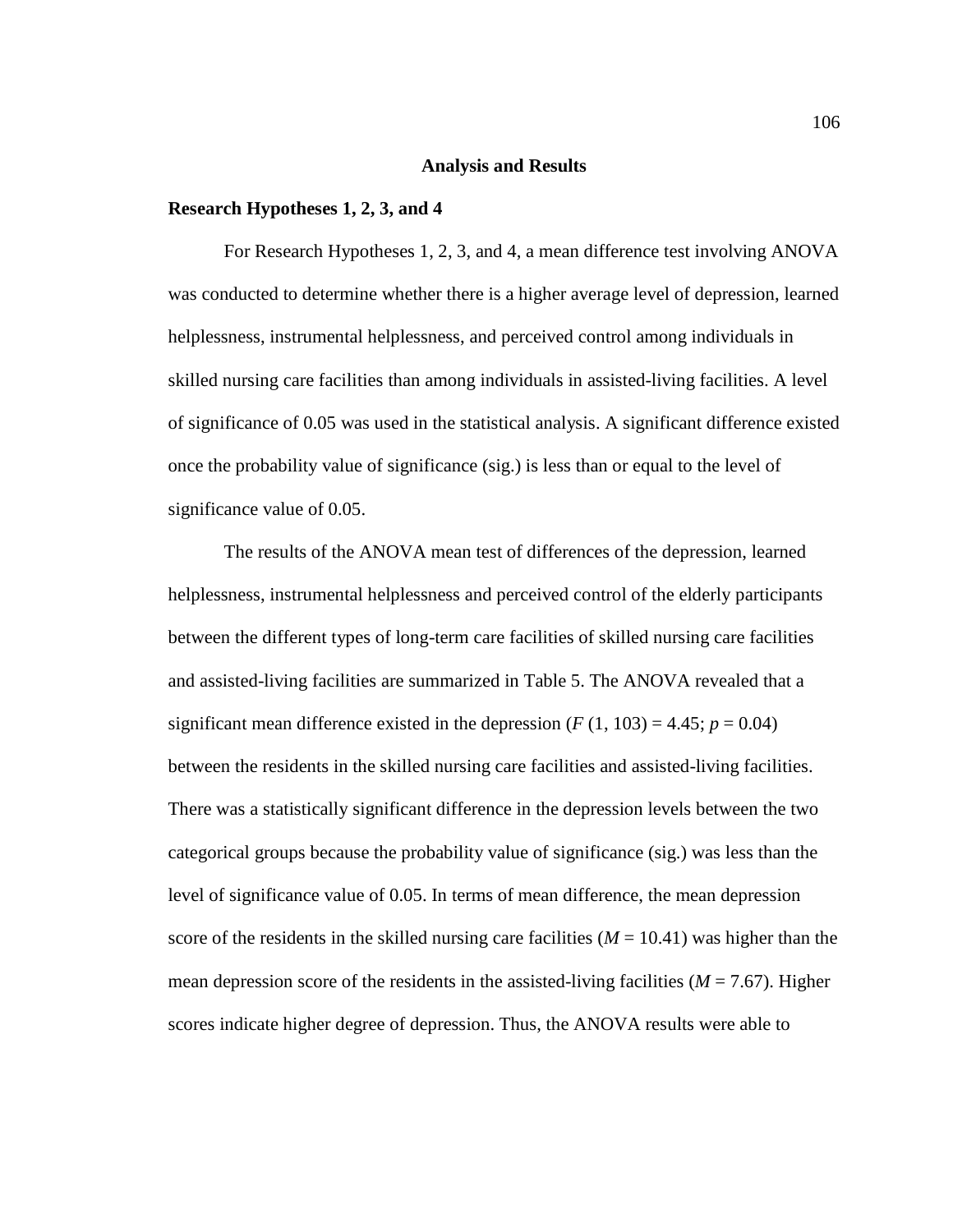support research hypothesis one in that there was a higher average level of depression among individuals in skilled nursing care facilities compared to individuals in assistedliving facilities.

Table 5

| Variable                     |                       | Sum of<br>Squares | $d\!f$       | Mean<br>Square | $\overline{F}$ | Sig. | Partial<br>Eta<br>Squared |
|------------------------------|-----------------------|-------------------|--------------|----------------|----------------|------|---------------------------|
| Depression                   | <b>Between Groups</b> | 190.03            | 1            | 190.03         | 4.45           | 0.04 | 0.04                      |
|                              | <b>Within Groups</b>  | 4402.60           | 103          | 42.74          |                |      |                           |
|                              | Total                 | 4592.63           | 104          |                |                |      |                           |
|                              |                       |                   |              |                |                |      |                           |
| Learned                      | <b>Between Groups</b> | 24.80             | 1            | 24.8           | 2.93           | 0.09 | 0.03                      |
| helplessness                 | <b>Within Groups</b>  | 870.25            | 103          | 8.45           |                |      |                           |
|                              | Total                 | 895.05            | 104          |                |                |      |                           |
| Instrumental<br>helplessness | <b>Between Groups</b> | 49.84             | $\mathbf{1}$ | 49.84          | 29.16          | 0.00 | 0.08                      |
|                              | <b>Within Groups</b>  | 555.08            | 102          | 5.44           |                |      |                           |
|                              | Total                 | 604.91            | 103          |                |                |      |                           |
| Perceived                    |                       |                   |              |                |                |      |                           |
|                              | <b>Between Groups</b> | 236.50            | 1            | 236.5          | 3.44           | 0.07 | 0.03                      |
| Control                      | <b>Within Groups</b>  | 7081.46           | 103          | 68.75          |                |      |                           |
|                              | Total                 | 7317.96           | 104          |                |                |      |                           |

*ANOVA Results of Mean Difference of Depression, Learned Helplessness, Instrumental Helplessness, and Perceived Control by Type of Long-Term Care Facility*

There was also a significant mean difference in the instrumental helplessness (*F*  $(1, 102) = 29.16$ ;  $p < 0.001$ ) scores between the residents in the skilled nursing care facilities and assisted-living facilities. The elderly residents assessed in the skilled nursing care facilities ( $M = 3.59$ ) have higher instrumental helplessness than those elderly participants in the assisted-living facilities  $(M = 2.17)$ . Higher scores would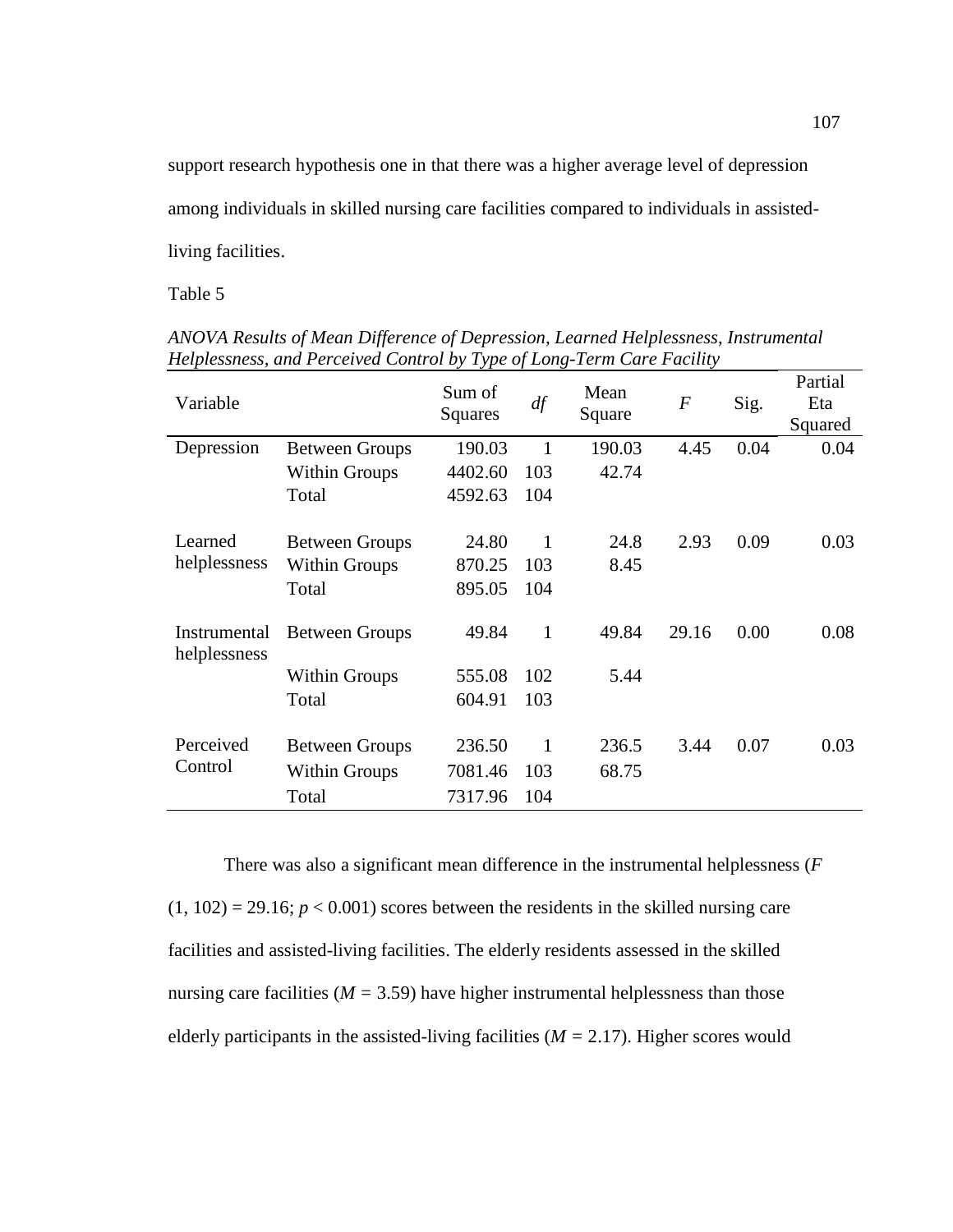indicate that the resident's feeling of helplessness was higher. Thus, the ANOVA results were able to support research hypothesis three that there is a significant difference in learned helplessness, as measured by the instrumental helplessness subscale of the Multiscore Depression Inventory, when comparing individuals in the skilled nursing care facilities with individuals in assisted-living facilities.

Lastly, the mean difference in the learned helplessness  $(F(1, 103) = 2.93; p =$ 0.09) and perceived control  $(F(1, 103) = 3.44; p = 0.07)$  scores between the residents in the skilled nursing care facilities and in the assisted-living facilities were not statistically and significantly different according to the ANOVA results. This was because the probability value of significance (sig.) was greater than the level of significance value of 0.05. Thus, the results did not prove any support for research hypotheses two and four. The results showed that there are no significant differences in learned helpless as measured by the learned helplessness subscale of the Multiscore Depression Inventory, when comparing individuals in the skilled nursing care facilities with individuals in assisted-living facilities and there are no significant differences in perceived control, as measured by the Cognitive Distortion Scale (helplessness subscale), when comparing individuals in the skilled nursing care facilities with individuals in assisted-living facilities.

The effect sizes of the independent variable in changing the dependent variables were also investigated using the partial Eta squared values. According to Cohen (1988), effect size as measured using partial eta squared can be categorized as small (0.01 and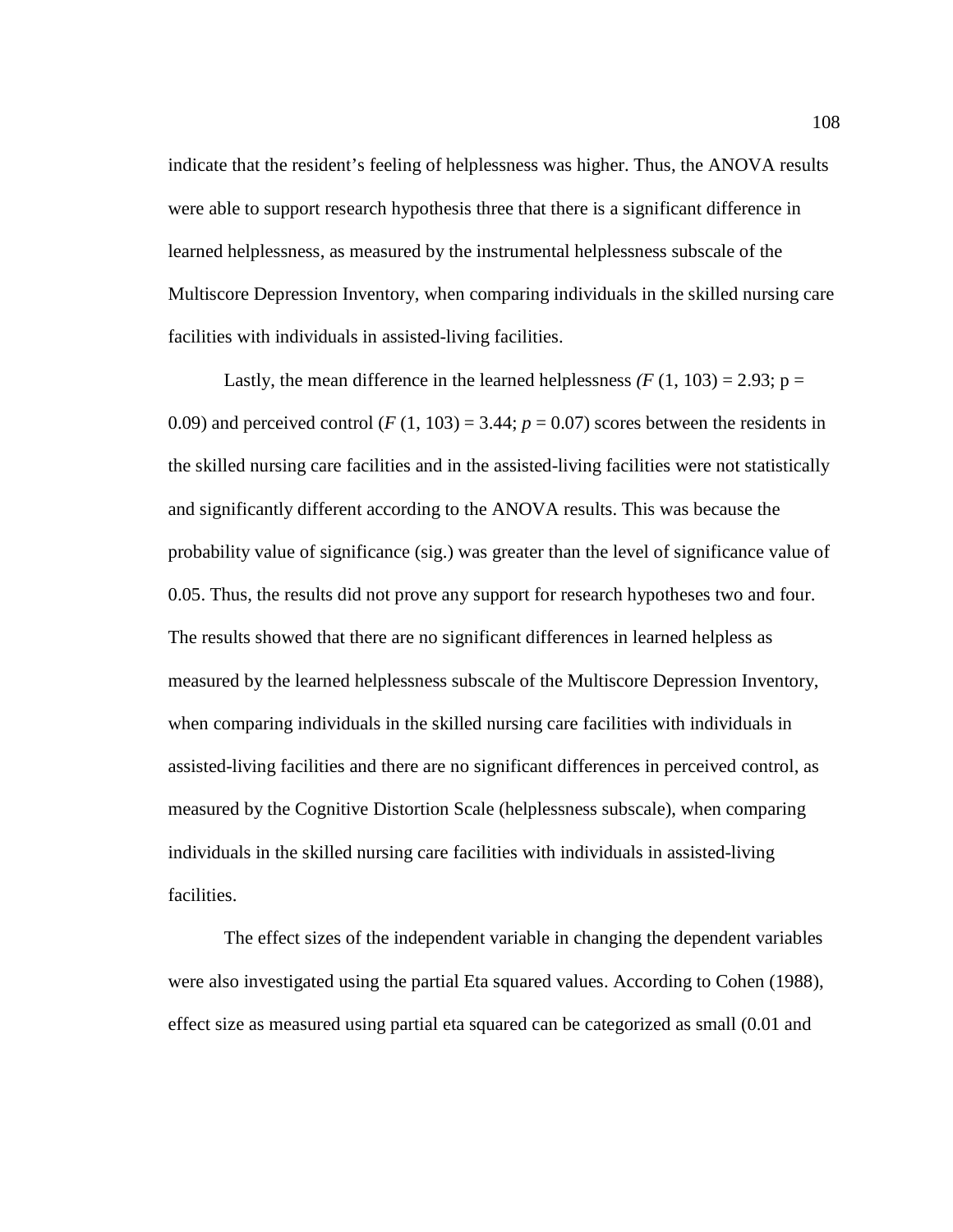below), medium (0.06 and below), and large (0.138 and below). The effect size of the type of long-term facility to the dependent variable of depression ( $\eta^2 = 0.04$ ) was a medium effect size, while the effect size of the type of long-term facility to the dependent variable of instrumental helplessness ( $\eta_p^2 = 0.08$ ) was a large effect size. This indicated that 4% and 8% of total variance in the dependent variables of depression and instrumental helplessness, respectively, could be accounted for by the independent variable of type of long-term facility.

## **Research Hypothesis 5**

For Research hypothesis five, a Pearson's correlation test was conducted to determine whether there was a relationship between learned helplessness as measured by the learned helplessness subscale of the Multiscore Depression Inventory and depression in nursing home residents, regardless of level of care. A significant relationship existed once the probability value of significance (sig.) is less than or equal to the level of significance value of 0.05. The Pearson's correlation test also investigated the degree of the correlation (positive or negative) and the strength of the correlation.

The results of the Pearson's correlation test are presented in Table 6. The Pearson correlation test is a two-tailed test. The test results showed a significant positive correlation between depression and learned helplessness  $(r (103) = 0.49, p < 0.001)$  and a significant positive correlation between learned helplessness and instrumental helplessness  $(r 102) = 0.44$ ,  $p < 0.001$ ). The strengths of correlation or the effect size, which were based on the r-coefficient of determination, were all moderate since the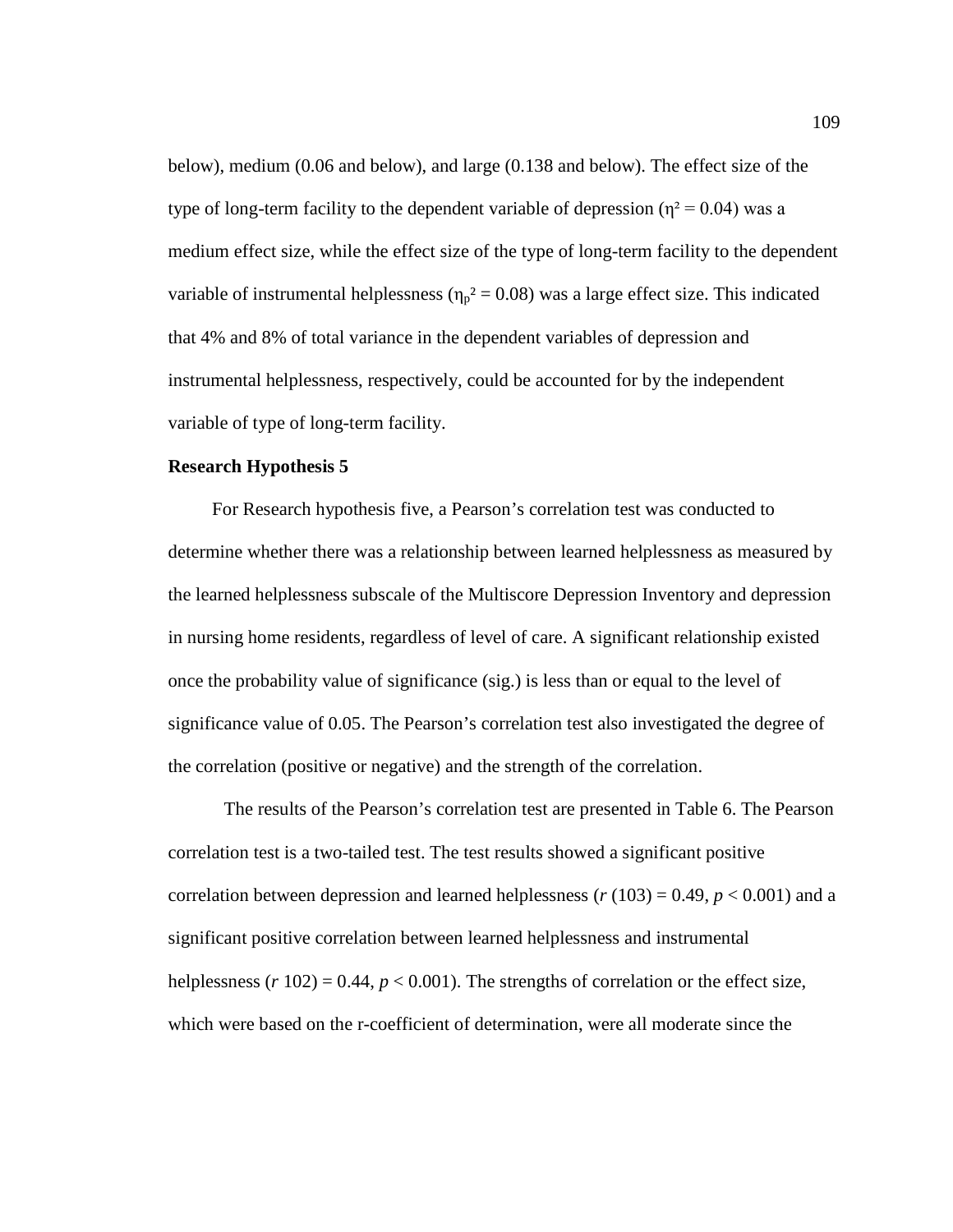values were between the moderate strength range of 0.3 and 0.5. The significant positive correlation suggested that the learned helplessness of a resident increased as the resident's depression level increased while the learned helplessness of a resident increased as the resident's instrumental helplessness increased. This meant that decreased sense of control over one's environment did contribute toward the development of depression among the elderly. The results of the correlation test supported hypothesis five that there is a relationship between learned helplessness as measured by the learned helplessness subscale of the Multiscore Depression Inventory and depression in nursing home residents, regardless of level of care.

Table 6

|                                               |                            |            | Learned      |
|-----------------------------------------------|----------------------------|------------|--------------|
|                                               |                            | Depression | helplessness |
| Learned helplessness                          | <b>Pearson Correlation</b> | 0.49       |              |
|                                               | $Sig. (2-tailed)$          | 0.001      |              |
|                                               | N                          | 105        |              |
| Instrumental helplessness Pearson Correlation |                            |            | 0.44         |
|                                               | $Sig. (2-tailed)$          |            | 0.001        |
|                                               | N                          |            | 104          |

*Pearson's Correlation Test Results of Relationship Between Depression and the Variables of Learned Helplessness and Instrumental Helplessness*

### **Research Hypothesis 6**

For Research hypothesis six, a Pearson's correlation test was conducted to determine whether there was any relationship between learned helplessness as measured by the instrumental helplessness subscale of the Multiscore Depression Inventory and depression in nursing home residents. The results of the Pearson's correlation test were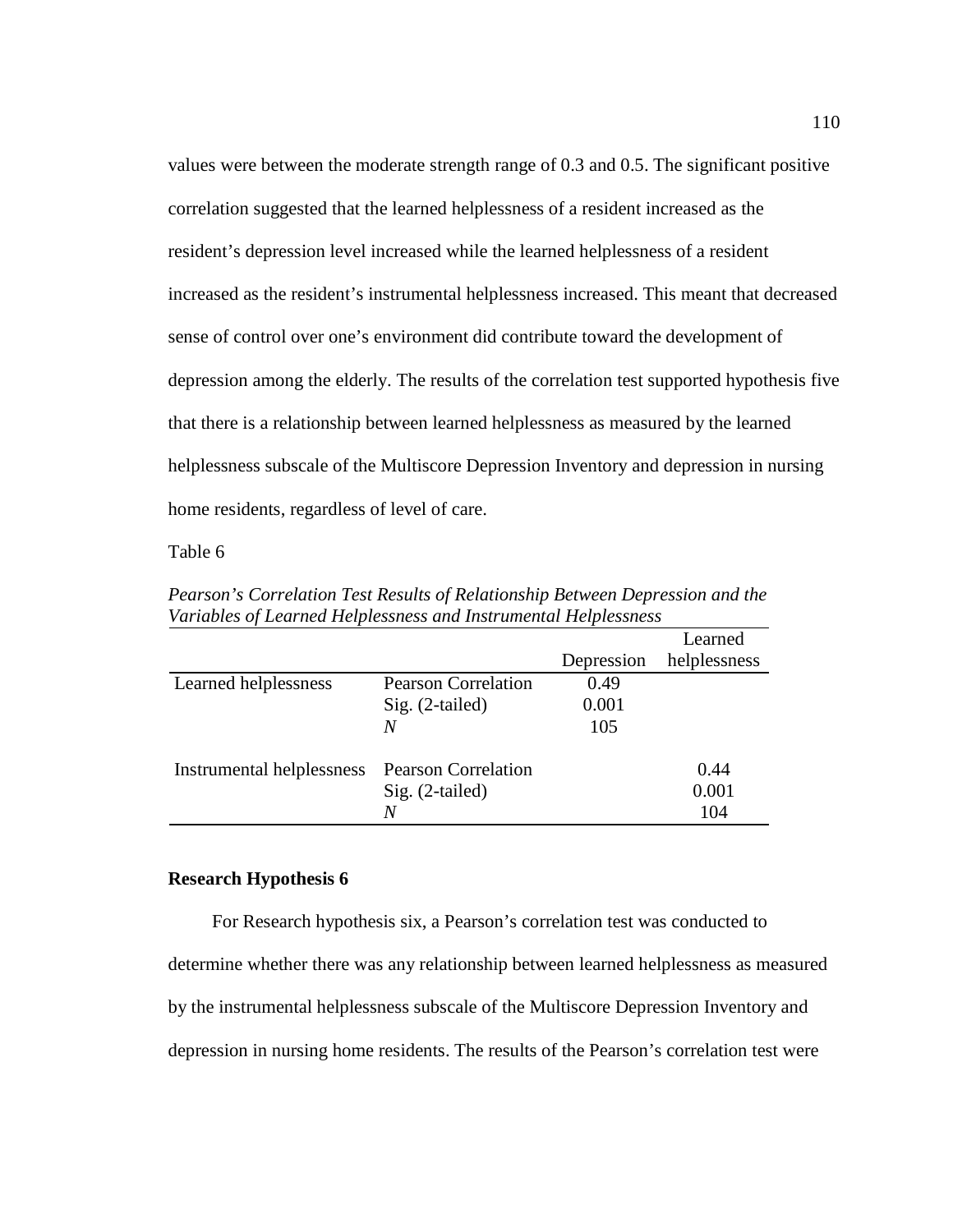presented in Table 7. The test results showed a significant positive correlation between depression and instrumental helplessness ( $r = 0.51$ ,  $p < 0.001$ ). The strength of correlation or the effect size, based on the r-coefficient of determination, was strong since the value was greater than 0.5. The significant positive correlation suggested that the instrumental helplessness of a patient increased as patient's depression level increased. This meant that related feelings of instrumental helplessness indigenous to more highly structured environments did contribute toward the development of depression among the elderly. The results of the correlation test supported *H*6 that there is a relationship between instrumental helplessness as measured by the Multiscore Depression Inventory and depression in nursing home residents, regardless of level of care.

Table 7

|                                                      |                            |            | Learned      |
|------------------------------------------------------|----------------------------|------------|--------------|
|                                                      |                            | Depression | Helplessness |
| Learned helplessness                                 | <b>Pearson Correlation</b> | 0.49       |              |
|                                                      | $Sig. (2-tailed)$          | 0.001      |              |
|                                                      | N                          | 105        |              |
| <b>Instrumental Helplessness</b> Pearson Correlation |                            | 0.51       | 0.44         |
|                                                      | $Sig. (2-tailed)$          | 0.001      | 0.001        |
|                                                      | N                          | 104        | 104          |

*Pearson's Correlation Test Results of Relationship Between the Variables of Learned Helplessness, Instrumental Helplessness, and Depression*

## **Research Hypothesis 7**

For Research hypothesis seven, a Pearson correlation test was conducted to determine whether there was any relationship between perceived control as measured by the Cognitive Distortion Scale (helplessness subscale) and depression as measured by the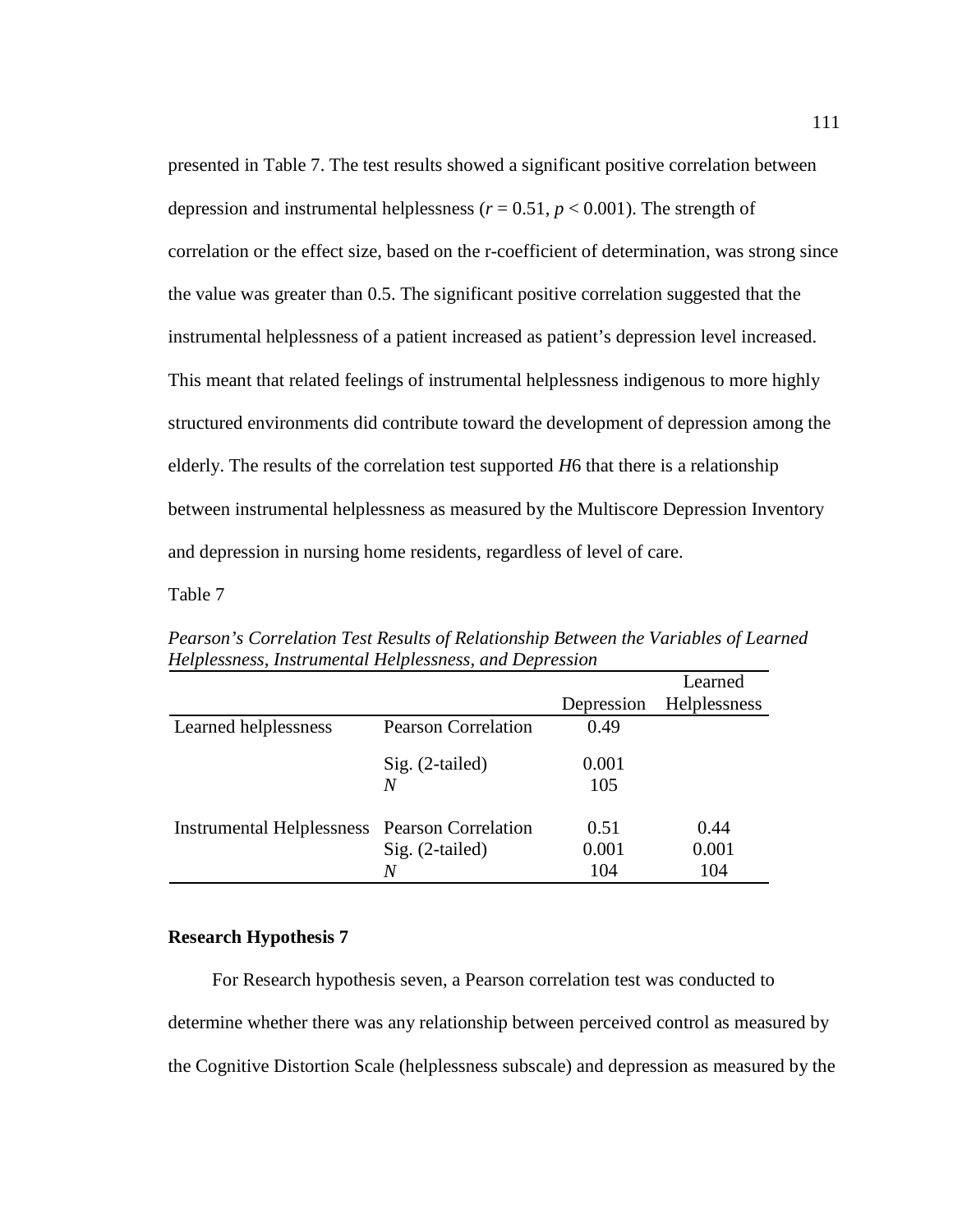Geriatric Depression Scale in nursing home residents regardless of level of care. The results of the Pearson's correlation test were presented in Table 8. The test results showed that a significant positive correlation between perceived control and depression (*r*  $= 0.73$ ,  $p < 0.001$ ) exists. The strength of correlation or the effect size, based on the rcoefficient of determination, was strong between the two variables since the value was greater than 0.5. The significant positive correlation suggested that depression of a resident increased as the resident's perceived control score increased. The results of the correlation test supported research hypothesis seven that there is a relationship between an individual's reduced perceived control over one's life as measured by the helplessness subscale of the Cognitive Distortion Scale and depression in nursing home residents regardless of level of care.

Table 8

*Pearson's Correlation Test Results of Relationship Between Depression and Perceived Control* 

|                                | Perceived |
|--------------------------------|-----------|
|                                | Control   |
| Depression Pearson Correlation | 0.7       |
| $Sig. (2-tailed)$              | 0.00      |
| N/                             | 105       |

# **Difference Between Two Correlation Coefficients**

A test of significant difference between two correlation coefficients using the Fisher r-to-z transformation is conducted to determine the possible between-group differences in the correlations between depression with the variables of learned helplessness, instrumental helplessness and perceived control in the two independent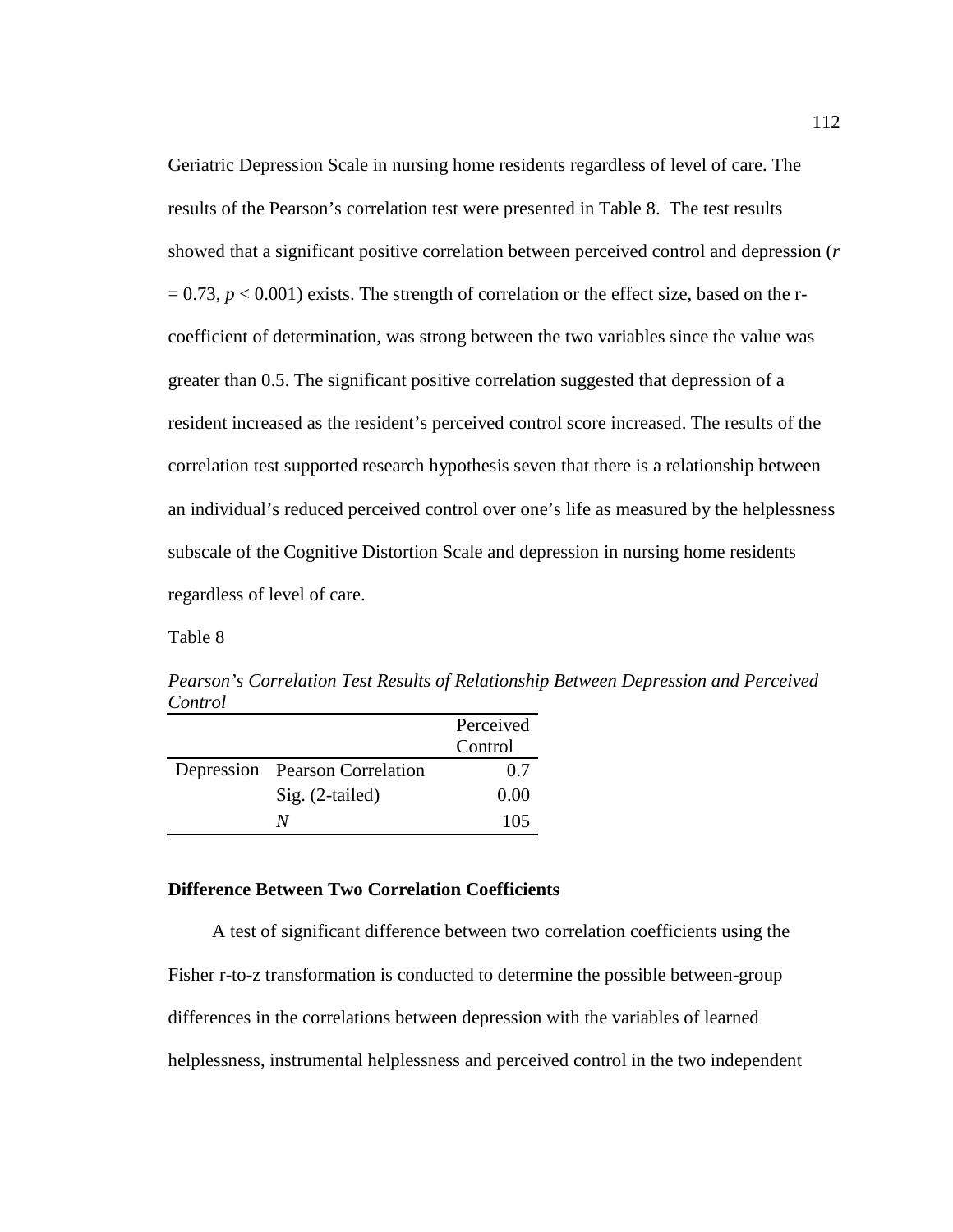groups of elderly residents from assisted-living facilities and elderly residents from skilled nursing facilities. A value of z was calculated to assess the significance of the difference between the two correlation coefficients found in the two independent samples. The results were summarized in Table 9.

Table 9

| Variable     | Test                                             | <b>Statistics</b>          | Skilled<br><b>Nursing</b><br>Care<br>Facilities | Assisted-<br>Living<br>Facilities |
|--------------|--------------------------------------------------|----------------------------|-------------------------------------------------|-----------------------------------|
|              | Perception of Correlation results by             | <b>Pearson Correlation</b> | 0.67                                            | 0.80                              |
| Control      | Group                                            | Sig.                       | 0.00                                            | 0.00                              |
|              |                                                  | $\boldsymbol{N}$           | 63                                              | 42                                |
|              | Significance of the<br>Difference Between<br>Two | $z = -0.140$               |                                                 |                                   |
|              | <b>Correlation Coefficients</b>                  | $\text{Sig.} = 0.16$       |                                                 |                                   |
| Instrumental | Correlation results by                           | <b>Pearson Correlation</b> | 0.45                                            | 0.62                              |
| Helplessness | Group                                            | Sig. (2-tailed)            | 0.00                                            | 0.00                              |
|              |                                                  | $\overline{N}$             | 63                                              | 41                                |
|              | Significance of the<br>Difference Between        | $z = -1.17$                |                                                 |                                   |
|              | Two<br><b>Correlation Coefficients</b>           | $Sig. = 0.24$              |                                                 |                                   |
| Learned      | Correlation results by                           | <b>Pearson Correlation</b> | 0.42                                            | 0.57                              |
| helplessness | Group                                            | Sig. (2-tailed)            | 0.00                                            | 0.00                              |
|              |                                                  | $\boldsymbol{N}$           | 63                                              | 42                                |
|              | Significance of the<br>Difference Between        | $z = -.097$                |                                                 |                                   |
|              | Two<br><b>Correlation Coefficients</b>           | $Sig. = 0.33$              |                                                 |                                   |

*Result of Significance of the Difference Between Two Correlation Coefficients*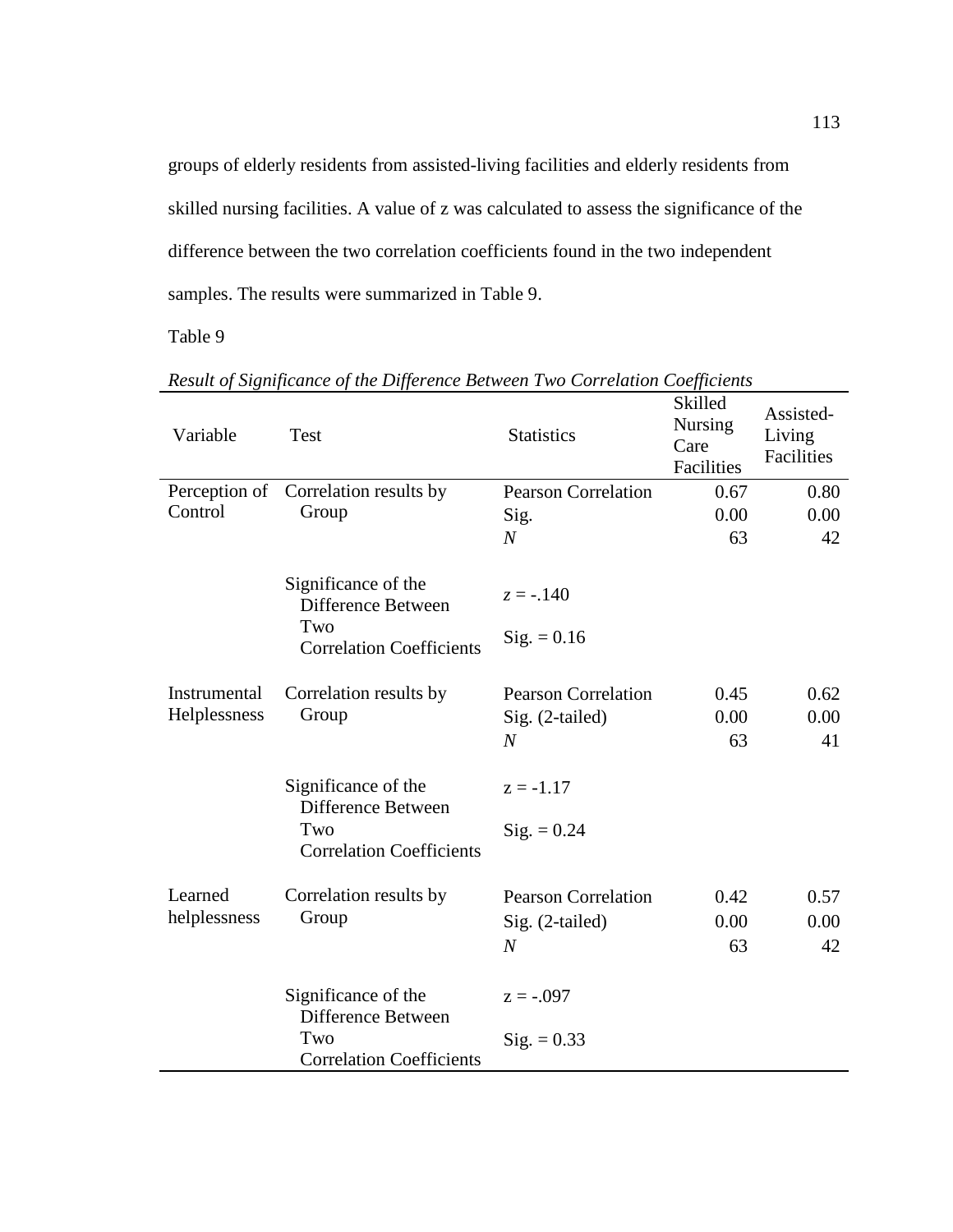The results showed that the correlations of depression with the variables of learned helplessness, instrumental helplessness and perceived control were significant in each of the independent groups. However, the test of significance of difference between two correlation coefficients showed that the correlations between the two groups in depression and perception of control ( $z = -1.40$ ,  $p = 0.16$ ); between depression and instrumental helplessness  $(z = -1.17, p = 0.24)$ ; and between depression and learned helplessness ( $z = -0.97$ ,  $p = 0.33$ ) were not significantly different because the p-values were all greater than the level of significance of 0.05.

#### **Summary**

This chapter showed the results of the analysis to determine the relationship between depression and learned helplessness and also compare the depression and learned helplessness in two distinctly different levels of long-term care facilities. The results for the ANOVA for research hypothesis one showed that there was a higher average level of depression among individuals in skilled nursing care facilities compared to individuals in assisted-living facilities. The results for the ANOVA for research hypothesis three showed that elderly residents assessed in the skilled nursing care facilities have higher instrumental helplessness than those elderly participants in the assisted-living facilities. The results for the correlation test for research hypothesis five showed that there was a positive relationship between Learned Helplessness and depression in nursing home residents, regardless of level of care. The results for the correlation test for research hypothesis six showed that there was a positive relationship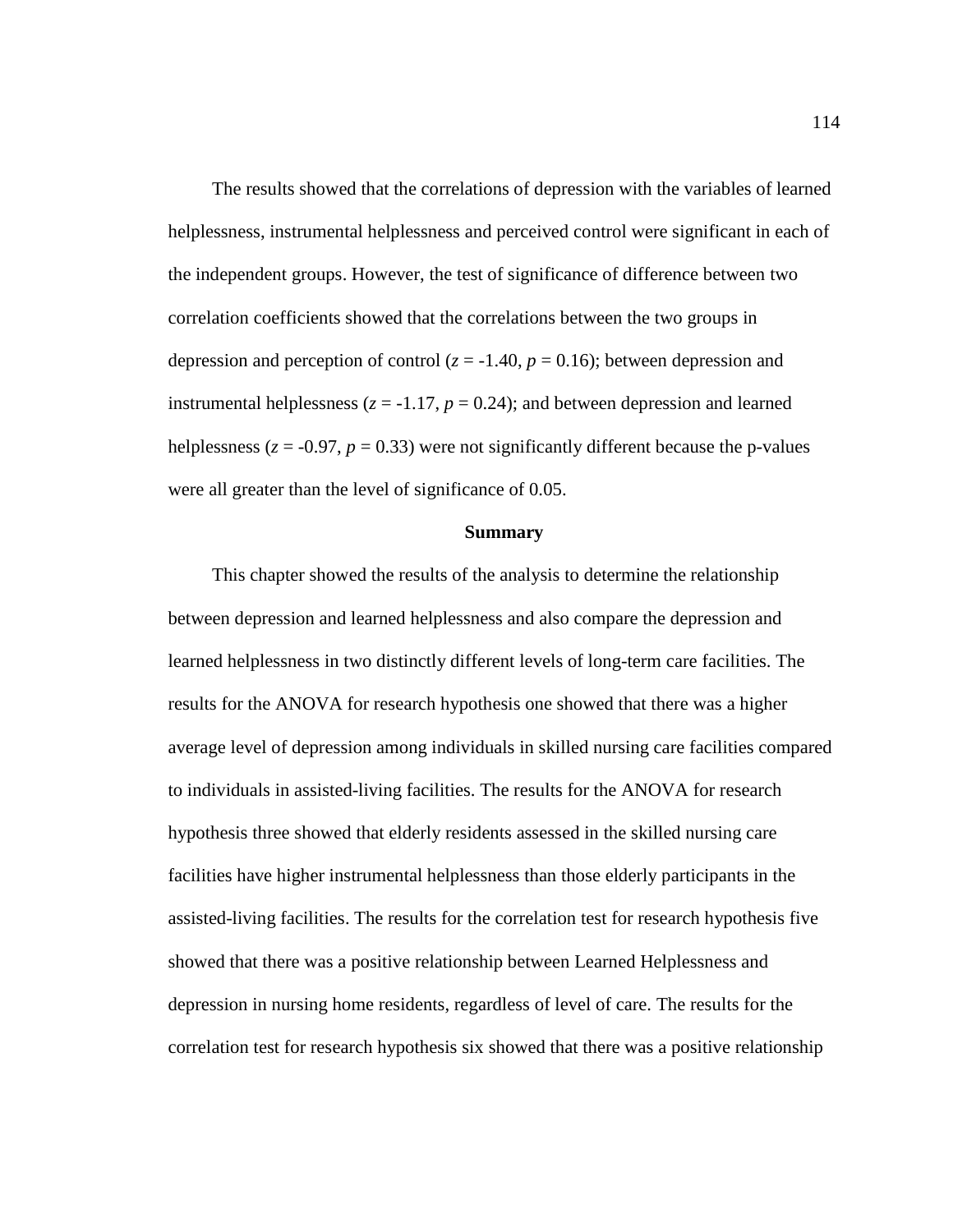between instrumental helplessness and depression in nursing home residents, regardless of level of care. Finally, the results for the correlation test for research hypothesis seven showed that there was a positive relationship between an individual's perceived control over one's life and depression in nursing home residents, regardless of level of care.

The next chapter will discuss the interpretations of the findings and the implications of the results based from the literature. Then, the recommendations for further research will be discussed to end the study.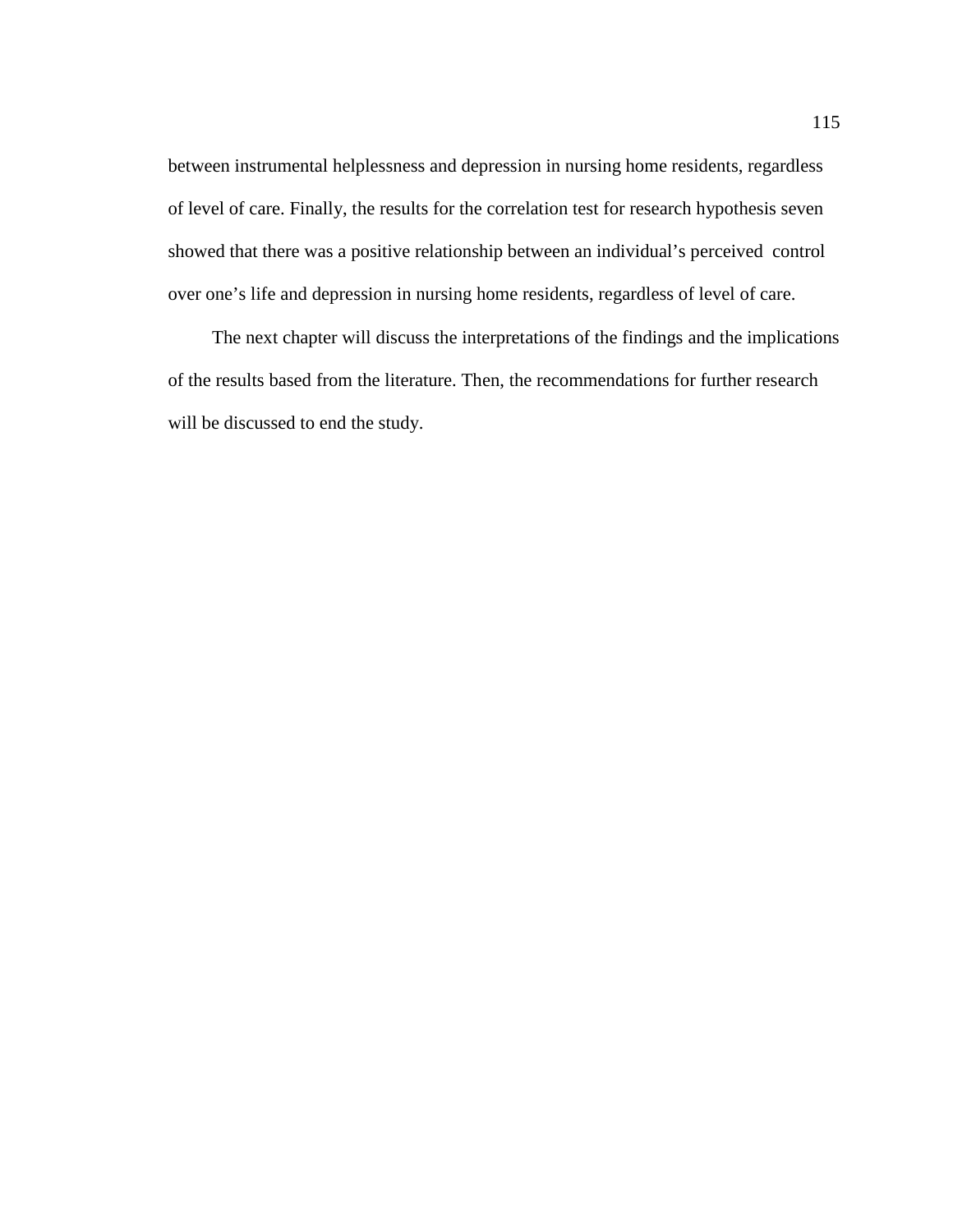## Chapter 5: Summary, Conclusions and Recommendations

### **Overview of the Study**

Previous research has identified the concept of learned helplessness as very useful in understanding components of depression in all age groups, including the elderly. Learned helplessness theory provides a model for understanding how an individual's perspective may become pessimistic, resulting in a sense of "giving up" and ultimately becoming depressed. Based on the literature, research has identified a higher level of depression in those in long-term care nursing facilities than in the general elderly population. In addition, some of the previous research has indicated that learned helplessness may have some correlation with depression in restrictive long-term care environments. There has been a lack of research conclusively demonstrating the learned helplessness-depression relationship while controlling for factors known to impact learned helplessness and depression, including individual cognitive ability and duration of stay in long-term nursing care. Last, few existing studies have used measures of depression developed specifically for the elderly. The Geriatric Depression Scale (Yesavage et al., 1983) and the Folstien Mini Mental State Examination (Folstien et al., 1975) were used to improve the validity of research findings compared to previous studies. The current study included 42 participants from assisted-living facilities and 63 participants from skilled nursing facilities in the St. Louis, Missouri metropolitan area.

Many well-meaning authors of articles related to the elderly have insinuated that the elderly have been unable to participate in psychotherapy or could not benefit from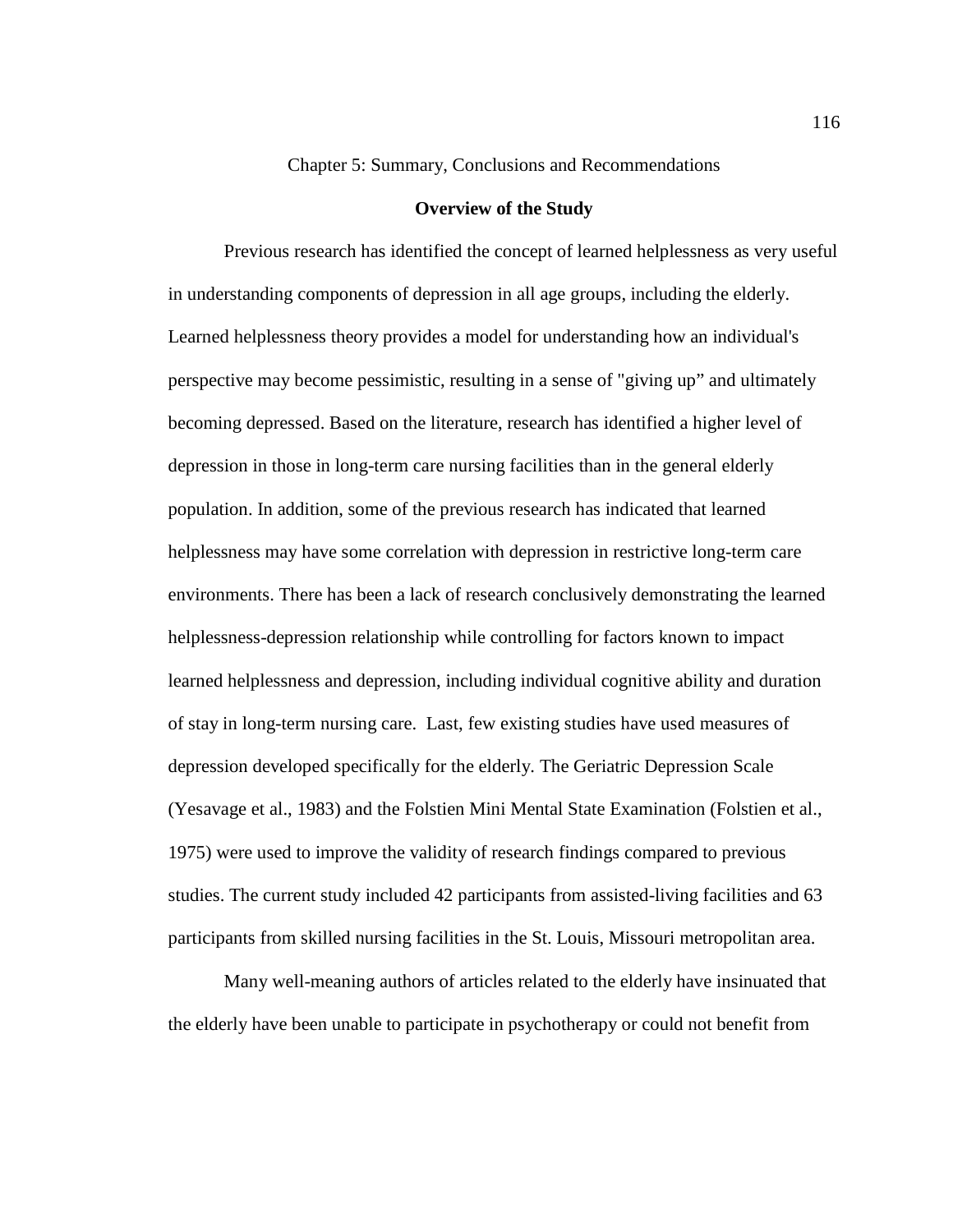pharmacological interventions to the same degree as younger individuals. Fortunately, contemporary research continues to refute those earlier stated limitations on effectively treating elderly individuals in the community and in long-term care facilities. However, the amount of information available to individuals, families, and treatment professionals to clarify what may precipitate depressive episodes as well as on effective depression treatment is still very limited. The remainder of this chapter provides the interpretation of the current research findings, indications for social change, recommendations for action and for future research, my reflections on the research, and a conclusion of the study.

#### **Summary of Results**

#### **Research Hypothesis 1**

The results of the ANOVA mean test of differences in depression of the elderly participants between the different types of long-term care facilities (skilled nursing care facilities vs. assisted-living facilities) showed that there was a significant mean difference in depression between the residents in the skilled nursing care facilities and residents in assisted-living facilities. The mean depression score of the residents in the skilled nursing care facilities was higher than the mean depression score of the residents in the assistedliving facilities.

#### **Research Hypothesis 2**

The ANOVA results revealed that there was no significant mean difference in the learned helplessness scores between the residents in the skilled nursing care facilities and residents in assisted-living facilities.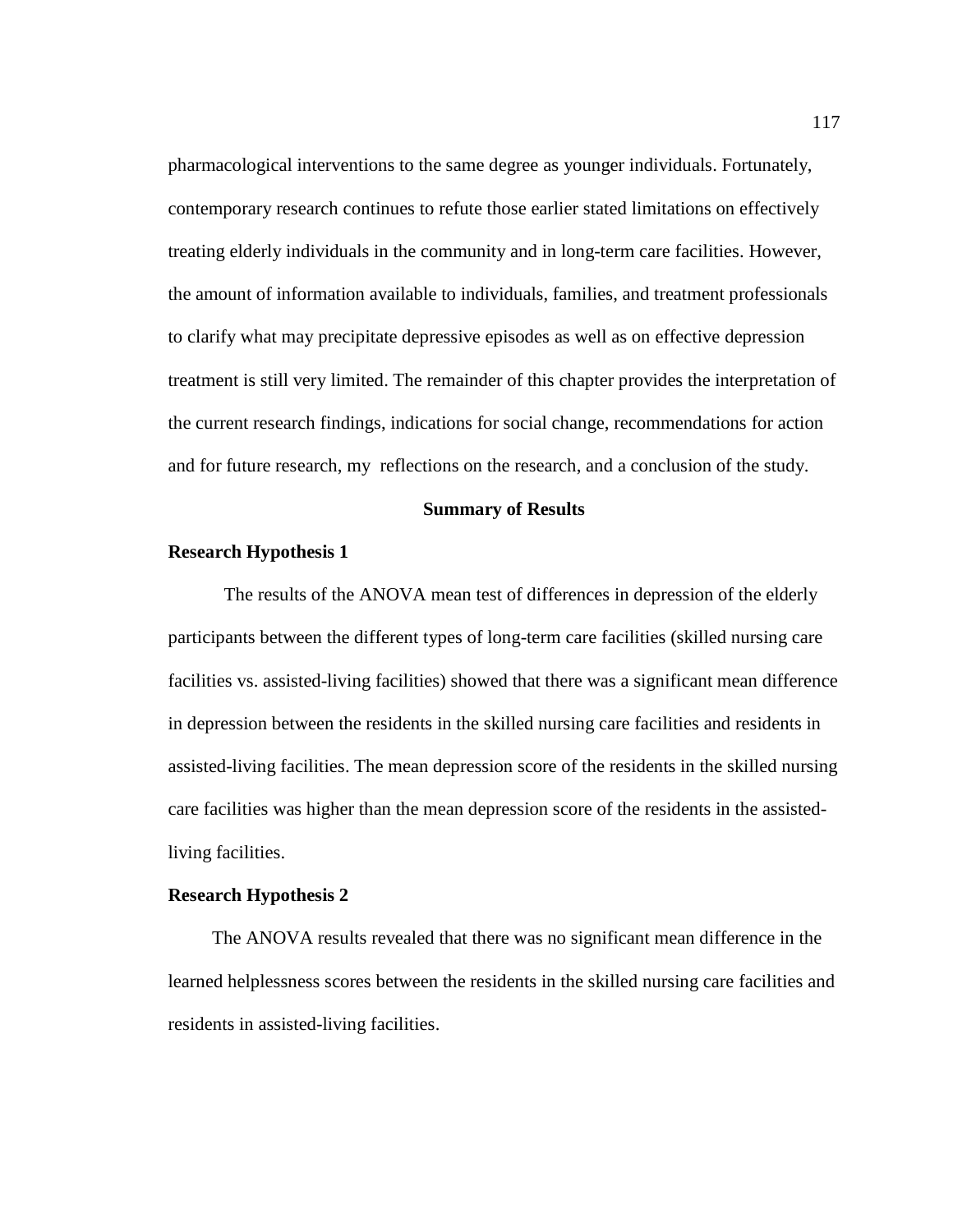### **Research Hypothesis 3**

The ANOVA results revealed that there was a significant mean difference in instrumental helplessness between the residents in the skilled nursing care facilities and residents in assisted-living facilities. The elderly patients assessed in the skilled nursing care facilities had higher instrumental helplessness than those elderly participants in the assisted-living facilities.

#### **Research Hypothesis 4**

The ANOVA results revealed that there was no significant mean difference in the perceived control scores between the residents in the skilled nursing care facilities and residents in assisted-living facilities.

# **Research Hypothesis 5**

The results of the Pearson's correlation test showed that there is a significant positive correlation between depression and learned helplessness and a significant positive correlation between learned helplessness and instrumental helplessness. The strength of correlations or the effect size was all moderate.

#### **Research Hypothesis 6**

The results of the Pearson's correlation test showed that there is a significant positive correlation between depression and instrumental helplessness. The strength of correlation or the effect size was strong.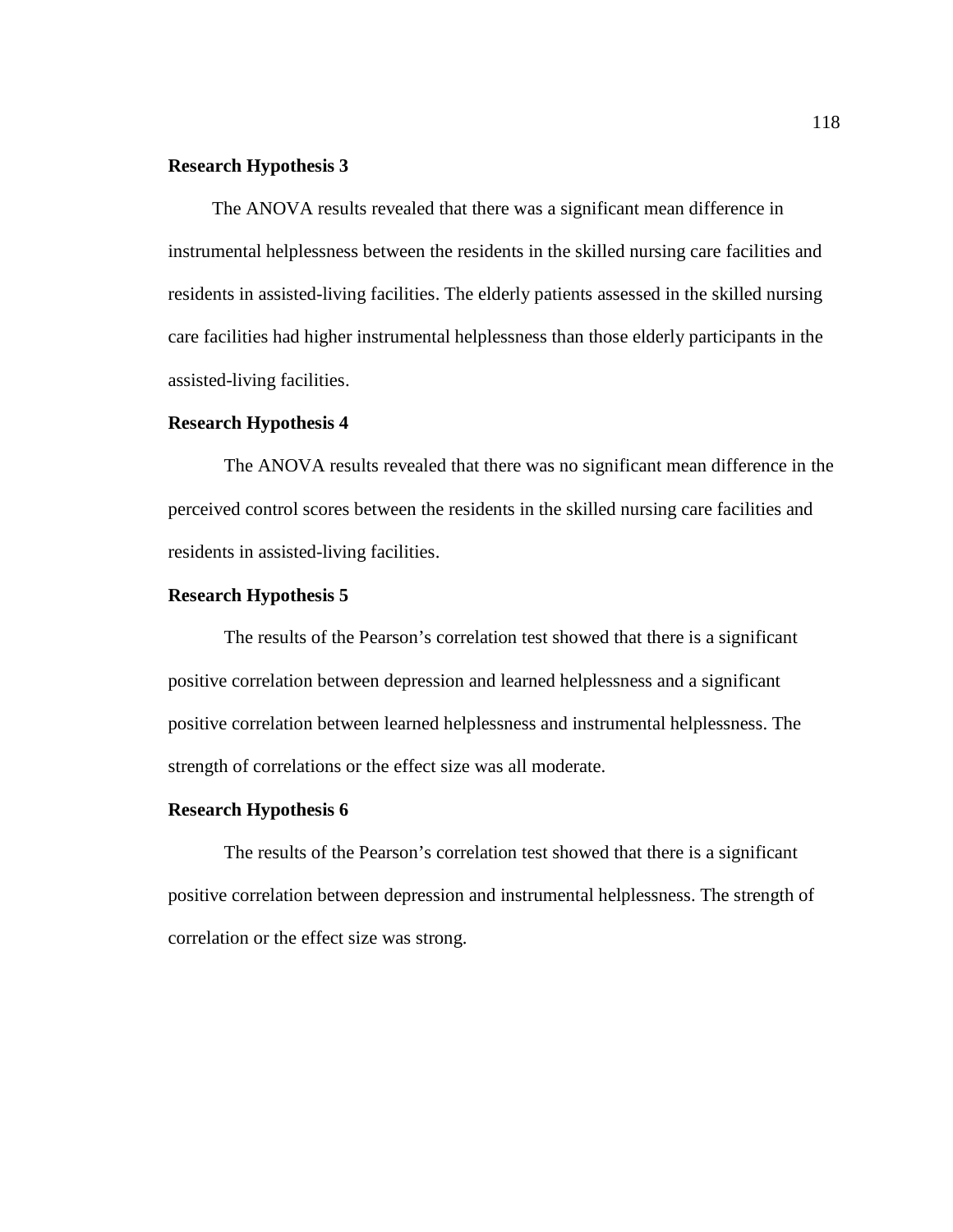## **Research Hypothesis 7**

The results of the Pearson's correlation test showed that a significant positive correlation exists between perceived control and depression. The strength of correlation was strong.

# **Interpretation of the Findings**

There has been a lack of research to demonstrate conclusively that learned helplessness has a correlation with depression in restrictive long-term care environments while controlling separate factors known to impact learned helplessness and depression, including a patient's cognitive ability and duration of stay in the facility. In addition, few existing studies have used measures of depression developed specifically for the elderly. In this cross-sectional quantitative study, I investigated the relationship between depression and learned helplessness by comparing residents over age 65 residing in less restrictive assisted living facilities with residents from more restrictive skilled care facilities. This hypothesized difference in depression scores between assisted-living and skilled nursing facilities is due to a perception of greater learned helplessness in the more highly structured environment as a consequence of perceived reduced personal decision making and decreased sense of control over one's life.

The results of the analysis indicate that the mean depression score of the residents in the skilled nursing care facilities was higher than the mean depression score of the residents in the assisted-living facilities. This was supported by previous studies. It has been noted that there is a very high level of depression among the elderly in long-term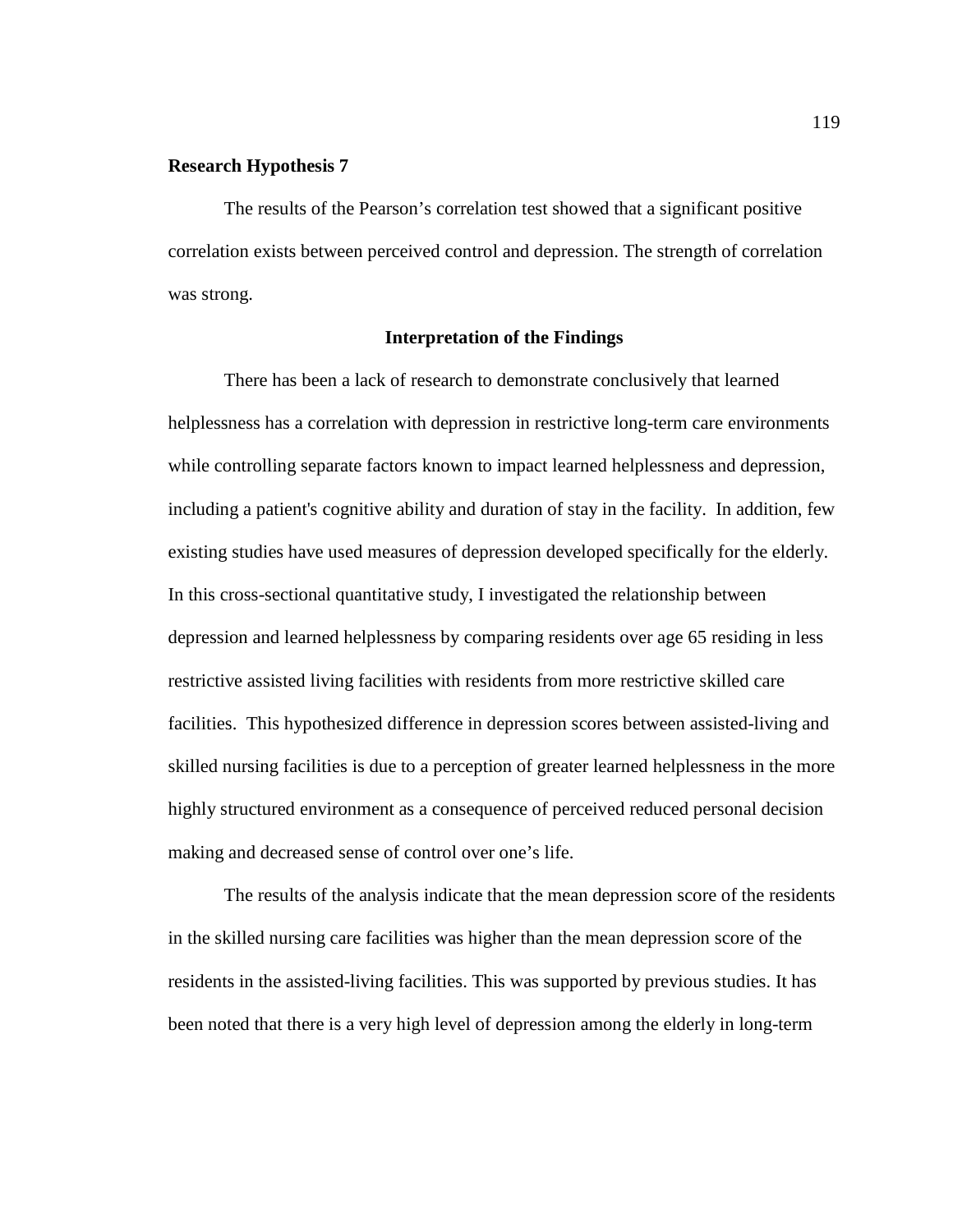care facilities, with some researchers (Cohen, Hyland, & Kimhy, 2003; Soon & Levine, 2002) finding rates of 6% and 24% for major depression, and between 12% and 50% for lesser levels of depressive symptoms. Barder et al. (1994) provided a succinct summary of learned helplessness theory, suggesting that the state of helplessness occurs when individuals experience uncontrollable life events and believe that they can do nothing to prevent the outcome of these events from occurring. They may then develop unrealistic expectations that the outcomes of future events will also be beyond their control. Barder and colleagues (1994) explained that when individuals are convinced that their response will make no difference and will not impact the outcome, they may become apathetic and experience decreased incentive to initiate action, potentially developing a feeling of wanting to give up.

In the literature, Fishman (1984) reported a correlation between perceptions of control and depression when comparing two different levels of residential care without the use of some of the more contemporary assessment tools. Fishman (1984) found that loss of choice, control, independence, and autonomy appeared to be very important to the development of depression in elderly persons living in long-term care facilities. Barder et al. (1994) identified a relationship between learned helplessness and depression when comparing individuals living in acute care and long-term care facilities, suggesting a higher average level of depression among individuals in skilled nursing care facilities than among individuals in assisted-living facilities. This study supported the claim of Fishman (1984) that perceived loss of control over an individual's environment will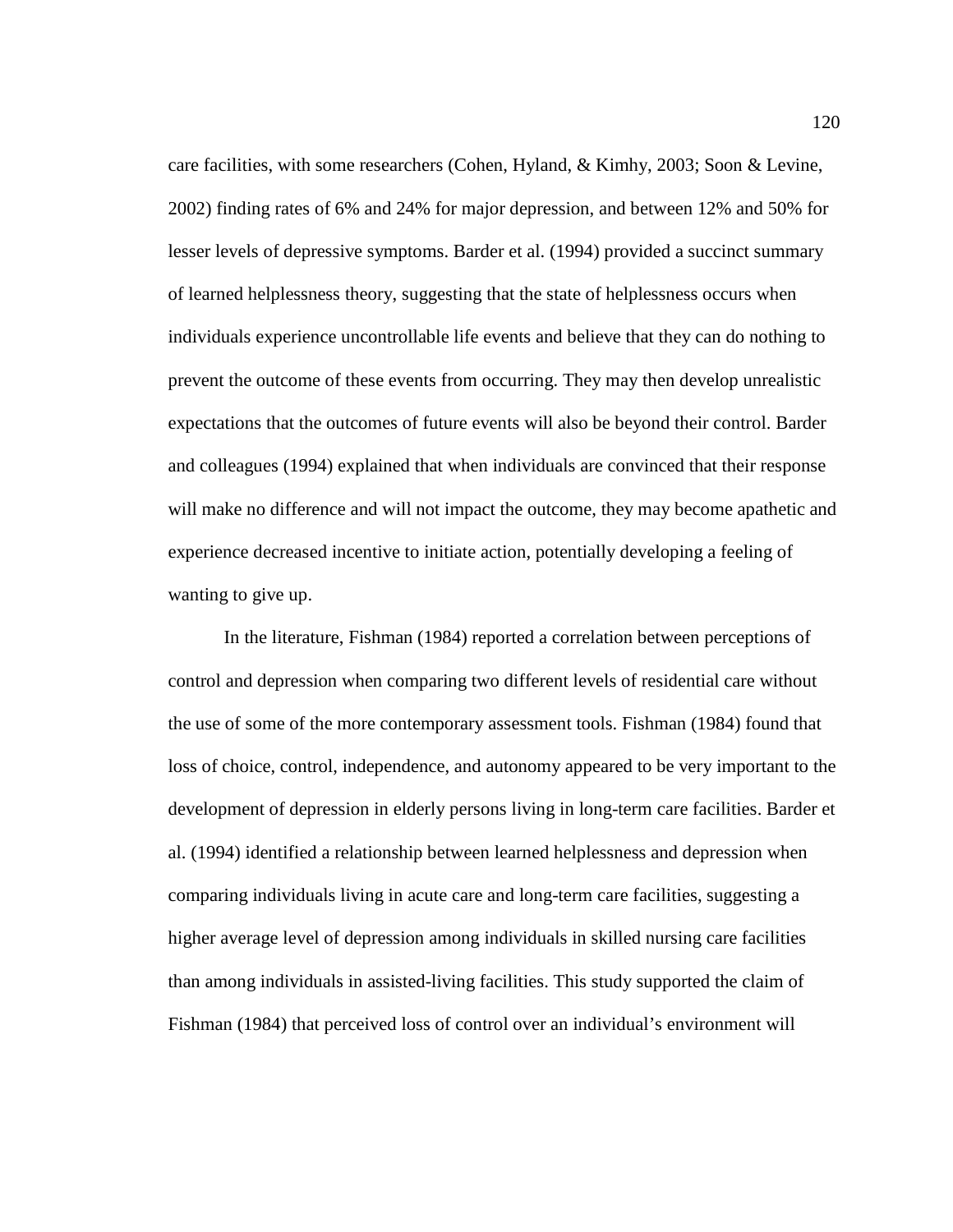affect the development of depression. In the current study, when I compared elderly residents from assisted-living facilities with those from skilled nursing facilities, there were no between-group differences in the correlation of depression with learned helplessness, instrumental helplessness or perception of control.

Similar to Fishman (1984) and Barder et al. (1994), it can be observed from the results of this study that the less control an elderly person has on his or her environment, the higher their depression will be. This study was able to determine a negative correlation between perceived control, as measured by the Cognitive Distortion Scale (helplessness subscale), and depression, as measured by the Geriatric Depression Scale. This is also reflected in the higher mean depression scores between patients living in skilled nursing care facilities and patients living in assisted care facilities as noted in Research Hypothesis 1. It is known that skilled nursing care facilities are more highly structured than assisted care facilities, thus elders living in skilled nursing care facilities have less freedom to make choices relative to their life. This means that there is a decreased sense of control over one's environment and the related feelings of learned helplessness indigenous to the elderly in a skilled nursing care facility is likely due to the more highly structured environment.

Consistent with the research of Berndt et al. (1980), the difference in depression levels between individuals from the two different types of facilities was believed to be due to a perceived higher level of learned helplessness in the more highly structured skilled nursing care facilities relative to the assisted living facilities. These results are also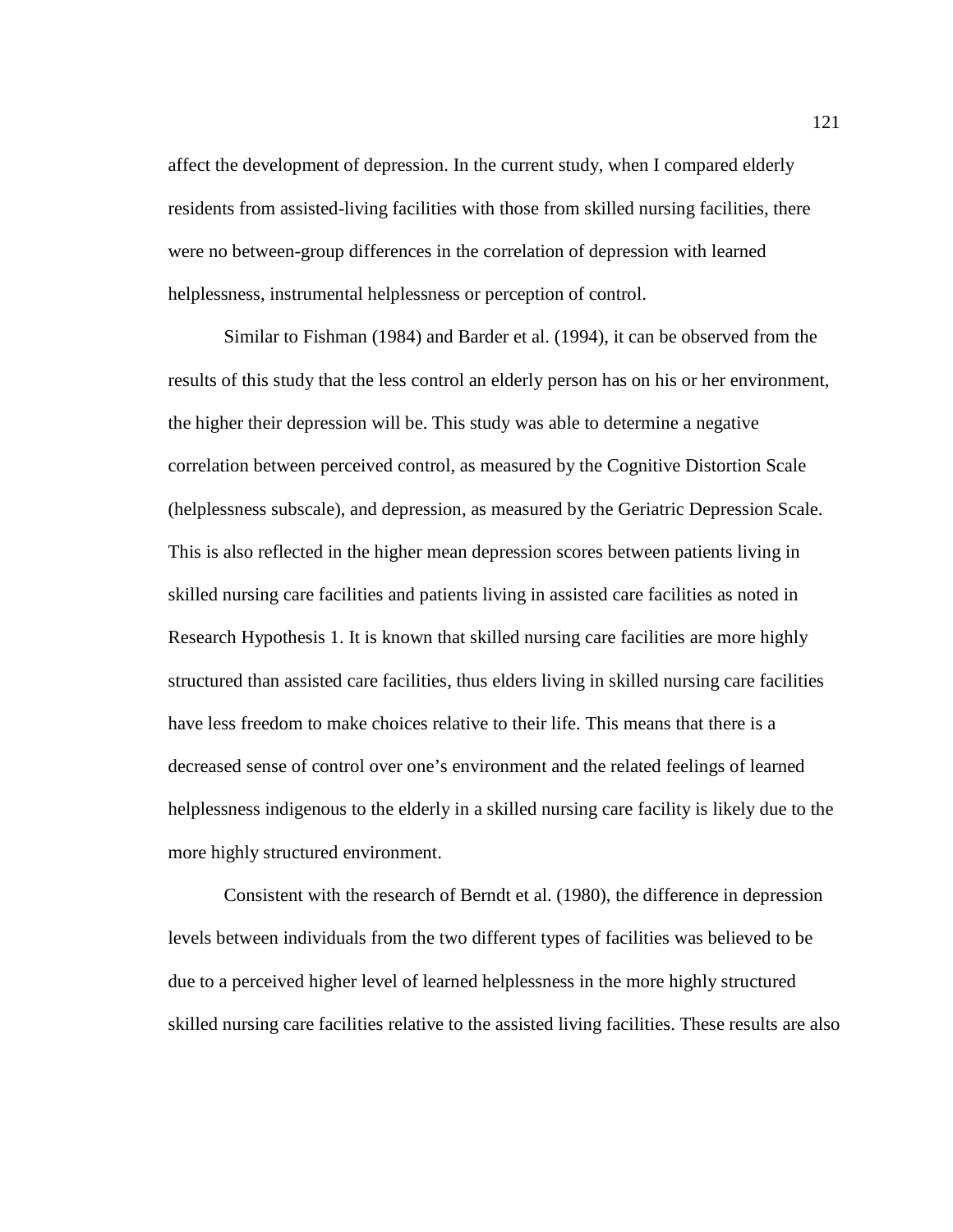consistent with the initial findings by Berndt et al. (1980) that the learned helplessness and instrumental helplessness scales were significantly different in that the learned helplessness subscale was believed to be a trait measure and the instrumental helplessness subscale appeared to be a measure of an individual's temporary state. The apparent trait measurement of the learned helplessness subscale did not reflect a difference in scores between the two different types of facilities; however, the instrumental helplessness scores were higher, which assesses the individual's temporary sense of helplessness. Briere (2002) explained that the consequence of this phenomenon can result in an elderly individual experiencing perceived reduced personal decision-making or perception of decreased control over life circumstances. These findings would be consistent with the research of both Fishman (1980) and Barder et al. (1994) that the structure of the facilities resulting in the change in an individual's state rather than any inherent trait would have a higher correlation with measures of depression as measured by the Geriatric Depression Scale (Yesavage et al., 1983).

The ANOVA mean differences in depression and instrumental helplessness scores indicate the individual's temporary responses to environmental changes as one source of difficulty for long-term care residents. The current research also supports research (Barder et al., 1994; Fishman, 1980) in the overall correlation of depression with measurements of learned helplessness, instrumental helplessness and perception of control over environmental issues. These findings were indicated in the positive correlations and seem to corroborate with Seligman's (1967, 1975, 1998, 2002) learned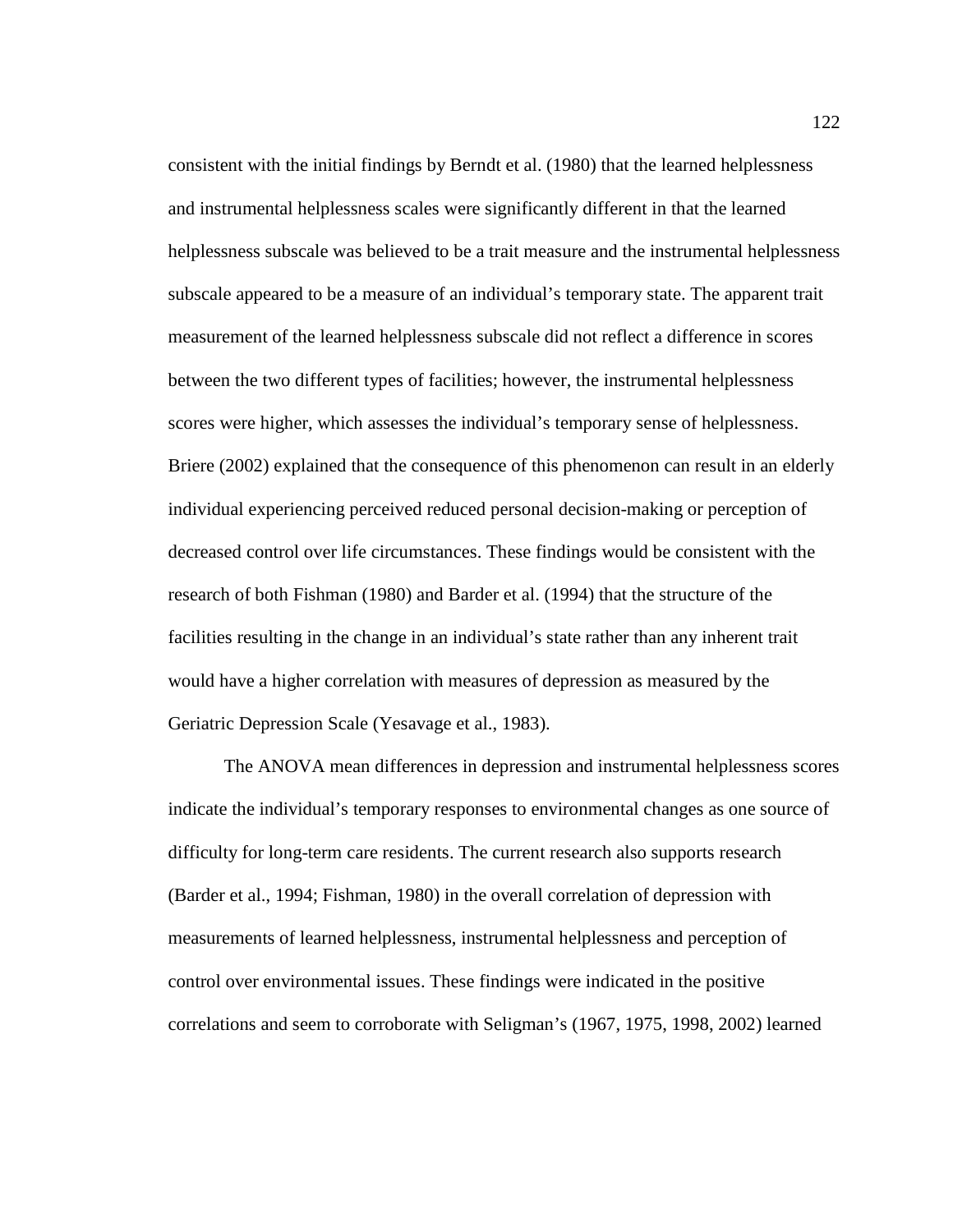helplessness theory, which states that individuals become depressed when unable to make their own decisions in the face of perceived aversive circumstances.

Inconsistencies were not noted between this study and previous research (Barder et al., 1994; Fishman, 1980) as the measurements of learned helplessness, instrumental helplessness (Berndt et al., 1980) and perceived control (Briere, 2000) correlated significantly with the measurement of depression (Yesavage et al., 1983). Additionally, the state dimension measured by the instrumental helplessness scales (Berndt et al.,1980) found a significant mean difference between the two types of facilities as well as a significant mean difference in terms of depression between skilled nursing and assisted living facilities.

#### **Implications for Social Change**

It has been quite perplexing and extremely frustrating over the years to hear individuals, family members and even treatment professionals state that an elderly individual should be depressed because they are old, or that they should be depressed because they are living in a nursing home. However, for elders who are living in highly structured environments, such as in skilled nursing care facilities, the development of depression has been found to be much higher compared to less-structured facilities and community environments. This is apparently due at least in part to the perceived loss of control over one's environment that an elderly individual is more likely to experience in skilled nursing care facilities when compared to assisted living facilities. This phenomenon might result in more clinical depression in elderly individuals as a result of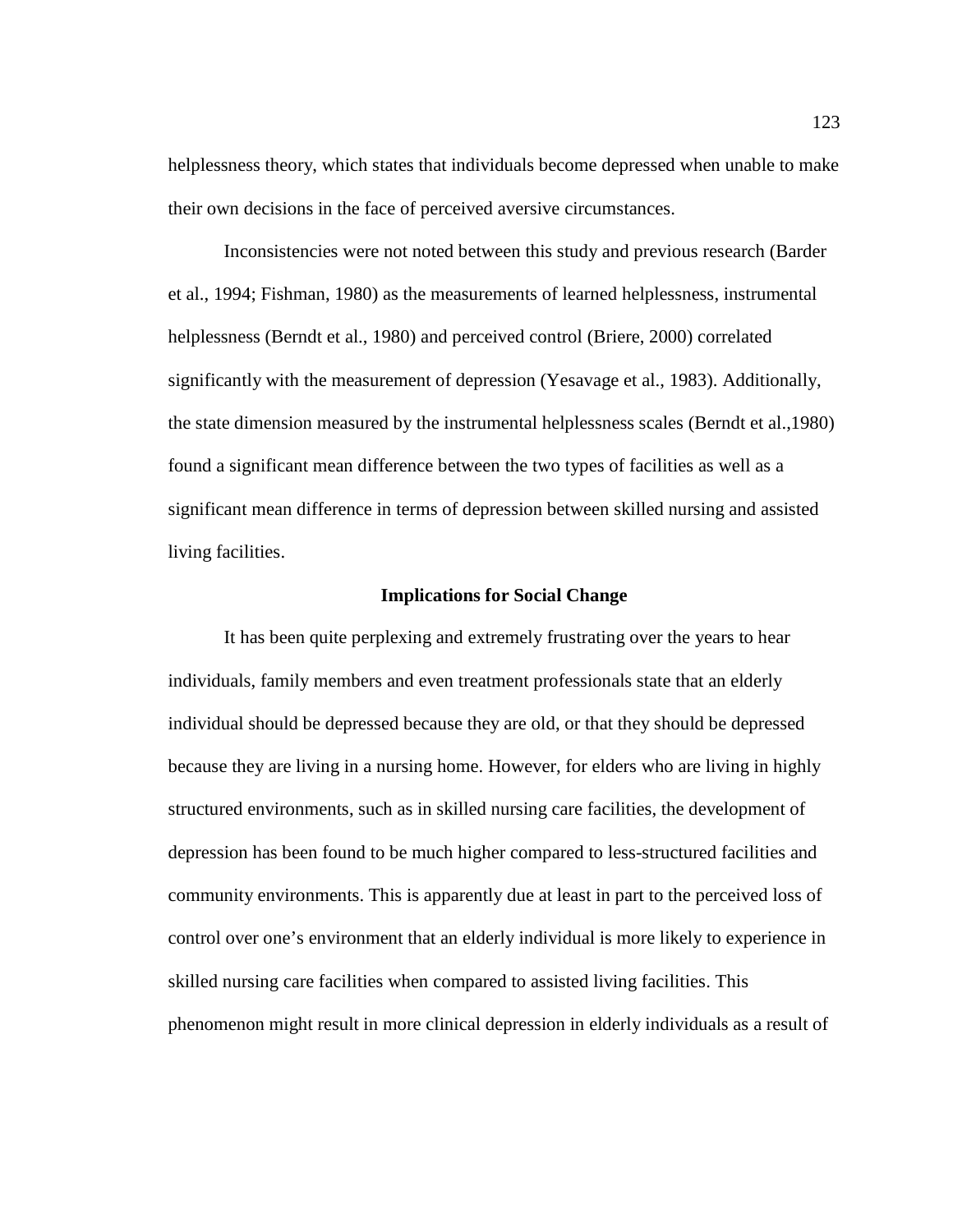the higher level of control of their behavior and circumstances, which commonly occurs in a skilled nursing care facility.

This study contributed to an understanding of depression among the elderly in long term care facilities by providing additional information of some of the many factors contributing to the complexity of the development of depression among the elderly in long-term care facilities. This study also contributed to a viable etiological model for understanding a significant aspect of the causative factors leading toward depressive symptoms and disorders, and more specifically within the long term care environment. Moreover, these findings present opportunities for social change through development of remediating factors and possible interventions to prevent or minimize clinical depression. Prevention and treatment of depressive symptoms will result in an improved quality of life for elderly individuals both in the community, as well as living in long-term care facilities. Identifying state learned helplessness and depression in long-term, restrictive care facilities can promote positive social change through increased awareness, intervention and treatment to improve individual quality of life and maximize internalization of perceived control of the decision making process for elders.

## **Recommendation for Action**

This study has provided the opportunity to study depression among the elderly living in long term care facilities. The relationship between learned helplessness and depression among patients in long-term care facilities implies that the more helpless a person feels, or the more they perceive a loss of control over their environment, the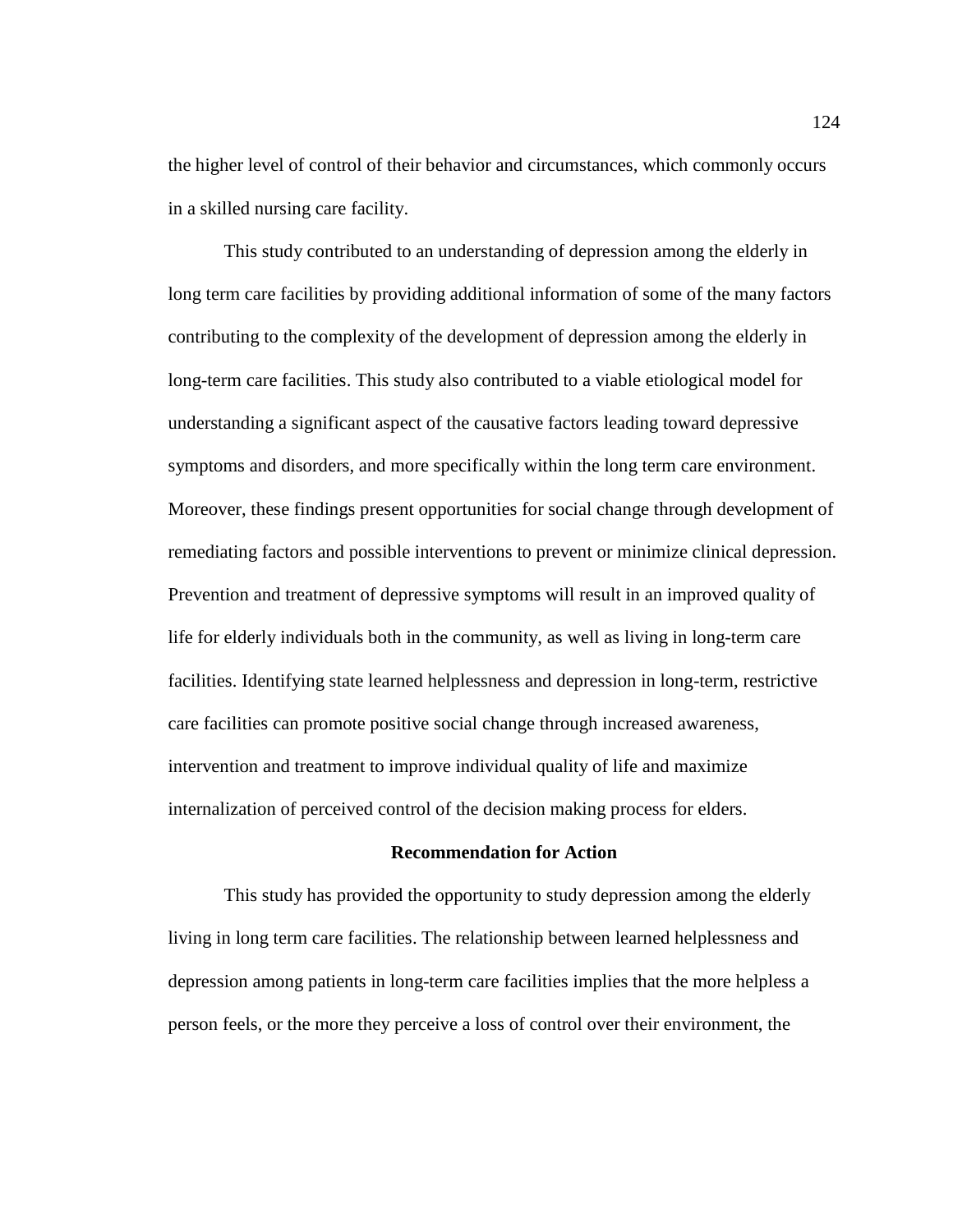higher their level of depression will be. It is more prevalent in more highly structured care facilities due to their relatively strict adherence to schedules, and rules and regulations set by the management and governmental regulators. Unfortunately, this rigid structure seems to induce negative emotional consequences for the elderly residents.

In essence, the loss of freedom to make choices leads to depression. Thus, in order to alleviate the loss of control over their environment and reduce depression, residents in long-term care facilities should be given more opportunities for choice in meals, activities, furnishings, opportunities to perform activities of daily living such as doing their own laundry if they so choose, and a variety of other experiences that are unscheduled and less mandatory for the entire group. A study by Lin et al. (2003) found that a reduction in depressive symptoms occurred when there was lowered interference with daily activities of elderly patients diagnosed with arthritis. Also, overall health and quality of life were also enhanced among intervention patients relative to control patients over a period of 12 months (Lin et al., 2003).

### **Recommendations for Future Research**

The limitations of this research involve several factors. Due to the number of study participants involved ( $n = 105$ ), full representation of individuals from various socioeconomic and ethnic groups is limited. There was one participant that was 64 years old which was below the 65 years and older inclusion criteria of the study. However, this did not have a significant effect to the study since there was only 1 out of the 105 participants that violated the inclusion criteria. The data of this participant was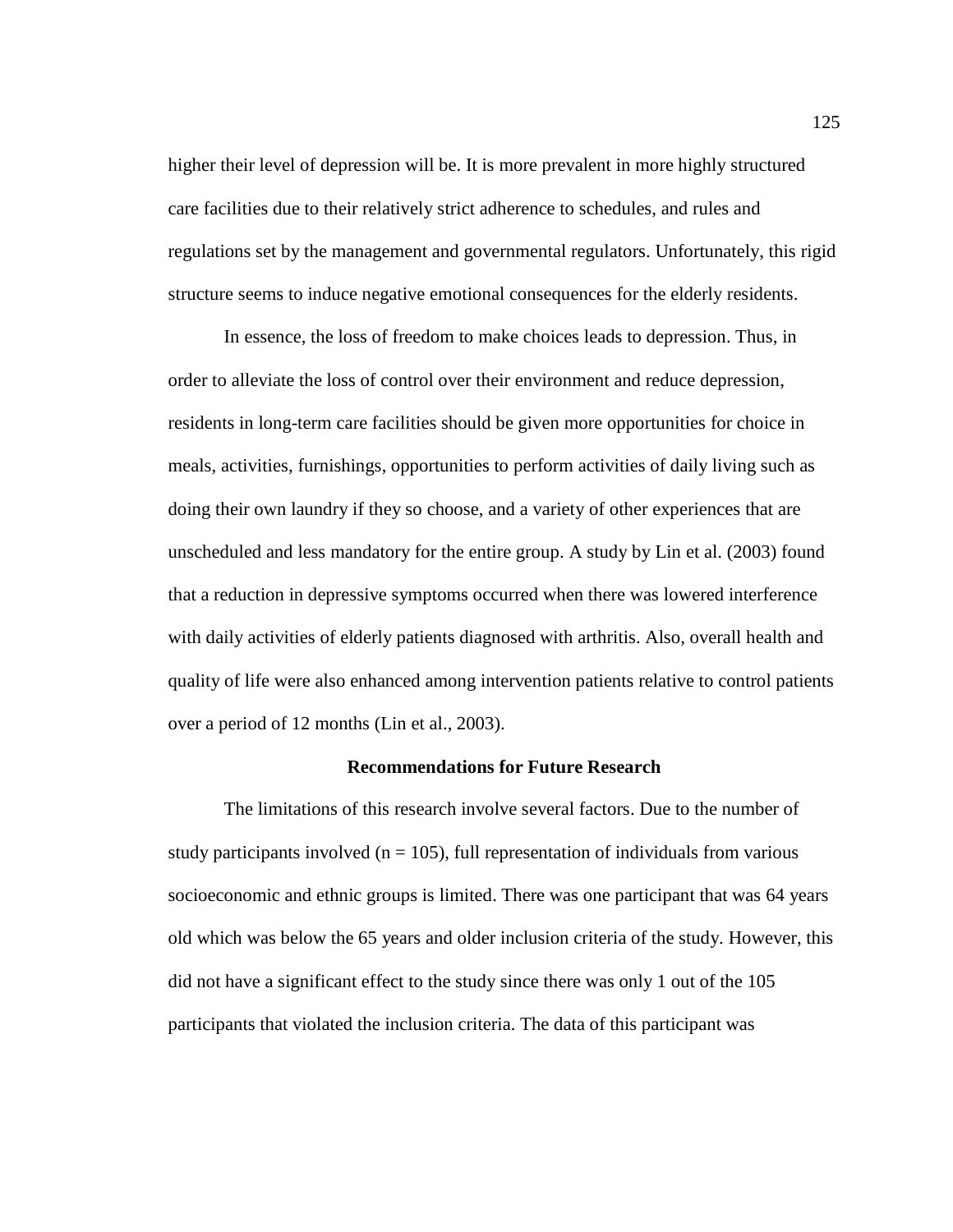accidentally allowed to participate and included in the statistical totals. As a recommendation for future research, the researcher should not allow the participation of samples that are not included in the sample criteria. Future research will hopefully be specific to the geriatric population, as well increasing availability of research tools applicable to the elderly who may have different levels of cognitive impairment and deficit awareness.

The Multiscore Depression Inventory is used to measure learned helplessness and instrumental helplessness, however, future research might explore validity of this instrument as only a weak correlation between learned helplessness and an experimental scale when testing the concurrent validity of the subscales of the Multiscore Depression Inventory was found (Berdt, 1981). Future research might explore development and use of a more valid measure for helplessness and instrumental helplessness (Berdt, 1981).

Future research may attempt to control for confounding variables, including comorbid medical, psychological and cognitive concerns. Control for some level of variability associated with the unique characteristics of specific facilities and institutional environments within the same categories of facility type may be possible for future researchers, and this may require some additional level of standardization of the testing environment. Future studies might use a larger sample size and incorporate a wide spectrum of minority candidates to make this study more generalizability to the general population of the elderly.

Finally, future research may include post hoc analyses to evaluate possible between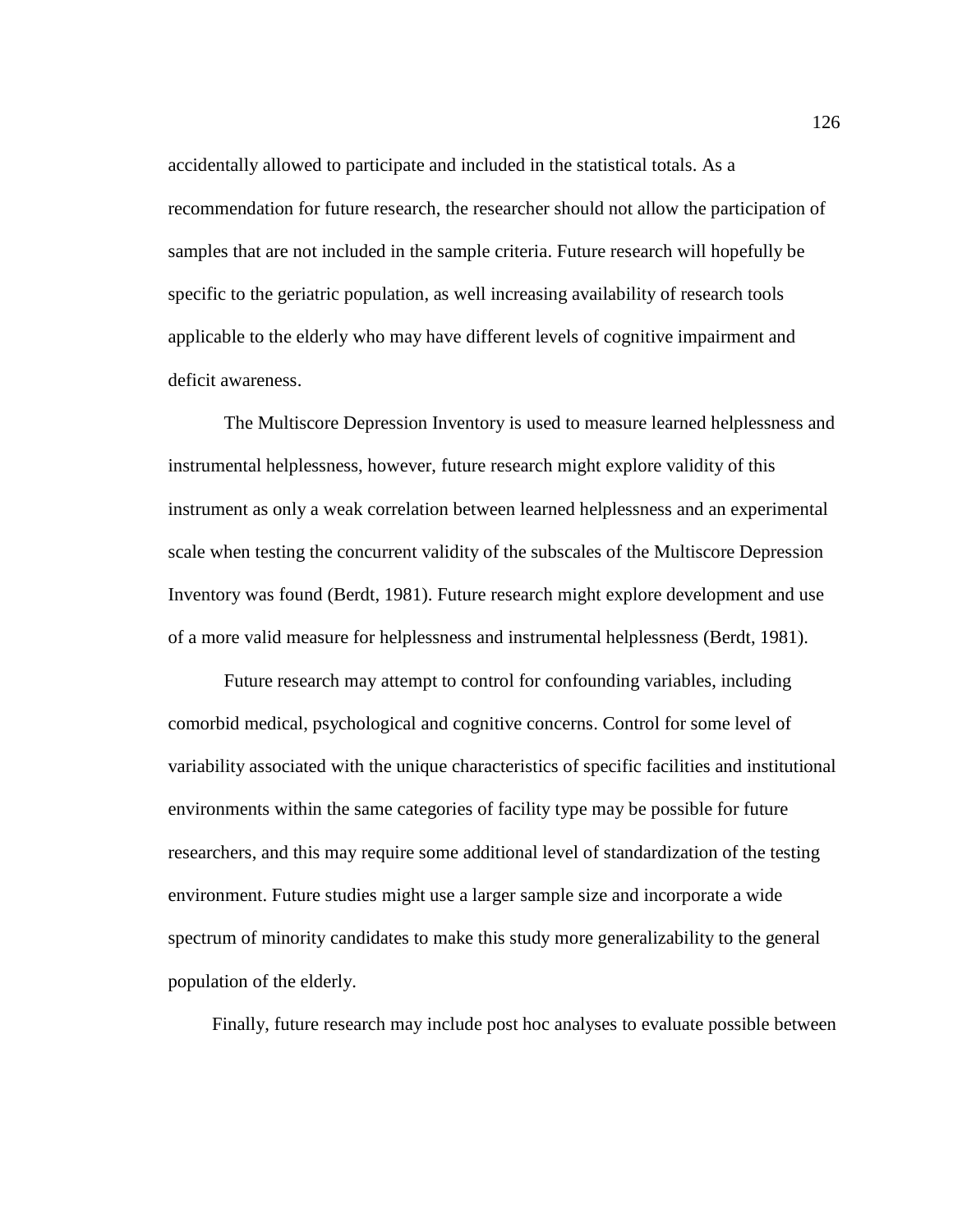group differences between learned helplessness and perceived loss of control when comparing an individual's level of care in long-term care facilities. These relationships may be established through use of correlational and multivariate research approaches.

### **Reflection of the Researcher**

This research offers a new or additional understanding on the structural impact of long-term care facilities on the well-being of its residents. Long-term care facilities are designed to provide medical and mental health assistance to their residents. However, this study revealed that long-term care facilities can also possibly induce or exacerbate negative consequences in their residents in the form of depression. This perception of induced or increased learned helplessness of residents seems to lead to higher levels of depression. This has been demonstrated in this research study where it has been found that depression and learned helplessness is more prevalent in skilled nursing care facilities compared to assisted living facilities. This induced phenomenon seems to be due to the relatively highly structured environment in skilled nursing care facilities that limits the patient's choice and sense of freedom. The knowledge provided by the findings of this study could aid in improving the structural design of long-term facilities to reduce depression and promote a better sense of health and well-being and higher quality of life for their residents.

#### **Conclusion of the Study**

This study evaluated the level of depression among individuals living in skilled nursing care facilities relative to individuals in assisted-living facilities. A quantitative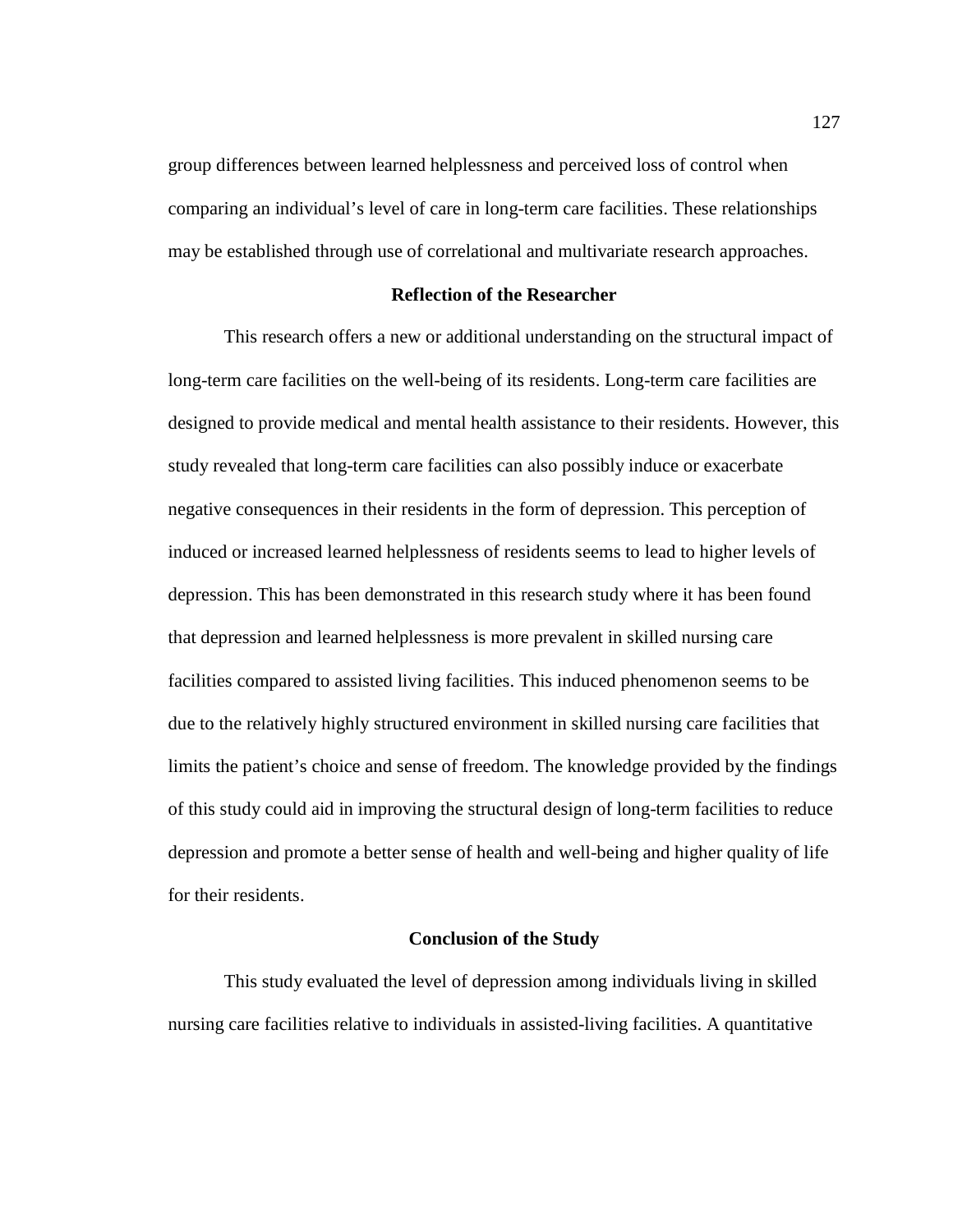research design was used for this study. The results revealed that residents living in skilled nursing care facilities have higher levels of depression than individuals living in assisted living care facilities and that one of the most significant causative factors seems to be the development or exacerbation of feelings of learned helplessness or perception of loss of control over one's environment subsequent to their becoming a resident. The study results also revealed that elderly patients assessed in the skilled nursing care facilities have higher instrumental helplessness than those elderly participants in the assisted-living facilities. Correlation analysis revealed that there is a positive relationship between learned helplessness and depression, and a positive relationship between instrumental helplessness and depression. The positive relationship between an individual's perceived control over one's life and depression in nursing home residents, regardless of level of care, will be useful for individuals, families, caregivers, and nursing home administrators as new approaches to care are developed.

The perceived loss in freedom to choose many of the factors incidental to their life circumstances seems to have a direct correlation to depression. This phenomenon is more prevalent in highly structured care facilities, such as skilled nursing care facilities, due to the strict adherence to schedules, rules, regulations and expectations. Based on the findings of this study, social implications were discussed along with implications for current practice. Future research studies were suggested and the reflections of the researcher provided.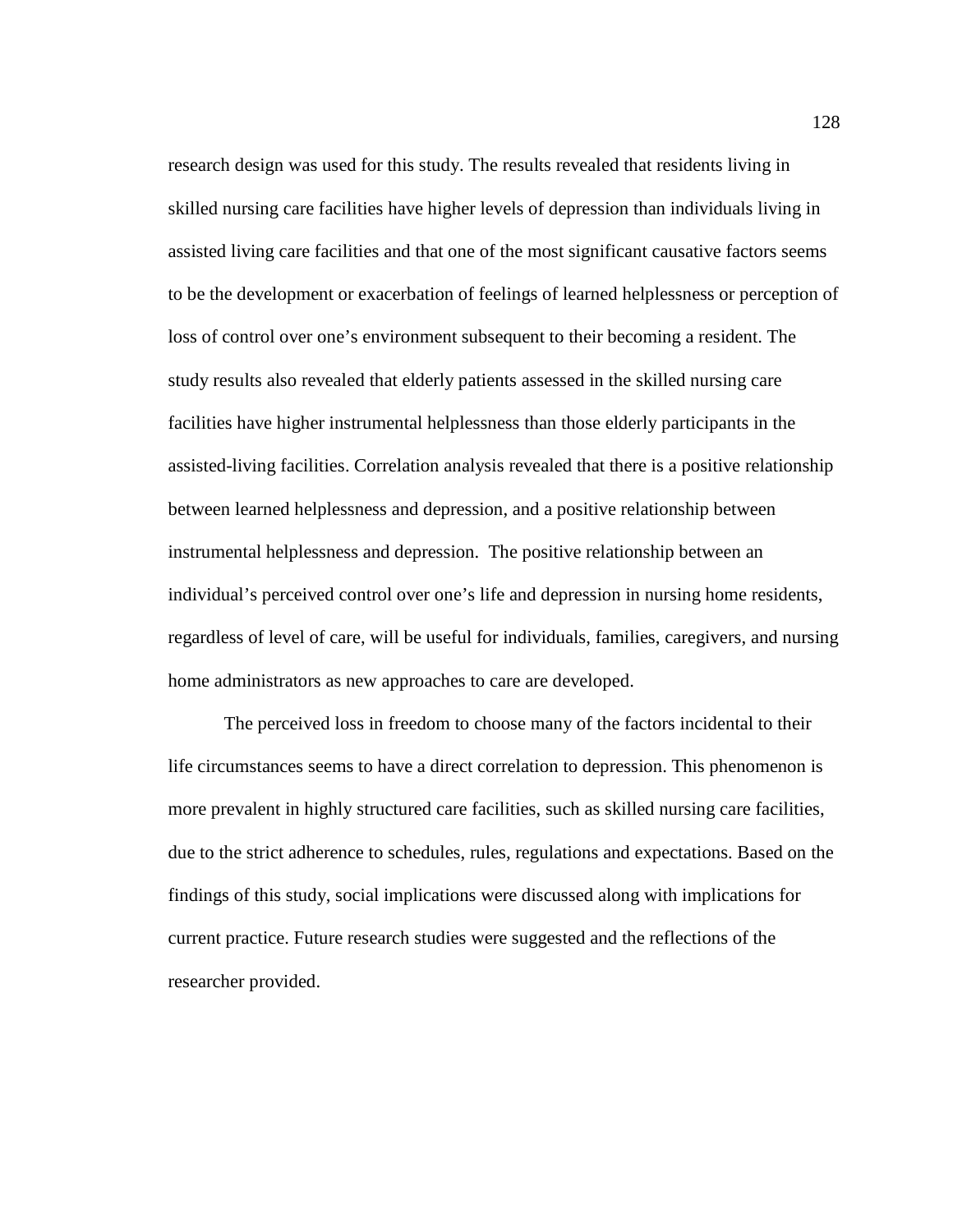### References

- Abela, J. R., Brozina, K., & Seligman, M. E. (2004). A test of integration of the activation hypothesis in the diathesis-stress component of the hopelessness theory of depression. *British Journal of Clinical Psychology, 43,* 111-128.
- Abraham, I. L., Wofford, A. B., Litchtenberg, P. A., & Holroyd, S. (1994). Factor structure of the Geriatric Depression Scale in a cohort of depressed nursing home residents. *International Journal of Geriatric Psychiatry*, *9*, 611-617.
- Abramowitz, S. I. (1969). Locus of control and self-reported depression among college students. *Psychological Reports, 25*, 149-150.
- Alexopoulas, G. S. (2005). Depression in the elderly. *Lancet*, *365*, 1961-1970.
- American Psychiatric Association. (2000). *Diagnostic and statistical manual of mental disorders* (4<sup>th</sup> ed.). Arlington, VA: Author.
- Antonuccio, D. O., Danton, W. G., & DeNelsky, G. Y. (1995). Psychotherapy versus medication for depression: Challenging the conventional wisdom with data. *Professional Psychology: Research and Practice, 26*(6).
- Aziz, M., Mehringer, A. M., Mozurkewich, E., & Razik, G. N. (2005). Cost-utility of 2 maintenance treatments for older adults with depression who responded to a course of electroconvulsive therapy: Results from a decision analytic model. *Canadian Journal of Psychiatry, 50*(7), 389-397.
- Baldwin, R. (2000). Poor prognosis of depression in elderly people: Causes and actions. *Annals of Medicine, 32*(4), 252-256.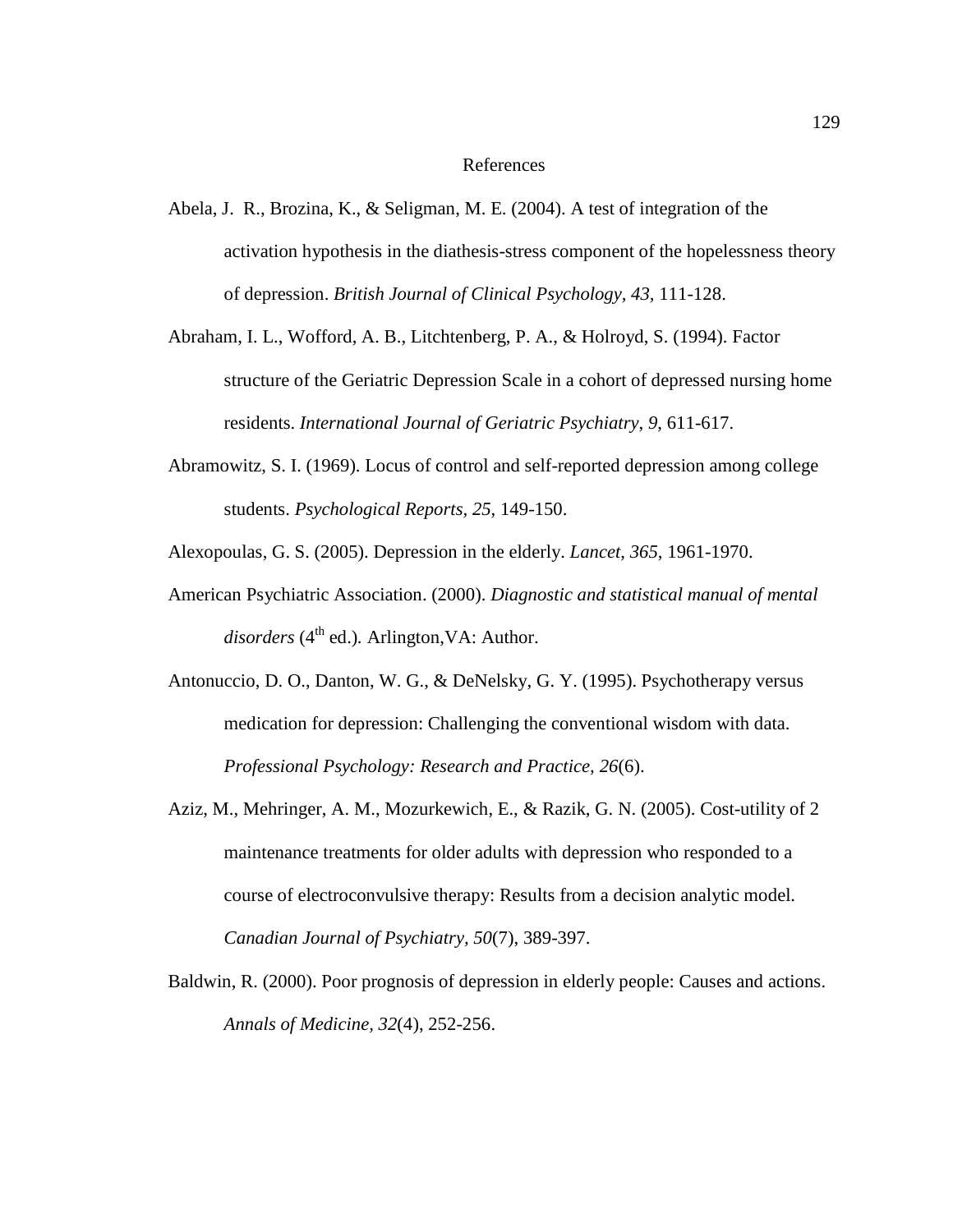- Baltes, M. (1995). Dependency in old age: Gains and losses. *Current Directions in Psychological Science, 4(1),* 14-19.
- Barder, L., Slimmer, L., & LeSage, J. (1994). Depression and issues of control among elderly people in health care settings. *Journal of Advanced Nursing, 20*, 597-604.

Beck, A. (1979). *Cognitive therapy of depression*. New York, NY: Guilford Press.

- Beck, A. (1988). *Love is never enough.* New York, NY: Harper & Row.
- Beck, A. T., & Steer, R. A. (1988). *Beck Hopelessness Scale manual.* San Antonio, TX: Psychological Corporation.
- Beck, A., Ward, C. H., Mendelson, M., Mock, J., & Erbaugh, J. (1961). An inventory for measuring depression. *Archives of General Psychiatry, 4*, 561-571.
- Beck, A., Wright, F. D., Newman, B. S., & Liese, B. S. (1993). *Cognitive therapy of substance abuse.* New York, NY: Guilford Press.
- Berndt, D. (1981). How valid are the subscales of the Multiscore Depression Inventory? *Journal of Clinical Psychology, 37*, 564-570.
- Berndt, D. J. (1986). *Multiscore Depression Inventory (MDI) manual*. Los Angeles, CA: Western Psychological Services.
- Berndt, D. J., Petzel, T. P., & Berndt, S. M. (1980). Development and initial evaluation of a Multiscore Depression Inventory. *Journal of Personality Assessment, 44*, 396- 403
- Bin Li, Z., Yin Ho, S., Man Chan, W., Sang Ho, K., Pik Li, M., Leung, G. M., & Hing Lam, T. (2004). Obesity and depressive symptoms in Chinese elderly*.*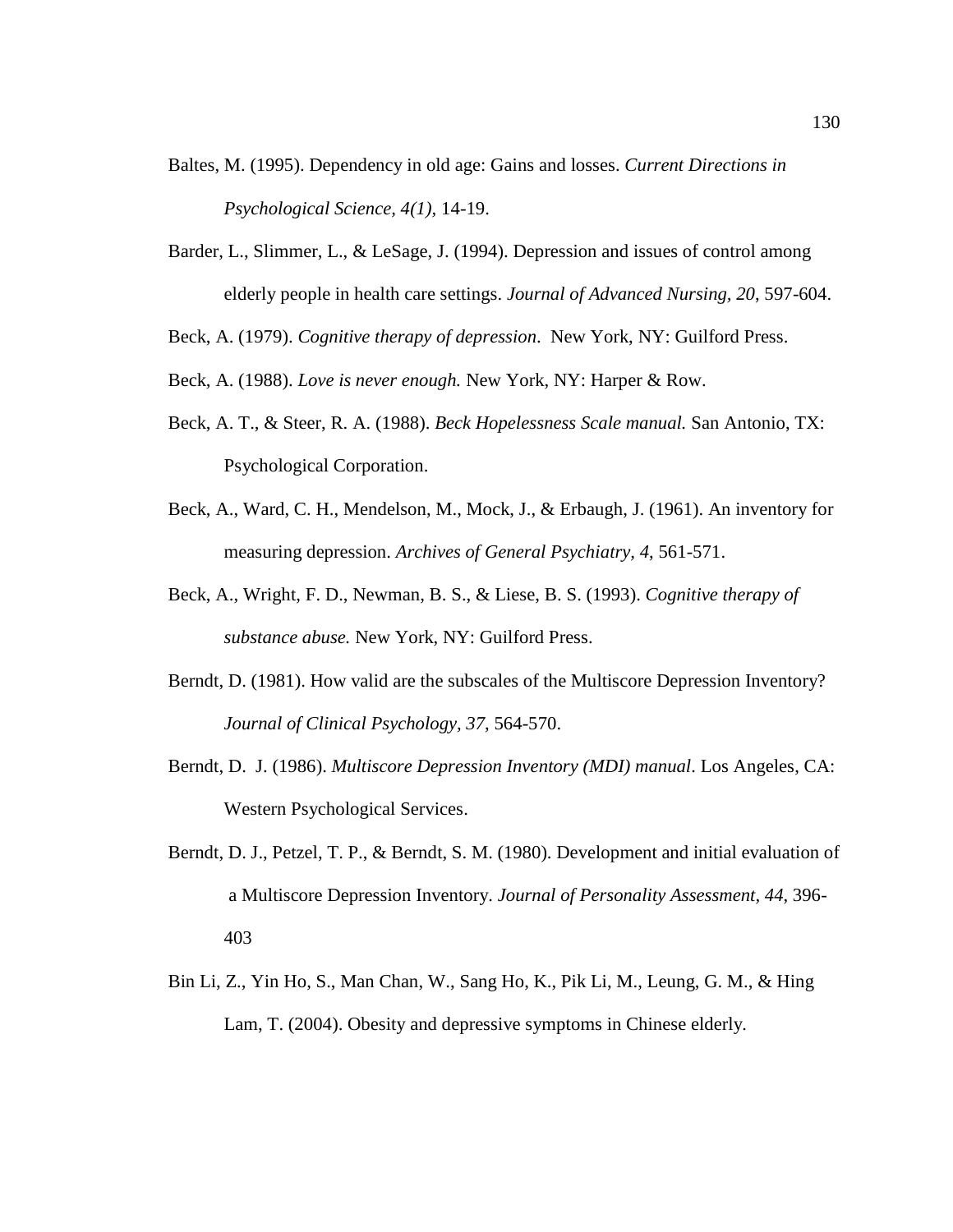*International Journal of Geriatric Psychiatry, 19*(1), 68-74.

- Blardi, P., deLalla, A., Autteri, A., Iapichino, S., Dell'Erba, A., & Castrogiovanni, P. (2005). Plasma catecholamine levels after flouxetine treatment in depressive patients. *Neuropsychobiology, 51*, 72-76.
- Briere, J. (1995). *Trauma Symptom Inventory professional manual*. Odessa, FL: Psychological Assessment Resources.
- Brown, M. N., Lapane, K. L. & Luisi, A. F. (2002).The management of depression in older nursing home residents. *Journal of the American Geriatrics Society, 50*(1), 69-76.
- Bruce, M. L. (2001). Depression and disability in late life: Directions for future research. *American Journal of Geriatric Psychiatry, 9*(2), 102-112.
- Burke, W. J., Nichener, R. L., Roccaforte, W. H., & Wengel, S. P. (1992). A prospective evaluation of the Geriatric Depression Scale in an outpatient geriatric assessment center. *Journal of the American Geriatrics Society, 40*, 1227-1230.
- Calhoun, L. G., Cheney, T., & Dawes, A. S. (1974). Locus of control, self-reported depression, and perceived causes of depression. *Journal of Consulting and Clinical Psychology, 42*.
- Campbell, S. L. (2003). Empowering nursing staff and residents in long-term care. *Geriatric Nursing, 24*(3), 170-175.
- Cannon, B. J., Thaler, T., & Roos, S. (2002). Oral versus written administration of the Geriatric Depression Scale. *Aging and Mental Health, 6*(4), 418-422.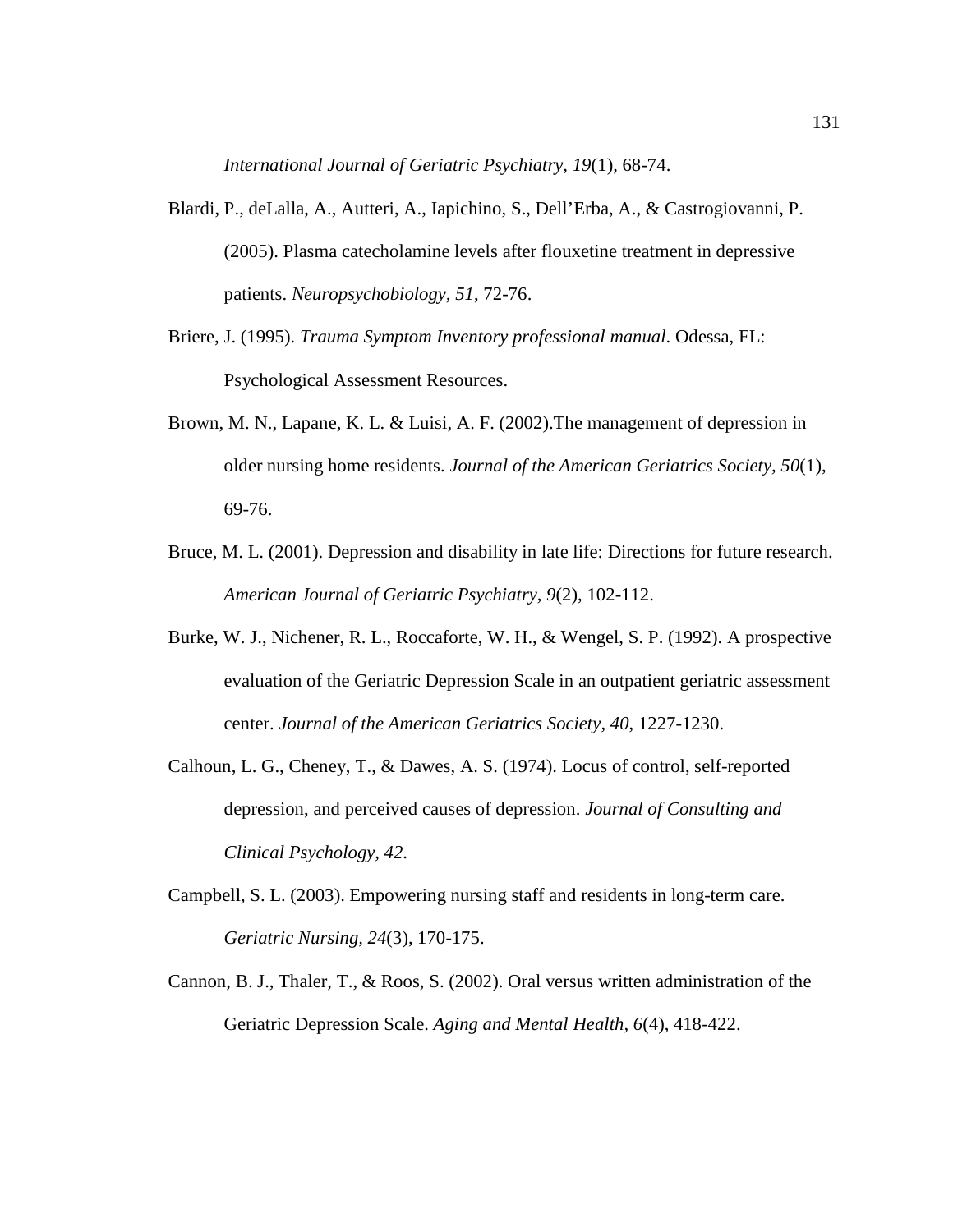- Cheng, S. T. & Chan, A. C. (2004). A brief version of the Geriatric Depression Scale for the Chinese. *Psychological Assessment, 16*(2), 182-186.
- Cohen, C. I., Hyland, K. & Kimhy, D. (2003). The utility of mandatory depression screening of dementia patients in nursing homes. *American Journal of Psychiatry, 116*(11) 2012-2017.
- Comer, R. J. (2001). *Abnormal Psychology.* (4<sup>th</sup> ed). New York: Worth Publishers.
- Cullum, S., Nandhra, H., Darley, J., & Todd, C. (2003). Screening for depression in older people on medical wards: Which cut-point should we use? *International Journal of Geriatric Psychiatry 18*: 353-361.
- Dantz, B., Ashton, A. K., D'Mello, D. A., Hefner, J., Leon, F. G., Matson, G. A., Motano, C.B., Pradko, J.F., Sussman, N., & Winsberg, B. (2003). The scope of the problem: physical symptoms of depression*. The Journal of Family Practice Supplement*. December.
- Depression. (2002). *American Family Physician, 66*. Missouri Code of State Regulations (2005). 19 CSR 30-81.030 Evaluation and assessment measures for Title XIX Recipients and Applicants in Long Term Care Facilities. State of Missouri: Secretary of State.
- Doubleday, E., King, P., & Papageorgiou, C. (2002). Relationship between fluid intelligence and ability to benefit from cognitive-behavioral therapy in older adults: A preliminary investigation. *British Journal of Clinical Psychology. 41*, 423-428.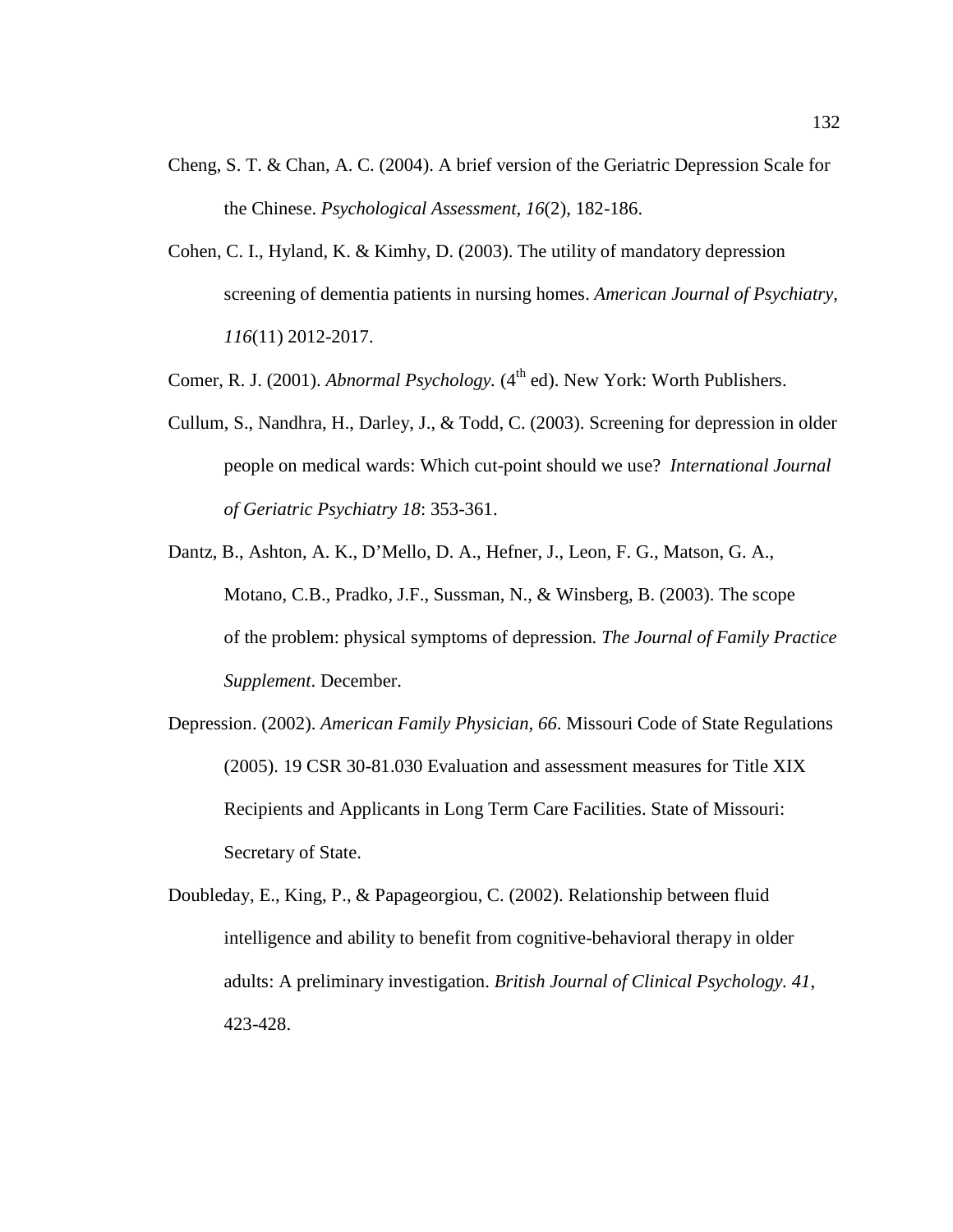Dunlop, D. D., Song, J., Lyons, J. S., Manheim, L. M., & Chang R. W. (2003).

Racial/Ethnic differences in rates of depression among preretirement adults *American Journal of Public Health, 93*, 1945-1952.

- Faulkner, M. (2001). A measure of patient empowerment in hospital environments catering for older people. *Journal of Advanced Nursing, 34(5)*, 676-686.
- Field, A. (2007). Analysis of variance (ANOVA). In N. Salkind (Ed.), *Encyclopedia of measurement and statistics.* (pp. 33-36). Thousand Oaks, CA: SAGE. publications, Inc. doi: http://dx.doi.org/10.4135/9781412952644.n19
- Fink, M. (2004). ECT at 70: What have we learned? *Psychiatric Times* (July), 13-14.
- Fischer, L. R., Wei, F., Rolnick, S. J., Jackson, J. M., Rush, W. A., Garrard, J. M., Nitz, N. M., & Luepke, L. J. (2002). Geriatric depression, antidepressant treatment, and health care utilization in a health maintenance organization. *The American Geriatrics Society. 50*(2), 307-312.
- Fishman, M. (1984). An investigation of the relationship between depression, choice and control, and learned helplessness among aged persons living in two types of care facilities. Los Angeles, CA: California School of Professional Psychology.
- Flannery, R. B., (2002). Treating learned helplessness in the elderly dementia patient: preliminary inquiry. *American Journal of Alzheimer's Disease and Other Dementias, 1*(6), 345-349.
- Folstien, M. F., Folstien, S. E., & McHugh, P. R., (1975). Mini-mental state: A practical method for grading the cognitive state of patients for the clinician. *Journal of*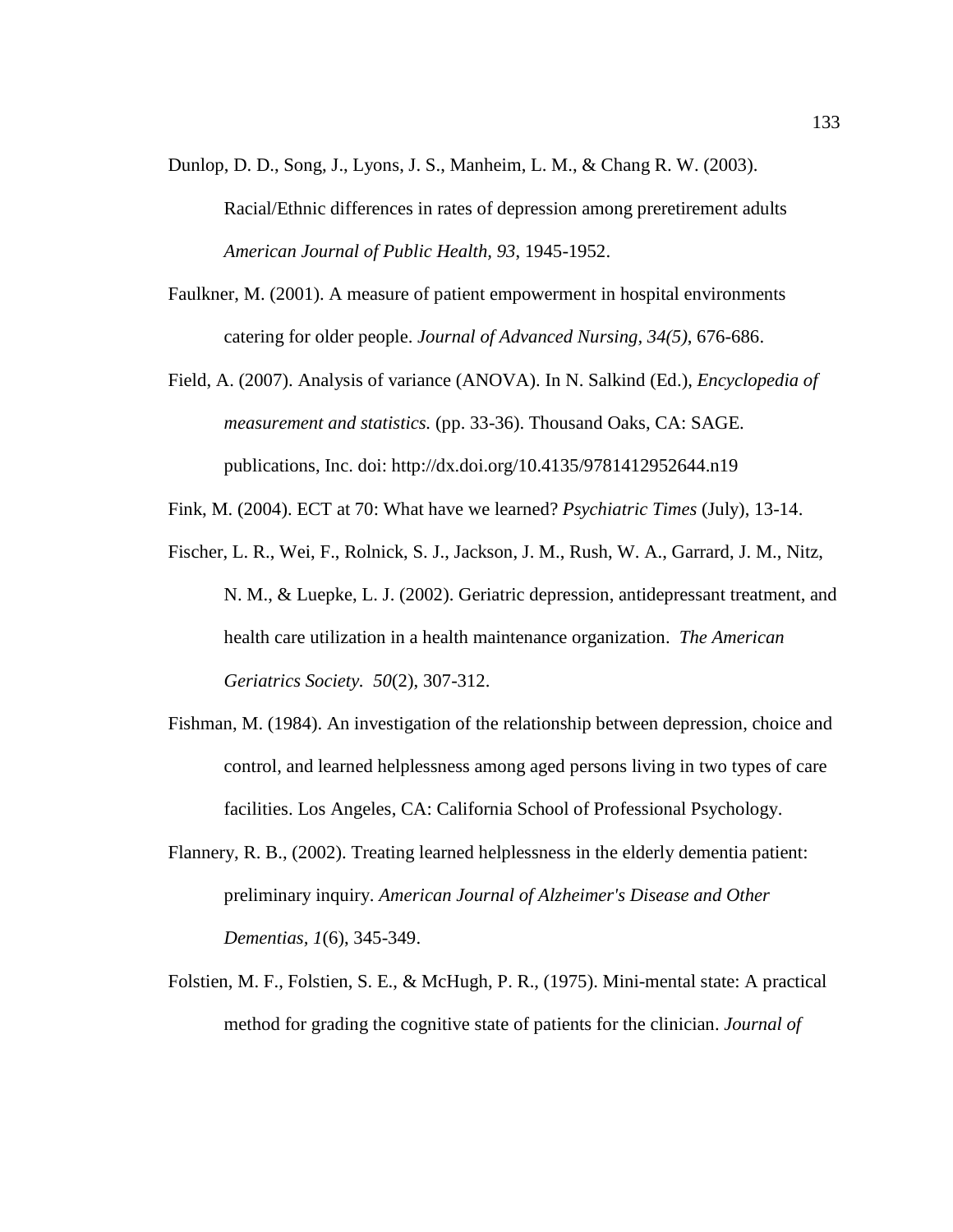*Psychiatric Research, 12*, 189-198.

- Fonagy, P., Roth, A. & Higgitt, A. (2005). Psychodynamic psychotherapies: Evidencebased practice and clinical wisdom. *Bulletin of the Menninger Clinic, 69*(1), 1-19.
- Gallo, J., & Rabins, P. (1999). Depression without sadness: Alternative presentations of depression in late life. *American Family Physician, 60*(3), 820- 827.
- Gaynes, B. N., Burns, B. J., Tweed, D. L., & Erickson, P. (2002). Depression and healthrelated quality of life. *Journal of Mental and Nervous Disease, 190*(12), 799-806.
- Greenberg, P. E., Kessler, R. C., Nells, T. L., Finkelstein, S. N., & Berndt, E. R. (1997). Depression in the workplace: An economic perspective. In Byrne, M., (ed.) *Medical Cost Offset Number 2*, Winter/Spring, Tiburon, CA: Central Link Publications.
- Haber, C. J. (2005). Men's health in primary care: Future applications for psychologists. In L. C. James, R. A. Folen (Eds.) , *The primary care consultant: The next frontier for psychologists in hospitals and clinics* (pp. 257-265). Washington, DC US: American Psychological Association. doi:10.1037/10962-013
- Hardy, G. E., Woods, D., & Wall, T. D. (2003). *Journal of Applied Psychology. 88*(2), 306-314.
- Hensley, P. L., Nadiga, D., & Uhlenhuth, E. H. (2004). Long-term effectiveness of cognitive therapy in major depressive disorder. *Depression and Anxiety, 20,* 1-7.
- Hirito, D. S. (1974). Locus of control and learned helplessness. *Journal of Experimental Psychology, 102*, 187-193.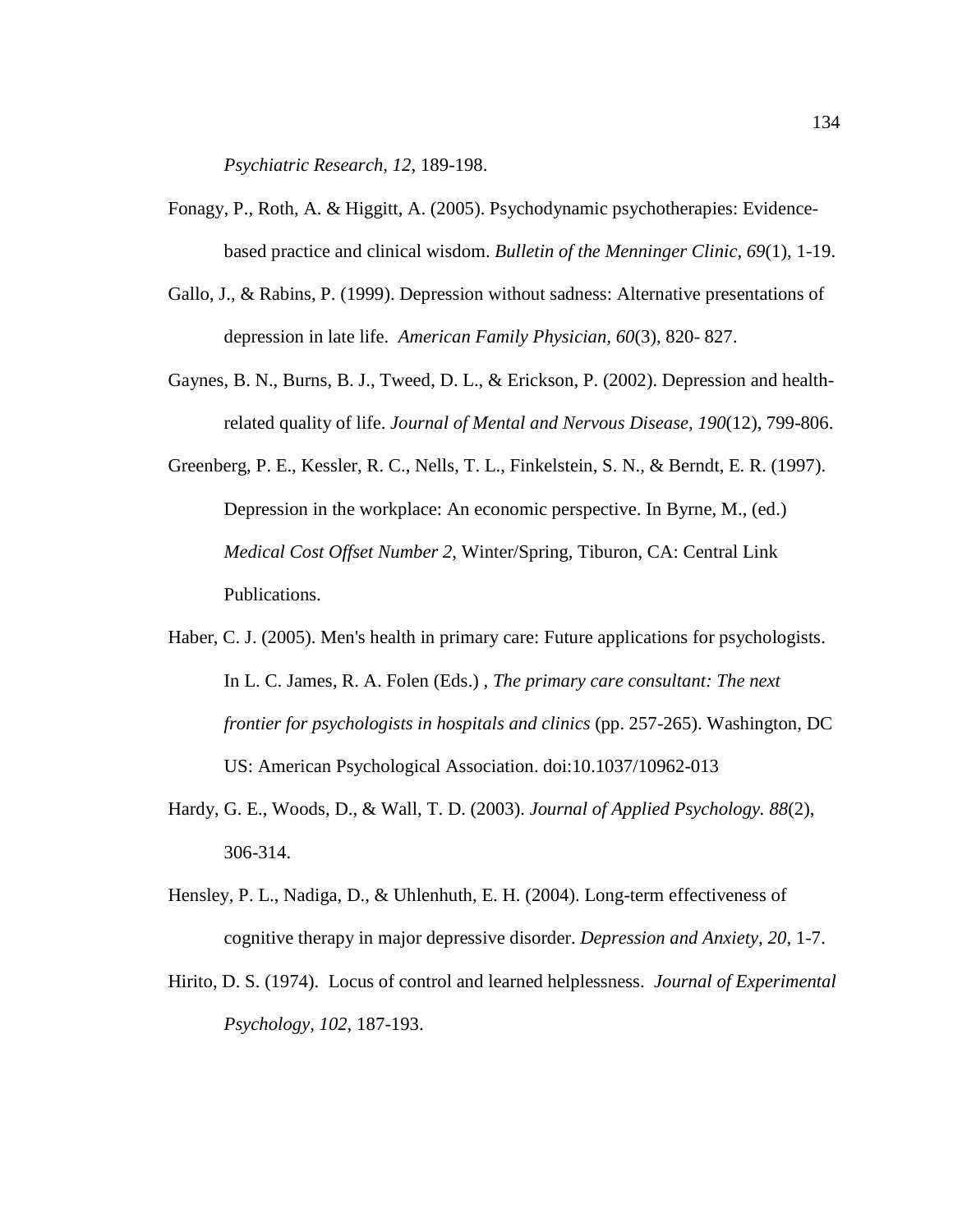- Hope, K. (2003). A hidden problem: Identifying depression in older people. *British Journal of Community Nursing. 8*(7), 314-319.
- Howland, R. H., & Thase, M. E. (2002). Comorbid depression and anxiety: When and how to treat. Retrieved January 1, 2004, from http//www.medicallibrary.org/j\_psych\_depression\_anxiety.htm
- Humboldt State University. Convenience Sampling. Retrieved February 1, 2007 from http://www.humboldt.edu/~storage/surveysite/convenience\_sampling.html
- Hyer, L., Kramer, D., & Sohnle, S. (2004). CBT with older people: Alterations in the value of the therapeutic alliance. *Psychotherapy*: *Theory, Research, Practice, Training*, *41*(3), 276-291.
- Jacobs, B. L. (2004). The brain finally gets into the act. *Current Directions in Psychological Science, 13*(3), 103-106.
- Jongenelis, K., Pot, A. M., Eisses, M. H., Gerritsen, D. L., Derksen, M., Beekman, A. T., Kluiter, H., & Ribbe, M. W. (2005). Diagnostic accuracy of the original 30-Item and shortened versions of the Geriatric Depression Scale in nursing home patients. *International Journal of Geriatric Psychiatry, 20,* 1067-1074.
- Johnson, C. (2005). Cognitive behavioral therapy in mental health care. *Healthcare Counseling & Psychotherapy Journal*, *5*(1), 43-43 2/3.
- Katz, I. R., & Parmalee, P. (1996). Assessment of depression in patients with dementia. *Journal of Mental Health and Aging, 2*, 243-257.
- Kelly, B. (2002). Psychotherapy achieves better results than 'normal' treatment. *Pulse*,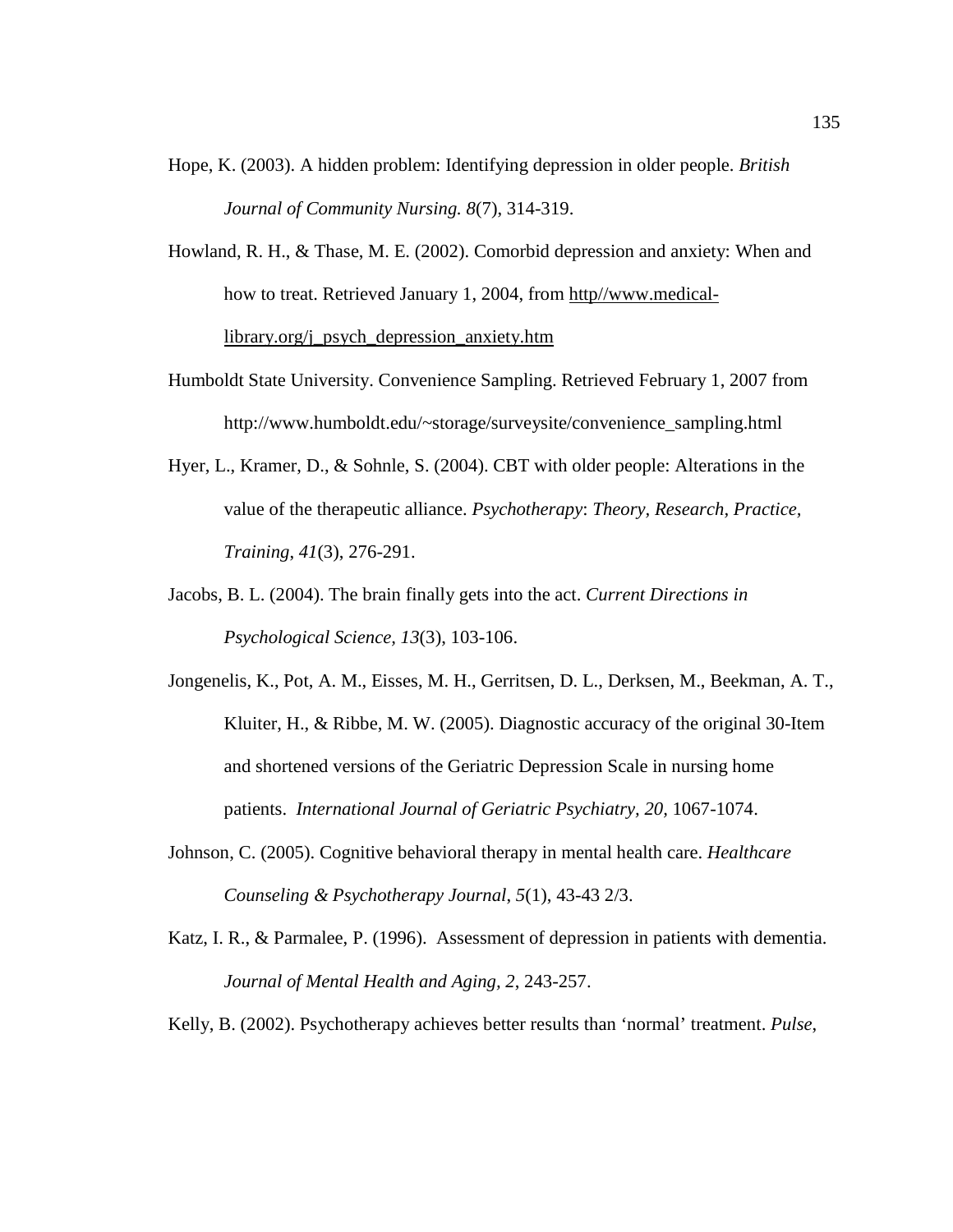62, 41, 8 1/3.

- Kiernan, B. U., Wilson, D., Suter, N., & Naqvi, A. (1986). Comparison of the Geriatric Depression Scale and Beck Depression Inventory in a nursing home setting. *Clinical Gerontologist, 6*, 54-56.
- Koenig, H. G. (1989). Reply to O'Neill et al. [Letter]. *Journal of the American Geriatrics Society, 37*, 391.
- Kurlowicz, L. (2002). The Geriatric Depression Scale (GDS). *Dermatology Nursing. 14*, 406-407.
- Lai, D. W. (2000). Measuring depression in Canada's elderly Chinese population: Use of a community screening instrument. *Canadian Journal of Psychiatry, 45*(3), 279- 285.
- Laidlaw, K. (2001). An empirical review of cognitive therapy for late life depression: Does research evidence suggest adaptations are necessary for cognitive therapy with older adults? *Clinical Psychology and Psychotherapy. 8*(1), 1-14.
- Lambert, M. (2005). Emerging methods for providing clinicians with timely feedback on treatment effectiveness: An introduction. *JCLP/In Session, 61*(2), 141-144.
- Lasser, R., Siegel, E., Dukoff, R., & Sunderland, T. (1998). Diagnosis and treatment of geriatric depression. *CNS Drugs, 9*(1), 17-30.
- Lauber, C., Falcato, L., Nordt, C., & Rossler, W. (2003). Lay beliefs about causes of depression. *Acta Psychiatrica Scandinavica, Suppl.418*, 96-99.
- Leason, K. (2004). A cure for depression. *Community Care*, *155,* 34-35.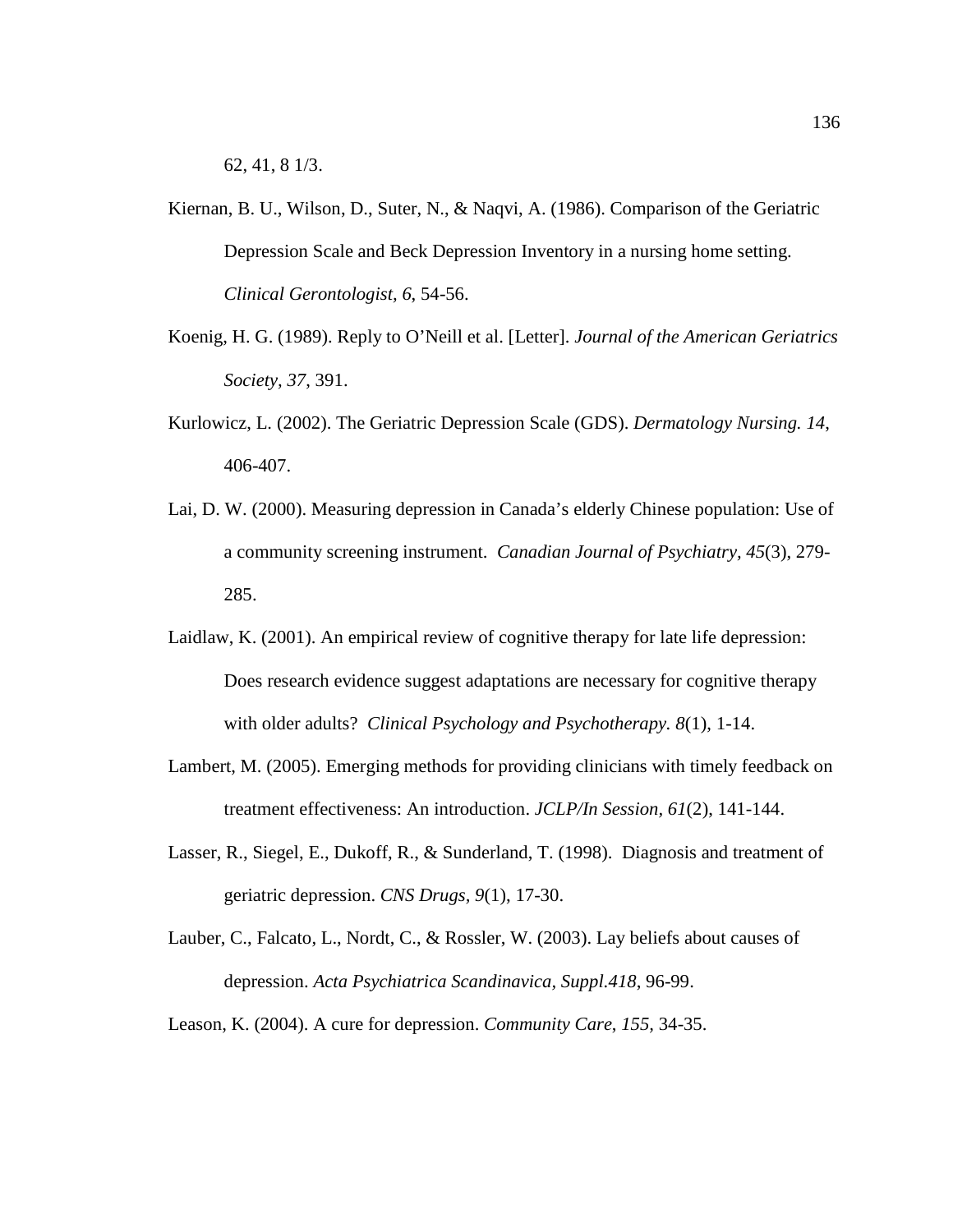- Lelito, R. H., Palumbo, L. O., & Hanley, M. (2001). Psychometric evaluation of a brief geriatric depression screen. *Aging and Mental Health, 5*(4), 387-393.
- Lin, E. H., Katon, W., Von Korff, M., Tang, L., Williams, J. W., Kroenke, K., Hunkeler, E., Harpole, L. Hegel, M., Arean, P., Hoffing, M., Della Penna, R., Langston, C. & Unutzer, J. (2003). Effect of Improving Depression Care on Pain and Functional Outcomes Among Older Adults with Arthritis: A Randomized Controlled Trial. *Journal of the American Medical Association, 290 (18),* 2428- 2435.
- Maxmen, J. S., & Ward, N. G. (2002). *Psychotropic drugs fast facts*. (3<sup>rd</sup> ed.). New York, NY: W.W. Norton & Company.
- McDowell, I., & Newell, C. (1996). *Measuring Health: A Guide to Rating Scales and Questionnaires* (2nd ed). New York, NY: Oxford University Press.
- McGivney, S., Mulvihill, M., & Taylor, B. (1994). Validating the GDS depression screen in the nursing home. *Journal of the American Geriatric Society, 42*(5), 490-492.
- Missouri Code of State Regulations (2004). 19 CSR 30-81.030 Evaluation and assessment measures for Title XIX Recipients and Applicants in Long Term Care Facilities. Missouri: Office of Secretary of State.
- Moffaert, M., & Dierick, M. (1999). Noradrenaline (norepinephrine) and depression. *CNS Drugs, 12*(4), 294-305.
- Mohd, S., Mohd, Z., & Mustaqim, A. (2003). Prevalence of depression with chronic humans among the elderly in a rural community in Malaysia. *Asia-Pacific Family*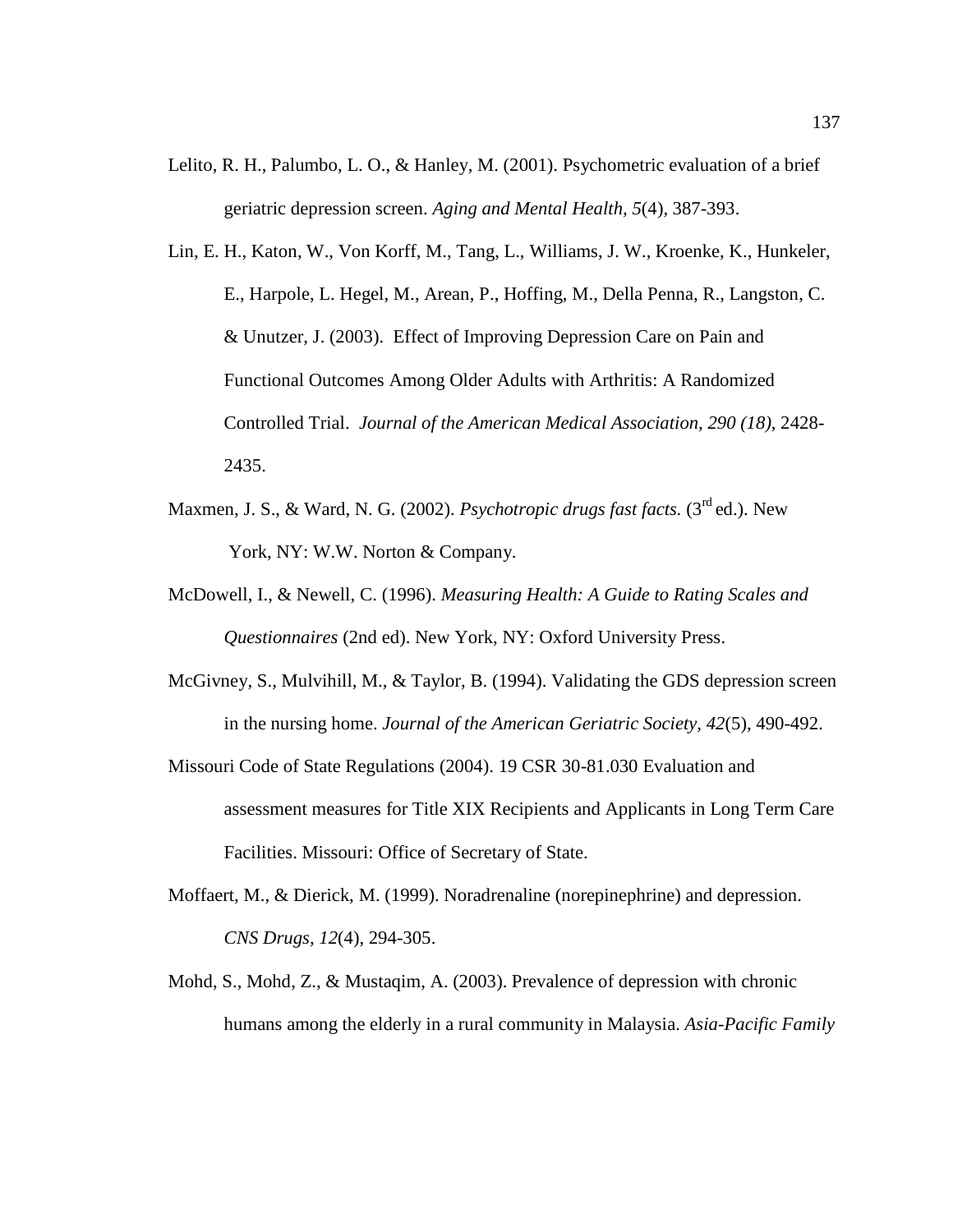*Medicine, 2*(4), 196-200.

- Moos, R. H., & Lemke, S. (1979). Multiphasic Environmental Assessment Procedure (MEAP) Sheltered Care Project, Stanford University School of Medicine, Palo Alto, CA
- Mottram, W. K. (2004). A comparison of side effects of selective serotonin reuptake inhibitors and tricyclic antidepressants in older depressed patients: A metaanalysis. *International Journal of Geriatric Psychiatry, 19*, 754-62.
- National Institute of Health (1991). Diagnosis and treatment of depression late life. *National Institutes of Health consensus development conference statement, 9*(3), 1-27.
- Orengo, C. A., Fullerton, G. & Tan, R. (2004). A review of gender concerns and testosterone therapy. *Geriatrics, 59*(10), 24-30.
- Oslin, D. W., Datto, C. J., Kallan, M. J., Katz, I. R., Edell, & TenHave, T. (2002). Association between medical comorbidity and treatment outcomes in late-life depression. *Journal of American Geriatrics, 50*(5), 823-828.
- Papadopoulas, F. C., Petridou, E., Argyropoulou, S., Kontaxakis, V., Dessypris, N., Anastasiou, A., Katsiardani, K. P., Trichopoulas, D., & Lyketsos, C. (2005). Prevalence and correlates of depression in late life: A population based study from a rural Greek town. *International Journal of Geriatric Psychiatry, 20*, 350- 357.
- Parmalee, P. A., Lawton, M. P., & Katz, I. R. (1989). Psychometric properties of the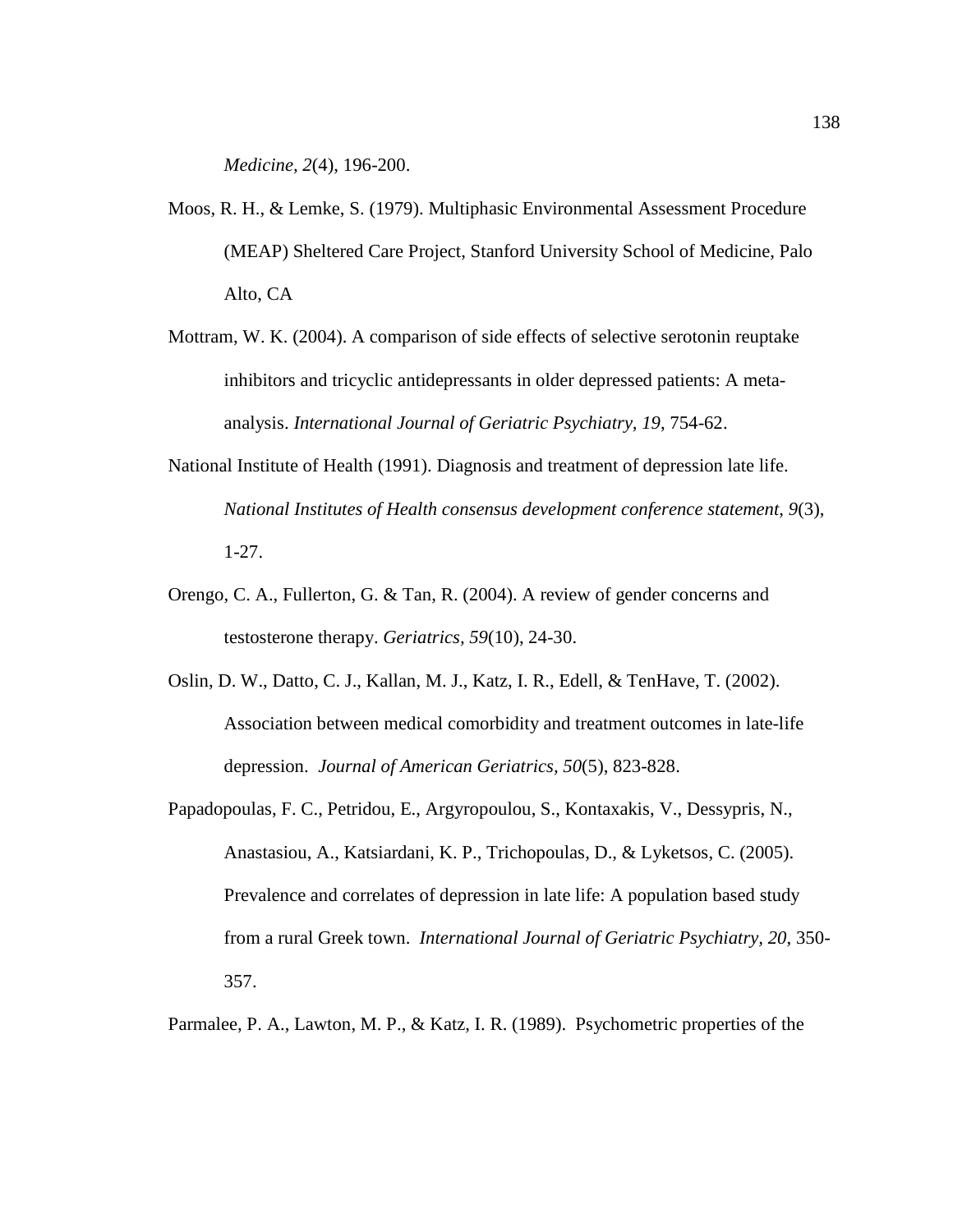Geriatric Depression Scale among institutionalized aged. *Psychological Assessment, 1,* 331-338.

- Rasmussen, K. G. (2003). Clinical applications of recent research on electroconvulsive therapy. *Bulletin of Menninger Clinic, 67*(1), 18-31.
- Rabbitt, P. M., McInnes, L., Holland, F., Bent, N., Abson, V., Pendleton, N., & Horan, M. (2004). The University of Manchester Longitudinal Study of Cognition in Normal Healthy Old-Age, 1983 through 2003. *Aging Neuropsychology and Cognition, 11*(2-3), 245-279.
- Reynolds, C., Alexopoulos, G., & Katz, I. (2002). Geriatric depression: diagnosis and treatment. *Generations*, *26*(1), 28.
- Robertson, R.G. & Montagnini, M. (2004). Geriatric failure to thrive. Retrieved from American Family Website, 8/22/05 [http://www.aafp.org/afp.](http://www.aafp.org/afp)
- Schulz, R., Martire, L. M., Beach, S. R. & Sheier, M. F. (2000). *Depression and Mortality in the Elderly*. American Psychological Society: Blackwell Publishers Inc.
- Seligman, M. (2002). *Authentic Happiness: Using the new positive psychology to realize your potential for lasting fulfillment.* New York, NY: Free Press.
- Seligman, M. (1998). *Learned Optimism: How to change your mind and your life*. New York, NY: Pocket Books.
- Seligman, M., (1979). Depressive attributional style. *Journal of Experimental Psychology, 74,* 1-9.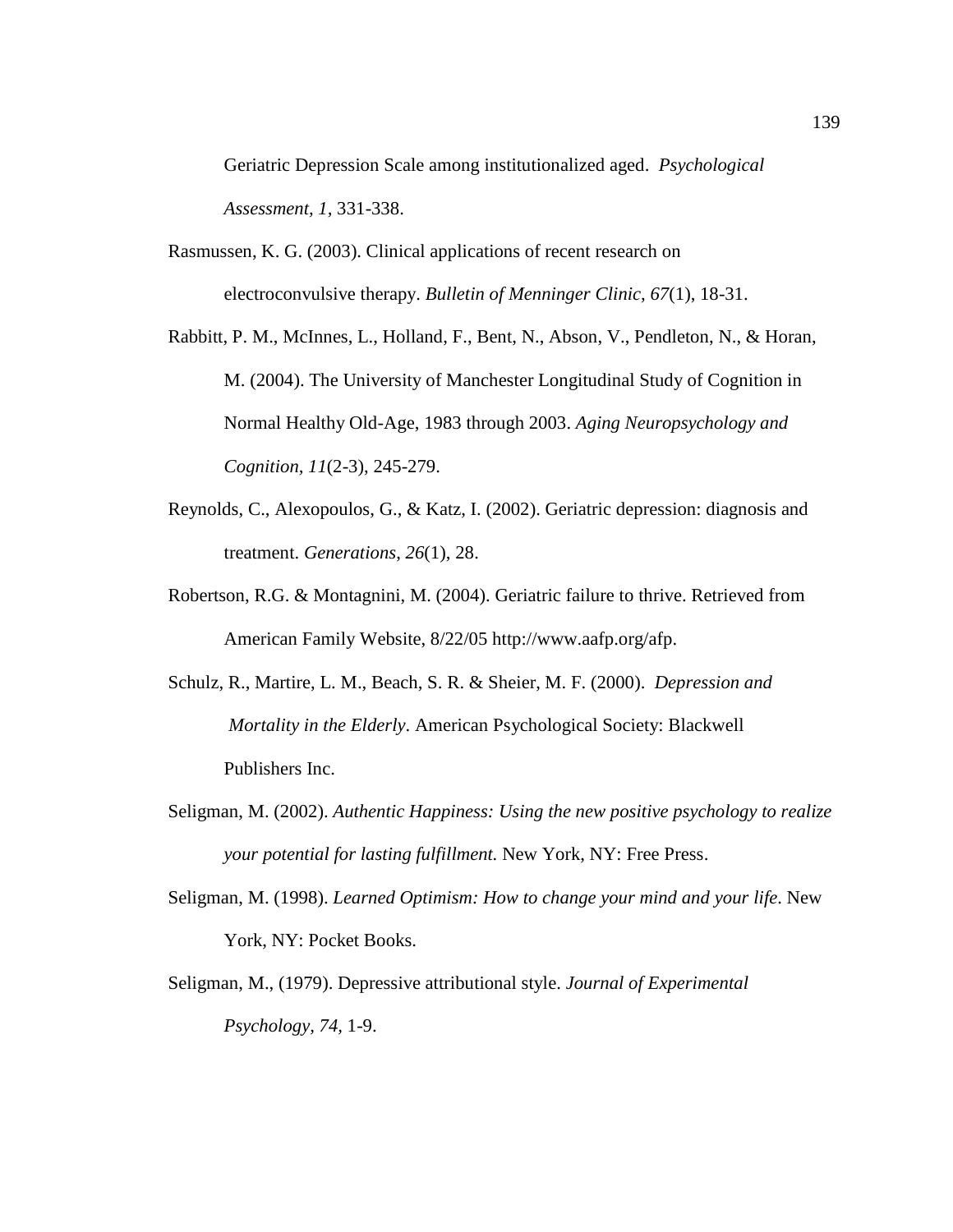- Seligman, M. (1975). *Helplessness: On depression, development, and death.* San Francisco, CA: Freeman.
- Seligman, M., & Maier, S. (1967). Failure to escape traumatic shock. *Journal of Experimental Psychology, 88*, 242-247.
- Shinkawa, M., Yamaya, M., Ohrui, T., Aria, H., & Sasaki, H. (2002). Depression in older people. *Geriatrics and Gerontology International, 2*, 215-216.
- Shytie, R. D., Silver, A. A., Lukas, R. J., Newman, M. B., Sheehan, D. V., & Sanberg, P. R. (2002). Nicotinic acetylcholine receptors as targets for antidepressants.  *Molecular Psychiatry, 7*, 525-535.
- Snowdon, J., & Lane, F. (1999). Use of the Geriatric Depression Scale by nurses. *Aging and Mental Health, 3*, 227-233.
- Srinivasan, J., Cohen, N. L., & Parikh, S. V. (2003). Patient attitudes regarding causes of depression: Implications for psychoeducation. *Canadian Journal of Psychiatry, 48*, 493-495.
- Tang, T. Z., (2002). Sudden gains in recovering from depression: Are they also found in psychotherapies other than cognitive-behavioral therapy? *Journal of Consulting and Clinical Psychology, 70*(2), 444-447.
- Teresi, J., Abrams, R., Holmes, D., Ramirez, M., Eimicke, J. (2001). Prevalence of depression and depression recognition in nursing homes. *Social Psychiatry Psychiatric Epidemiology 36,* 613-61.
- Tweng, J. M., Zhang, L. & Im, C. (2004). It's beyond my control: A cross-temporal meta-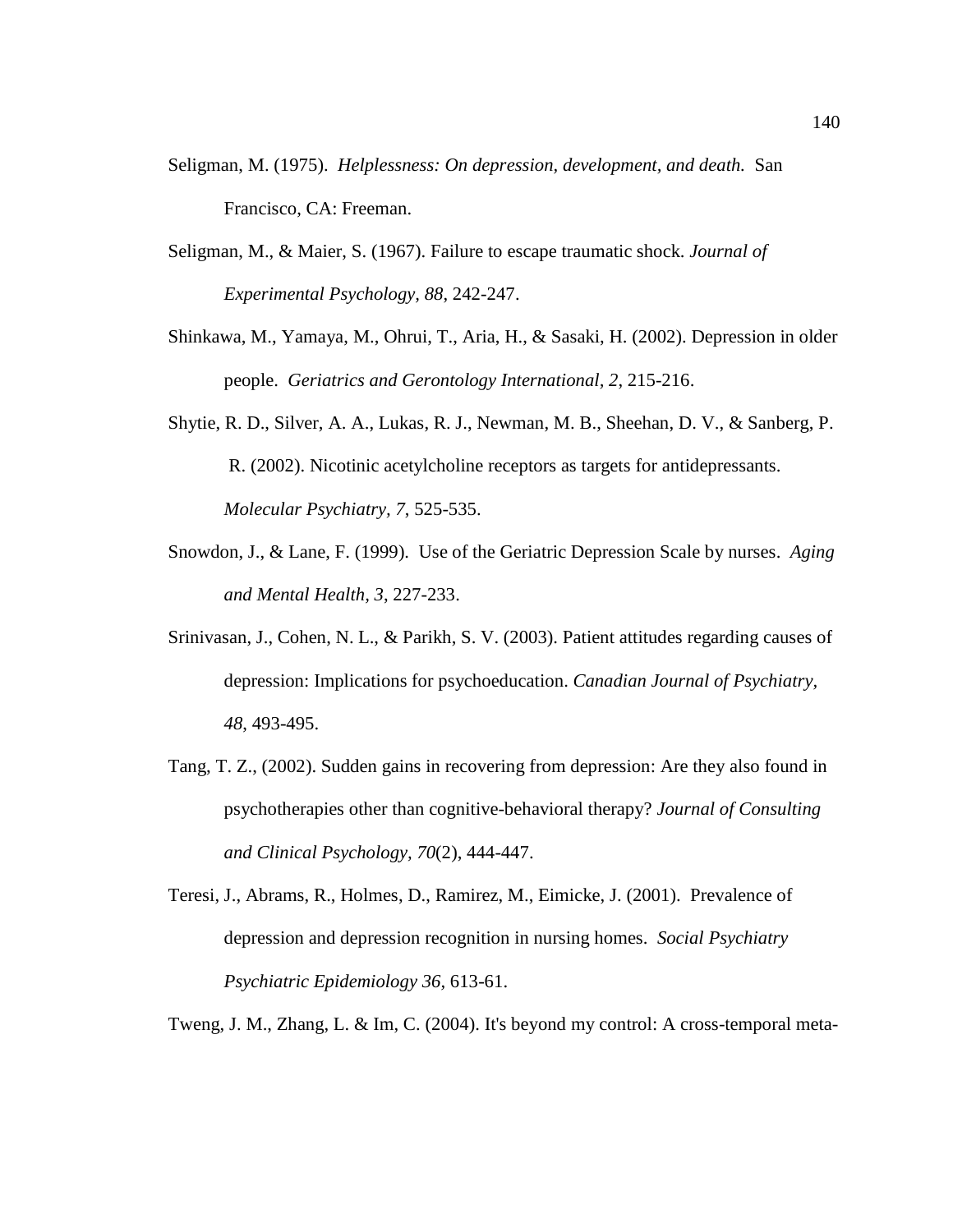analysis of increasing externality in locus of control. *Personality and Social Psychology Review. 8*, 1960-2002.

- Unutzer, J., Patrick, D. P., Marmon, T., Simon, G. E., & Katon, W. J. (2002). Depressive symptoms and mortality in a prospective study of 2,558 older adults. *American Journal of Geriatric Psychiatry, 10*(5), 521-530.
- Watson, L. C., Pignone, M. P. (2003). Screening accuracy for late-life depression in primary care: A systematic review. *The Journal of Family Practice. 52* (12) 956- 964.
- Weatherall, M. (2000). A randomized controlled trial of the Geriatric Depression Scale in an inpatient ward for older adults. *Clinical Rehabilitation, 14*, 186-191.
- Yesavage, J. A., Brink,T. L., Lum, O., Hunge, V., Adey, M., & Leirer, V. O. (1983). Development and validation of geriatric screening scale: a preliminary report. *Journal of Psychiatric Research, 17*, 37-49.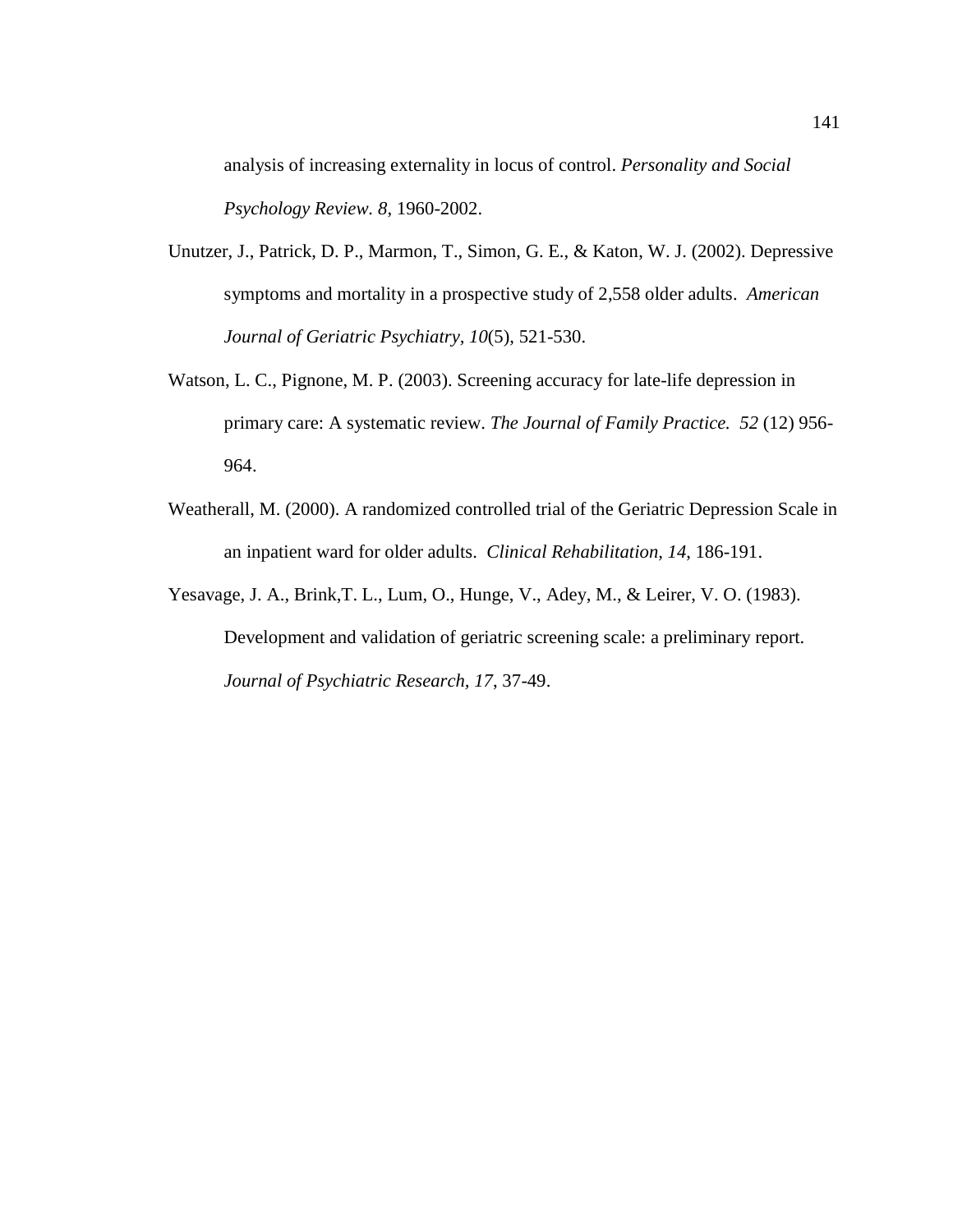#### Appendix A: Research Facility Confidentiality Agreement

# **CONFIDENTIALITY AGREEMENT**

#### **Name of Signer:**

During the course of my activity in collecting data for this research: "Learned Helplessness and Depression in Long Term Care", I will have access to information, which is confidential and should not be disclosed. I acknowledge that the information must remain confidential, and that improper disclosure of confidential information can be damaging to the participant.

### **By signing this Confidentiality Agreement I acknowledge and agree that:**

- 1. I will not disclose or discuss any confidential information with others, including friends or family.
- 2. I will not in any way divulge, copy, release, sell, loan, alter or destroy any confidential information except as properly authorized.
- 3. I will not discuss confidential information where others can overhear the conversation. I understand that it is not acceptable to discuss confidential information even if the participant's name is not used.
- 4. I will not make any unauthorized transmissions, inquiries, modification or purging of confidential information.
- 5. I agree that my obligations under this agreement will continue after termination of the job that I will perform.
- 6. I understand that violation of this agreement will have legal implications.
- 7. I will only access or use systems or devices I'm officially authorized to access and I will not demonstrate the operation or function of systems or devices to unauthorized individuals.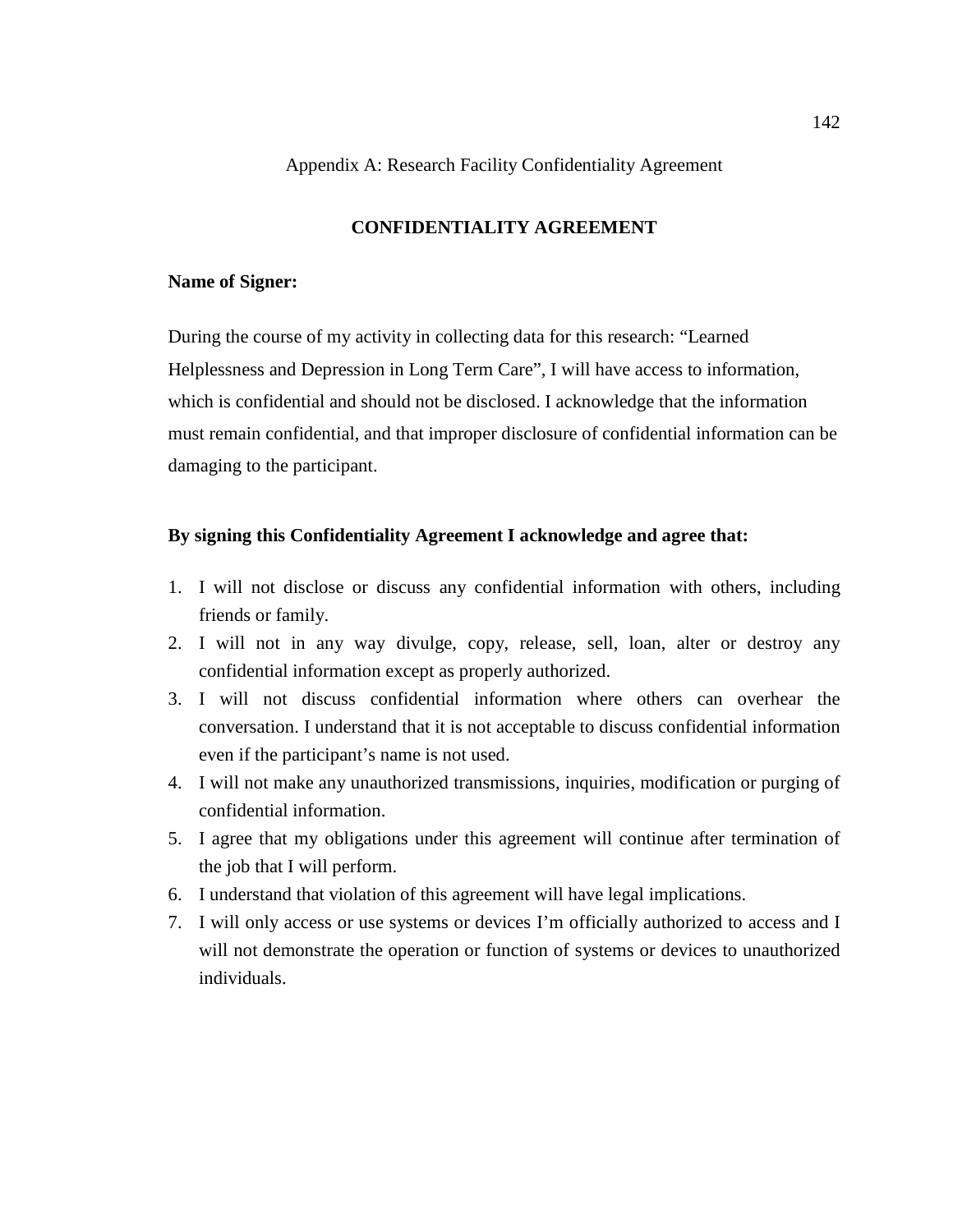Signing this document, I acknowledge that I have read the agreement and I agree to comply with all the terms and conditions stated above.

**Signature: Date:**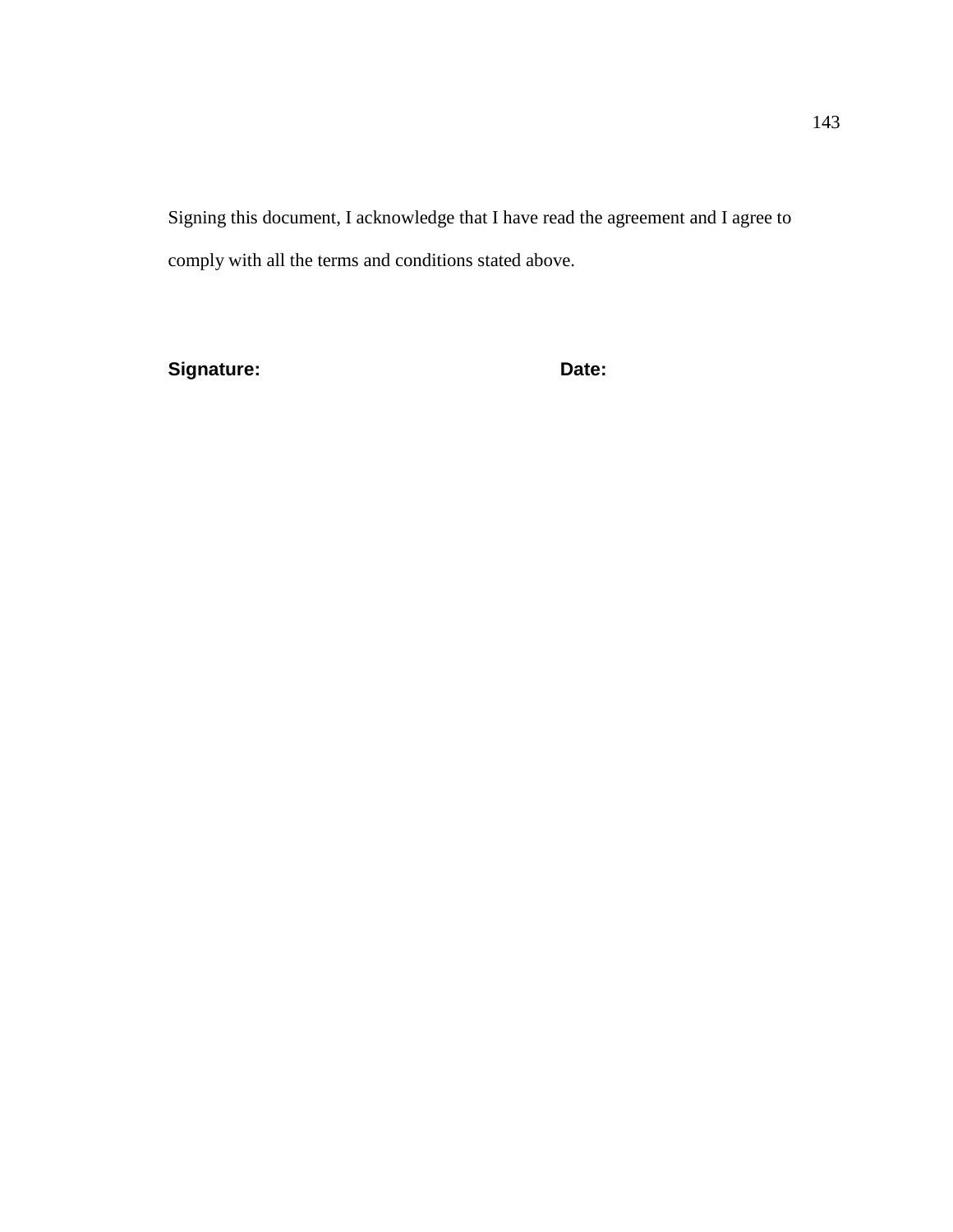# Appendix B: Feelings of Control Research Study Consent Form

# **CONSENT FORM**

You are invited to take part in a research study of feelings of control or what we call learned helplessness and depression. You were chosen for the study because you said that you would like to participate and have the memory skills that would help you to complete the research. Please read this form and ask any questions you have before agreeing to be part of the study.

This study is being conducted by a researcher named Paul Susic M.A. Licensed Psychologist, who is a doctoral student at Walden University. Additional research assistants include Amy Marty Ph.D, Vincent Stock M.A. Licensed Psychologist and Paul Lohkamp MSW LCSW.

# **Background Information:**

The purpose of this study is to help to understand if feelings of control over one's life contribute to the development of depression in long term care facilities.

### **Procedures:**

If you agree to be in this study, you will be asked to:

- Complete this Consent Form and The Folstien Mini Mental State Examination
- On a separate date you may then be asked to complete the Learned Helplessness subscale of the Cognitive Distortion Scales, the Learned Helplessness and Instrumental Helplessness subscales of the Multiscore Depression Inventory and the Geriatric Depression Scale to complete the research study.

# **Voluntary Nature of the Study:**

Your participation in this study is voluntary. This means that everyone will respect your decision of whether or not you want to be in the study. No one at this long term care facility will treat you differently if you decide not to be in the study. If you decide to join the study now, you can still change your mind later. If you feel stressed during the study you may stop at any time. You may skip any questions that you feel are too personal.

# **Risks and Benefits of Being in the Study:**

The overall risks of participating in this research study are minimal but could include inadvertent disclosure of private research data.

# **Compensation:**

There will be no compensation given as a result of participation in this research.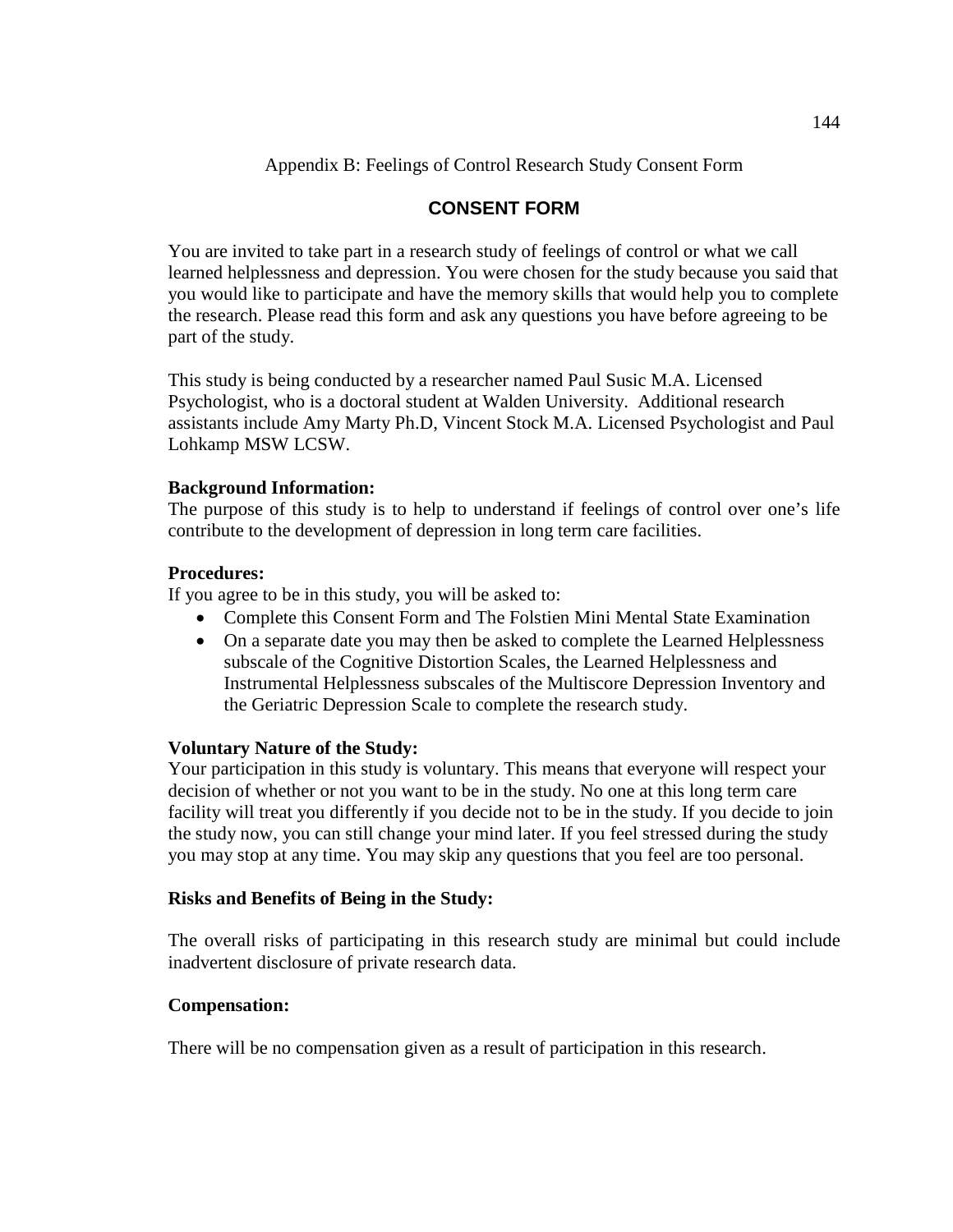### **Confidentiality:**

Any information you provide will be kept confidential. The researcher will not use your information for any purposes outside of this research project. Also, the researcher will not include your name or anything else that could identify you in any reports of the study.

### **Contacts and Questions:**

The researcher's name is Paul Susic. The researcher's faculty advisor is Dr. Jay Greiner. You may ask any questions you have now. Or if you have questions later, you may contact the researcher via telephone at  $(xxx)$  xxx-xxxx or email at  $xxx@xxx$ .com or the advisor at [xxx@waldenu.edu](mailto:xxx@waldenu.edu) If you want to talk privately about your rights as a participant, you can call Dr. Leilani Endicott. She is the Director of the Research Center at Walden University. Her phone number is 1-xxx-xxx-xxxx, extension xxxx.

The researcher will give you a copy of this form to keep.

### **Statement of Consent:**

 $\Box$  I have read the above information. I have received answers to any questions I have at this time. I am 18 years of age or older, and I consent to participate in the study.

Printed Name of Participant Participant's Written or Electronic\* Signature Researcher's Written or Electronic\* Signature

Electronic signatures are regulated by the Uniform Electronic Transactions Act. Legally, an "electronic signature" can be the person's typed name, their email address, or any other identifying marker. An electronic signature is just as valid as a written signature as long as both parties have agreed to conduct the transaction electronically.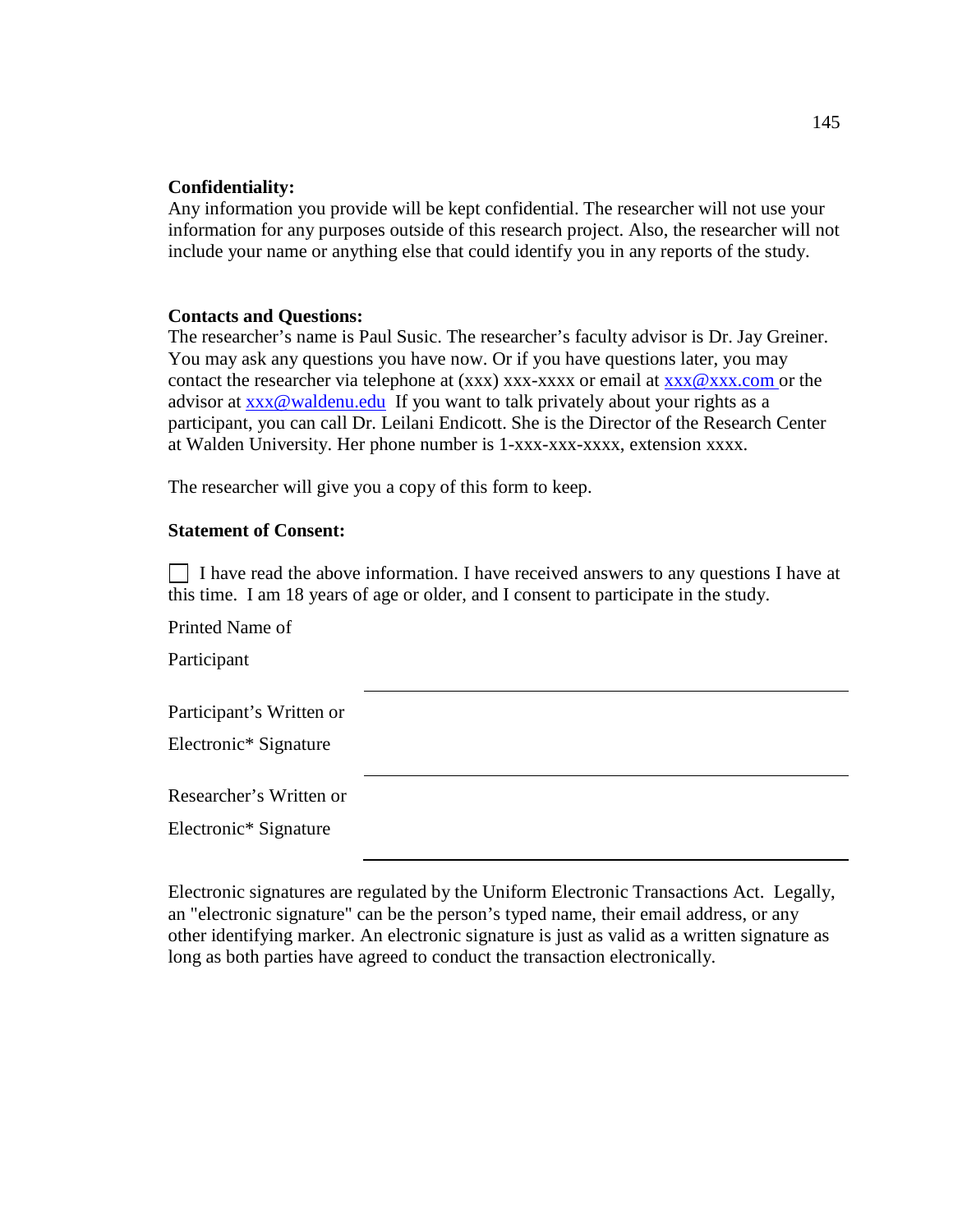#### Appendix C: Agreement Letter XXX Home

July 29, 2007

XXX XXXX– Administrator **Address** St. Louis, MO 63111

Re: Proposed Research Study

#### Ms. XXXX,

I hope all is well and once again I have appreciated the desire for your facility to participate in my proposed study on Feelings of Control and Depression in skilled nursing and assisted living facilities. My dissertation committee believes my research to be very important and probably worthy of publishing in scientific journals in my field upon completion, and your facility and several others will play an important role in helping to bring this research to pass.

The next step is that I need to get signed agreements from the facilities who have stated that they will participate (however, you are never under any obligation), which I will present to the Institutional Review Board of Walden University (where I am attaining my doctorate) for review and approval of considerations relative to ethics, privacy, documentation etc.

I would like to have final approval through the Institutional Review Board of Walden University within approximately a month, after which I will then contact the facilities to begin research.

Once again, I have a great deal of appreciation that you have agreed to participate in this research and would like to reiterate that it will take absolutely minimal employee time and cause very little disruption in resident schedules.

If you would simply return the Preliminary Agreement to Provide Opportunity for Research in the stamped, self-addressed envelope as soon as possible, we can continue moving forward expeditiously in this process. Also, if you would like to have a short paragraph describing your facility for www.SeniorCareServices.org published on the website (and also a link to your website) please include it on the attached form or e-mail it to seniorcarepsych@yahoo.com and it will be posted to the website immediately.

Sincerely,

Paul Susic M.A. Licensed Psychologist Ph.D. Candidate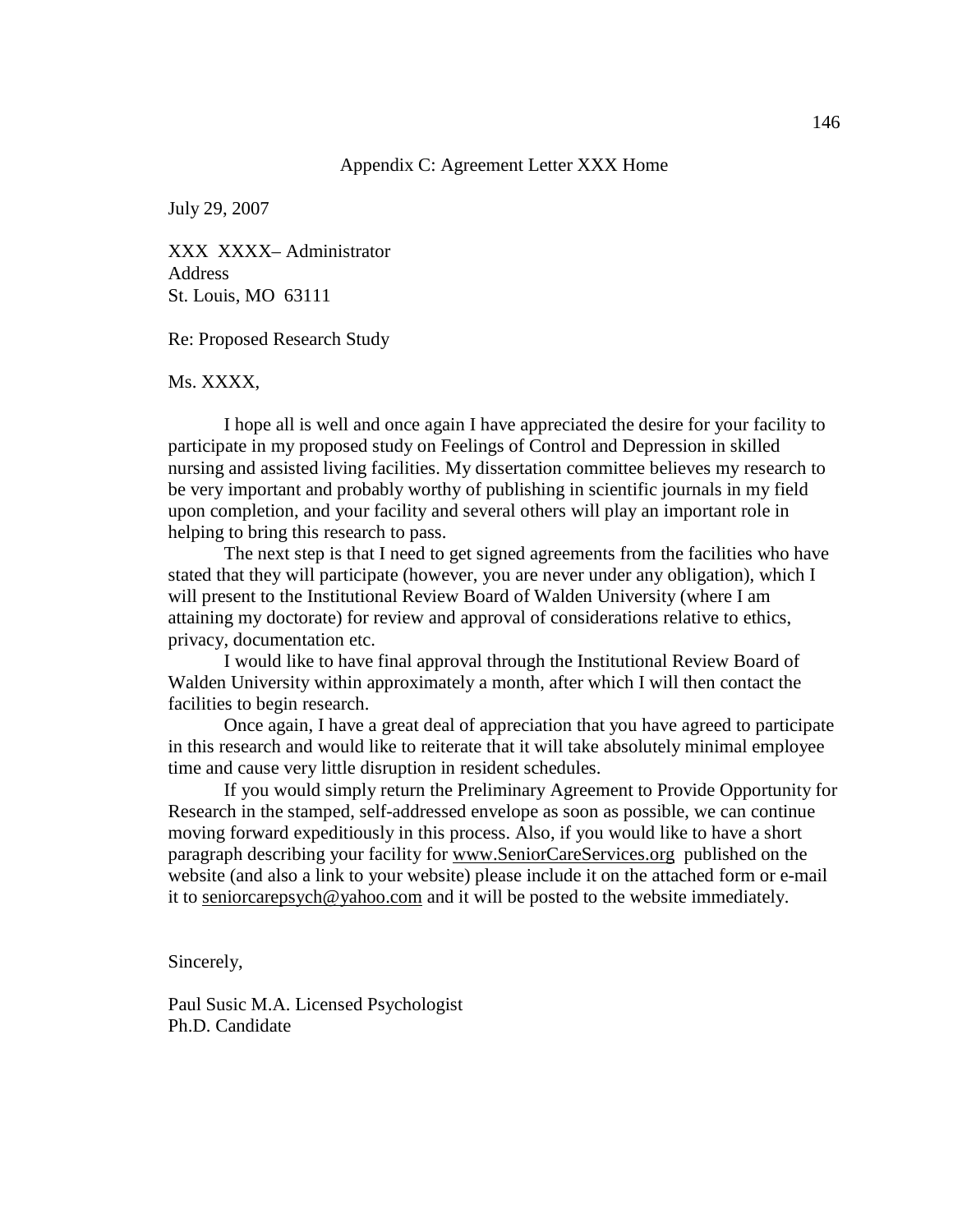#### Appendix D: Letter of Cooperation XXXXX

XXX XXXX Address St. Louis, MO 63146

April 25, 2011

Dear Paul Susic,

Based on my review of your research proposal, I give permission for you to conduct the study entitled Learned Helplessness and Depression Among Patients in Long-Term Care Facilities at XXXXX. As part of this study, I authorize you to provide research materials to individuals interested in participation, assist these individuals in such research, and collect the needed data to complete the research study. Individuals' participation will be voluntary and at their own discretion. We reserve the right to withdraw from the study at any time if our circumstances change.

I confirm that I am authorized to approve research in this setting.

I understand that the data collected will remain entirely confidential and may not be provided to anyone outside of the research team without permission from the Walden University IRB.

Sincerely, Administrator Facility **Address** St. Louis, MO 63146 Telephone Number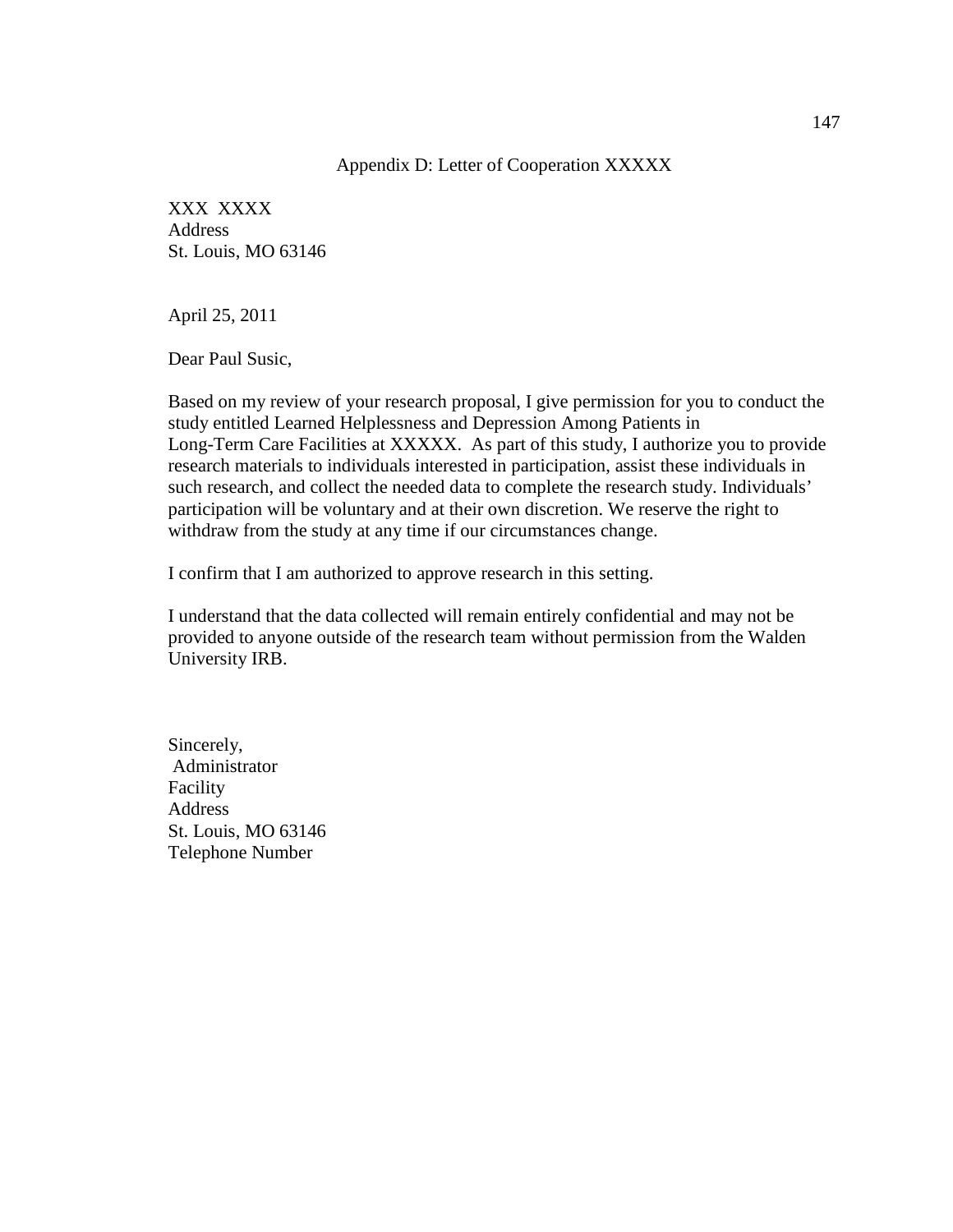Curriculum Vitae

# **Paul L. Susic M.A. Licensed Psychologist Ph.D. Candidate**

### **EDUCATION:**

**DOCTOR OF PHILOSOPHY** IN Professional Psychology; Health Psychology Specialization, Doctoral Candidate, Walden University, Minneapolis, MN **MASTER OF ARTS** in Professional Psychology, September, 1992 Lindenwood College, St. Charles, MO **BACHELOR OF SCIENCE** in Business Administration, August, 1985 University of Missouri-St. Louis, MO **ASSOCIATE OF ARTS** in Business Administration, May, 1983 St. Louis Community College, St. Louis, MO

**LICENSURE:** LICENSED PSYCHOLOGIST State of Missouri, License #10802

# **EMPLOYMENT:**

# **PRESIDENT/CEO CLINICAL DIRECTOR**, **Geriatric Psychologist, January 2000-Present Susic Psychological Consulting P.C., Senior Care Psychological Consulting** ., St. Charles, MO

Full operational and clinical responsibility for geropsychology assessment and counseling services. Duties involve program development and implementation, including legal, budgetary, fiscal, personnel, regulatory, marketing and public relations. Provides clinical office-based outpatient geropsychology services in St. Charles, MO and to various longterm care facilities in the St. Louis metropolitan area.

# **PRIVATE PRACTICE June 1996-Present Senior Care Psychological Consulting**, St. Charles, MO Provide assessment, psychological testing, individual and family psychotherapy to adult

and geriatric patients in outpatient office setting as well as long-term care facilities.

# **DIRECTOR-DEPARTMENT OF PSYCHIATRY June 1998-January 2000**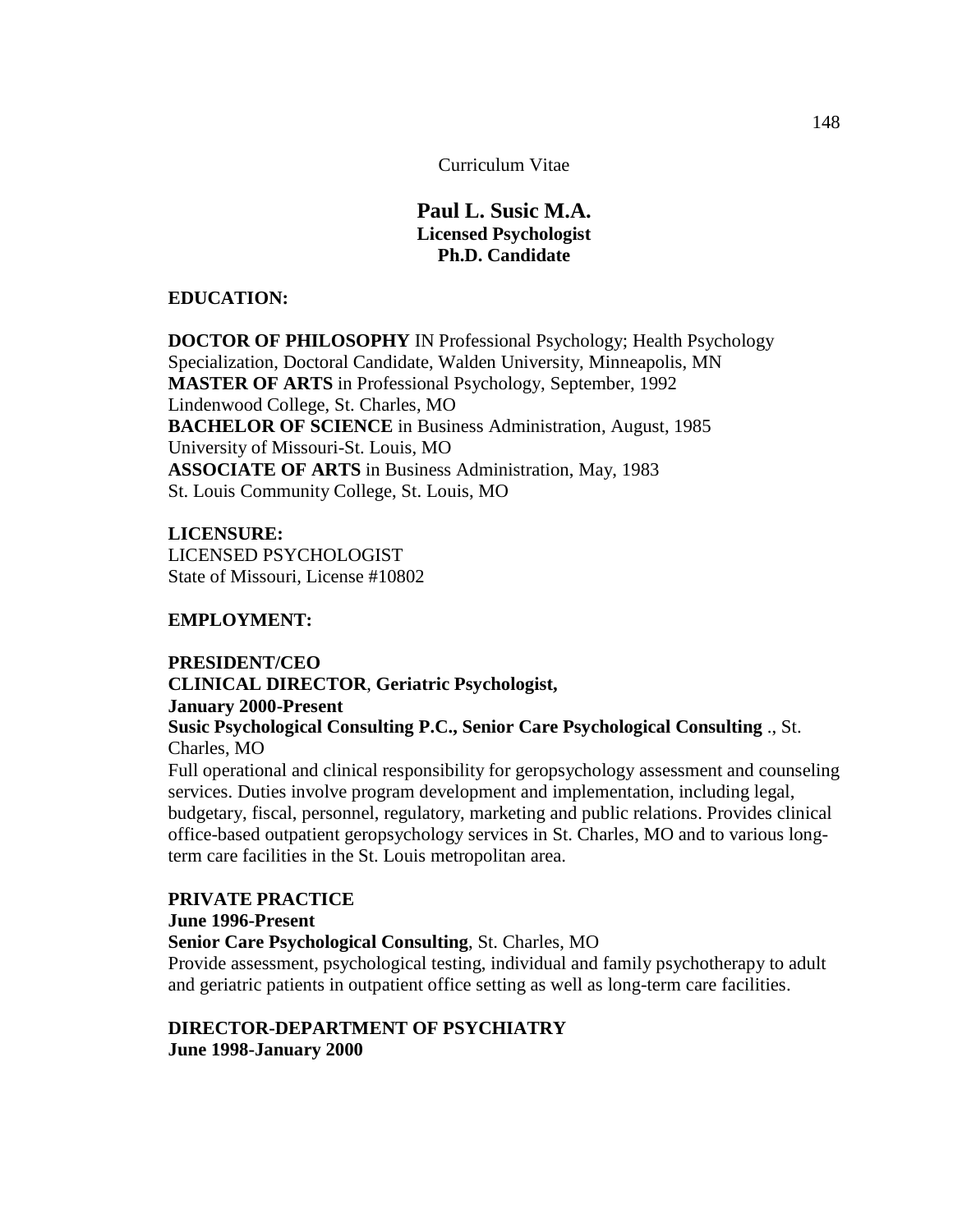**Compton Heights Hospital (formerly Incarnate Word Hospital),** St. Louis, MO Full managerial responsibility for geropsychiatric inpatient unit, partial hospital program, outpatient counseling and psychiatric assessment services. Duties included complete budgetary, fiscal, personnel, program development, regulatory and accreditation concerns, patient treatment planning, physician liaison and relations, marketing and public relations responsibilities.

# **PROGRAM MANAGER- PARTIAL HOSPITAL and OUTPATIENT COUNSELING SERVICES January 1995-June 1998**

**Compton Heights Hospital (formerly Incarnate Word Hospital),** St. Louis, MO Created, developed and marketed partial hospital and outpatient counseling services for the hospital. Had full managerial responsibility including budgetary, fiscal, personnel, program development, regulatory and accreditation, physician liaison and relations, marketing and public relations.

# **PSYCHOLOGICAL RESIDENT and PSYCHIATRIC ASSESSMENT CLINICIAN November, 1992- January, 1995**

### **Incarnate Word Hospital,** St. Louis, MO

Provided inpatient, geriatric psychological services, including assessment and group, family and individual counseling. Also, developed a community outreach psychiatric assessment program in conjunction with staff psychiatrists to provide psychiatric services in long term care facilities. Included Residency for Psychologist Licensure for the State of Missouri.

# **FAMILY AND INDIVIDUAL THERAPIST June 1992-2001**

# **Family Resource Center**, St. Louis, MO

Provide family and individual therapy to children and adolescents who are at risk or are victims of abuse/neglect.

# **CHIEF DEPUTY RECORDER OF DEEDS 1986-1991**

# **St. Charles County Government**, St. Charles, MO

Full managerial responsibility for 15 full and part-time deputies and clerks. Represented the Recorder in county governmental meetings and at political affairs. Also, budgetary and fiscal responsibilities of office operations and financial reporting to county government.

# **STAFF AUDITOR AND ACCOUNTANT 1985-1986 Baird, Kurtz and Dobson, Certified Public Accountants**, St. Louis, MO